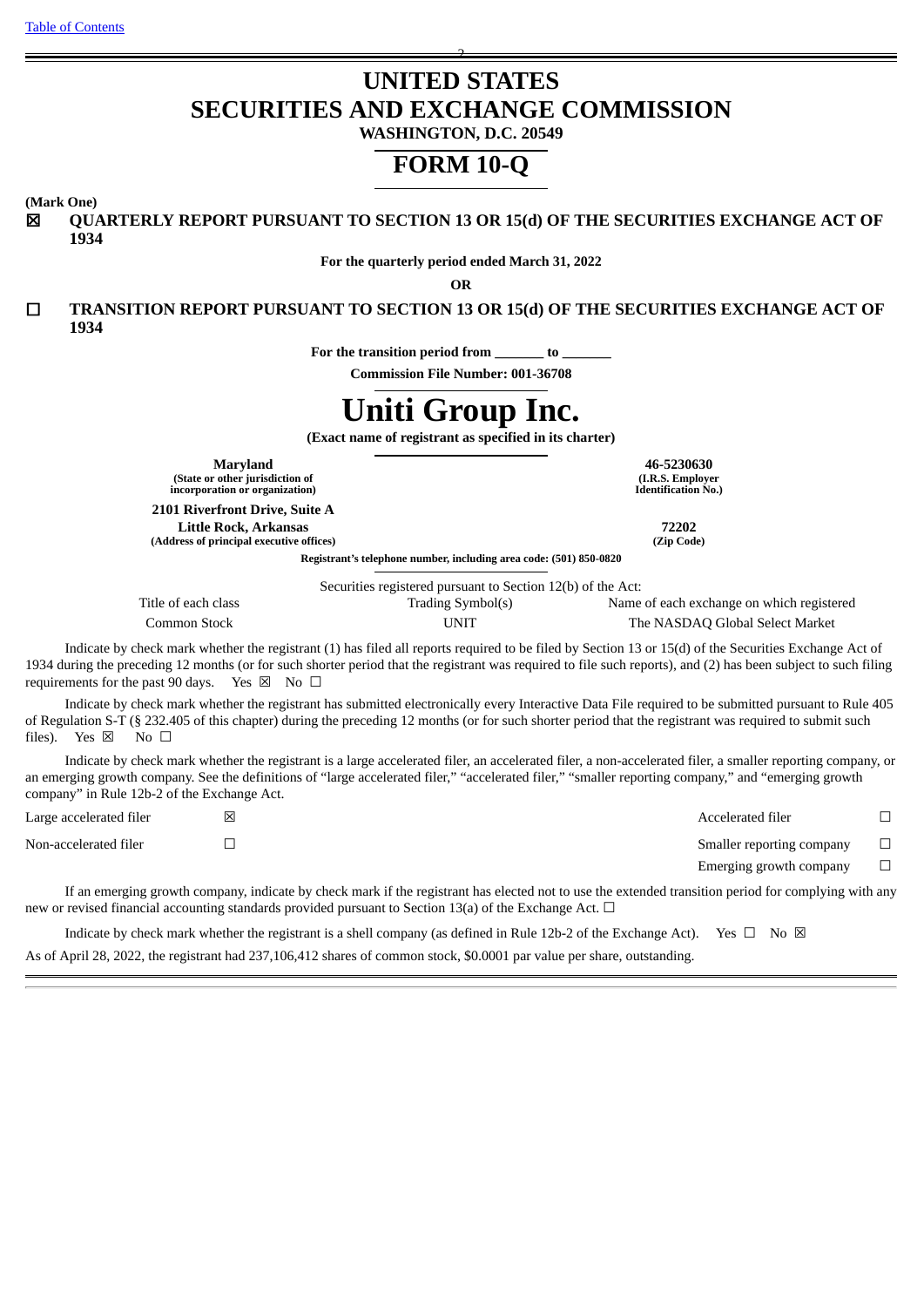#### **CAUTIONARY STATEMENT REGARDING FORWARD-LOOKING STATEMENTS**

This Quarterly Report on Form 10-Q includes forward-looking statements as defined under U.S. federal securities law. Forward-looking statements include all statements that are not historical statements of fact and those regarding our intent, belief or expectations, including, but not limited to, statements regarding: our expectations regarding the settlement we have entered into with Windstream Holdings, Inc. (together with Windstream Holdings II, LLC, its successor in interest, and its subsidiaries, "Windstream"); the future prospects and financial health of Windstream; our ability to delever and achieve the 'covenant reversion date' under our 7.875% senior secured notes due 2025, which would permit us to pay additional dividends to shareholders; our expectations about our ability to maintain our status as a real estate investment trust (a "REIT"); our expectations regarding the effect of the COVID-19 pandemic on our results of operations and financial condition, including the potential need to perform an interim goodwill analysis and report an impairment charge related thereto; our expectations regarding the effect of the Coronavirus Aid, Relief and Economic Security Act (the "CARES Act"), the Consolidated Appropriations Act of 2021 (the "2021 Appropriations Act") and other tax related legislation on our tax position; our expectations regarding the future growth and demand of the telecommunication industry, future financing plans, business strategies, growth prospects, operating and financial performance, and our future liquidity needs and access to capital; expectations regarding future deployment of fiber strand miles and small cell networks and recognition of revenue related thereto; expectations regarding levels of capital expenditures; expectations regarding the deductibility of goodwill for tax purposes; expectations regarding reclassification of accumulated other comprehensive income (loss) related to derivatives to interest expense; expectations regarding the amortization of intangible assets; and expectations regarding the payment of dividends.

Words such as "anticipate(s)," "expect(s)," "intend(s)," "plan(s)," "believe(s)," "may," "will," "would," "could," "should," "seek(s)" and similar expressions, or the negative of these terms, are intended to identify such forward-looking statements. These statements are based on management's current expectations and beliefs and are subject to a number of risks and uncertainties that could lead to actual results differing materially from those projected, forecasted or expected. Although we believe that the assumptions underlying the forward-looking statements are reasonable, we can give no assurance that our expectations will be attained. Factors which could have a material adverse effect on our operations and future prospects or which could cause actual results to differ materially from our expectations include, but are not limited to:

- the future prospects of our largest customer, Windstream, following its emergence from bankruptcy;
- adverse impacts of the COVID-19 pandemic on our employees, our business, the business of our customers and other business partners and the global financial markets;
- the ability and willingness of our customers to meet and/or perform their obligations under any contractual arrangements entered into with us, including master lease arrangements;
- the ability of our customers to comply with laws, rules and regulations in the operation of the assets we lease to them;
- the ability and willingness of our customers to renew their leases with us upon their expiration, our ability to reach agreement on the price of such renewal or ability to obtain a satisfactory renewal rent from an independent appraisal, and the ability to reposition our properties on the same or better terms in the event of nonrenewal or in the event we replace an existing tenant;
- our ability to renew, extend or retain our contracts or to obtain new contracts with significant customers (including customers of the businesses that we acquire);
- the availability of and our ability to identify suitable acquisition opportunities and our ability to acquire and lease the respective properties on favorable terms or operate and integrate the acquired businesses;
- our ability to generate sufficient cash flows to service our outstanding indebtedness and fund our capital funding commitments;
- our ability to access debt and equity capital markets;
- the impact on our business or the business of our customers as a result of credit rating downgrades and fluctuating interest rates;
- adverse impacts of litigation or disputes involving us or our customers;
- our ability to retain our key management personnel;
- our ability to maintain our status as a REIT;

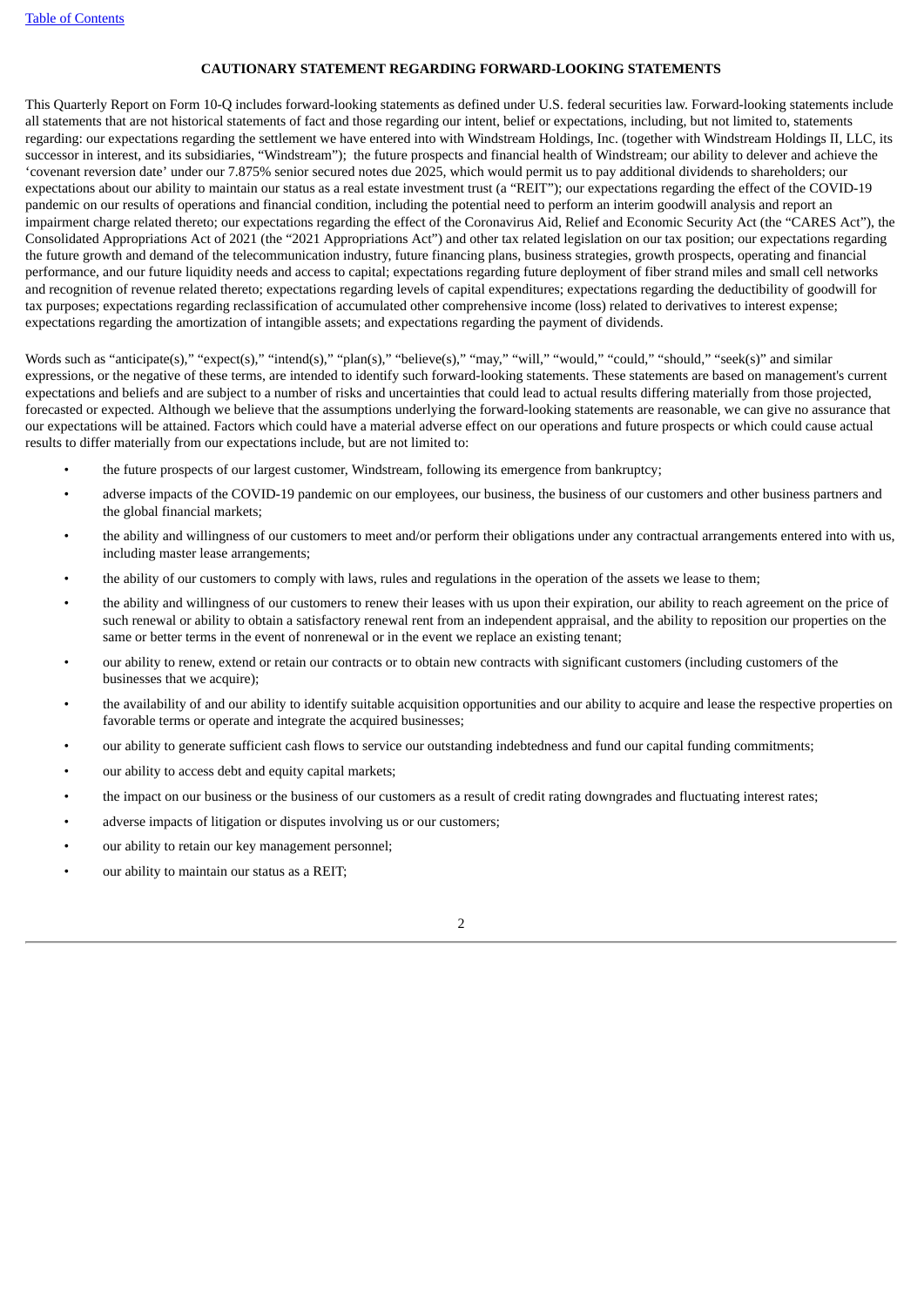- changes in the U.S. tax law and other federal, state or local laws, whether or not specific to REITs, including the impact of the CARES Act, the Families First Coronavirus Response Act and the 2021 Appropriations Act;
- covenants in our debt agreements that may limit our operational flexibility;
- the possibility that we may experience equipment failures, natural disasters, cyber attacks or terrorist attacks for which our insurance may not provide adequate coverage;
- the risk that we fail to fully realize the potential benefits of or have difficulty in integrating the companies we acquire;
- other risks inherent in the communications industry and in the ownership of communications distribution systems, including potential liability relating to environmental matters and illiquidity of real estate investments; and
- additional factors discussed in Part I, Item 2 "Management's Discussion and Analysis of Financial Condition and Results of Operations" and Part II, Item 1A "Risk Factors" of this Quarterly Report on Form 10-Q and in Part I, Item 1A "Risk Factors" of our Annual Report on Form 10-K, as well as those described from time to time in our future reports filed with the U.S. Securities and Exchange Commission (the "SEC").

Forward-looking statements speak only as of the date of this Quarterly Report. Except in the normal course of our public disclosure obligations, we expressly disclaim any obligation to release publicly any updates or revisions to any forward-looking statements to reflect any change in our expectations or any change in events, conditions or circumstances on which any such statement is based.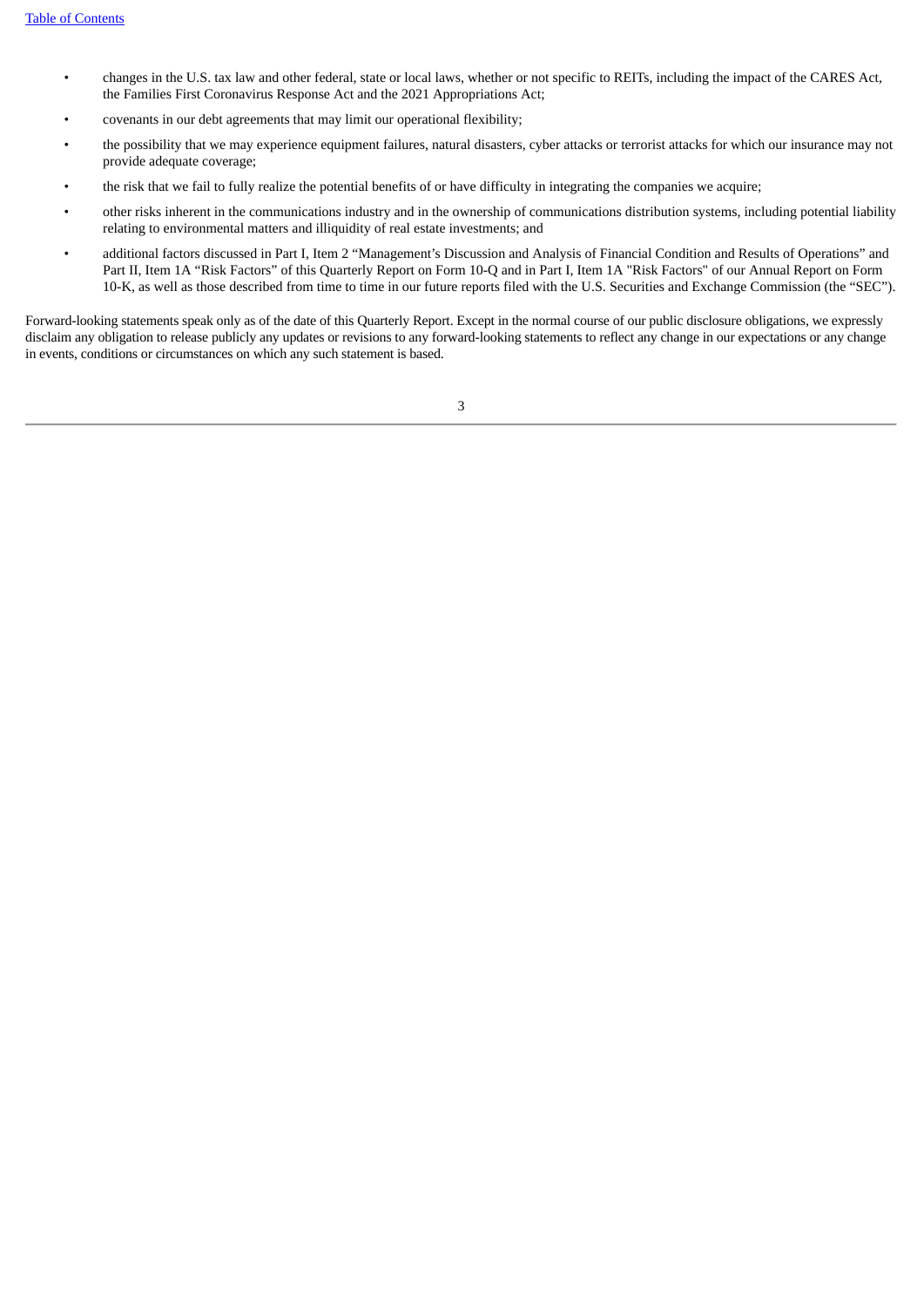#### **Uniti Group Inc. Table of Contents**

**Page**

#### <span id="page-3-0"></span>**PART I. FINANCIAL [INFORMATION](#page-4-0)**

| Item 1.           | <b>Financial Statements (Unaudited)</b>                                               | 5              |
|-------------------|---------------------------------------------------------------------------------------|----------------|
|                   | Uniti Group Inc.                                                                      |                |
|                   | <b>Condensed Consolidated Balance Sheets</b>                                          | 5              |
|                   | <b>Condensed Consolidated Statements of Income (Loss)</b>                             | $\,6$          |
|                   | <b>Condensed Consolidated Statements of Comprehensive Income (Loss)</b>               | $\overline{7}$ |
|                   | <b>Condensed Consolidated Statements of Shareholders' Deficit</b>                     | 8              |
|                   | <b>Condensed Consolidated Statements of Cash Flows</b>                                | 9              |
|                   | <b>Notes to Condensed Consolidated Financial Statements</b>                           | 10             |
|                   | 1. Organization and Description of Business                                           | $10\,$         |
|                   | 2. Basis of Presentation and Summary of Significant Accounting Policies               | 10             |
|                   | 3. Revenues                                                                           | 12             |
|                   | 4.Leases                                                                              | 13             |
|                   | 5. Investments in Unconsolidated Entities                                             | 14             |
|                   | 6. Fair Value of Financial Instruments                                                | 15             |
|                   | 7. Property Plant and Equipment                                                       | 17             |
|                   | 8. Derivative Instruments and Hedging Activities                                      | 17             |
|                   | 9. Goodwill and Intangible Assets and Liabilities                                     | 19             |
|                   | 10. Notes and Other Debt                                                              | 20             |
|                   | 11. Earnings Per Share                                                                | 21             |
|                   | 12. Segment Information                                                               | 22             |
|                   | 13. Commitments and Contingencies                                                     | 24             |
|                   | 14. Accumulated Other Comprehensive (Loss) Income                                     | 27             |
|                   | 15. Capital Stock                                                                     | 27             |
| Item 2.           | Management's Discussion and Analysis of Financial Condition and Results of Operations | 27             |
|                   | 1.Overview                                                                            | 27             |
|                   | 2. Results of Operations                                                              | 29             |
|                   | 3. Non-GAAP Financial Measures                                                        | 37             |
|                   | 4. Liquidity and Capital Resources                                                    | 38             |
| Item 3.           | <b>Quantitative and Qualitative Disclosures About Market Risk</b>                     | 43             |
| Item 4.           | <b>Controls and Procedures</b>                                                        | 43             |
| PART II.          | <b>OTHER INFORMATION</b>                                                              |                |
| Item 1.           | <b>Legal Proceedings</b>                                                              | 45             |
| Item 1A.          | <b>Risk Factors</b>                                                                   | 45             |
| Item 2.           | <b>Unregistered Sales of Equity Securities and Use of Proceeds</b>                    | 45             |
| Item 3.           | <b>Defaults Upon Senior Securities</b>                                                | 45             |
| Item 4.           | <b>Mine Safety Disclosures</b>                                                        | 45             |
| Item 5.           | <b>Other Information</b>                                                              | 45             |
| Item 6.           | <b>Exhibits</b>                                                                       | 45             |
| <b>Signatures</b> |                                                                                       | 46             |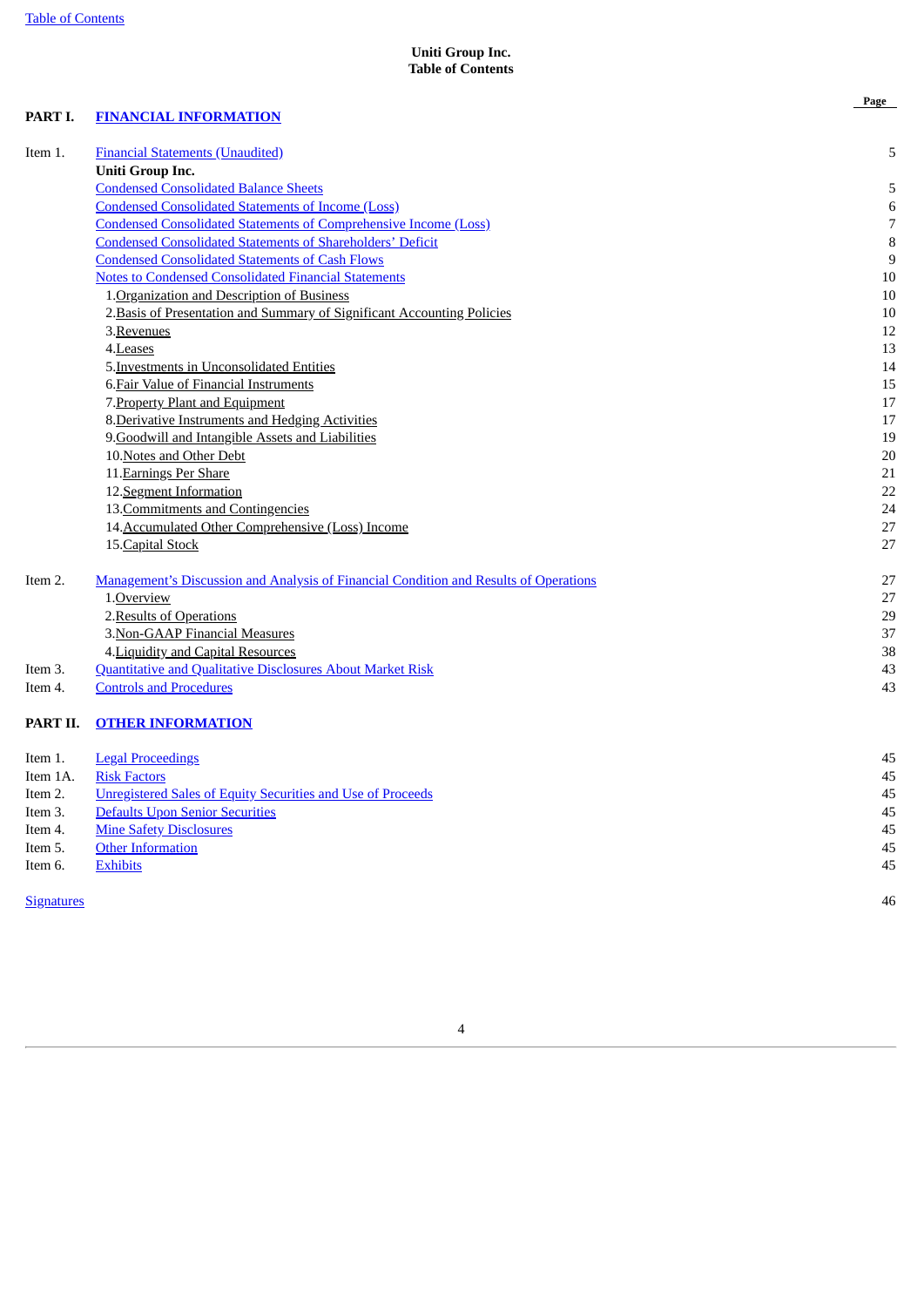#### **PART I—FINANCIAL INFORMATION**

#### <span id="page-4-1"></span><span id="page-4-0"></span>**Item 1. Financial Statements.**

#### **Uniti Group Inc. Condensed Consolidated Balance Sheets**

<span id="page-4-2"></span>

| (Thousands, except par value)                            | (Unaudited)<br>March 31, 2022 | <b>December 31, 2021</b> |           |  |
|----------------------------------------------------------|-------------------------------|--------------------------|-----------|--|
| <b>Assets:</b>                                           |                               |                          |           |  |
| Property, plant and equipment, net                       | \$<br>3,546,501               | \$                       | 3,508,939 |  |
| Cash and cash equivalents                                | 51,129                        |                          | 58,903    |  |
| Accounts receivable, net                                 | 41,269                        |                          | 38,455    |  |
| Goodwill                                                 | 601,878                       |                          | 601,878   |  |
| Intangible assets, net                                   | 357,183                       |                          | 364,630   |  |
| Straight-line revenue receivable                         | 48,865                        |                          | 41,323    |  |
| Operating lease right-of-use assets, net                 | 81,810                        |                          | 80,271    |  |
| Other assets                                             | 81,556                        |                          | 38,900    |  |
| Investment in unconsolidated entities                    | 64,333                        |                          | 64,223    |  |
| Deferred income tax assets, net                          | 15,385                        |                          | 11,721    |  |
| <b>Total Assets</b>                                      | \$<br>4,889,909               | \$                       | 4,809,243 |  |
| <b>Liabilities and Shareholders' Deficit:</b>            |                               |                          |           |  |
| <b>Liabilities:</b>                                      |                               |                          |           |  |
| Accounts payable, accrued expenses and other liabilities | \$<br>122,157                 | \$                       | 86,868    |  |
| Settlement payable (Note 13)                             | 242,261                       |                          | 239,384   |  |
| Intangible liabilities, net                              | 175,112                       |                          | 177,786   |  |
| Accrued interest payable                                 | 68,298                        |                          | 109,826   |  |
| Deferred revenue                                         | 1,134,585                     |                          | 1,134,236 |  |
| Derivative liability, net                                | 7,269                         |                          | 10,413    |  |
| Dividends payable                                        | 37,145                        |                          | 1,264     |  |
| Operating lease liabilities                              | 59,679                        |                          | 57,355    |  |
| Finance lease obligations                                | 15,144                        |                          | 15,348    |  |
| Notes and other debt, net                                | 5,120,281                     |                          | 5,090,537 |  |
| <b>Total liabilities</b>                                 | 6,981,931                     |                          | 6,923,017 |  |
|                                                          |                               |                          |           |  |

#### Commitments and contingencies (Note 13)

#### **Shareholders' Deficit:**

| Preferred stock, \$0.0001 par value, 50,000 shares authorized, no shares issued and<br>outstanding |             |               |
|----------------------------------------------------------------------------------------------------|-------------|---------------|
| Common stock, \$0.0001 par value, 500,000 shares authorized, issued and outstanding:               |             |               |
| 235,298 shares at March 31, 2022 and 234,779 at December 31, 2021                                  | 23          | 23            |
| Additional paid-in capital                                                                         | 1,220,039   | 1,214,830     |
| Accumulated other comprehensive loss                                                               | (6,341)     | (9,164)       |
| Distributions in excess of accumulated earnings                                                    | (3,316,781) | (3,333,481)   |
| Total Uniti shareholders' deficit                                                                  | (2,103,060) | (2, 127, 792) |
| Noncontrolling interests:                                                                          |             |               |
| Operating partnership units                                                                        | 10,788      | 13,893        |
| Cumulative non-voting convertible preferred stock, \$0.01 par value, 6 shares                      |             |               |
| authorized, 3 issued and outstanding                                                               | 250         | 125           |
| Total shareholders' deficit                                                                        | (2,092,022) | (2, 113, 774) |
| Total Liabilities and Shareholders' Deficit                                                        | 4,889,909   | 4,809,243     |
|                                                                                                    |             |               |

The accompanying notes are an integral part of these condensed consolidated financial statements.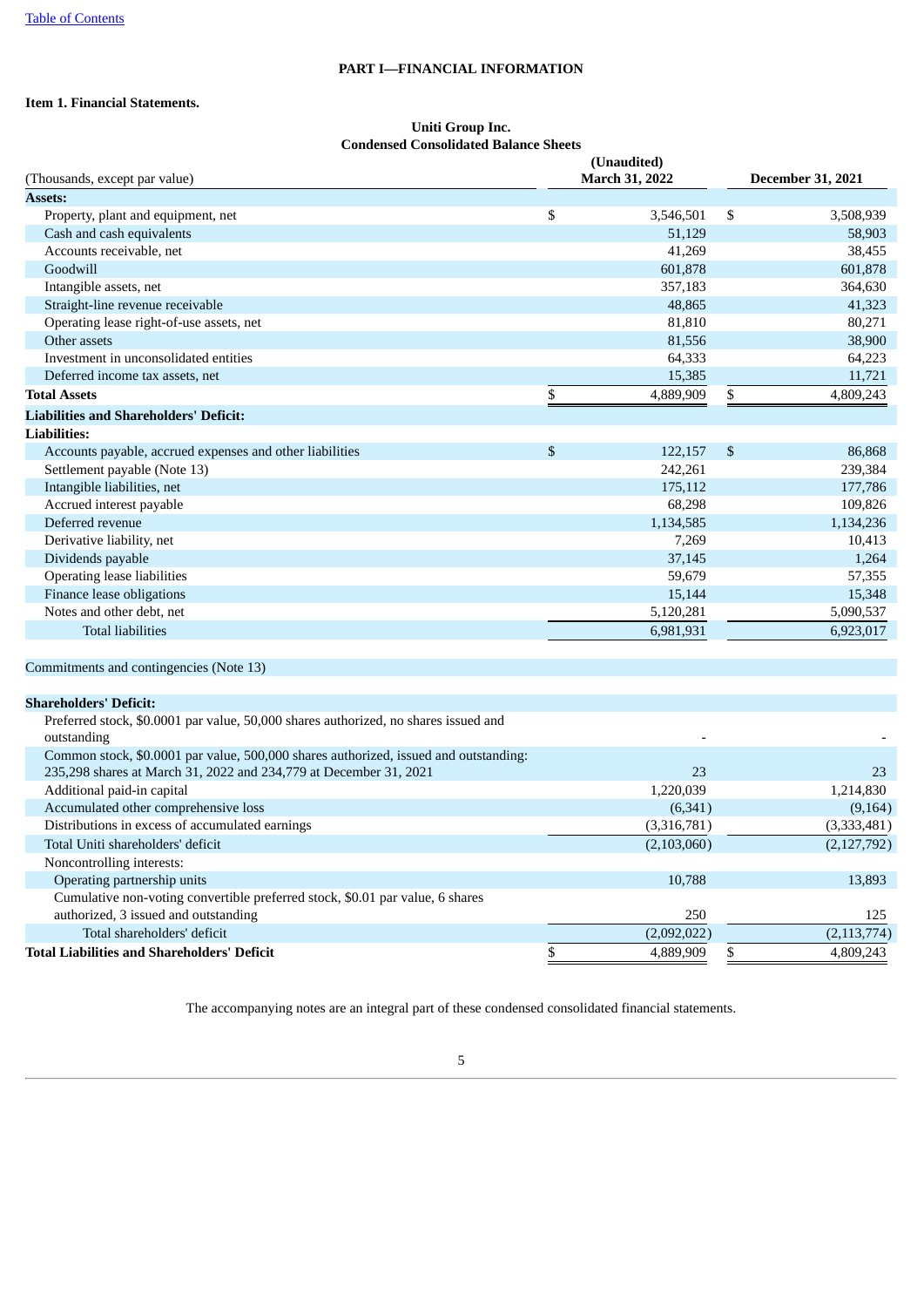#### **Uniti Group Inc. Condensed Consolidated Statements of Income (Loss) (unaudited)**

<span id="page-5-0"></span>

|                                                                                       | <b>Three Months Ended March 31,</b> |         |      |          |  |  |  |  |
|---------------------------------------------------------------------------------------|-------------------------------------|---------|------|----------|--|--|--|--|
| (Thousands, except per share data)                                                    |                                     | 2022    | 2021 |          |  |  |  |  |
| <b>Revenues:</b>                                                                      |                                     |         |      |          |  |  |  |  |
| Leasing                                                                               | \$                                  | 204,641 | \$   | 194,936  |  |  |  |  |
| Fiber Infrastructure                                                                  |                                     | 73,393  |      | 77,650   |  |  |  |  |
| <b>Total revenues</b>                                                                 |                                     | 278,034 |      | 272,586  |  |  |  |  |
| <b>Costs and Expenses:</b>                                                            |                                     |         |      |          |  |  |  |  |
| Interest expense, net                                                                 |                                     | 96,172  |      | 140,581  |  |  |  |  |
| Depreciation and amortization                                                         |                                     | 71,457  |      | 70,964   |  |  |  |  |
| General and administrative expense                                                    |                                     | 23,870  |      | 25,823   |  |  |  |  |
| Operating expense (exclusive of depreciation and amortization)                        |                                     | 34,976  |      | 38,084   |  |  |  |  |
| Transaction related and other costs                                                   |                                     | 1,714   |      | 4,137    |  |  |  |  |
| Other (income) expense, net                                                           |                                     | (398)   |      | 454      |  |  |  |  |
| Total costs and expenses                                                              |                                     | 227,791 |      | 280,043  |  |  |  |  |
|                                                                                       |                                     |         |      |          |  |  |  |  |
| Income (loss) before income taxes and equity in earnings from unconsolidated entities |                                     | 50,243  |      | (7, 457) |  |  |  |  |
| Income tax benefit                                                                    |                                     | (2,071) |      | (2,557)  |  |  |  |  |
| Equity in earnings from unconsolidated entities                                       |                                     | (544)   |      | (398)    |  |  |  |  |
| <b>Net income (loss)</b>                                                              |                                     | 52,858  |      | (4,502)  |  |  |  |  |
| Net income (loss) attributable to noncontrolling interests                            |                                     | 128     |      | (64)     |  |  |  |  |
| Net income (loss) attributable to shareholders                                        |                                     | 52,730  |      | (4, 438) |  |  |  |  |
| Participating securities' share in earnings                                           |                                     | (331)   |      | (248)    |  |  |  |  |
| Dividends declared on convertible preferred stock                                     |                                     | (5)     |      | (3)      |  |  |  |  |
| Net income (loss) attributable to common shareholders                                 | \$                                  | 52,394  | \$   | (4,689)  |  |  |  |  |
| Income (loss) per common share:                                                       |                                     |         |      |          |  |  |  |  |
| <b>Basic</b>                                                                          | \$                                  | 0.22    | \$   | (0.02)   |  |  |  |  |
|                                                                                       |                                     |         |      |          |  |  |  |  |
| Diluted                                                                               | \$                                  | 0.21    |      | (0.02)   |  |  |  |  |
| Weighted-average number of common shares outstanding:                                 |                                     |         |      |          |  |  |  |  |
| <b>Basic</b>                                                                          |                                     | 235,046 |      | 231,469  |  |  |  |  |
| Diluted                                                                               |                                     | 267,304 |      | 231,469  |  |  |  |  |

The accompanying notes are an integral part of these condensed consolidated financial statements.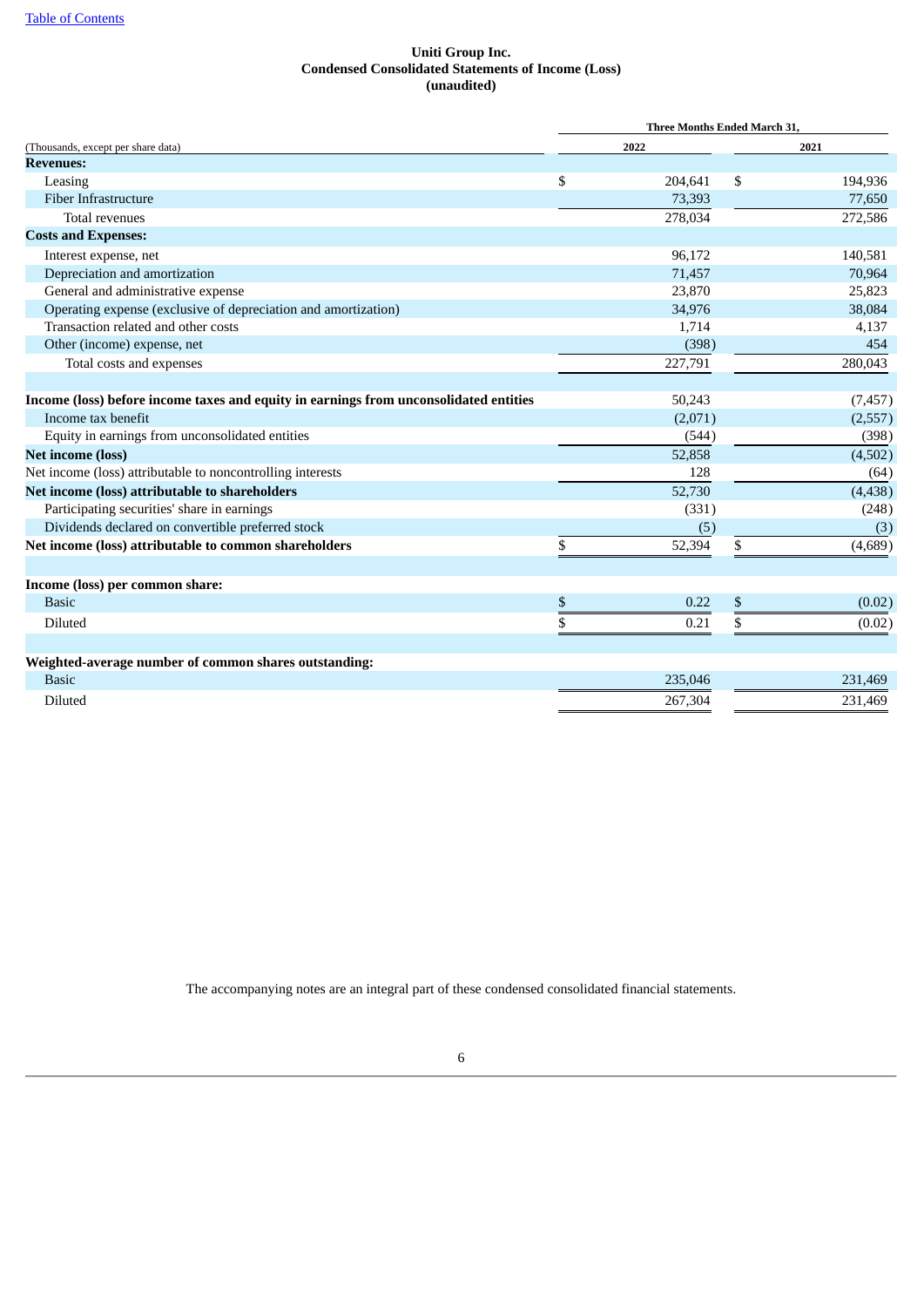#### **Uniti Group Inc. Condensed Consolidated Statements of Comprehensive Income (Loss) (unaudited)**

<span id="page-6-0"></span>

|                                                                     |  | <b>Three Months Ended March 31.</b> |         |
|---------------------------------------------------------------------|--|-------------------------------------|---------|
| (Thousands)                                                         |  | 2022                                | 2021    |
| Net income (loss)                                                   |  | 52,858                              | (4,502) |
| Other comprehensive income:                                         |  |                                     |         |
| Interest rate swap termination                                      |  | 2,830                               | 2,829   |
| Other comprehensive income:                                         |  | 2,830                               | 2,829   |
| Comprehensive income (loss)                                         |  | 55,688                              | (1,673) |
| Comprehensive income (loss) attributable to noncontrolling interest |  | 135                                 | (22)    |
| Comprehensive income (loss) attributable to shareholders            |  | 55,553                              | (1,651) |

The accompanying notes are an integral part of these condensed consolidated financial statements.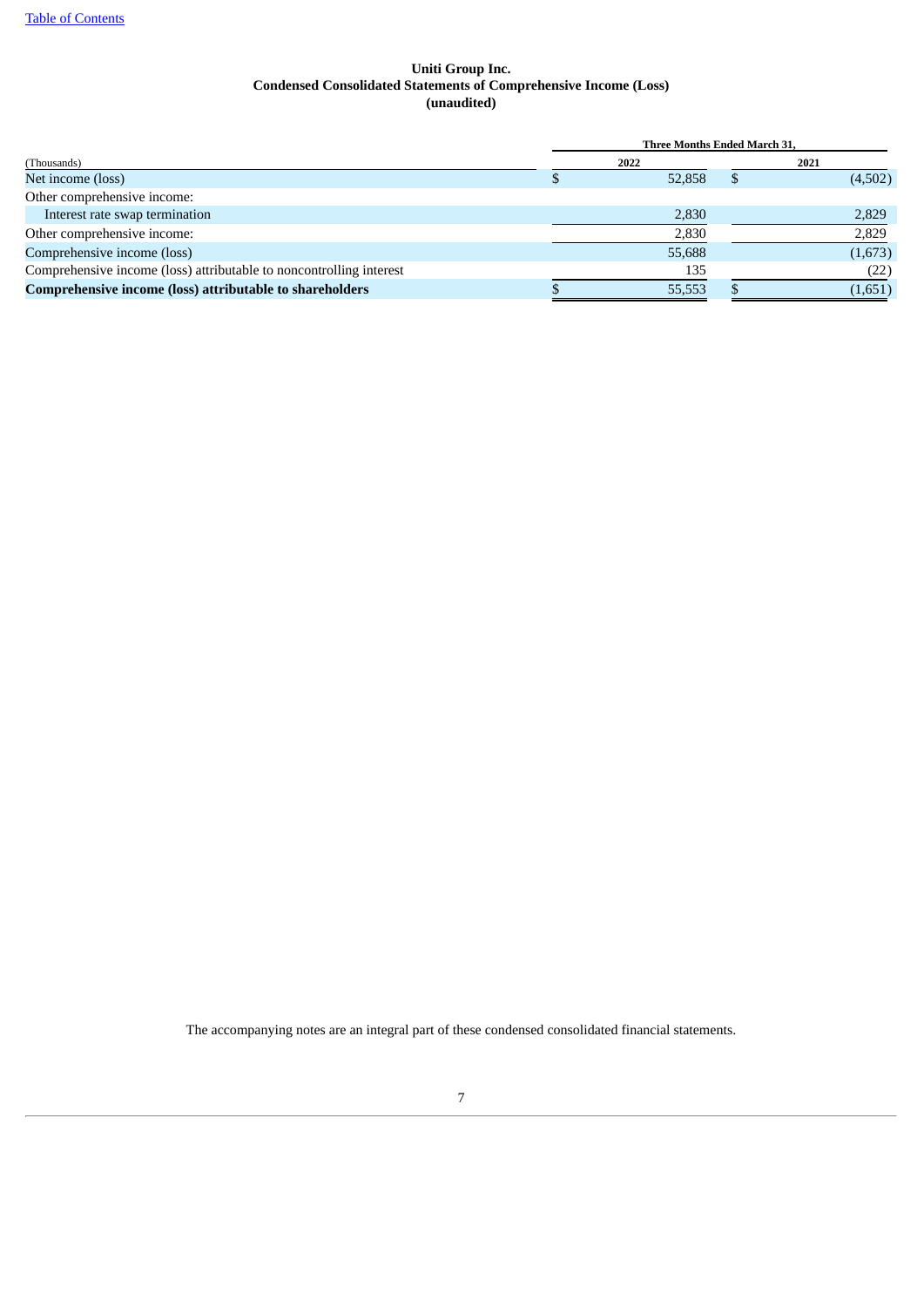#### **Uniti Group Inc. Condensed Consolidated Statements of Shareholders' Deficit (unaudited)**

#### **For the Three Months Ended March 31,**

<span id="page-7-0"></span>

| (Thousands, except share data)                                                           |                | <b>Preferred Stock</b> | Common Stock  |                |        | Additional<br>Paid-in<br>Capital | Accumulated<br>Other<br>Comprehensive<br>Income (Loss) | <b>Distributions</b><br>in Excess of<br>Accumulated<br>Earnings |      | Noncontrolling<br>Interest - OP<br>Units | Noncontrolling<br>Interest - Non-<br>voting<br>Preferred<br><b>Shares</b> | Total<br>Shareholders'<br>Deficit |
|------------------------------------------------------------------------------------------|----------------|------------------------|---------------|----------------|--------|----------------------------------|--------------------------------------------------------|-----------------------------------------------------------------|------|------------------------------------------|---------------------------------------------------------------------------|-----------------------------------|
|                                                                                          | <b>Shares</b>  | Amount                 | <b>Shares</b> |                | Amount |                                  |                                                        |                                                                 |      |                                          |                                                                           |                                   |
| Balance at December 31, 2020                                                             | $\blacksquare$ | $\mathbb{S}$           | 231,261,958   | $\mathfrak{F}$ | 23     | \$1,209,141                      | \$<br>(20, 367)                                        | $$$ (3,330,455) \,\$                                            |      | 69,157                                   | \$<br>125                                                                 | \$(2,072,376)                     |
| Cumulative effect adjustment<br>for adoption of new accounting<br>standard               |                | \$                     |               | <sup>\$</sup>  |        | $(59,908)$ \$                    |                                                        | 14,598<br>S                                                     | - \$ | ÷                                        | \$                                                                        | (45,310)<br>\$                    |
| Net loss                                                                                 |                |                        |               |                |        |                                  |                                                        | (4, 438)                                                        |      | (64)                                     |                                                                           | (4,502)                           |
| Other comprehensive income                                                               |                |                        |               |                |        | ٠                                | 2,787                                                  |                                                                 |      | 42                                       | $\overline{\phantom{a}}$                                                  | 2,829                             |
| Common stock dividends<br>declared (\$0.15 per share)<br>Distributions to noncontrolling |                |                        |               |                |        |                                  |                                                        | (35, 128)                                                       |      |                                          |                                                                           | (35, 128)                         |
| interest declared                                                                        |                |                        |               |                |        |                                  |                                                        |                                                                 |      | (520)                                    |                                                                           | (520)                             |
| Payments related to tax<br>withholding for stock-based<br>compensation                   |                |                        |               |                |        | (2,306)                          |                                                        |                                                                 |      |                                          |                                                                           | (2,306)                           |
| Stock-based compensation                                                                 |                |                        | 396,481       |                |        | 3,335                            |                                                        |                                                                 |      |                                          |                                                                           | 3,335                             |
| Issuance of common stock -<br>employee stock purchase plan                               |                |                        | 35,764        |                |        | 288                              |                                                        |                                                                 |      |                                          |                                                                           | 288                               |
| Balance at March 31 2021                                                                 |                | \$                     | 231,694,203   | \$             | 23     | \$1,150,550                      | \$<br>(17,580)                                         | \$(3,355,423)                                                   | -\$  | 68,615                                   | \$<br>125                                                                 | \$(2,153,690)                     |
|                                                                                          |                |                        |               |                |        |                                  |                                                        |                                                                 |      |                                          |                                                                           |                                   |
| Balance at December 31, 2021                                                             |                | \$                     | 234,779,247   | -S             | 23     | \$1,214,830                      | \$<br>(9,164)                                          | $$$ (3,333,481) \,\$                                            |      | 13,893                                   | \$<br>125                                                                 | \$(2,113,774)                     |
| Net income                                                                               |                |                        |               |                |        |                                  |                                                        | 52,730                                                          |      | 128                                      |                                                                           | 52,858                            |
| Other comprehensive income                                                               |                |                        |               |                |        |                                  | 2,823                                                  |                                                                 |      | 7                                        |                                                                           | 2,830                             |
| Common stock dividends<br>declared (\$0.15 per share)                                    |                |                        |               |                |        |                                  |                                                        | (35,905)                                                        |      |                                          |                                                                           | (35,905)                          |
| Distributions to noncontrolling<br>interest declared                                     |                |                        |               |                |        |                                  |                                                        |                                                                 |      | (82)                                     |                                                                           | (82)                              |
| Cumulative non-voting<br>convertible preferred stock                                     |                |                        |               |                |        |                                  |                                                        | (125)                                                           |      |                                          | 125                                                                       |                                   |
| Exchange of noncontrolling<br>interest                                                   |                |                        | 157,733       |                |        | 3,158                            |                                                        |                                                                 |      | (3, 158)                                 |                                                                           |                                   |
| Payments related to tax<br>withholding for stock-based<br>compensation                   |                |                        |               |                |        | (1,525)                          |                                                        |                                                                 |      |                                          |                                                                           | (1,525)                           |
| Stock-based compensation                                                                 |                |                        | 331,686       |                |        | 3,312                            |                                                        |                                                                 |      |                                          |                                                                           | 3,312                             |
| Issuance of common stock -<br>employee stock purchase plan                               |                |                        | 29,324        |                |        | 264                              |                                                        |                                                                 |      |                                          |                                                                           | 264                               |
| Balance at March 31, 2022                                                                | L.             | \$                     | 235,297,990   | \$             | 23     | \$1,220,039                      | \$                                                     | $(6,341)$ \$ $(3,316,781)$                                      | \$   | 10,788                                   | \$<br>250                                                                 | \$(2,092,022)                     |

The accompanying notes are an integral part of these condensed consolidated financial statements.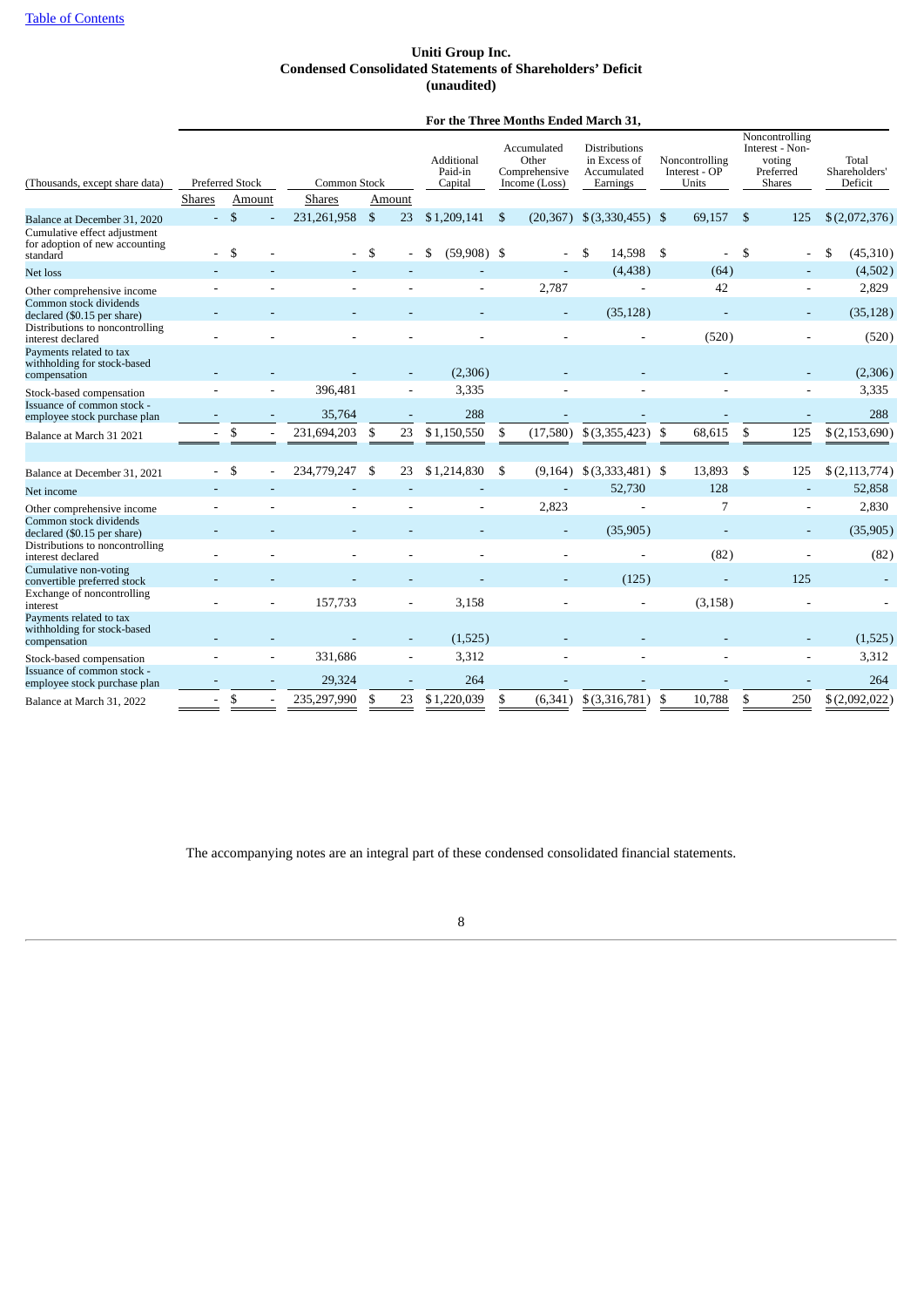#### **Uniti Group Inc. Condensed Consolidated Statements of Cash Flows (unaudited)**

<span id="page-8-0"></span>

|                                                                                          | Three Months Ended March 31, |           |     |             |  |  |  |  |
|------------------------------------------------------------------------------------------|------------------------------|-----------|-----|-------------|--|--|--|--|
| (Thousands)                                                                              |                              | 2021      |     |             |  |  |  |  |
| <b>Cash flow from operating activities</b>                                               |                              |           |     |             |  |  |  |  |
| Net income (loss)                                                                        | \$                           | 52,858    | \$  | (4,502)     |  |  |  |  |
| Adjustments to reconcile net income (loss) to net cash provided by operating activities: |                              |           |     |             |  |  |  |  |
| Depreciation and amortization                                                            |                              | 71.457    |     | 70,964      |  |  |  |  |
| Amortization of deferred financing costs and debt discount                               |                              | 4,514     |     | 4,959       |  |  |  |  |
| Loss on debt extinguishment                                                              |                              |           |     | 37,965      |  |  |  |  |
| Interest rate swap termination                                                           |                              | 2,830     |     | 2,829       |  |  |  |  |
| Deferred income taxes                                                                    |                              | (3,664)   |     | (3, 428)    |  |  |  |  |
| Equity in earnings of unconsolidated entities                                            |                              | (544)     |     | (398)       |  |  |  |  |
| Distributions of cumulative earnings from unconsolidated entities                        |                              | 980       |     | 960         |  |  |  |  |
| Cash paid for interest rate swap settlement                                              |                              | (3, 144)  |     | (2,989)     |  |  |  |  |
| Straight-line revenues and amortization of below-market lease intangibles                |                              | (11,022)  |     | (6,906)     |  |  |  |  |
| Stock-based compensation                                                                 |                              | 3,312     |     | 3,335       |  |  |  |  |
| Change in fair value of contingent consideration                                         |                              |           |     | 21          |  |  |  |  |
| Loss on asset disposals                                                                  |                              | 663       |     | 134         |  |  |  |  |
| Accretion of settlement obligation                                                       |                              | 2.876     |     | 4,553       |  |  |  |  |
| Other                                                                                    |                              | (318)     |     | 181         |  |  |  |  |
| Changes in assets and liabilities, net of acquisitions:                                  |                              |           |     |             |  |  |  |  |
| Accounts receivable                                                                      |                              | (2,814)   |     | 11,466      |  |  |  |  |
| Other assets                                                                             |                              | 157       |     | 47,630      |  |  |  |  |
| Accounts payable, accrued expenses and other liabilities                                 |                              | (54, 920) |     | (40, 110)   |  |  |  |  |
| Net cash provided by operating activities                                                |                              | 63,221    |     | 126,664     |  |  |  |  |
| <b>Cash flow from investing activities</b>                                               |                              |           |     |             |  |  |  |  |
| Other capital expenditures                                                               |                              | (94, 728) |     | (84, 377)   |  |  |  |  |
| Proceeds from sale of other equipment                                                    |                              | 379       |     |             |  |  |  |  |
|                                                                                          |                              |           |     |             |  |  |  |  |
| Net cash used in investing activities                                                    |                              | (94, 349) |     | (84, 377)   |  |  |  |  |
| <b>Cash flow from financing activities</b>                                               |                              |           |     |             |  |  |  |  |
| Repayment of debt                                                                        |                              |           |     | (1,051,181) |  |  |  |  |
| Proceeds from issuance of notes                                                          |                              |           |     | 1,110,000   |  |  |  |  |
| Dividends paid                                                                           |                              | (105)     |     | (34, 961)   |  |  |  |  |
| Payments of settlement payable                                                           |                              |           |     | (24, 505)   |  |  |  |  |
| Payments of contingent consideration                                                     |                              |           |     | (2,979)     |  |  |  |  |
| Distributions paid to noncontrolling interest                                            |                              |           |     | (520)       |  |  |  |  |
| Borrowings under revolving credit facility                                               |                              | 85,000    |     | 105,000     |  |  |  |  |
| Payments under revolving credit facility                                                 |                              | (60,000)  |     | (55,000)    |  |  |  |  |
| Finance lease payments                                                                   |                              | (280)     |     | (710)       |  |  |  |  |
| Payments for financing costs                                                             |                              |           |     | (22, 931)   |  |  |  |  |
| Payment of tender premium                                                                |                              |           |     | (17, 550)   |  |  |  |  |
| Employee stock purchase program                                                          |                              | 264       |     | 288         |  |  |  |  |
| Payments related to tax withholding for stock-based compensation                         |                              | (1,525)   |     | (2,306)     |  |  |  |  |
| Net cash provided by financing activities                                                |                              | 23,354    |     | 2,645       |  |  |  |  |
| Net (decrease) increase in cash and cash equivalents                                     |                              | (7,774)   |     | 44,932      |  |  |  |  |
| Cash and cash equivalents at beginning of period                                         |                              | 58,903    |     | 77,534      |  |  |  |  |
| Cash and cash equivalents at end of period                                               | \$.                          | 51,129    | \$. | 122,466     |  |  |  |  |
| Non-cash investing and financing activities:                                             |                              |           |     |             |  |  |  |  |
| Property and equipment acquired but not yet paid                                         | \$                           | 13,338    | \$  | 17,795      |  |  |  |  |
| Tenant capital improvements                                                              |                              | 38,669    |     | 62,888      |  |  |  |  |

The accompanying notes are an integral part of these condensed consolidated financial statements.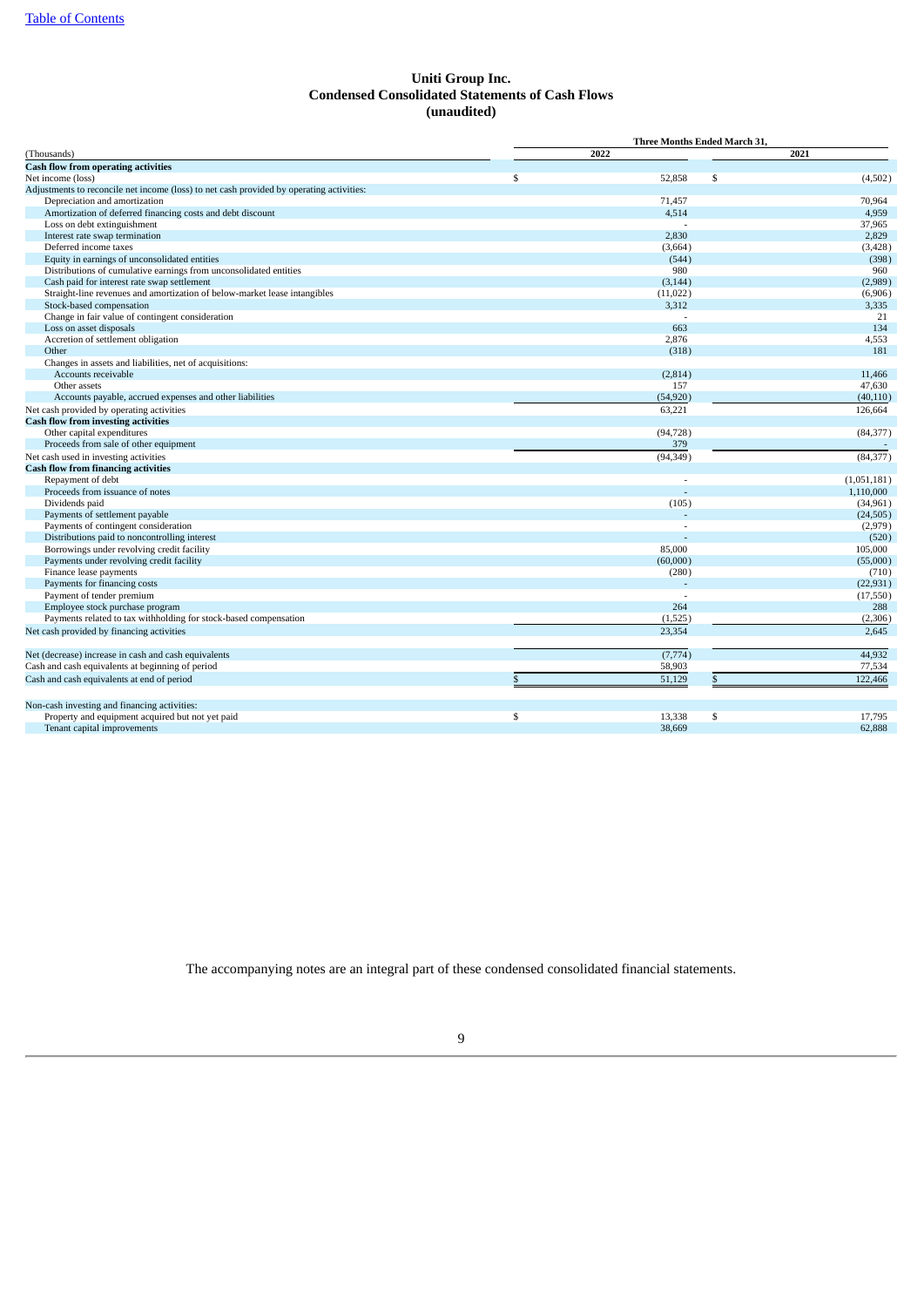#### **Uniti Group Inc. Notes to the Condensed Consolidated Financial Statements (unaudited)**

#### <span id="page-9-1"></span><span id="page-9-0"></span>**Note 1. Organization and Description of Business**

Uniti Group Inc. (the "Company," "Uniti," "we," "us," or "our") was incorporated in the state of Maryland on September 4, 2014. We are an independent internally managed real estate investment trust ("REIT") engaged in the acquisition, construction and leasing of mission critical infrastructure in the communications industry. We are principally focused on acquiring and constructing fiber optic, copper and coaxial broadband networks and data centers. We manage our operations focused on our two primary lines of business: Uniti Fiber and Uniti Leasing.

The Company operates through a customary "up-REIT" structure, pursuant to which we hold substantially all of our assets through a partnership, Uniti Group LP, a Delaware limited partnership (the "Operating Partnership"), that we control as general partner, with the only significant difference between the financial position and results of operations of the Operating Partnership and its subsidiaries compared to the consolidated financial position and consolidated results of operations of Uniti is that the results for the Operating Partnership and its subsidiaries do not include Uniti's Talk America Services ("Talk America") business, the wind down of which was substantially completed as of the end of the second quarter of 2020. The up-REIT structure is intended to facilitate future acquisition opportunities by providing the Company with the ability to use common units of the Operating Partnership as a taxefficient acquisition currency. As of March 31, 2022, we are the sole general partner of the Operating Partnership and own approximately 99.8% of the partnership interests in the Operating Partnership.

#### <span id="page-9-2"></span>**Note 2. Basis of Presentation and Summary of Significant Accounting Policies**

The accompanying Condensed Consolidated Financial Statements include all accounts of the Company and its wholly-owned and/or controlled subsidiaries, including the Operating Partnership. Under the Accounting Standards Codification 810, *Consolidation* ("ASC 810"), the Operating Partnership is considered a variable interest entity and is consolidated in the Condensed Consolidated Financial Statements of Uniti Group Inc. because the Company is the primary beneficiary. All material intercompany balances and transactions have been eliminated.

ASC 810 provides guidance on the identification of entities for which control is achieved through means other than voting rights ("variable interest entities" or "VIEs") and the determination of which business enterprise, if any, should consolidate the VIEs. Generally, the consideration of whether an entity is a VIE applies when either: (1) the equity investors (if any) lack (i) the ability to make decisions about the entity's activities through voting or similar rights, (ii) the obligation to absorb the expected losses of the entity, or (iii) the right to receive the expected residual returns of the entity; (2) the equity investment at risk is insufficient to finance that entity's activities without additional subordinated financial support; or (3) the equity investors have voting rights that are not proportionate to their economic interests and substantially all of the activities of the entity involve or are conducted on behalf of an investor with a disproportionately small voting interest. The Company consolidates VIEs in which it is considered to be the primary beneficiary. The primary beneficiary is defined as the entity having both of the following characteristics: (1) the power to direct the activities that, when taken together, most significantly impact the VIE's performance; and (2) the obligation to absorb losses and right to receive the returns from the VIE that would be significant to the VIE.

The accompanying Condensed Consolidated Financial Statements have been prepared in accordance with U.S. generally accepted accounting principles ("GAAP") for interim financial information set forth in the Accounting Standards Codification ("ASC"), as published by the Financial Accounting Standards Board ("FASB"), and with the applicable rules and regulations of the Securities and Exchange Commission ("SEC"). Accordingly, they do not include all of the information and footnotes required by GAAP for complete financial statements. In the opinion of management, all adjustments (consisting of normal recurring accruals) considered necessary for a fair statement of results for the interim period have been included. Operating results from any interim period are not necessarily indicative of the results that may be expected for the full fiscal year. The accompanying Condensed Consolidated Financial Statements and related notes should be read in conjunction with the audited consolidated financial statements and notes thereto included in our Annual Report on Form 10-K filed with the SEC on February 25, 2022, as amended by Amendment No. 1 thereto filed on Form 10-K/A with the SEC on March 22, 2022 (the "Annual Report"). Accordingly, significant accounting policies and other disclosures normally provided have been omitted from the accompanying Condensed Consolidated Financial Statements and related notes since such items are disclosed in our Annual Report.

Concentration of Credit Risks—Prior to September 2020, we were party to a long-term exclusive triple-net lease (the "Master Lease") with Windstream Holdings, Inc. (together with Windstream Holdings II, LLC, its successor in interest, and its subsidiaries,

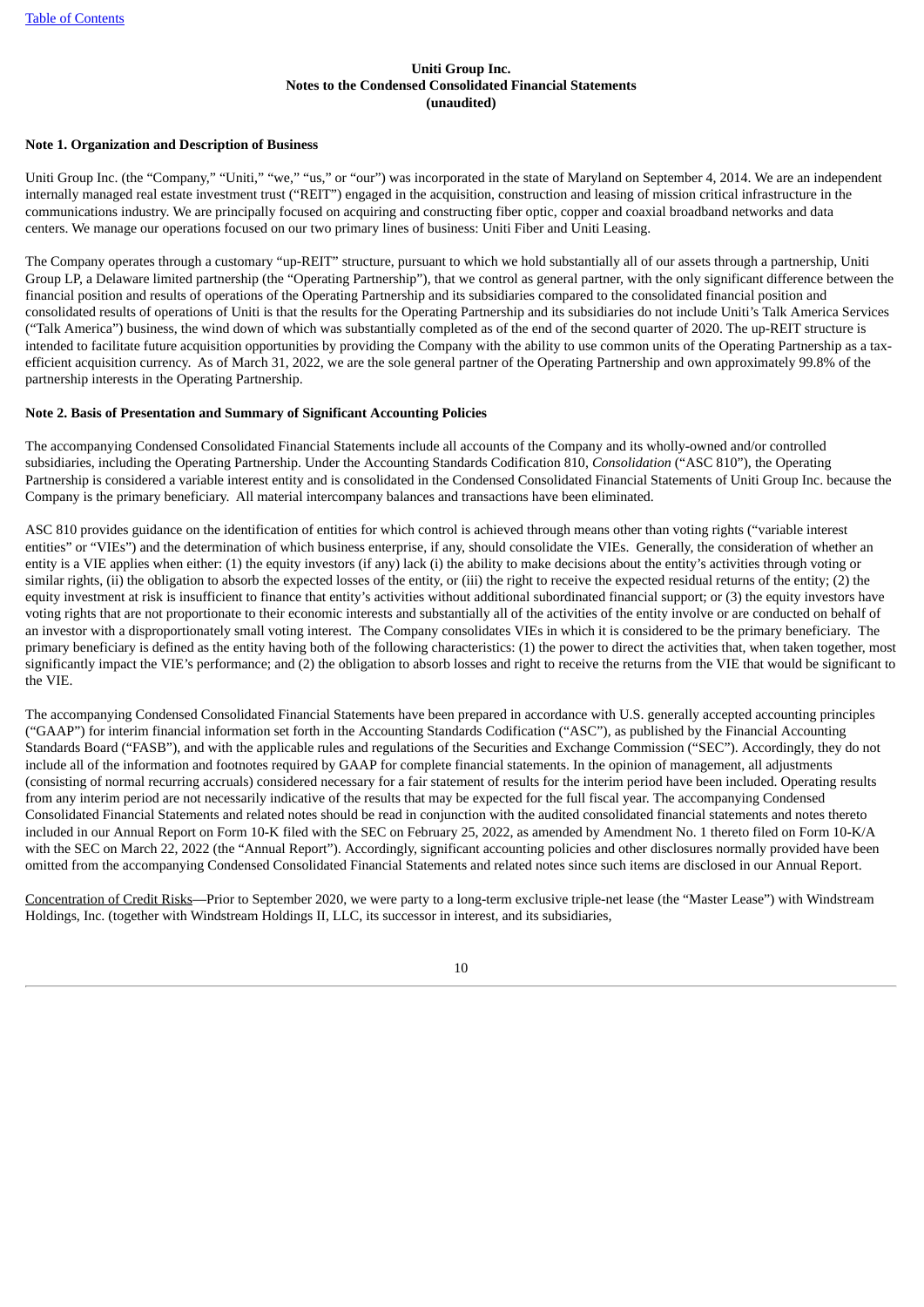"Windstream") pursuant to which a substantial portion of our real property was leased to Windstream and from which a substantial portion of our leasing revenues were derived. On September 18, 2020, Uniti and Windstream bifurcated the Master Lease and entered into two structurally similar master leases (collectively, the "Windstream Leases"), which amended and restated the Master Lease in its entirety. Revenue under the Windstream Leases provided 66.9% and 66.3% of our revenue for the three months ended March 31, 2022 and 2021, respectively. Because a substantial portion of our revenue and cash flows are derived from lease payments by Windstream pursuant to the Windstream Leases, there could be a material adverse impact on our consolidated results of operations, liquidity, financial condition and/or ability to pay dividends and service debt if Windstream were to default under the Windstream Leases or otherwise experiences operating or liquidity difficulties and becomes unable to generate sufficient cash to make payments to us.

Prior to its emergence from bankruptcy on September 21, 2020, Windstream was a publicly traded company subject to the periodic filing requirements of the Securities Exchange Act of 1934, as amended (the "Exchange Act"). Windstream's historic filings through their quarter ended June 30, 2020 can be found at www.sec.gov. Additionally, the Windstream audited financial statements as of December 31, 2021, and for the year ended December 31, 2021, as of December 31, 2020 and for the period from September 22, 2020 to December 31, 2020 and for the period from January 1, 2020 to September 21, 2020 and for the year ended December 31, 2019 are included as an exhibit to our Annual Report. On September 22, 2020, Windstream filed a Form 15 to terminate all filing obligations under Sections  $12(g)$  and  $15(d)$  under the Exchange Act. Windstream filings are not incorporated by reference in this Quarterly Report on Form 10-Q.

We monitor the credit quality of Windstream through numerous methods, including by (i) reviewing credit ratings of Windstream by nationally recognized credit agencies, (ii) reviewing the financial statements of Windstream that are required to be delivered to us pursuant to the Windstream Leases, (iii) monitoring news reports regarding Windstream and its business, (iv) conducting research to ascertain industry trends potentially affecting Windstream, (v) monitoring Windstream's compliance with the terms of the Windstream Leases and (vi) monitoring the timeliness of its payments under the Windstream Leases.

As of the date of this Quarterly Report on Form 10-Q, Windstream is current on all lease payments. We note that in August 2020, Moody's Investor Service assigned a B3 corporate family rating with a stable outlook to Windstream in connection with its post-emergence exit financing. At the same time, S&P Global Ratings assigned Windstream a B- issuer rating with a stable outlook. Both ratings remain current as of the date of this filing. In order to assist us in our continuing assessment of Windstream's creditworthiness, we periodically receive certain confidential financial information and metrics from Windstream.

Reclassifications—Certain prior year asset and liability categories and related amounts have been reclassified to conform with current year presentation.

#### Recently Adopted Accounting Pronouncements

In May 2021, the FASB issued ASU 2021-04, *Earnings Per Share (Topic 260), Debt—Modifications and Extinguishments (Subtopic 470-50),* Compensation—Stock Compensation (Topic 718), and Derivatives and Hedging—Contracts in Entity's Own Equity (Subtopic 815-40): Issuer's Accounting for Certain Modifications or Exchanges of Freestanding Equity-Classified Written Call Options, which clarifies and reduces diversity in an issuer's accounting for modifications or exchanges of freestanding equity-classified written call options (for example, warrants) that remain equity classified after modification or exchange ("ASU 2021-04"). ASU 2021-04 is effective for all entities for fiscal years beginning after December 15, 2021, including interim periods within those fiscal years. The Company adopted ASU 2021-04 effective January 1, 2022, and there was no impact on our consolidated financial statements.

In July 2021, the FASB issued ASU 2021-05, Leases (Topic 842): Lessors—Certain Leases with Variable Lease Payments ("ASU 2021-05"), which requires lessors to classify leases as operating leases if they (1) have variable lease payments that do not depend on a reference index or rate, and (2) would have resulted in the recognition of a selling loss at lease commencement if classified as sales-type or direct financing. ASU 2021-05 is effective for all entities which have previously adopted Topic 842 for fiscal years beginning after December 15, 2021, including interim periods within those fiscal years. The Company adopted ASU 2021-05 effective January 1, 2022, and there was no impact on our consolidated financial statements.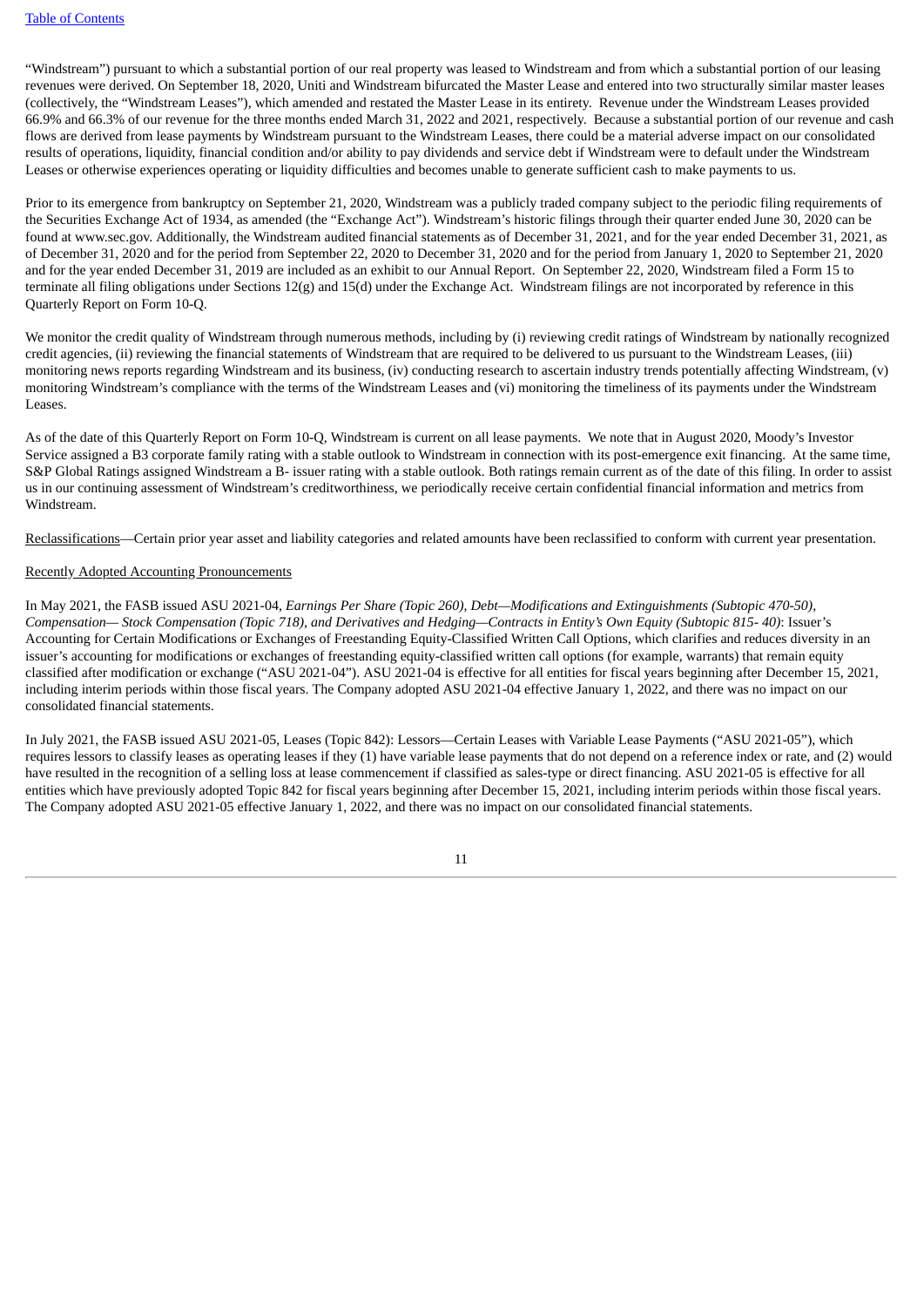#### <span id="page-11-0"></span>**Note 3. Revenues**

#### Disaggregation of Revenue

The following table presents our revenues disaggregated by revenue stream.

|                                                    | <b>Three Months Ended</b><br>March 31, |      |         |  |  |  |
|----------------------------------------------------|----------------------------------------|------|---------|--|--|--|
| (Thousands)                                        | 2022                                   | 2021 |         |  |  |  |
| Revenue disaggregated by revenue stream            |                                        |      |         |  |  |  |
| Revenue from contracts with customers              |                                        |      |         |  |  |  |
| Fiber Infrastructure                               |                                        |      |         |  |  |  |
| Lit backhaul                                       | \$<br>19,438                           | \$   | 25,044  |  |  |  |
| Enterprise and wholesale                           | 20,935                                 |      | 21,000  |  |  |  |
| E-Rate and government                              | 14,276                                 |      | 19,364  |  |  |  |
| Other                                              | 661                                    |      | 816     |  |  |  |
| Fiber Infrastructure                               | \$<br>55,310                           | \$   | 66,224  |  |  |  |
| Leasing                                            | 1,159                                  |      | 1,167   |  |  |  |
| Total revenue from contracts with customers        | 56,469                                 |      | 67,391  |  |  |  |
| Revenue accounted for under leasing guidance       |                                        |      |         |  |  |  |
| Leasing                                            | 203,482                                |      | 193,769 |  |  |  |
| Fiber Infrastructure                               | 18,083                                 |      | 11,426  |  |  |  |
| Total revenue accounted for under leasing guidance | 221,565                                |      | 205,195 |  |  |  |
| Total revenue                                      | 278,034                                |      | 272,586 |  |  |  |

At March 31, 2022, and December 31, 2021, lease receivables were \$19.0 million and \$19.4 million, respectively, and receivables from contracts with customers were \$19.3 million and \$14.7 million, respectively.

#### Contract Assets (Unbilled Revenue) and Liabilities (Deferred Revenue)

Contract assets primarily consist of unbilled construction revenue where we are utilizing our costs incurred as the measure of progress of satisfying our performance obligation. Contract assets are reported within accounts receivable, net on our Condensed Consolidated Balance Sheet. When the contract price is invoiced, the related unbilled receivable is reclassified to trade accounts receivable, where the balance will be settled upon the collection of the invoiced amount. Contract liabilities are generally comprised of upfront fees charged to the customer for the cost of establishing the necessary components of the Company's network prior to the commencement of use by the customer. Fees charged to customers for the recurring use of the Company's network are recognized during the related periods of service. Upfront fees that are billed in advance of providing services are deferred until such time the customer accepts the Company's network and then are recognized as service revenues ratably over a period in which substantive services required under the revenue arrangement are expected to be performed, which is the initial term of the arrangement. During the three months ended March 31, 2022, we recognized revenues of \$1.8 million which was included in the December 31, 2021 contract liabilities balance.

The following table provides information about contract assets and contract liabilities accounted for under ASC 606.

| 'Thousands)                  | Contract Assets | Contract Liabilities |
|------------------------------|-----------------|----------------------|
| Balance at December 31, 2021 | 4.066           | 9,099                |
| Balance at March 31, 2022    | 159             | 9,869                |

#### Transaction Price Allocated to Remaining Performance Obligations

Performance obligations within contracts to stand ready to provide services are typically satisfied over time or as those services are provided. Contract liabilities primarily relate to deferred revenue from upfront customer payments. The deferred revenue is recognized, and the liability reduced, over the contract term as the Company completes the performance obligation. As of March 31, 2022, our future revenues (i.e., transaction price related to remaining performance obligations) under contract accounted for under ASC 606 totaled \$441.9 million, of which \$336.1 million is related to contracts that are currently being invoiced and have an average remaining contract term of 1.7 years, while \$105.8 million represents our backlog for sales bookings which have yet to be installed and have an average remaining contract term of 5.6 years. We do not disclose the value of unsatisfied performance obligations for contracts that have an original expected duration of one year or less.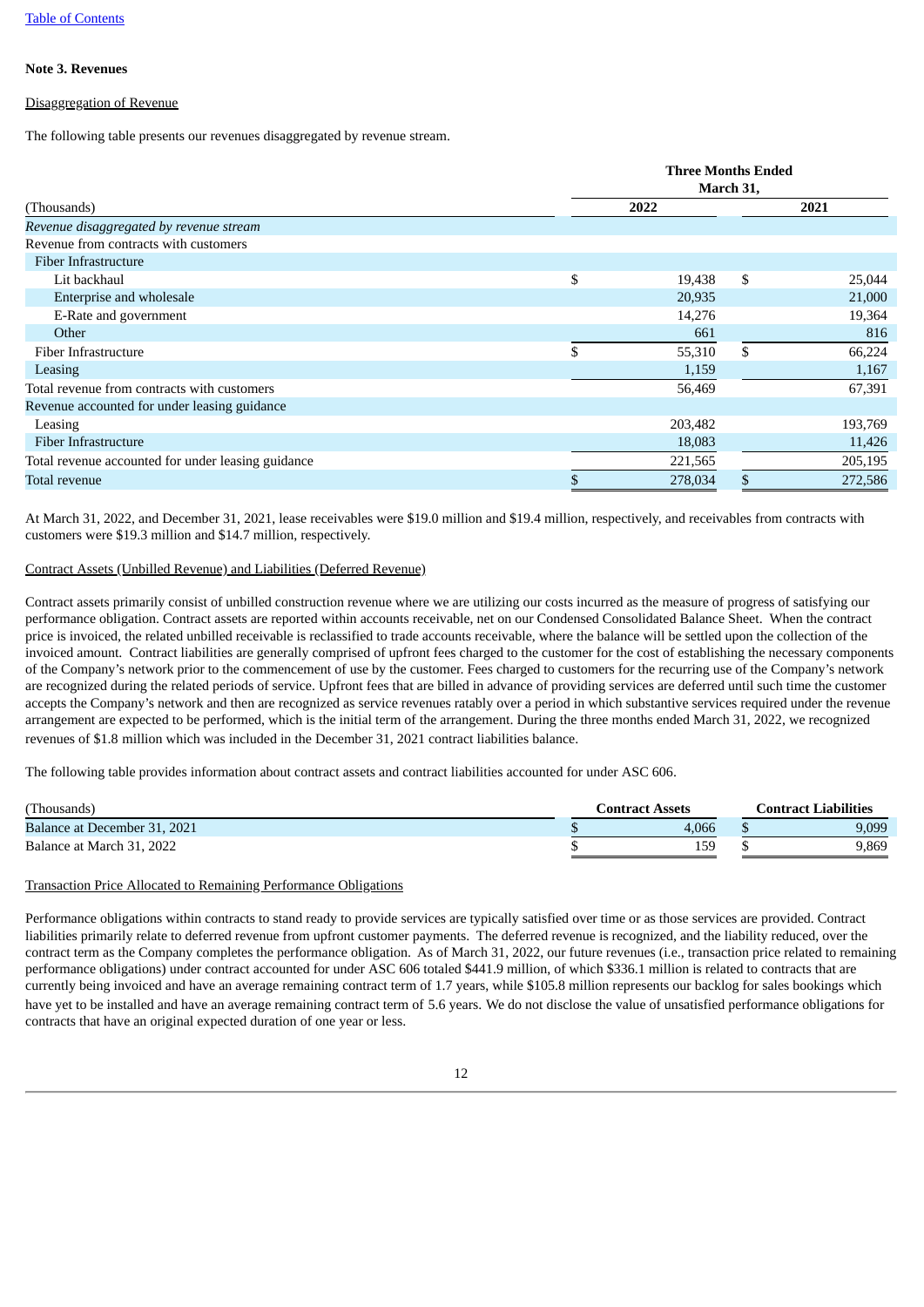#### <span id="page-12-0"></span>**Note 4. Leases**

#### *Lessor Accounting*

We lease communications towers, ground, colocation, and dark fiber to tenants under operating leases. Our leases have initial lease terms ranging from less than one year to 35 years, most of which include options to extend or renew the leases for less than one year to 20 years (based on the satisfaction of certain conditions as defined in the lease agreements), and some of which may include options to terminate the leases within one to six months. Certain lease agreements contain provisions for future rent increases. Payments due under the lease contracts include fixed payments plus, for some of our leases, variable payments.

The components of lease income for the three months ended March 31, 2022 and 2021, respectively, are as follows:

|                                 | <b>Three Months Ended March 31.</b> |         |  |         |  |  |  |  |
|---------------------------------|-------------------------------------|---------|--|---------|--|--|--|--|
| (Thousands)                     |                                     | 2022    |  | 2021    |  |  |  |  |
| Lease income - operating leases |                                     | 221,565 |  | 205,195 |  |  |  |  |

Lease payments to be received under non-cancellable operating leases where we are the lessor for the remainder of the lease terms are as of March 31, 2022 are as follows:

| (Thousands)             | March 31, 2022 (1) |
|-------------------------|--------------------|
| 2022                    | 566,495            |
| 2023                    | 772,167            |
| 2024                    | 774,111            |
| 2025                    | 775,326            |
| 2026                    | 776,735            |
| Thereafter              | 3,033,462          |
| Total lease receivables | 6,698,296          |

(1) Total future minimum lease payments to be received include \$5.7 billion relating to the Windstream Leases.

The underlying assets under operating leases where we are the lessor are summarized as follows:

| (Thousands)                                   | March 31, 2022 |     | <b>December 31, 2021</b> |
|-----------------------------------------------|----------------|-----|--------------------------|
| Land                                          | \$<br>26,580   | \$  | 26,593                   |
| Building and improvements                     | 343,934        |     | 343,624                  |
| Poles                                         | 285,474        |     | 281,130                  |
| Fiber                                         | 3,317,265      |     | 3,278,276                |
| Equipment                                     | 428            |     | 428                      |
| Copper                                        | 3,933,940      |     | 3,918,281                |
| Conduit                                       | 89,859         |     | 89,859                   |
| Tower assets                                  | 1,397          |     | 1,397                    |
| Finance lease assets                          | 28,126         |     | 28,126                   |
| Other assets                                  | 10,577         |     | 10,649                   |
|                                               | 8,037,580      |     | 7,978,363                |
| Less: accumulated depreciation                | (5,433,927)    |     | (5,391,479)              |
| Underlying assets under operating leases, net | 2,603,653      | \$. | 2,586,884                |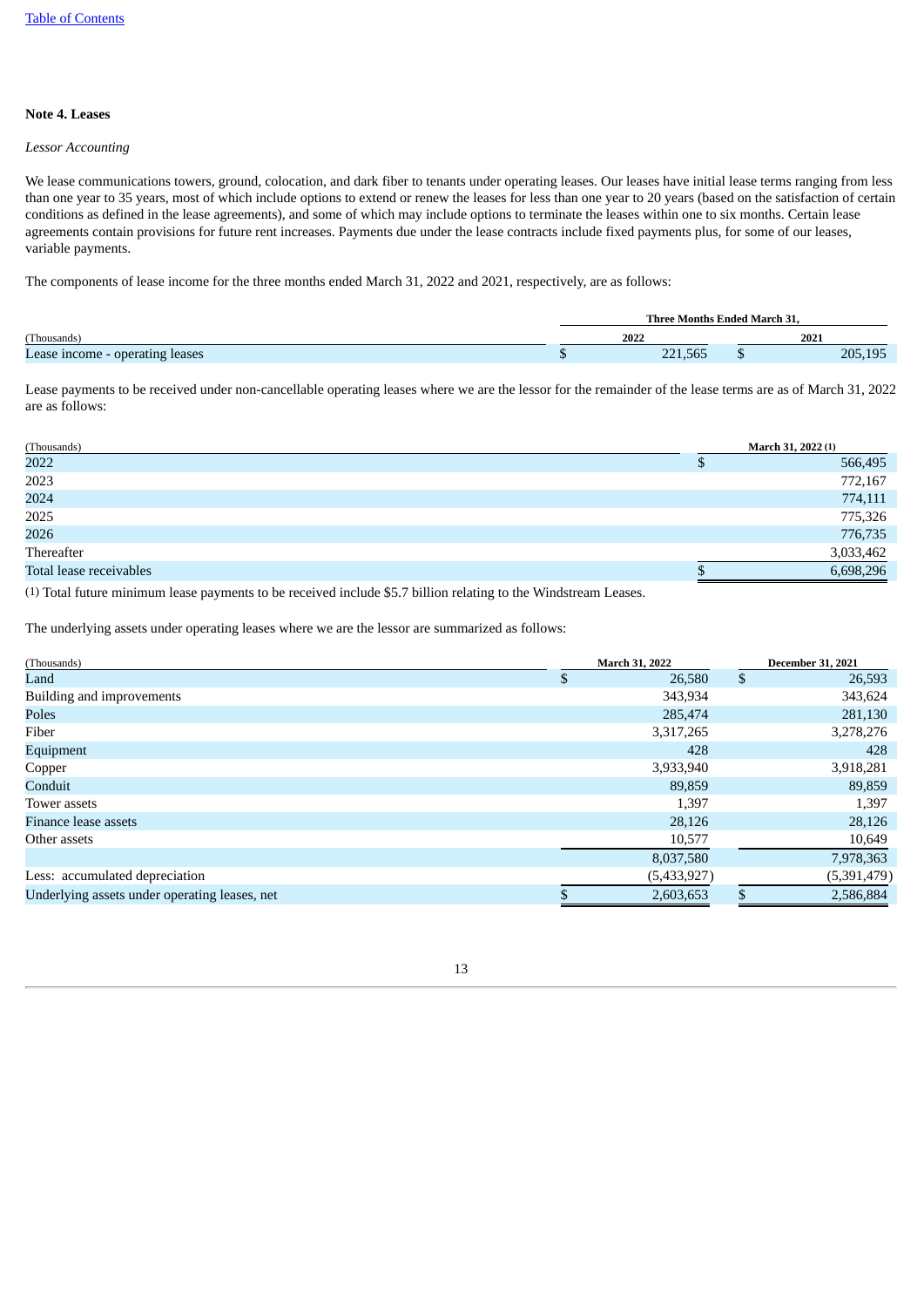#### Table of [Contents](#page-3-0)

Depreciation expense for the underlying assets under operating leases where we are the lessor for the three months ended March 31, 2022 and 2021, respectively, is summarized as follows:

|                                                                   | Three Months Ended March 31. |      |
|-------------------------------------------------------------------|------------------------------|------|
| (Thousands)                                                       | 2022                         | 2021 |
| Depreciation expense for underlying assets under operating leases | 13 187                       |      |

#### *Lessee Accounting*

We have commitments under operating leases for communications towers, ground, colocation, dark fiber lease arrangements, and buildings. We also have finance leases for dark fiber lease arrangements and other communications equipment. Our leases have initial lease terms ranging from less than one year to 30 years, most of which include options to extend or renew the leases for less than one year to 20 years, and some of which may include options to terminate the leases within one to six months. Certain lease agreements contain provisions for future rent increases. Payments due under the lease contracts include fixed payments plus, for some of our leases, variable payments.

As of March 31, 2022, we have short term lease commitments amounting to approximately \$2.5 million.

Future lease payments under non-cancellable leases as of March 31, 2022 are as follows:

| (Thousands)                       | <b>Operating Leases</b> |           |    | <b>Finance Leases</b> |
|-----------------------------------|-------------------------|-----------|----|-----------------------|
| 2022                              |                         | 11,387    | D  | 1,724                 |
| 2023                              |                         | 13,515    |    | 2,281                 |
| 2024                              |                         | 11,204    |    | 2,082                 |
| 2025                              |                         | 8,590     |    | 2,021                 |
| 2026                              |                         | 5,964     |    | 2,021                 |
| Thereafter                        |                         | 37,309    |    | 14,749                |
| Total undiscounted lease payments |                         | 87,969    | \$ | 24,878                |
| Less: imputed interest            |                         | (28, 290) |    | (9,734)               |
| Total lease liabilities           |                         | 59,679    |    | 15,144                |

#### <span id="page-13-0"></span>**Note 5. Investments in Unconsolidated Entities**

As of March 31, 2022, the Company had an aggregate investment of \$64.3 million in its equity method unconsolidated entities, which included a 42% interest in BB Fiber Holdings LLC ("Fiber Holdings") and a 7% interest in Harmoni Towers LP ("Harmoni").

#### *Fiber Holdings*

Fiber Holdings was primarily established to develop fiber networks as real estate property for long-term investment. On July 1, 2020, the Company completed the sale of an ownership stake in the entity that controls the Company's Midwest fiber network assets (the "Propco"). Fiber Holdings has a 47.5% ownership in the Propco that is under a long-term, triple net lease with our joint venture partner. Our ownership interest in Fiber Holdings represents approximately a 20% economic interest in the Propco. The Company's current investment and maximum exposure to loss as a result of its involvement with Fiber Holdings was approximately \$39.6 million as of March 31, 2022. The Company has not provided financial support to Fiber Holdings.

#### *Harmoni*

Harmoni was primarily established to develop wireless communication towers as real estate property for long-term investment. We concluded that Harmoni is a VIE; however, the Company determined that it was not the primary beneficiary of Harmoni because the Company lacks the power to direct the activities that most significantly impact its economic performance. The Company's current investment and maximum exposure to loss as a result of its involvement with Harmoni was approximately \$24.7 million as of March 31, 2022. The Company has not provided financial support to Harmoni.

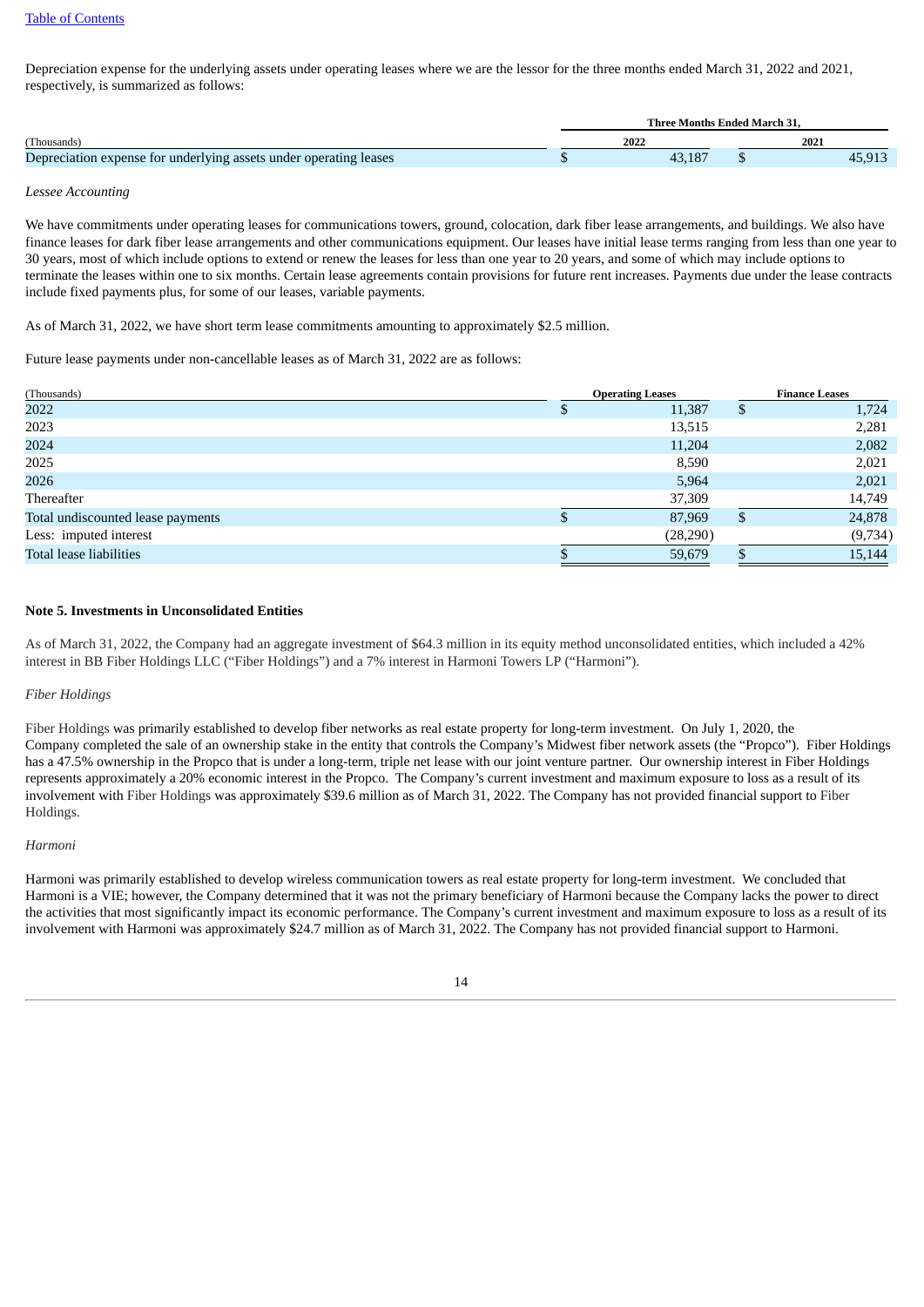We provided transition services to Harmoni through January 31, 2022 in exchange for fees and reimbursements. Total transition service fees earned in connection with Harmoni were less than \$0.1 million and \$0.1 million for the three months ended March 31, 2022 and 2021, respectively, which is included in operating expense on a net basis in our Condensed Consolidated Statements of Income (Loss).

#### <span id="page-14-0"></span>**Note 6. Fair Value of Financial Instruments**

FASB ASC 820, *Fair Value Measurements*, establishes a hierarchy of valuation techniques based on the observability of inputs utilized in measuring assets and liabilities at fair values. This hierarchy establishes market-based or observable inputs as the preferred source of values, followed by valuation models using management assumptions in the absence of market inputs. The three levels of the hierarchy are as follows:

*Level 1* – Quoted prices (unadjusted) in active markets for identical assets or liabilities that the reporting entity can access at the assessment date;

*Level 2* – Inputs other than quoted prices included within Level 1 that are observable for the asset or liability, either directly or indirectly; and

*Level 3* – Unobservable inputs for the asset or liability.

Our financial instruments consist of cash and cash equivalents, accounts and other receivables, derivative assets and liabilities, our outstanding notes and other debt, settlement payable, contingent consideration and accounts, interest and dividends payable.

The following table summarizes the fair value of our financial instruments at March 31, 2022 and December 31, 2021:

| (Thousands)                                                                    | <b>Total</b>       | <b>Ouoted Prices in</b><br><b>Active Markets</b><br>(Level 1) |      | <b>Prices with</b><br>Other<br>Observable<br>Inputs<br>(Level 2) | <b>Prices with</b><br>Unobservable<br><b>Inputs (Level 3)</b> |  |
|--------------------------------------------------------------------------------|--------------------|---------------------------------------------------------------|------|------------------------------------------------------------------|---------------------------------------------------------------|--|
| At March 31, 2022                                                              |                    |                                                               |      |                                                                  |                                                               |  |
| Liabilities                                                                    |                    |                                                               |      |                                                                  |                                                               |  |
| Senior secured notes - 7.875%, due February 15, 2025                           | \$<br>2,318,873 \$ |                                                               | - \$ | 2,318,873 \$                                                     |                                                               |  |
| Senior secured notes - 4.75%, due April 15, 2028                               | 522,419            | $\overline{\phantom{a}}$                                      |      | 522,419                                                          |                                                               |  |
| Senior unsecured notes - 6.50%, due February 15, 2029                          | 995,226            | $\overline{\phantom{a}}$                                      |      | 995.226                                                          |                                                               |  |
| Senior unsecured notes - 6.00%, due January 15, 2030                           | 605,822            | $\overline{\phantom{a}}$                                      |      | 605,822                                                          |                                                               |  |
| Exchangeable senior notes - 4.00%, due June 15, 2024                           | 460,354            | $\sim$                                                        |      | 460.354                                                          |                                                               |  |
| Senior secured revolving credit facility, variable rate, due December 10, 2024 | 224,978            | $\overline{\phantom{a}}$                                      |      | 224,978                                                          |                                                               |  |
| Settlement payable                                                             | 245,750            | $\sim$                                                        |      | 245,750                                                          |                                                               |  |
| Derivative liability, net                                                      | 7,269              | $\overline{\phantom{a}}$                                      |      | 7,269                                                            |                                                               |  |
| <b>Total</b>                                                                   | 5,380,691 \$       | $\overline{a}$                                                |      | 5,380,691 \$                                                     |                                                               |  |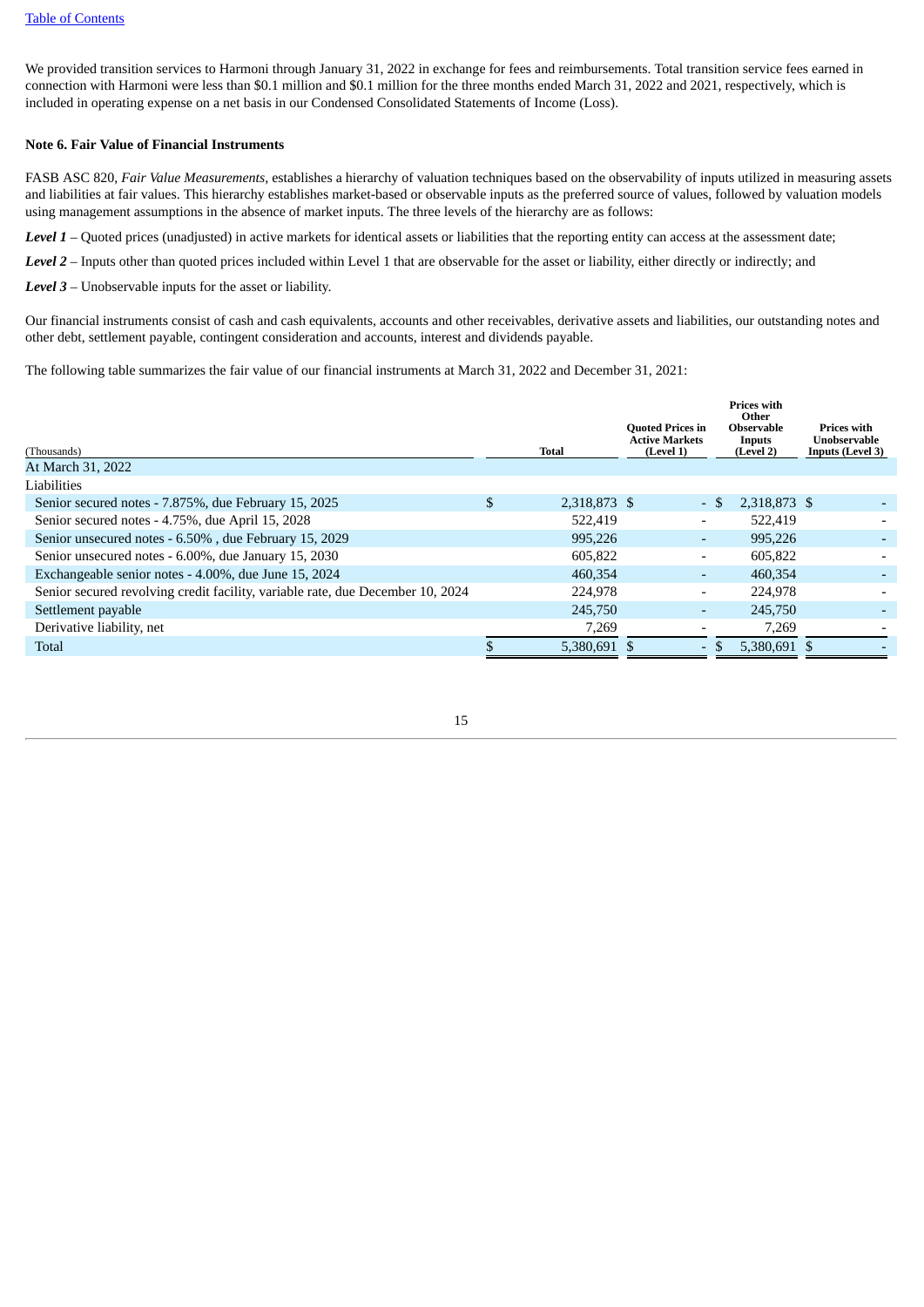| (Thousands)<br>At December 31, 2021                          |                   | <b>Total</b>       | <b>Quoted Prices</b><br>in Active<br><b>Markets</b><br>(Level 1) |                          | <b>Prices with</b><br>Other<br>Observable<br>Inputs<br>(Level 2) | <b>Prices with</b><br>Unobservable<br><b>Inputs (Level 3)</b> |
|--------------------------------------------------------------|-------------------|--------------------|------------------------------------------------------------------|--------------------------|------------------------------------------------------------------|---------------------------------------------------------------|
| Liabilities                                                  |                   |                    |                                                                  |                          |                                                                  |                                                               |
| Senior secured notes - 7.875%, due February 15, 2025         |                   | \$<br>2,351,576 \$ |                                                                  |                          | $-$ \$ 2,351,576 \$                                              |                                                               |
| Senior secured notes - 4.75%, due April 15, 2028             |                   | 560,857            |                                                                  | $\overline{\phantom{0}}$ | 560,857                                                          |                                                               |
| Senior unsecured notes - 6.50%, due February 15, 2029        |                   | 1,087,844          |                                                                  | ٠                        | 1,087,844                                                        |                                                               |
| Senior unsecured notes - 6.00%, due January 15, 2030         |                   | 659,992            |                                                                  | $\overline{\phantom{0}}$ | 659,992                                                          |                                                               |
| Exchangeable senior notes - 4.00%, due June 15, 2024         |                   | 453.104            |                                                                  | $\overline{\phantom{0}}$ | 453.104                                                          |                                                               |
| Senior secured revolving credit facility, variable rate, due | December 10, 2024 | 199,980            |                                                                  | $\overline{\phantom{a}}$ | 199,980                                                          |                                                               |
| Settlement payable                                           |                   | 254,725            |                                                                  | $\overline{\phantom{0}}$ | 254,725                                                          |                                                               |
| Derivative liability, net                                    |                   | 10,413             |                                                                  |                          | 10,413                                                           |                                                               |
| Total                                                        |                   | 5,578,491 \$       |                                                                  | $\overline{\phantom{0}}$ | 5,578,491 \$                                                     |                                                               |

The carrying value of cash and cash equivalents, accounts and other receivables, and accounts, interest and dividends payable approximate fair values due to the short-term nature of these financial instruments.

The total principal balance of our outstanding notes and other debt was \$5.20 billion at March 31, 2022, with a fair value of \$5.13 billion. The estimated fair value of our outstanding notes and other debt was based on available external pricing data and current market rates for similar debt instruments, among other factors, which are classified as Level 2 inputs within the fair value hierarchy. Derivative assets and liabilities are carried at fair value. See Note 8. The fair value of an interest rate swap is determined based on the present value of expected future cash flows using observable, quoted LIBOR swap rates for the full term of the swap and also incorporate credit valuation adjustments to appropriately reflect both Uniti's own [non-performance](#page-16-1) risk and nonperformance risk of the respective counterparties. The Company has determined that the majority of the inputs used to value its derivative assets and liabilities fall within Level 2 of the fair value hierarchy; however, the associated credit valuation adjustments utilized Level 3 inputs, such as estimates of credit spreads, to evaluate the likelihood of default by the Company and its counterparties. As of March 31, 2022, the Company has assessed the significance of the impact of the credit valuation adjustments on the overall valuation of its derivative positions and has determined that the credit valuation adjustment is not significant to the overall value of the derivatives. As such, the Company classifies its derivative assets and liabilities valuation in Level 2 of the fair value hierarchy.

Given the limited trade activity of the Exchangeable [Note](#page-19-0)s, the fair value of the Exchangeable Notes (see Note 10) is determined based on inputs that are observable in the market and have been classified as Level 2 in the fair value hierarchy. Specifically, we estimated the fair value of the Exchangeable Notes based on readily available external pricing information, quoted market prices, and current market rates for similar convertible debt instruments.

Uniti is required to make \$490.1 million of cash payments to Windstream in equal installments over 20 consecutive quarters beginning the first month after Windstream's emergence (the "Settlement Payable"). See [Note](#page-23-0) 13. The Settlement Payable was recorded at fair value, using the present value of future cash flows. The future cash flows are discounted using discount rate input based on observable market data. Accordingly, we classify inputs used as Level 2 in the fair value hierarchy. The remaining Settlement Payable is \$242.3 million and is reported on our Condensed Consolidated Balance Sheet at March 31, 2022. There have been no changes in the valuation methodologies used since the initial recording.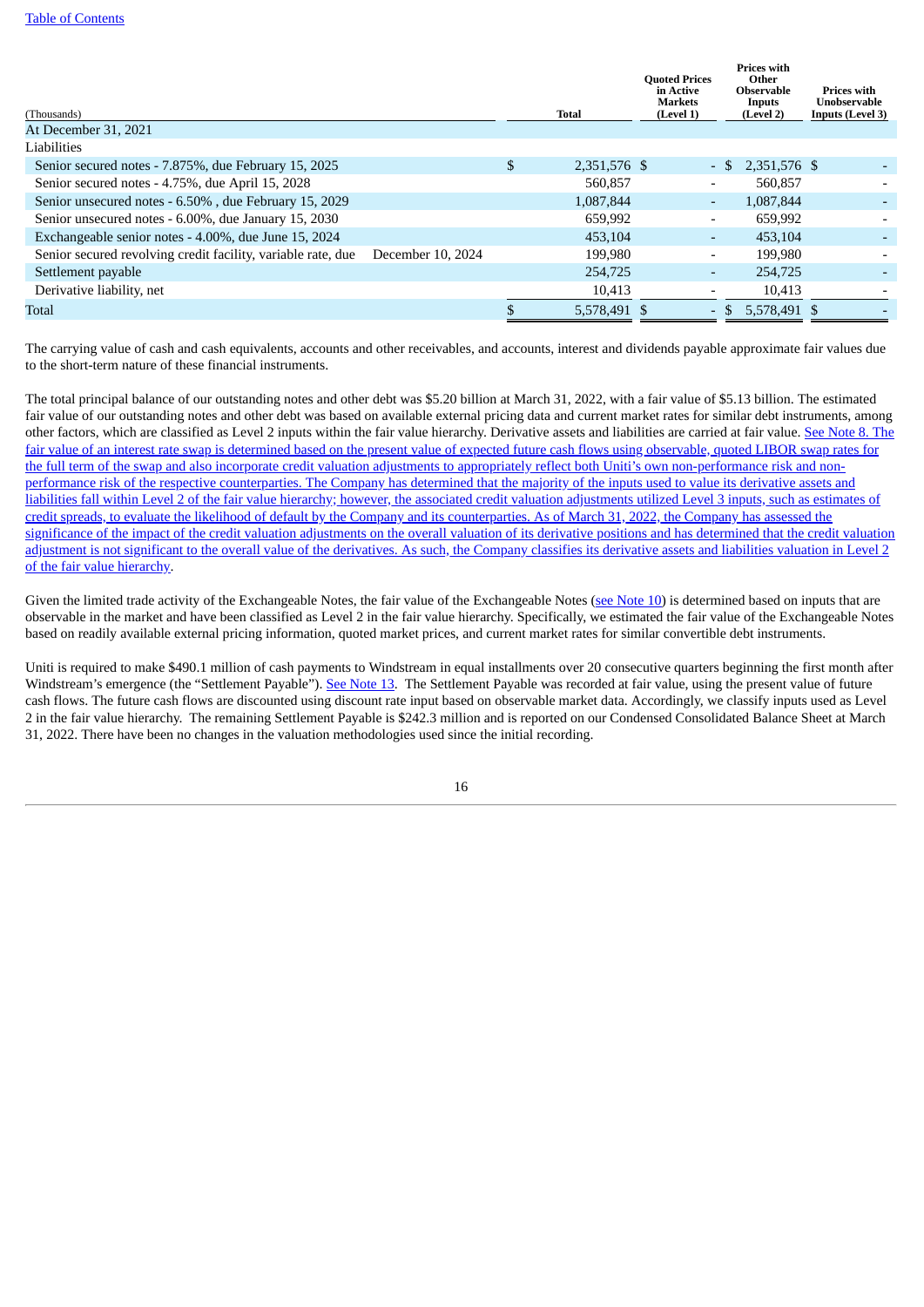#### <span id="page-16-0"></span>**Note 7. Property, Plant and Equipment**

The carrying value of property, plant and equipment is as follows:

| (Thousands)                       | <b>Depreciable Lives</b> | March 31, 2022 | <b>December 31, 2021</b> |
|-----------------------------------|--------------------------|----------------|--------------------------|
| Land                              | Indefinite               | \$<br>28,683   | \$<br>28,449             |
| Building and improvements         | 3 - 40 years             | 360,572        | 359,980                  |
| Poles                             | 30 years                 | 285,474        | 281,130                  |
| Fiber                             | 30 years                 | 4,164,962      | 4,107,519                |
| Equipment                         | $5 - 7$ years            | 348,114        | 331,761                  |
| Copper                            | 20 years                 | 3,933,940      | 3,918,281                |
| Conduit                           | 30 years                 | 89,859         | 89,859                   |
| Tower assets                      | 20 years                 | 8,544          | 8,544                    |
| Finance lease assets              | (1)                      | 72,284         | 72,284                   |
| Other assets                      | 15 - 20 years            | 10,578         | 10,652                   |
| Corporate assets                  | $3 - 7$ years            | 14,581         | 14,326                   |
| Construction in progress          | (1)                      | 32,873         | 27,366                   |
|                                   |                          | 9,350,464      | 9,250,151                |
| Less accumulated depreciation     |                          | (5,803,963)    | (5,741,212)              |
| Net property, plant and equipment |                          | 3,546,501      | 3,508,939                |

(1) See our Annual Report for property, plant and equipment accounting policies.

Depreciation expense for the three months ended March 31, 2022 and 2021 was \$64.0 million and \$66.2 million, respectively.

#### <span id="page-16-1"></span>**Note 8. Derivative Instruments and Hedging Activities**

The Company uses derivative instruments to mitigate the effects of interest rate volatility inherent in our variable rate debt, which could unfavorably impact our future earnings and forecasted cash flows. The Company does not use derivative instruments for speculative or trading purposes.

On April 27, 2015, we entered into fixed for floating interest rate swap agreements to mitigate the interest rate risk inherent in our variable rate senior secured term loan B facility. These interest rate swaps were designated as cash flow hedges and have a notional value of \$2.0 billion and mature on October 24, 2022. As result of the repayment of the Company's senior secured term loan B facility in February 2020, the Company entered into receive-fixed interest rate swaps to offset its existing pay-fixed interest rate swaps. As a result, the Company discontinued hedge accounting as the hedge accounting requirements were no longer met. Amounts in accumulated other comprehensive (loss) income as of the date of de-designation, will be reclassified to interest expense as the hedged transactions impact earnings. Prospectively, changes in fair value of all interest rate swaps will be recorded directly to earnings.

The Company has elected to offset derivative positions that are subject to master netting arrangements with the same counterparty in our Condensed Consolidated Balance Sheets. The following tables present the gross amounts of our derivative instruments subject to master netting arrangements with the same counterparty as of March 31, 2022 and December 31, 2021:

| Offsetting of Derivative Assets and Liabilities (Thousands)<br>At March 31, 2022 | <b>Gross Amounts of</b><br><b>Recognized Assets or</b><br>Liabilities |       | <b>Gross Amounts Offset in</b><br>the Condensed<br><b>Consolidated Balance</b><br>Sheets | <b>Net Amounts of Assets or</b><br>Liabilities presented in the<br><b>Condensed Consolidated</b><br><b>Balance Sheets</b> |       |
|----------------------------------------------------------------------------------|-----------------------------------------------------------------------|-------|------------------------------------------------------------------------------------------|---------------------------------------------------------------------------------------------------------------------------|-------|
| Assets                                                                           |                                                                       |       |                                                                                          |                                                                                                                           |       |
| Interest rate swaps                                                              |                                                                       | 900   | (900)<br>\$.                                                                             | S                                                                                                                         |       |
| Total                                                                            |                                                                       | 900   | (900)                                                                                    |                                                                                                                           |       |
| Liabilities                                                                      |                                                                       |       |                                                                                          |                                                                                                                           |       |
| Interest rate swaps                                                              |                                                                       | 8,169 | (900)<br>\$.                                                                             | £.                                                                                                                        | 7,269 |
| Total                                                                            |                                                                       | 8.169 | (900)                                                                                    |                                                                                                                           | 7,269 |

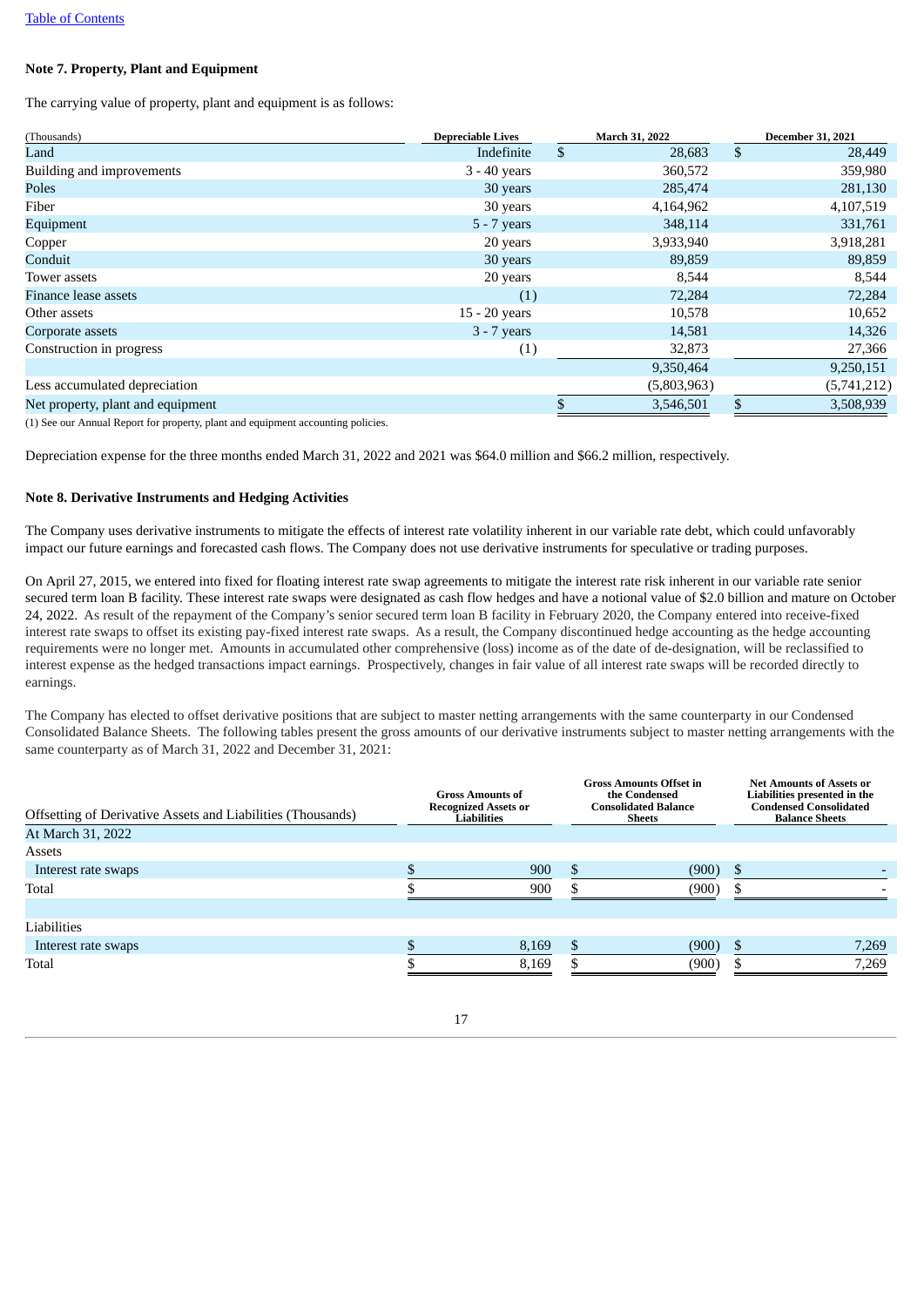| <b>Offsetting of Derivative Assets and Liabilities (Thousands)</b><br>At December 31, 2021 | <b>Gross Amounts of</b><br><b>Recognized Assets or</b><br>Liabilities |        | <b>Gross Amounts Offset in</b><br>the Condensed<br><b>Consolidated Balance</b><br>Sheets |           | <b>Net Amounts of Assets or</b><br>Liabilities presented in the<br><b>Condensed Consolidated</b><br><b>Balance Sheets</b> |        |
|--------------------------------------------------------------------------------------------|-----------------------------------------------------------------------|--------|------------------------------------------------------------------------------------------|-----------|---------------------------------------------------------------------------------------------------------------------------|--------|
| Assets                                                                                     |                                                                       |        |                                                                                          |           |                                                                                                                           |        |
| Interest rate swaps                                                                        |                                                                       | 10,788 | \$                                                                                       | (10, 788) |                                                                                                                           |        |
| Total                                                                                      |                                                                       | 10,788 |                                                                                          | (10, 788) |                                                                                                                           |        |
| Liabilities                                                                                |                                                                       |        |                                                                                          |           |                                                                                                                           |        |
| Interest rate swaps                                                                        |                                                                       | 21,201 |                                                                                          | (10,788)  |                                                                                                                           | 10,413 |
| Total                                                                                      |                                                                       | 21,201 |                                                                                          | (10, 788) |                                                                                                                           | 10,413 |

The following table summarizes the fair value and the presentation in our Condensed Consolidated Balance Sheets:

|                     | <b>Location on Condensed</b><br>Consolidated Balance. |                          |        |
|---------------------|-------------------------------------------------------|--------------------------|--------|
| (Thousands)         | <b>Sheets</b>                                         | <b>December 31, 2021</b> |        |
| Interest rate swaps | Derivative liability, net                             | 7,269                    | 10,413 |

As of March 31, 2022, all of the interest rate swaps were valued in net unrealized loss positions and recognized as liability balances within the derivative liability, net in our Condensed Consolidated Balance Sheets. As hedge accounting is no longer applied beginning in February 2020, the unrealized loss amounts are now being recorded directly to earnings. The amount reclassified out of other comprehensive income into interest expense on our Condensed Consolidated Statements of Income (Loss) for the three months ended March 31, 2022 and 2021 was \$2.8 million and \$2.8 million, respectively.

During the next twelve months, beginning April 1, 2022, we estimate that \$6.4 million will be reclassified as an increase to interest expense.

#### *Exchangeable Notes Hedge Transactions*

On June 25, 2019, concurrently with the pricing of the Exchangeable Notes, and on June 27, 2019, concurrently with the exercise by the initial purchasers involved in the offering of the Exchangeable Notes (the "Initial Purchasers") of their option to purchase additional Exchangeable Notes, Uniti Fiber Holdings Inc., the issuer of the Exchangeable Notes, entered into exchangeable note hedge transactions with respect to the Company's common stock (the "Note Hedge Transactions") with certain of the Initial Purchasers or their respective affiliates (collectively, the "Counterparties"). The Note Hedge Transactions cover, subject to anti-dilution adjustments substantially similar to those applicable to the Exchangeable Notes, the same number of shares of the Company's common stock that initially underlie the Exchangeable Notes in the aggregate and are exercisable upon exchange of the Exchangeable Notes. The Note Hedge Transactions have an initial strike price that corresponds to the initial exchange price of the Exchangeable Notes, subject to antidilution adjustments substantially similar to those applicable to the Exchangeable Notes. The Note Hedge Transactions will expire upon the maturity of the Exchangeable Notes, if not earlier exercised. The Note Hedge Transactions are intended to reduce potential dilution to the Company's common stock upon any exchange of the Exchangeable Notes and/or offset any cash payments Uniti Fiber is required to make in excess of the principal amount of exchanged Exchangeable Notes, as the case may be, in the event that the market value per share of the Company's common stock, as measured under the Note Hedge Transactions, at the time of exercise is greater than the strike price of the Note Hedge Transactions.

The Note Hedge Transactions are separate transactions, entered into by Uniti Fiber Holdings Inc. with the Counterparties, and are not part of the terms of the Exchangeable Notes. Holders of the Exchangeable Notes will not have any rights with respect to the Note Hedge Transactions. The Note Hedge Transactions meet certain accounting criteria under GAAP, are recorded in additional paid-in capital on our Condensed Consolidated Balance Sheets and are not accounted for as derivatives that are remeasured each reporting period.

#### *Warrant Transactions*

On June 25, 2019, concurrently with the pricing of the Exchangeable Notes, and on June 27, 2019 concurrently with the exercise by the Initial Purchasers of their option to purchase additional Exchangeable Notes, the Company entered into warrant transactions to sell to the Counterparties Warrants (the "Warrants") to acquire, subject to anti-dilution adjustments, up to approximately 27.8 million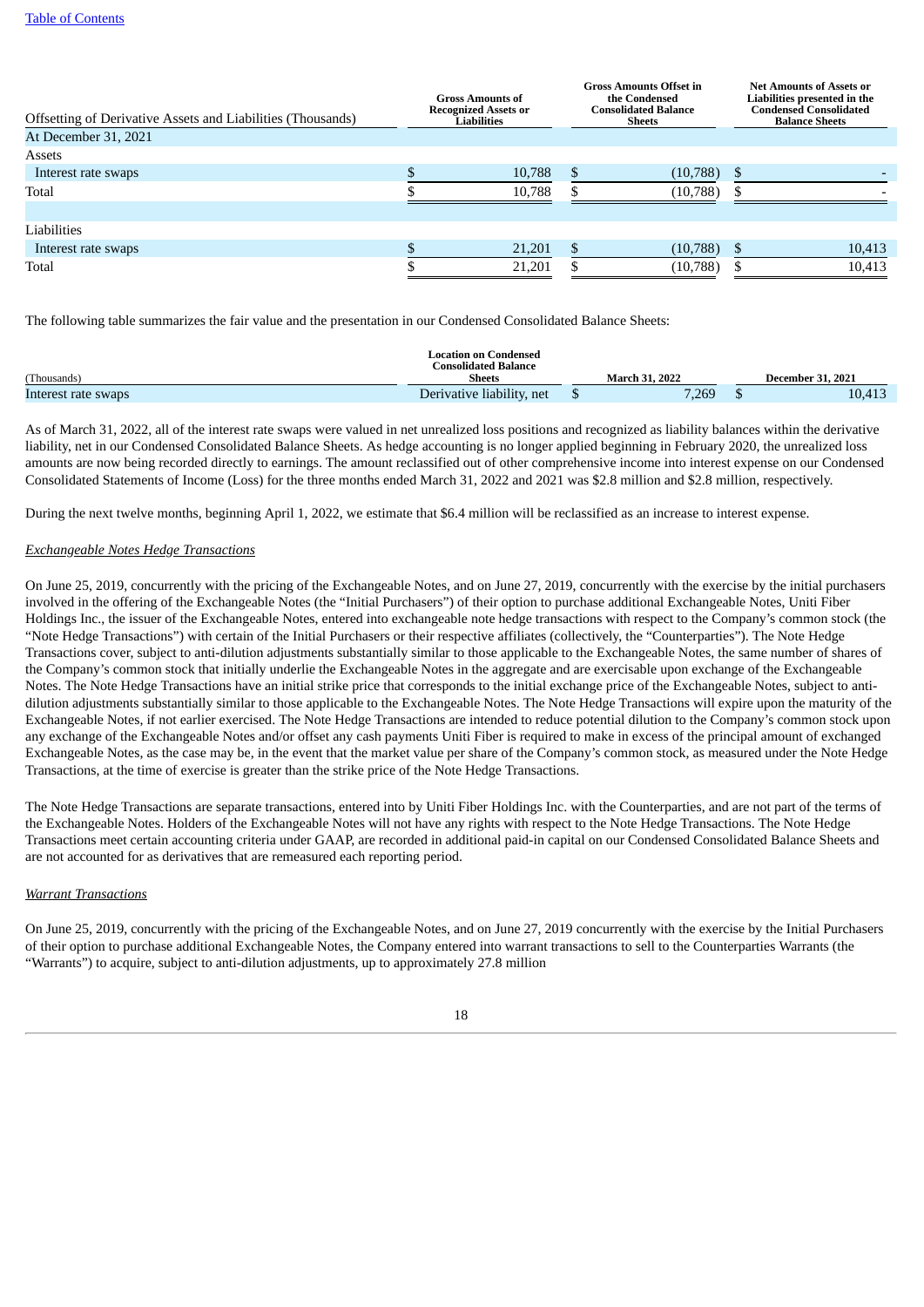shares of the Company's common stock in the aggregate at an exercise price of approximately \$16.42 per share. The maximum number of shares of the Company's common stock that could be issued pursuant to the Warrants is approximately 55.5 million. The Company offered and sold the Warrants in reliance on the exemption from registration provided by Section 4(a)(2) of the Securities Act of 1933, as amended. If the market value per share of the Company's common stock, as measured under the Warrants, at the time of exercise exceeds the strike price of the Warrants, the Warrants will have a dilutive effect on the Company's common stock unless, subject to the terms of the Warrants, the Company elects to cash settle the Warrants. The Warrants will expire over a period beginning in September 2024.

The Warrants are separate transactions, entered into by the Company with the Counterparties, and are not part of the terms of the Exchangeable Notes. Holders of the Exchangeable Notes will not have any rights with respect to the Warrants. The Warrants meet certain accounting criteria under GAAP, are recorded in additional paid-in capital on our Condensed Consolidated Balance Sheets and are not accounted for as derivatives that are remeasured each reporting period.

#### <span id="page-18-0"></span>**Note 9. Goodwill and Intangible Assets and Liabilities**

There were no changes in the carrying amount of goodwill occurring during the three months ended March 31, 2022. The balance of goodwill recorded in our Fiber Infrastructure segment as of March 31, 2022 and December 31, 2021 is as follows:

| (Thousands)                            | <b>Fiber Infrastructure</b> | <b>Total</b> |
|----------------------------------------|-----------------------------|--------------|
| Goodwill at December<br>31, 2021<br>AA | 601.878                     | 601.878      |
| 2022<br>Goodwill at March 31<br>2022   | .878<br>601                 | 601,878      |

| (Thousands)                         | March 31, 2022   |    | <b>December 31, 2021</b>    |                  |                                           |
|-------------------------------------|------------------|----|-----------------------------|------------------|-------------------------------------------|
|                                     | Original<br>Cost |    | Accumulated<br>Amortization | Original<br>Cost | <b>Accumulated</b><br><b>Amortization</b> |
| Finite life intangible assets:      |                  |    |                             |                  |                                           |
| <b>Customer</b> lists               | \$<br>416,104    | \$ | $(111,579)$ \$              | 416,104          | \$<br>(105, 861)                          |
| Contracts                           | 52,536           |    | (9,850)                     | 52,536           | (8,209)                                   |
| <b>Underlying Rights</b>            | 10,497           |    | (525)                       | 10,497           | (437)                                     |
|                                     |                  |    |                             |                  |                                           |
| Total intangible assets             | \$<br>479,137    |    |                             | \$<br>479,137    |                                           |
| Less: accumulated amortization      | (121, 954)       |    |                             | (114, 507)       |                                           |
| Total intangible assets, net        | 357,183          |    |                             | 364,630          |                                           |
|                                     |                  |    |                             |                  |                                           |
| Finite life intangible liabilities: |                  |    |                             |                  |                                           |
| Below-market leases                 | \$<br>191,154    |    | (16,042)                    | \$<br>191,154    | (13,368)                                  |
|                                     |                  |    |                             |                  |                                           |
| Finite life intangible liabilities: |                  |    |                             |                  |                                           |
| Below-market leases                 | \$<br>191,154    |    |                             | \$<br>191,154    |                                           |
| Less: accumulated amortization      | (16,042)         |    |                             | (13,368)         |                                           |
| Total intangible liabilities, net   | 175,112          |    |                             | 177,786          |                                           |

As of March 31, 2022, the remaining weighted average amortization period of the Company's intangible assets was 14.7 years.

Amortization expense for the three months ended March 31, 2022 and 2021 was \$7.4 million and \$4.8 million, respectively. Amortization expense is estimated to be \$29.7 million for the full year of 2022, \$29.8 million in 2023, \$29.7 million in 2024, \$29.7 million in 2025, and \$29.7 million for 2026.

We recognize the amortization of below-market leases in revenue. Revenue related to the amortization of the below-market leases for the three months ended March 31, 2022 was \$2.7 million. During the three months ended March 31, 2021, \$2.7 million was recorded as a benefit to amortization expense, and subsequently reclassified to revenue during the fourth quarter of 2021. As of March 31, 2022, the remaining weighted average amortization period of the Company's intangible liabilities was 17.7 years. Revenue due to the amortization of the below-market leases is estimated to be \$10.7 million for the full year of 2022, \$10.7 million in 2023, \$10.7 million in 2024, \$10.7 million in 2025, and \$10.7 million in 2026.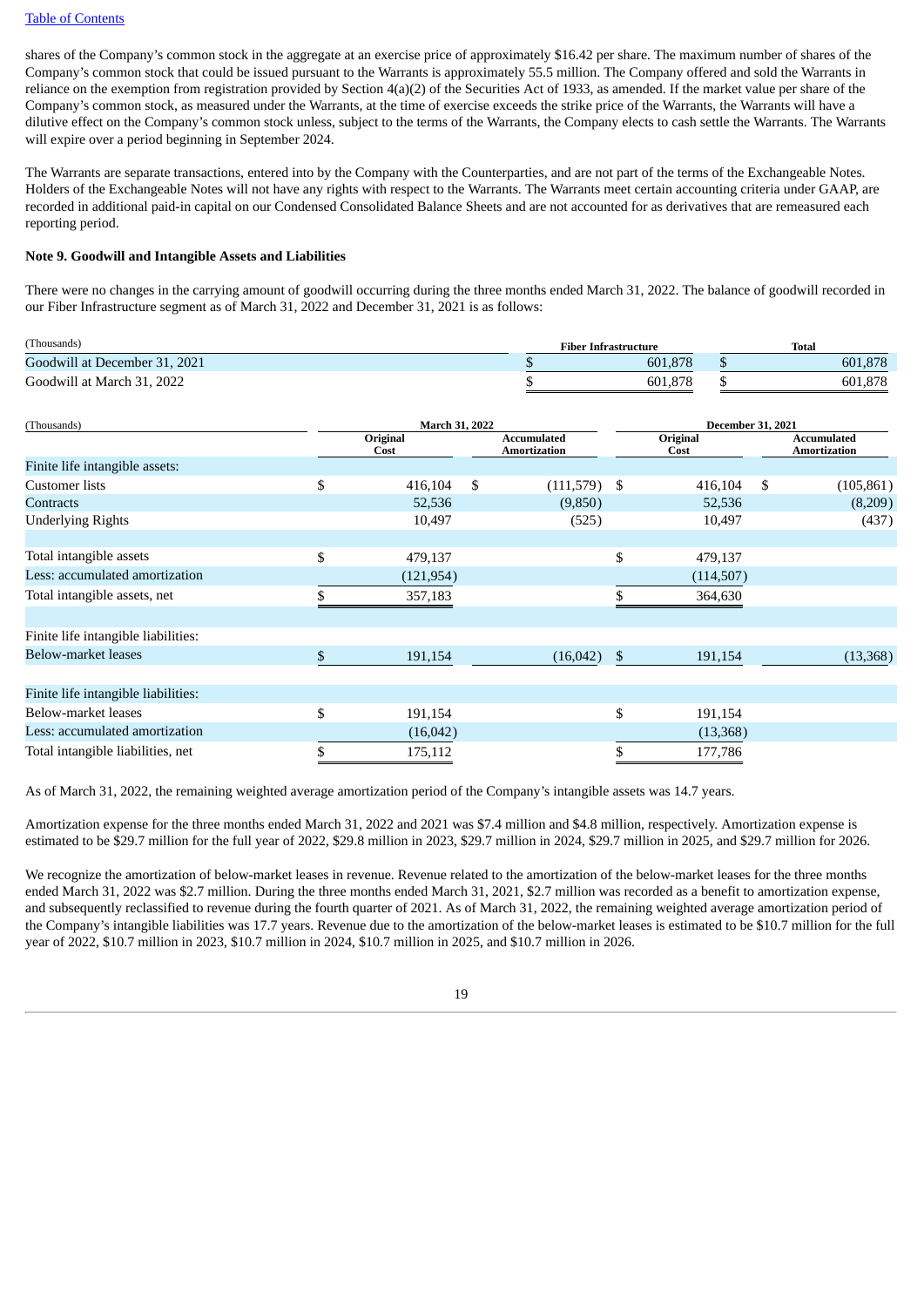#### <span id="page-19-0"></span>**Note 10. Notes and Other Debt**

All debt, including the senior secured credit facility and notes described below, are obligations of the Operating Partnership and/or certain of its subsidiaries as discussed below. The Company is, however, a guarantor of such debt.

Notes and other debt are as follows:

| (Thousands)                                                                     | <b>March 31, 2022</b> | <b>December 31, 2021</b> |
|---------------------------------------------------------------------------------|-----------------------|--------------------------|
| Principal amount                                                                | 5.200.000             | 5,175,000                |
| Less unamortized discount, premium and debt issuance costs                      | (79, 719)             | (84, 463)                |
| Notes and other debt less unamortized discount, premium and debt issuance costs | 5.120.281             | 5,090,537                |

Notes and other debt at March 31, 2022 and December 31, 2021 consisted of the following:

|                                                                       | March 31, 2022  |               |                                                                          | <b>December 31, 2021</b> |           |              |                                                                                        |  |
|-----------------------------------------------------------------------|-----------------|---------------|--------------------------------------------------------------------------|--------------------------|-----------|--------------|----------------------------------------------------------------------------------------|--|
| (Thousands)                                                           | Principal       |               | Unamortized<br>Discount,<br>Premium and<br><b>Debt Issuance</b><br>Costs |                          | Principal |              | <b>Unamortized</b><br>Discount,<br><b>Premium and</b><br><b>Debt Issuance</b><br>Costs |  |
| Senior secured notes - 7.875%, due February 15, 2025                  |                 |               |                                                                          |                          |           |              |                                                                                        |  |
| (discount is based on imputed interest rate of 8.38%)                 | \$<br>2,250,000 | <sup>\$</sup> | $(29,191)$ \$                                                            |                          | 2,250,000 | \$           | (31, 411)                                                                              |  |
| Senior secured notes - 4.75%, due April 15, 2028                      |                 |               |                                                                          |                          |           |              |                                                                                        |  |
| (discount is based on imputed interest rate of 5.04%)                 | 570,000         |               | (8,584)                                                                  |                          | 570,000   |              | (8,886)                                                                                |  |
| Senior unsecured notes - 4.00%, due June 15, 2024                     |                 |               |                                                                          |                          |           |              |                                                                                        |  |
| (discount is based on imputed interest rate of 4.77%)                 | 345,000         |               | (5,590)                                                                  |                          | 345,000   |              | (6, 187)                                                                               |  |
| Senior unsecured notes - 6.50%, due February 15, 2029                 |                 |               |                                                                          |                          |           |              |                                                                                        |  |
| (discount is based on imputed interest rate of 6.83%)                 | 1,110,000       |               | (20,000)                                                                 |                          | 1,110,000 |              | (20,797)                                                                               |  |
| Senior unsecured notes - 6.00% due January 15, 2030                   |                 |               |                                                                          |                          |           |              |                                                                                        |  |
| (discount is based on imputed interest rate of 6.27%)                 | 700,000         |               | (11, 407)                                                                |                          | 700,000   |              | (11,689)                                                                               |  |
| Senior secured revolving credit facility, variable rate, due December |                 |               |                                                                          |                          |           |              |                                                                                        |  |
| 10, 2024                                                              | 225,000         |               | (4, 947)                                                                 |                          | 200,000   |              | (5, 493)                                                                               |  |
| Total                                                                 | \$<br>5,200,000 |               | (79, 719)                                                                | S                        | 5,175,000 | $\mathbf{s}$ | (84, 463)                                                                              |  |

At March 31, 2022, notes and other debt included the following: (i) \$225.0 million under the Revolving Credit Facility (as defined below) pursuant to the credit agreement by and among Uniti Group LP, Uniti Group Finance 2019 Inc. and CSL Capital, LLC (the "Borrowers"), the guarantors and lenders party thereto and Bank of America, N.A., as administrative agent and collateral agent (the "Credit Agreement"); (ii) \$2.25 billion aggregate principal amount of 7.875% Senior Secured Notes due 2025 (the "2025 Secured Notes"); (iii) \$570.0 million aggregate principal amount of 4.75% Senior Secured Notes due 2028 (the "2028 Secured Notes"); (iv) \$1.11 billion aggregate principal amount of 6.50% Senior Notes due February 15, 2029 (the "2029 Notes"); and (v) \$345.0 million aggregate principal amount of 4.00% Exchangeable Senior Notes due June 15, 2024 (the "Exchangeable Notes"); and (vi) \$700.0 million aggregate principal amount of 6.00% Senior Unsecured Notes due January 15, 2030 (the "2030 Notes" and collectively with the 2025 Secured Notes, the 2028 Secured Notes, the 2029 Notes and the Exchangeable Notes, the "Notes"). Until our net leverage ratio is below 5.75 : 1.00, our 2025 Secured Notes limit our ability to make cash distributions to our shareholders in amounts exceeding 90% of our good faith estimate, as of the date on which the first quarterly dividend for the relevant year is declared, of our REIT taxable income for such year, determined without regard to the dividends paid deduction and excluding any capital gains. The terms of the Notes are as described in the Company's Annual Report on Form 10-K for the year ended December 31, 2021.

#### Credit Agreement

The Borrowers are party to the Credit Agreement, which provides for a \$500 million revolving credit facility that will mature on December 10, 2024 (the "Revolving Credit Facility") and provides us with the ability to obtain revolving loans as well as swingline loans and letters of credit from time to time. All obligations under the Credit Agreement are guaranteed by (i) the Company and (ii) certain of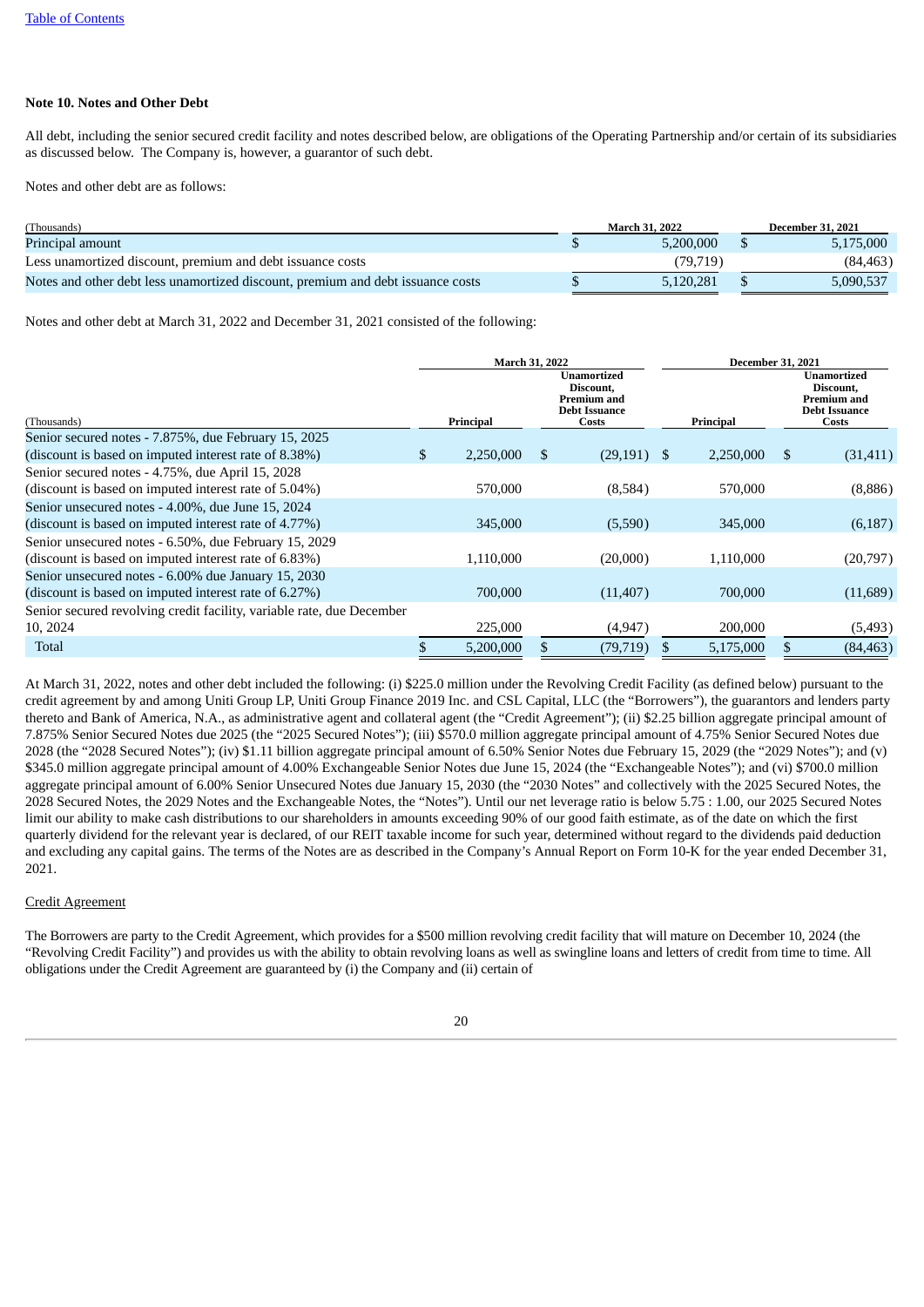the Operating Partnership's subsidiaries (the "Subsidiary Guarantors") and are secured by substantially all of the assets of the Borrowers and the Subsidiary Guarantors.

The Borrowers are subject to customary covenants under the Credit Agreement, including an obligation to maintain a consolidated secured leverage ratio, as defined in the Credit Agreement, not to exceed 5.00 to 1.00. We are permitted, subject to customary conditions, to incur other indebtedness, so long as, on a pro forma basis after giving effect to any such indebtedness, our consolidated total leverage ratio, as defined in the Credit Agreement, does not exceed 6.50 to 1.00 and, if such debt is secured, our consolidated secured leverage ratio, as defined in the Credit Agreement, does not exceed 4.00 to 1.00. In addition, the Credit Agreement contains customary events of default, including a cross default provision whereby the failure of the Borrowers or certain of their subsidiaries to make payments under other debt obligations, or the occurrence of certain events affecting those other borrowing arrangements, could trigger an obligation to repay any amounts outstanding under the Credit Agreement. In particular, a repayment obligation could be triggered if (i) the Borrowers or certain of their subsidiaries fail to make a payment when due of any principal or interest on any other indebtedness aggregating \$75.0 million or more, or (ii) an event occurs that causes, or would permit the holders of any other indebtedness aggregating \$75.0 million or more to cause, such indebtedness to become due prior to its stated maturity. As of March 31, 2022, the Borrowers were in compliance with all of the covenants under the Credit Agreement.

A termination of either Windstream Lease would result in an "event of default" under the Credit Agreement if a replacement lease is not entered into within ninety (90) calendar days and we do not maintain pro forma compliance with a consolidated secured leverage ratio, as defined in the Credit Agreement, of 5.00 to 1.00.

Borrowings under the Revolving Credit Facility bear interest at a rate equal to either a base rate plus an applicable margin ranging from 2.75% to 3.50% or a eurodollar rate plus an applicable margin ranging from 3.75% to 4.50%, in each case, calculated in a customary manner and determined based on our consolidated secured leverage ratio. We are required to pay a quarterly commitment fee under the Revolving Credit Facility equal to 0.50% of the average amount of unused commitments during the applicable quarter (subject to a step-down to 0.40% per annum of the average amount of unused commitments during the applicable quarter upon achievement of a consolidated secured leverage ratio not to exceed a certain level), as well as quarterly letter of credit fees equal to the product of (A) the applicable margin with respect to eurodollar borrowings and (B) the average amount available to be drawn under outstanding letters of credit during such quarter.

#### Deferred Financing Cost

Deferred financing costs were incurred in connection with the issuance of the Notes and the Revolving Credit Facility. These costs are amortized using the effective interest method over the term of the related indebtedness and are included in interest expense in our Condensed Consolidated Statements of Income (Loss). For the three months ended March 31, 2022 and 2021, we recognized \$4.3 million and \$4.1 million, respectively, of non-cash interest expense related to the amortization of deferred financing costs.

#### <span id="page-20-0"></span>**Note 11. Earnings Per Share**

Our time-based restricted stock awards are considered participating securities as they receive non-forfeitable rights to dividends at the same rate as common stock. As participating securities, we included these instruments in the computation of earnings per share under the two-class method described in FASB ASC 260, *Earnings per Share* ("ASC 260").

We also have outstanding performance-based restricted stock units that contain forfeitable rights to receive dividends. Therefore, the awards are considered non-participating restrictive shares and are not dilutive under the two-class method until performance conditions are met.

The dilutive effect of the Exchangeable Notes is calculated by using the "if-converted" method. This assumes an add-back of interest, net of income taxes, to net income attributable to shareholders as if the securities were converted at the beginning of the reporting period (or at time of issuance, if later) and the resulting common shares included in number of weighted average shares. The dilutive effect of the Warrants (see [Note](#page-16-1) 8) is calculated using the treasurystock method. During the three months ended March 31, 2022 and 2021, the Warrants were excluded from diluted shares outstanding because the exercise price exceeded the average market price of our common stock for the reporting period.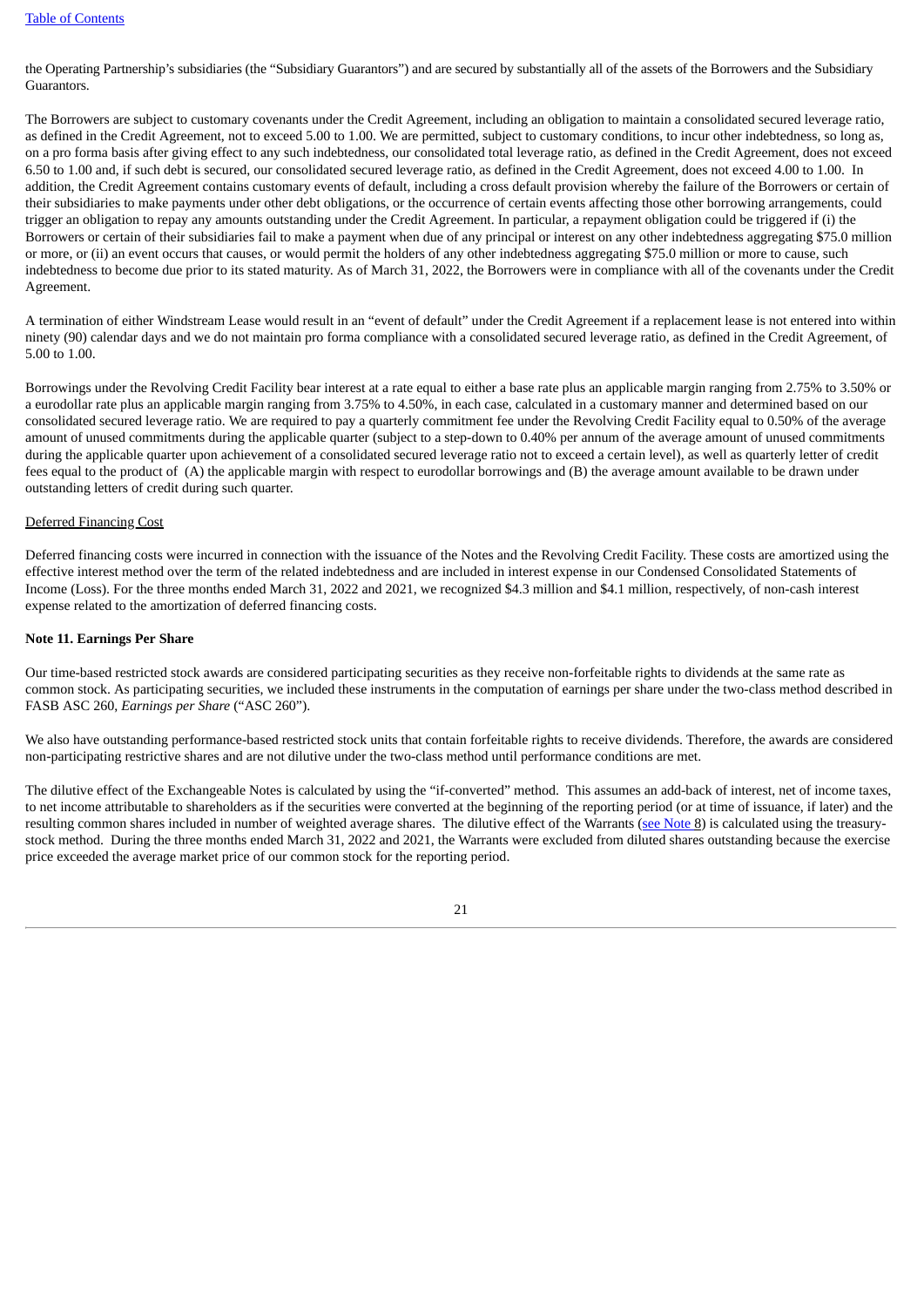The following sets forth the computation of basic and diluted earnings per share under the two-class method:

|                                                    | <b>Three Months Ended March 31.</b> |         |     |          |  |  |  |  |
|----------------------------------------------------|-------------------------------------|---------|-----|----------|--|--|--|--|
| (Thousands, except per share data)                 |                                     | 2022    |     | 2021     |  |  |  |  |
| Basic earnings per share:                          |                                     |         |     |          |  |  |  |  |
| Numerator:                                         |                                     |         |     |          |  |  |  |  |
| Net income (loss) attributable to shareholders     |                                     | 52,730  | \$. | (4, 438) |  |  |  |  |
| Less: Income allocated to participating securities |                                     | (331)   |     | (248)    |  |  |  |  |
| Dividends declared on convertible preferred stock  |                                     | (5)     |     | (3)      |  |  |  |  |
| Net income (loss) attributable to common shares    |                                     | 52,394  |     | (4,689)  |  |  |  |  |
| Denominator:                                       |                                     |         |     |          |  |  |  |  |
| Basic weighted-average common shares outstanding   |                                     | 235,046 |     | 231,469  |  |  |  |  |
| Basic earnings (loss) per common share             |                                     | 0.22    |     | (0.02)   |  |  |  |  |
|                                                    |                                     |         |     |          |  |  |  |  |

|                                                                | <b>Three Months Ended March 31.</b> |         |    |          |  |  |  |  |
|----------------------------------------------------------------|-------------------------------------|---------|----|----------|--|--|--|--|
| (Thousands, except per share data)                             |                                     | 2022    |    | 2021     |  |  |  |  |
| Diluted earnings per share:                                    |                                     |         |    |          |  |  |  |  |
| Numerator:                                                     |                                     |         |    |          |  |  |  |  |
| Net income (loss) attributable to shareholders                 | \$                                  | 52,730  | -S | (4, 438) |  |  |  |  |
| Less: Income allocated to participating securities             |                                     | (331)   |    | (248)    |  |  |  |  |
| Dividends declared on convertible preferred stock              |                                     | (5)     |    | (3)      |  |  |  |  |
| Impact on if-converted dilutive securities                     |                                     | 2,994   |    |          |  |  |  |  |
| Net income (loss) attributable to common shares                |                                     | 55,388  |    | (4,689)  |  |  |  |  |
| Denominator:                                                   |                                     |         |    |          |  |  |  |  |
| Basic weighted-average common shares outstanding               |                                     | 235,046 |    | 231,469  |  |  |  |  |
| Effect of dilutive non-participating securities                |                                     | 1,226   |    |          |  |  |  |  |
| Impact on if-converted dilutive securities                     |                                     | 31,032  |    |          |  |  |  |  |
| Weighted-average shares for dilutive earnings per common share |                                     | 267,304 |    | 231,469  |  |  |  |  |
| Dilutive earnings (loss) per common share                      |                                     | 0.21    |    | (0.02)   |  |  |  |  |

For the three months ended March 31, 2021, 30,052,433 potential common shares related to the Exchangeable Notes and 762,355 non-participating securities were excluded from the computation of earnings per share, as their effect would have been anti-dilutive.

#### <span id="page-21-0"></span>**Note 12. Segment Information**

Our management, including our chief executive officer, who is our chief operating decision maker, manages our operations as two reportable segments, in addition to our corporate operations, which include:

*Leasing*: Represents the operations of our leasing business, Uniti Leasing, which is engaged in the acquisition and construction of mission-critical communications assets and leasing them to anchor customers on either an exclusive or shared-tenant basis, in addition to the leasing of dark fiber on our existing dark fiber network assets that we either constructed or acquired. While the Leasing segment represents our REIT operations, certain aspects of the Leasing segment are also operated through taxable REIT subsidiaries.

*Fiber Infrastructure*: Represents the operations of our fiber business, Uniti Fiber, which is a leading provider of infrastructure solutions, including cell site backhaul and dark fiber, to the telecommunications industry.

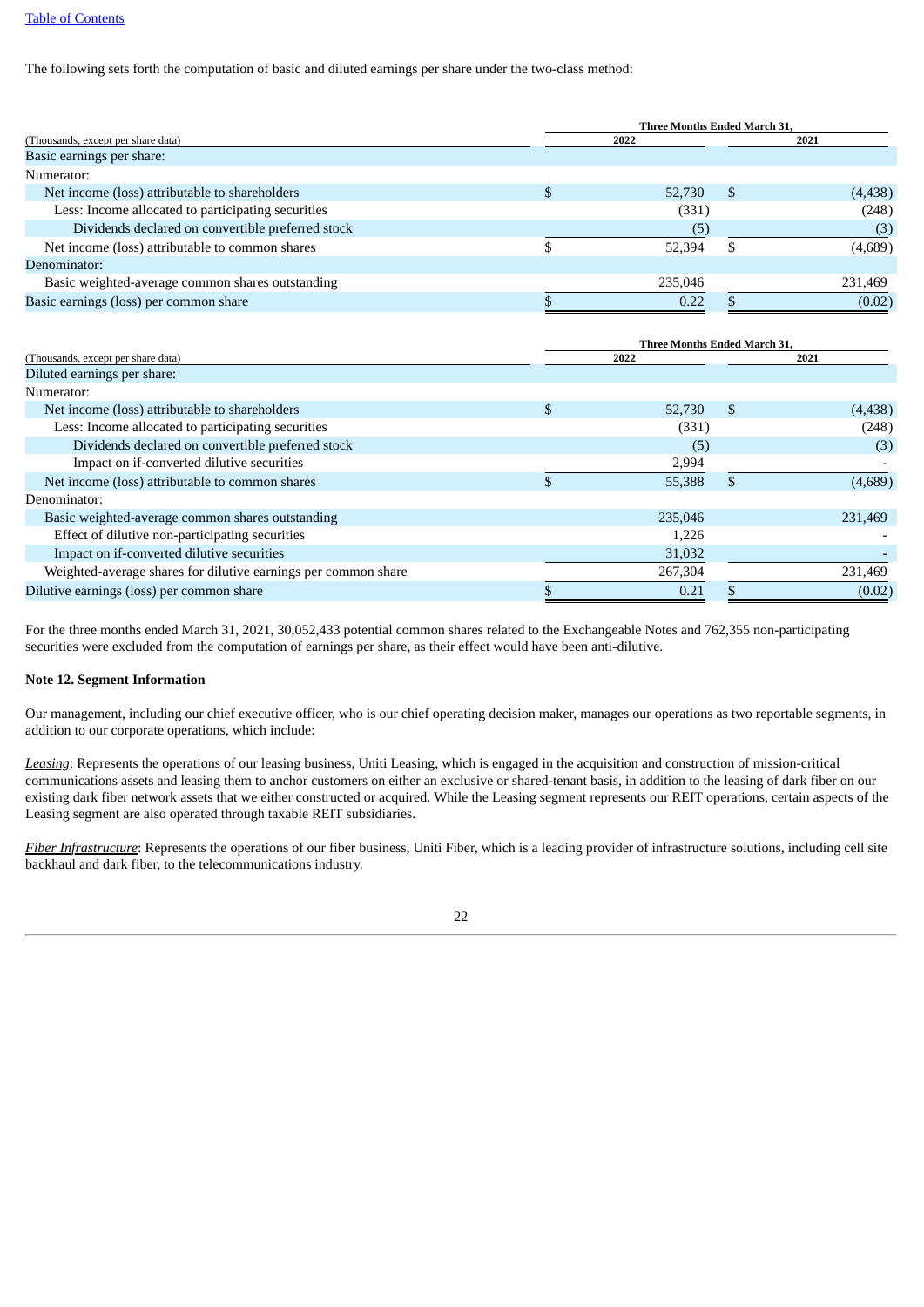*Corporate:* Represents our corporate office and shared service functions. Certain costs and expenses, primarily related to headcount, insurance, professional fees and similar charges, that are directly attributable to operations of our business segments are allocated to the respective segments.

Management evaluates the performance of each segment using Adjusted EBITDA, which is a segment performance measure we define as net income determined in accordance with GAAP, before interest expense, provision for income taxes, depreciation and amortization, stock-based compensation expense and the impact, which may be recurring in nature, of transaction and integration related costs, costs associated with Windstream's bankruptcy, costs associated with litigation claims made against us, costs associated with the implementation of our enterprise resource planning system, executive severance costs, costs related to the settlement with Windstream, amortization of non-cash rights-of-use assets, the write off of unamortized deferred financing costs, costs incurred as a result of the early repayment of debt, including early tender and redemption premiums and costs associated with the termination of related hedging activities, gains or losses on dispositions, changes in the fair value of contingent consideration and financial instruments, and other similar or infrequent items (although we may not have had such charges in the periods presented). Adjusted EBITDA includes adjustments to reflect the Company's share of Adjusted EBITDA from unconsolidated entities. The Company believes that net income, as defined by GAAP, is the most appropriate earnings metric; however, we believe that Adjusted EBITDA serves as a useful supplement to net income because it allows investors, analysts and management to evaluate the performance of our segments in a manner that is comparable period over period. Adjusted EBITDA should not be considered as an alternative to net income as determined in accordance with GAAP.

Selected financial data related to our segments is presented below for the three months ended March 31, 2022 and 2021:

|                                                                    | Three Months Ended March 31, 2022 |                |                |                                          |                |         |                                                     |         |  |  |  |
|--------------------------------------------------------------------|-----------------------------------|----------------|----------------|------------------------------------------|----------------|---------|-----------------------------------------------------|---------|--|--|--|
| (Thousands)                                                        |                                   | <b>Leasing</b> |                | <b>Fiber Infrastructure</b><br>Corporate |                |         | <b>Subtotal of</b><br>Reportable<br><b>Segments</b> |         |  |  |  |
| <b>Revenues</b>                                                    | \$                                | 204,641        | \$             | 73,393                                   | $\mathbb{S}$   | ٠       | \$                                                  | 278,034 |  |  |  |
|                                                                    |                                   |                |                |                                          |                |         |                                                     |         |  |  |  |
| <b>Adjusted EBITDA</b>                                             | \$                                | 198,973        | $\mathfrak{S}$ | 31,459                                   | $\mathfrak{s}$ | (5,643) | - \$                                                | 224,789 |  |  |  |
| Less:                                                              |                                   |                |                |                                          |                |         |                                                     |         |  |  |  |
| Interest expense                                                   |                                   |                |                |                                          |                |         |                                                     | 96,172  |  |  |  |
| Depreciation and amortization                                      |                                   | 42,102         |                | 29,319                                   |                | 36      |                                                     | 71,457  |  |  |  |
| Other, net                                                         |                                   |                |                |                                          |                |         |                                                     | 361     |  |  |  |
| Transaction related and other costs                                |                                   |                |                |                                          |                |         |                                                     | 1,714   |  |  |  |
| Stock-based compensation                                           |                                   |                |                |                                          |                |         |                                                     | 3,312   |  |  |  |
| Income tax benefit                                                 |                                   |                |                |                                          |                |         |                                                     | (2,071) |  |  |  |
| Adjustments for equity in earnings<br>from unconsolidated entities |                                   |                |                |                                          |                |         |                                                     | 986     |  |  |  |
| Net income                                                         |                                   |                |                |                                          |                |         |                                                     | 52,858  |  |  |  |

### **Three Months Ended March 31, 2022**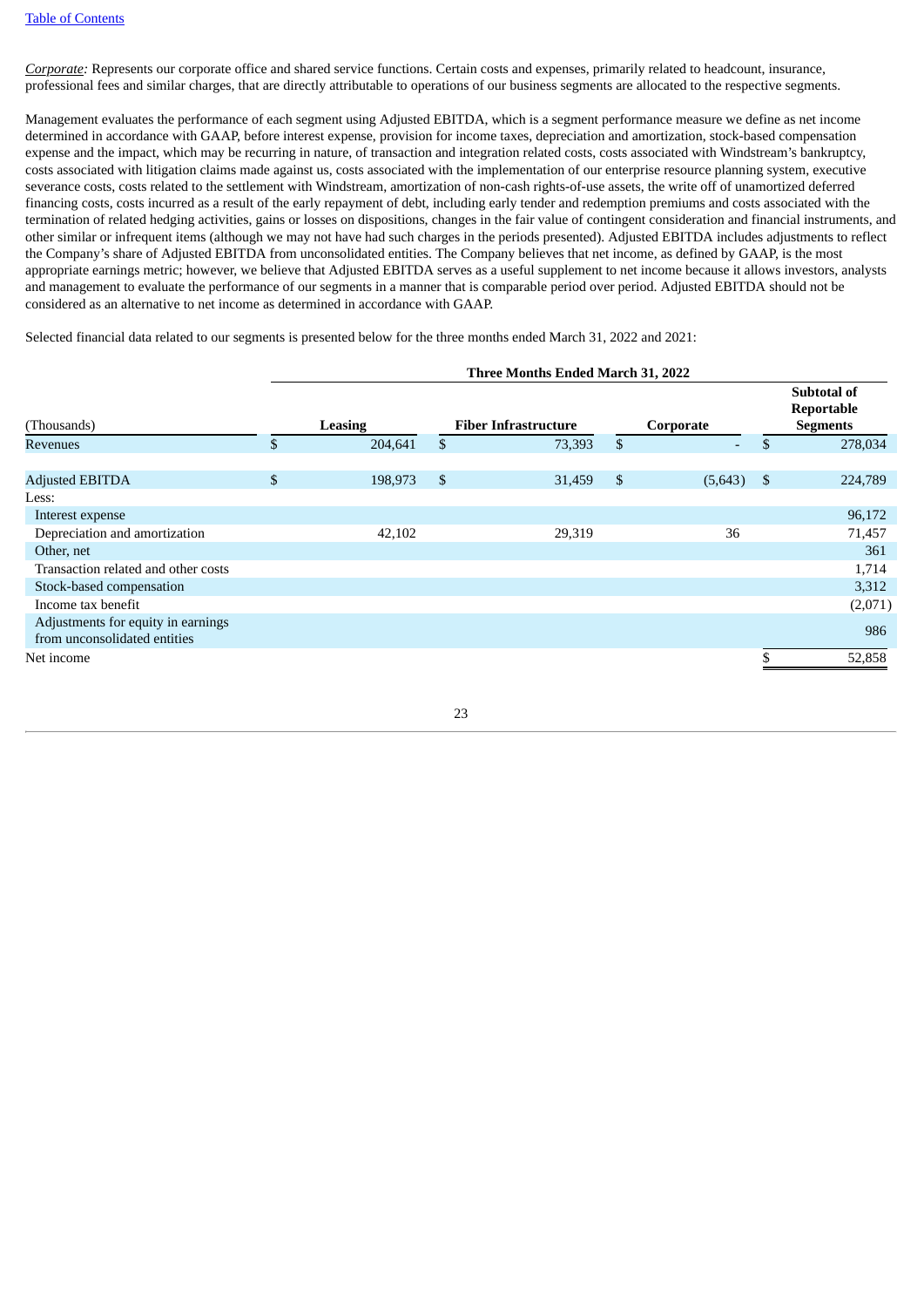|                                         | Three Months Ended March 31, 2021 |         |    |                             |                |           |                                           |         |  |  |  |
|-----------------------------------------|-----------------------------------|---------|----|-----------------------------|----------------|-----------|-------------------------------------------|---------|--|--|--|
| (Thousands)                             | Leasing                           |         |    | <b>Fiber Infrastructure</b> |                | Corporate | Subtotal of<br><b>Reportable Segments</b> |         |  |  |  |
| <b>Revenues</b>                         | \$                                | 194,936 | \$ | 77,650                      | $\mathfrak{S}$ | ۰.        | \$                                        | 272,586 |  |  |  |
|                                         |                                   |         |    |                             |                |           |                                           |         |  |  |  |
| <b>Adjusted EBITDA</b>                  | \$                                | 191,497 | \$ | 29,721                      | \$             | (6,970)   | \$                                        | 214,248 |  |  |  |
| Less:                                   |                                   |         |    |                             |                |           |                                           |         |  |  |  |
| Interest expense                        |                                   |         |    |                             |                |           |                                           | 140,581 |  |  |  |
| Depreciation and amortization           |                                   | 42,226  |    | 28,670                      |                | 68        |                                           | 70,964  |  |  |  |
| Other, net                              |                                   |         |    |                             |                |           |                                           | 1,318   |  |  |  |
| Transaction related and other costs     |                                   |         |    |                             |                |           |                                           | 4,137   |  |  |  |
| Stock-based compensation                |                                   |         |    |                             |                |           |                                           | 3,335   |  |  |  |
| Income tax benefit                      |                                   |         |    |                             |                |           |                                           | (2,557) |  |  |  |
| Adjustments for equity in earnings from |                                   |         |    |                             |                |           |                                           | 972     |  |  |  |
| unconsolidated entities                 |                                   |         |    |                             |                |           |                                           |         |  |  |  |
| Net loss                                |                                   |         |    |                             |                |           |                                           | (4,502) |  |  |  |

#### <span id="page-23-0"></span>**Note 13. Commitments and Contingencies**

In the ordinary course of our business, we are subject to claims and administrative proceedings, none of which we believe are material or would be expected to have, individually or in the aggregate, a material adverse effect on our business, financial condition, cash flows or results of operations.

#### Windstream Commitments

Following the consummation of our settlement agreement with Windstream, including entry into the Windstream Leases, we are obligated to make \$490.1 million of cash payments to Windstream in equal installments over 20 consecutive quarters beginning in October 2020, and Uniti may prepay any installments due on or after the first anniversary of the settlement agreement (discounted at a 9% rate). On October 14, 2021, the Company prepaid four installments for a total of \$92.9 million. As of March 31, 2022, the Company has made payments totaling \$215.4 million.

Further, we are obligated to reimburse Windstream for up to an aggregate of \$1.75 billion for certain growth capital improvements in long-term fiber and related assets made by Windstream ("Growth Capital Improvements") through 2029. Uniti's reimbursement commitment for Growth Capital Improvements does not require Uniti to reimburse Windstream for maintenance or repair expenditures (except for costs incurred for fiber replacements to the property leased under the competitive local exchange carrier master lease agreement, up to \$70 million during the term), and each such reimbursement is subject to underwriting standards. Uniti's total annual reimbursement commitments for the Growth Capital Improvements under both Windstream Leases (and under separate equipment loan facilities) were limited to \$225 million per year in 2021, and are limited to \$225 million per year in 2022 through 2024; \$175 million per year in 2025 and 2026; and \$125 million per year in 2027 through 2029. If the cost incurred by Windstream (or the successor tenant under a Windstream Lease) for Growth Capital Improvements in any calendar year exceeds the annual limit for such calendar year, Windstream (or such tenant, as the case may be) may submit such excess costs for reimbursement in any subsequent year and such excess costs shall be funded from the annual commitment amounts in such subsequent period. In addition, to the extent that reimbursements for Growth Capital Improvements funded in any calendar year during the term is less than the annual limit for such calendar year, the unfunded amount in any calendar year will carry-over and may be added to the annual limits for subsequent calendar years, subject to an annual limit of \$250 million in any calendar year. During the three months ended March 31, 2022, Uniti reimbursed \$48.2 million of Growth Capital Improvements, of which \$29.0 million represented the reimbursement of capital improvements completed in 2021 that were previously classified as tenant funded capital improvements. Upon reimbursement, the Company reduced the unamortized portion of deferred revenue related to these capital improvements and capitalized the difference between the cash provided to Windstream and the unamortized deferred revenue as a lease incentive. This lease incentive, which is \$0.9 million and reported within other assets on our Condensed Consolidated Balance Sheets as of March 31, 2022, will be amortized as a reduction to revenue over the initial term of the Windstream Leases.

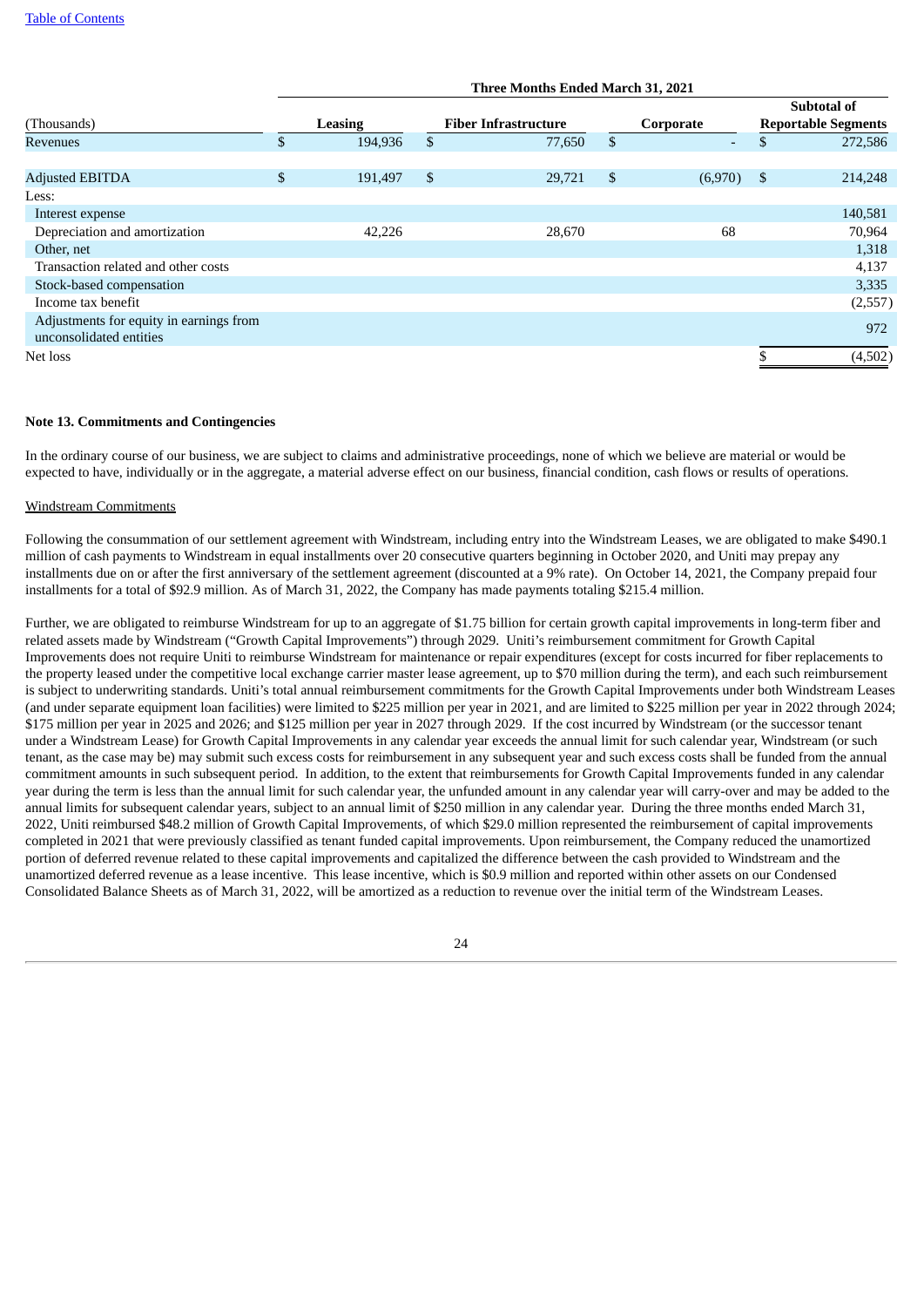Starting on the first anniversary of each installment of reimbursement for a Growth Capital Improvement, the rent payable by Windstream under the applicable Windstream Lease will increase by an amount equal to 8.0% (the "Rent Rate") of such installment of reimbursement. The Rent Rate will thereafter increase to 100.5% of the prior Rent Rate on each anniversary of each reimbursement. In the event that the tenant's interest in either Windstream Lease is transferred by Windstream under the terms thereof (unless transferred to the same transferee), or if Uniti transfers its interests as landlord under either Windstream Lease (unless to the same transferee), the reimbursement rights and obligations will be allocated between the ILEC MLA and the CLEC MLA by Windstream, provided that the maximum that may be allocated to the CLEC MLA following such transfer is \$20 million per year. If Uniti fails to reimburse any Growth Capital Improvement reimbursement payment or equipment loan funding request as and when it is required to do so under the terms of the Windstream Leases, and such failure continues for thirty (30) days, then such unreimbursed amounts may be applied as an offset against the rent owed by Windstream under the Windstream Leases (and such amounts will thereafter be treated as if Uniti had reimbursed them).

Uniti and Windstream have entered into separate ILEC and CLEC Equipment Loan and Security Agreements (collectively "Equipment Loan Agreement") in which Uniti will provide up to \$125 million (limited to \$25 million in any calendar year) of the \$1.75 billion of Growth Capital Improvements commitments discussed above in the form of loans for Windstream to purchase equipment related to network upgrades or to be used in connection with the Windstream Leases. Interest on these loans will accrue at 8% from the date of the borrowing. All equipment financed through the Equipment Loan Agreement is the sole property of Windstream; however, Uniti will receive a first-lien security interest in the equipment purchased with the loans.

#### **Other Litigation**

On July 3, 2019, SLF Holdings, LLC ("SLF") filed a complaint against the Company, Uniti Fiber, and certain current and former officers of the Company (collectively, the "Defendants") in the United States District Court for the Southern District of Alabama, in connection with Uniti Fiber's purchase of Southern Light, LLC from SLF in July 2017. The complaint asserted claims for fraud and conspiracy, as well as claims under federal and Alabama securities laws, alleging that Defendants improperly failed to disclose to SLF the risk that the Spin-Off and entry into the Master Lease violated certain debt covenants of Windstream. On September 26, 2019, the action was transferred to United States District Court for the District of Delaware. On November 18, 2019, SLF filed an amended complaint, adding allegations that Defendants also failed to fully disclose the risk that the Master Lease purportedly could be recharacterized as a financing instead of a "true lease." The amended complaint seeks compensatory and punitive damages, as well as reformation of the purchase agreement for the sale. On December 18, 2019, Defendants moved to dismiss the amended complaint in its entirety. That motion was fully briefed as of February 7, 2020, and a hearing on the motion was heard on May 12, 2020. On November 4, 2020, the court granted the Defendants' motion and dismissed SLF's amended complaint, in its entirety, with prejudice. On December 1, 2020, SLF filed a notice of appeal to the United States Court of Appeals for the Third Circuit from the district court's dismissal order. The appeal was fully briefed on September 10, 2021. We have evaluated this matter under the guidance provided by ASC 450, *Contingencies* ("ASC 450"), and as of the date of this Quarterly Report on Form 10-Q, we consider a loss not to be probable and are unable to estimate a reasonably possible range of loss; therefore, we have not recorded any liabilities associated with these claims in our Condensed Consolidated Balance Sheets.

Beginning on October 25, 2019, several purported shareholders filed separate putative class actions in the U.S. District Court for the Eastern District of Arkansas against the Company and certain of our officers, alleging violations of the federal securities laws based on claims similar to those asserted in the SLF Action. On March 12, 2020, the U.S. District Court for the Eastern District of Arkansas consolidated the Shareholder Actions and appointed lead plaintiffs and lead counsel in the consolidated cases under the caption *In re Uniti Group Inc. Securities Litigation* (the "Class Action"). On May 11, 2020, lead plaintiffs filed a consolidated amended complaint in the Class Action. The consolidated amended complaint seeks to represent investors who acquired the Company's securities between April 20, 2015 and February 15, 2019. The Class Action asserts claims under Sections 10(b) and 20(a) of the Exchange Act and Rule 10b-5 promulgated thereunder, alleging that the Company made materially false and misleading statements by allegedly failing to disclose, among other things, the risk that the Spin-Off and entry into the Master Lease violated certain debt covenants of Windstream and/or the risk that the Master Lease purportedly could be recharacterized as a financing instead of a "true lease." The Class Action seeks class certification, unspecified monetary damages, costs and attorneys' fees and other relief. On July 10, 2020, defendants moved to dismiss the consolidated amended complaint. On April 1, 2021, the court issued an order denying defendants' motion to dismiss. On April 15, 2021, defendants filed a motion for reconsideration of the order or, in the alternative, for certification of an appeal of the decision to the Eighth Circuit. On October 25, 2021, plaintiffs filed a motion for class certification, which defendants opposed. On December 22, 2021, the court issued an order denying defendants' motion for reconsideration or, in the alternative, certification of an appeal. On March 25, 2022, the parties reached an agreement to settle the Class Action, on behalf of a settlement class, for \$38.9 million, to be funded entirely by the Company's insurance carriers. The settlement remains subject to negotiation of definitive settlement documents, notice to the settlement class and court approval. In accordance with ASC 450, we recorded \$38.9 million of settlement expense within general and administrative expense within our Condensed Consolidated Statements of Income (Loss) during the three months ended March 31, 2022 and accounts payable, accrued expenses and other liabilities, net within our Condensed Consolidated Balance Sheets as of March 31, 2022. Additionally, we recorded the probable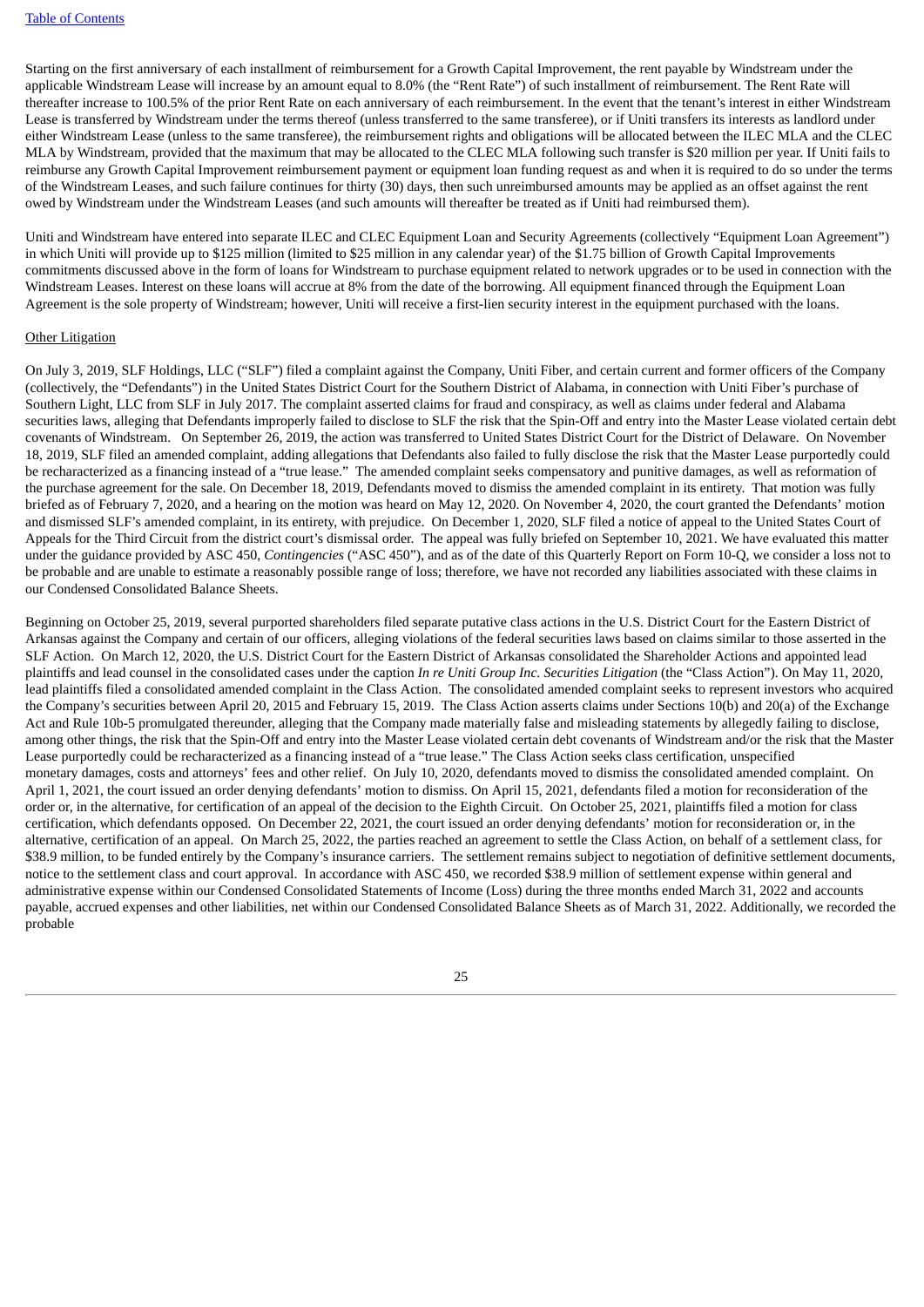insurance recovery of \$38.9 million as a reduction to general and administrative expense during the three months ended March 31, 2022 within our Condensed Consolidated Statements of Income (Loss), and other assets within Condensed Consolidated Balance Sheets as of March 31, 2022.

On August 17, 2021, two purported shareholders filed a derivative action on behalf of Uniti in the Circuit Court for Baltimore City, Maryland, under the caption Mayer et al. v. Gunderman et al., 24-C-21-003488 (the "Mayer Derivative Complaint"). The Mayer Derivative Action names Kenneth Gunderman and Mark Wallace as defendants and the Company as a nominal defendant and asserts claims for breach of fiduciary duty and unjust enrichment. The complaint alleges that the individual defendants caused the Company to issue certain false and misleading statements relating to the Spin-Off and/or the Master Lease. In particular, as in the Shareholder Actions, the complaint alleges, among other things, that defendants failed to disclose the risk that the Spin-Off and entry into the Master Lease violated certain debt covenants of Windstream and/or the risk that the Master Lease purportedly could be recharacterized as a financing instead of a "true lease." The complaint seeks unspecified damages, unspecified equitable relief, and related costs and fees. On December 23, 2021, the court entered a joint stipulation to stay the Mayer Derivative Action, including the time for the defendants to respond to the complaint, pending the outcome of the Class Action. Because this matter is still in its preliminary stages, we have not yet determined what effect this lawsuit will have, if any, on our financial position or results of operations. We have evaluated this matter under the guidance provided by ASC 450, and as of the date of this Quarterly Report on Form 10-Q, we consider a loss not to be probable and are unable to estimate a reasonably possible range of loss; therefore, we have not recorded any liabilities associated with these claims in our Condensed Consolidated Balance Sheets.

On February 11, 2022, a purported shareholder filed a derivative action on behalf of Uniti in the federal District Court for the District of Maryland, under the caption *Guzzo et al. v. Gunderman et al.*, 1:22-cv-00366-GLR (the "Guzzo Derivative Action"). The complaint names Kenneth Gunderman, Mark Wallace, Francis Frantz, David Solomon, Jennifer Banner, and Scott Bruce as defendants and the Company as a nominal defendant and asserts claims for contribution against Gunderman and Wallace if the Company is found to be liable for violations of the federal securities laws in the Class Action and claims against all the individual defendants for breaches of fiduciary duty, waste of corporate assets, and unjust enrichment against. The allegations in the Guzzo Derivative Action are similar to those in the Mayer Derivative Action and the Class Action. The complaint seeks unspecified damages, equitable relief, and related costs and fees. On March 16, 2022, the court entered a joint stipulation to stay the Guzzo Derivative Action, including the time for the defendants to respond to the complaint, pending the outcome of the Class Action. We intend to defend this matter vigorously, and, because it is still in its relatively early stages, we have not yet determined what effect this lawsuit will have, if any, on our financial position or results of operations.

We maintain insurance policies that would provide coverage to various degrees for potential liabilities arising from the legal proceedings described above.

Under the terms of the tax matters agreement entered into on April 24, 2015 by the Company, Windstream Services, LLC and Windstream (the "Tax Matters Agreement"), in connection with the Spin-Off, we are generally responsible for any taxes imposed on Windstream that arise from the failure of the Spin-Off and the debt exchanges to qualify as tax-free for U.S. federal income tax purposes, within the meaning of Section 355 and Section 368(a)(1)(D) of the Code, as applicable, to the extent such failure to qualify is attributable to certain actions, events or transactions relating to our stock, indebtedness, assets or business, or a breach of the relevant representations or any covenants made by us in the Tax Matters Agreement, the materials submitted to the IRS in connection with the request for the private letter ruling or the representations provided in connection with the tax opinion. We believe that the probability of us incurring obligations under the Tax Matters Agreement are remote; and therefore, we have recorded no such liabilities in our Condensed Consolidated Balance Sheets as of March 31, 2022.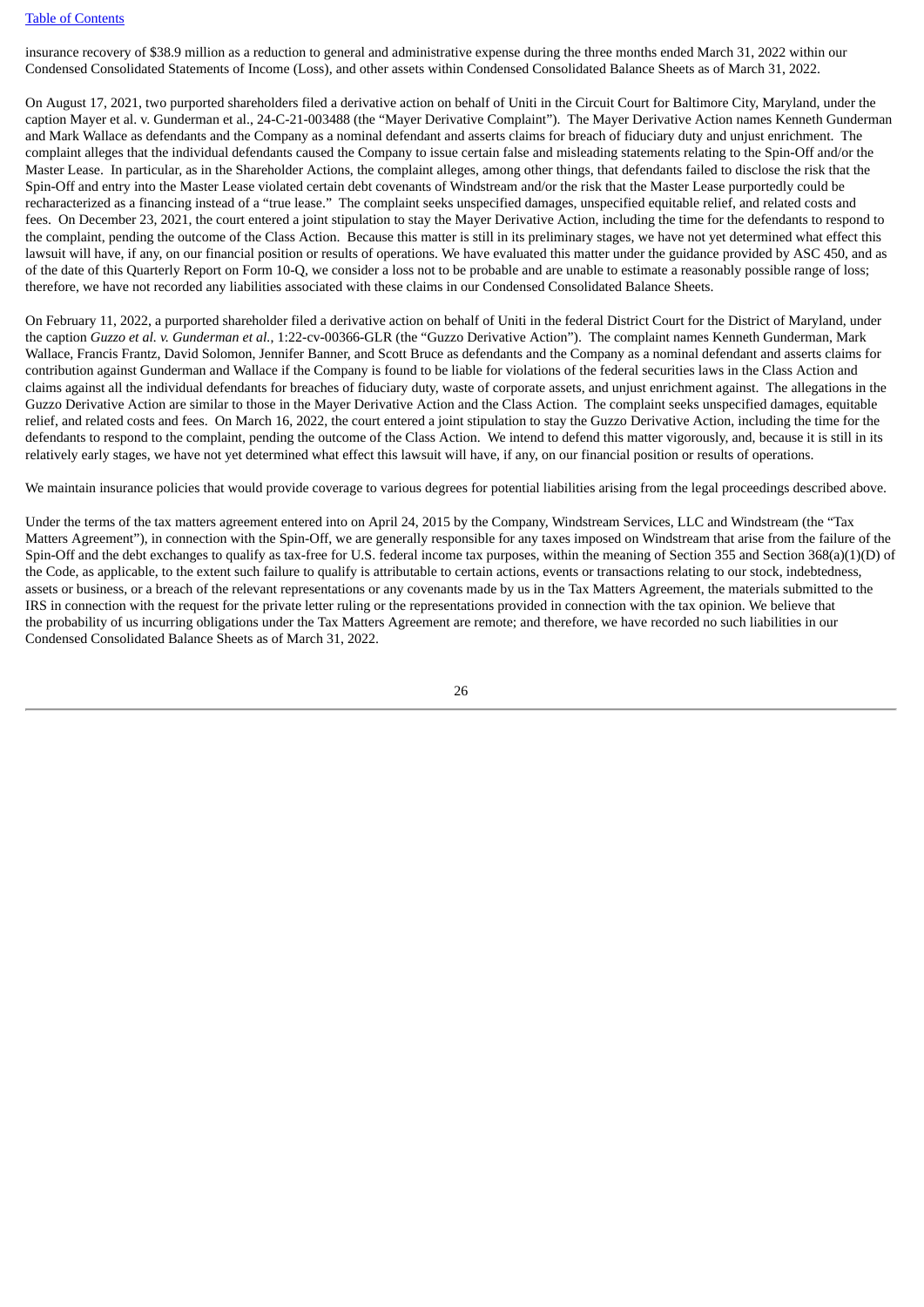#### <span id="page-26-0"></span>**Note 14. Accumulated Other Comprehensive (Loss) Income**

Changes in accumulated other comprehensive (loss) income by component is as follows for the three months ended March 31, 2022 and 2021:

|                                                                          | <b>Three Months Ended March 31,</b> |  |           |  |  |  |  |  |
|--------------------------------------------------------------------------|-------------------------------------|--|-----------|--|--|--|--|--|
| (Thousands)                                                              | 2022                                |  | 2021      |  |  |  |  |  |
| Cash flow hedge changes in fair value (loss) gain:                       |                                     |  |           |  |  |  |  |  |
| Balance at beginning of period attributable to shareholders              | (30, 353)                           |  | (30,353)  |  |  |  |  |  |
| Balance at end of period attributable to shareholders                    | (30, 353)                           |  | (30, 353) |  |  |  |  |  |
| Interest rate swap termination:                                          |                                     |  |           |  |  |  |  |  |
| Balance at beginning of period attributable to shareholders              | 21,189                              |  | 9,986     |  |  |  |  |  |
| Amounts reclassified from accumulated other comprehensive income         | 2,830                               |  | 2,829     |  |  |  |  |  |
| Balance at end of period                                                 | 24,019                              |  | 12,815    |  |  |  |  |  |
| Less: Other comprehensive income attributable to noncontrolling interest |                                     |  | 42        |  |  |  |  |  |
| Balance at end of period attributable to shareholders                    | 24,012                              |  | 12,773    |  |  |  |  |  |
| Accumulated other comprehensive loss at end of period                    | (6, 341)                            |  | (17,580)  |  |  |  |  |  |

#### <span id="page-26-1"></span>**Note 15. Capital Stock**

The limited partner equity interests in our operating partnership (commonly called "OP Units"), are exchangeable on a one-for-one basis for shares of our common stock or, at our election, cash of equivalent value. During the three months ended March 31, 2022, the Company exchanged 157,733 OP Units held by third parties for an equal number of common shares of the Company. The OP Units exchanged represented approximately 23% of the OP Units held by a third party with a carrying value of \$3.2 million as of the exchange date.

#### <span id="page-26-2"></span>**Item 2. Management's Discussion and Analysis of Financial Condition and Results of Operations.**

The following management's discussion and analysis of financial condition and results of operations describes the principal factors affecting the results of our operations, financial condition, and changes in financial condition for the three months ended March 31, 2022. This discussion should be read in conjunction with the accompanying Condensed Consolidated Financial Statements, and the notes thereto set forth in Part I, Item 1 of this Quarterly Report on Form 10-Q and our Annual Report on Form 10-K filed with the U.S. Securities and Exchange Commission ("SEC") on February 25, 2022, as amended by Amendment No. 1 thereto filed on Form 10-K/A with the SEC on March 22, 2022 (the "Annual Report").

#### <span id="page-26-3"></span>**Overview**

#### *Company Description*

Uniti Group Inc. (the "Company", "Uniti", "we", "us" or "our") is an independent, internally managed real estate investment trust ("REIT") engaged in the acquisition and construction of mission critical infrastructure in the communications industry. We are principally focused on acquiring and constructing fiber optic, copper and coaxial broadband networks and data centers.

On April 24, 2015, we were separated and spun-off (the "Spin-Off") from Windstream Holdings, Inc. ("Windstream Holdings" and together with Windstream Holdings II, LLC, its successor in interest, and its subsidiaries, "Windstream") pursuant to which Windstream contributed certain telecommunications network assets, including fiber and copper networks and other real estate (the "Distribution Systems") and a small consumer competitive local exchange carrier ("CLEC") business (the "Consumer CLEC Business") to Uniti and Uniti issued common stock and indebtedness and paid cash obtained from borrowings under Uniti's senior credit facilities to Windstream. In connection with the Spin-Off, we entered into a long-term exclusive triple-net lease (the "Master Lease") with Windstream, pursuant to which a substantial portion of our real property is leased to Windstream and from which a substantial portion of our leasing revenues are currently derived. In connection with Windstream's emergence from bankruptcy, Uniti and Windstream bifurcated the Master Lease and entered into two structurally similar master leases (collectively, the "Windstream Leases"), which amended and restated the Master Lease in its entirety. The Windstream Leases consist of (a) a master lease (the "ILEC MLA") that governs Uniti owned assets used for Windstream's incumbent local exchange carrier ("ILEC") operations and (b) a master lease (the "CLEC MLA") that governs Uniti owned assets used for Windstream's CLEC operations.

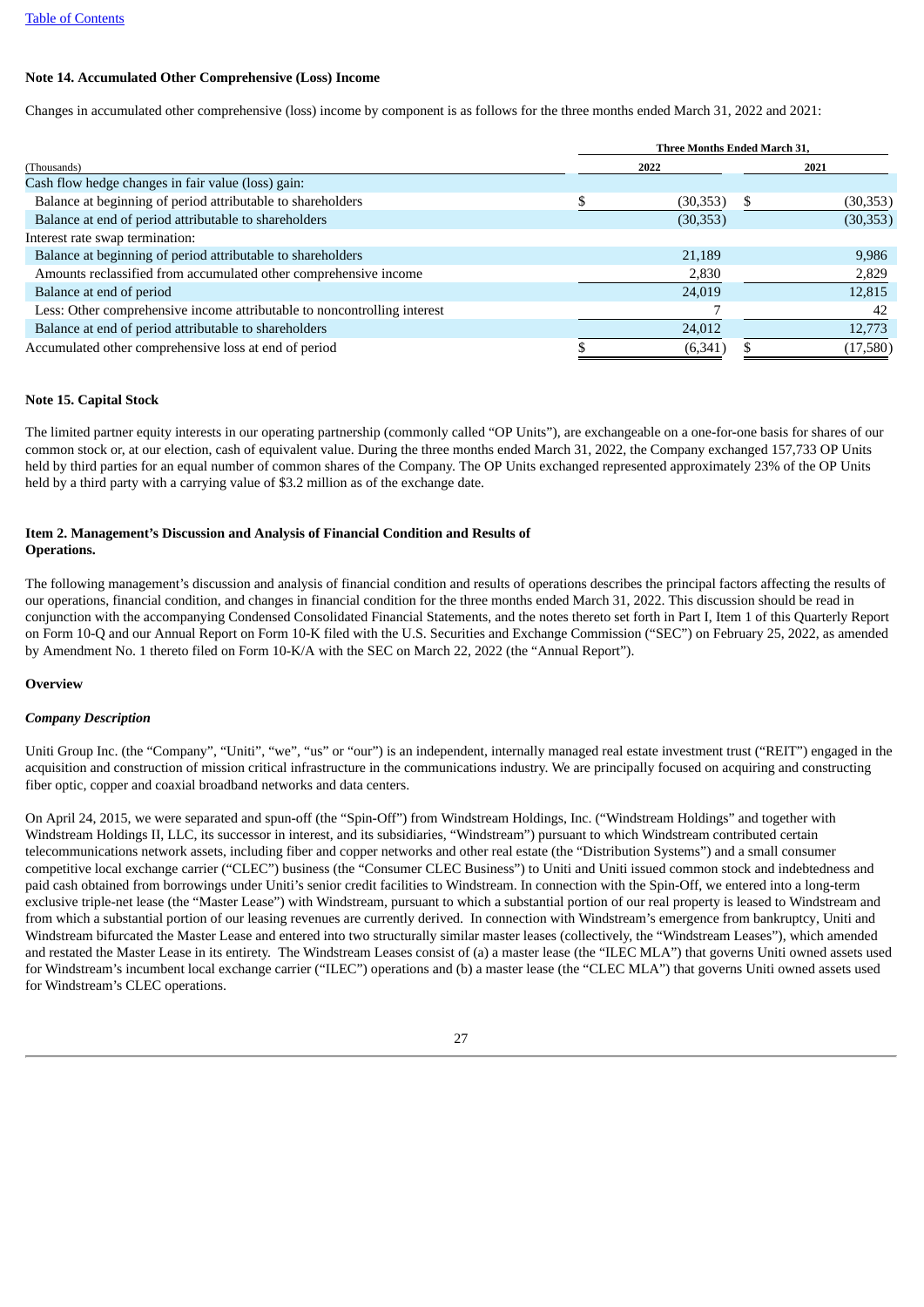Uniti operates as a REIT for U.S. federal income tax purposes. As a REIT, the Company is generally not subject to U.S. federal income taxes on income generated by its REIT operations, which includes income derived from the Windstream Leases. We have elected to treat the subsidiaries through which we operate our fiber business, Uniti Fiber, certain aspects of our leasing business, Uniti Leasing, certain aspects of our former towers business, and Talk America Services, LLC, which operated the Consumer CLEC Business ("Talk America"), as taxable REIT subsidiaries ("TRSs"). TRSs enable us to engage in activities that result in income that does not constitute qualifying income for a REIT. Our TRSs are subject to U.S. federal, state and local corporate income taxes.

The Company operates through a customary up-REIT structure, pursuant to which we hold substantially all of our assets through a partnership, Uniti Group LP, a Delaware limited partnership (the "Operating Partnership"), that we control as general partner. This structure is intended to facilitate future acquisition opportunities by providing the Company with the ability to use common units of the Operating Partnership as a tax-efficient acquisition currency. As of March 31, 2022, we are the sole general partner of the Operating Partnership and own approximately 99.8% of the partnership interests in the Operating Partnership. In addition, we have undertaken series of transactions to permit us to hold certain assets through subsidiaries that are taxed as REITs, which may also facilitate future acquisition opportunities.

We aim to grow and diversify our portfolio and tenant base by pursuing a range of transaction structures with communication service providers, including (i) sale-leaseback transactions, whereby we acquire existing infrastructure assets from third parties, including communication service providers, and lease them back on a long-term triple-net basis; (ii) leasing of dark fiber and selling of lit services on our existing fiber network assets that we either constructed or acquired; (iii) whole company acquisitions, which may include the use of one or more TRSs that are permitted under the tax laws to acquire and operate non-REIT businesses and assets subject to certain limitations; (iv) capital investment financing, whereby we offer communication service providers a cost efficient method of raising funds for discrete capital investments to upgrade or expand their network; and (v) mergers and acquisitions financing, whereby we facilitate mergers and acquisition transactions as a capital partner, including through operating company-property company ("OpCo-PropCo") structures.

#### *Segments*

We manage our operations as the two reportable business segments, in addition to our corporate operations, which include:

*Leasing Segment*: Represents the operations of our leasing business, Uniti Leasing, which is engaged in the acquisition and construction of mission-critical communications assets and leasing them to anchor customers on either an exclusive or shared-tenant basis, in addition to the leasing of dark fiber on our existing fiber network assets that we either constructed or acquired. While the Leasing segment represents our REIT operations, certain aspects of the Leasing segment are also operated through TRSs.

*Fiber Infrastructure Segment*: Represents the operations of our fiber business, Uniti Fiber, which is a leading provider of infrastructure solutions, including cell site backhaul and dark fiber, to the telecommunications industry.

*Corporate Operations*: Represents our corporate office and shared service functions. Certain costs and expenses, primarily related to headcount, information technology systems, insurance, professional fees and similar charges, that are directly attributable to operations of our business segments are allocated to the respective segments.

We evaluate the performance of each segment based on Adjusted EBITDA, which is a segment performance measure we define as net income determined in accordance with GAAP, before interest expense, provision for income taxes, depreciation and amortization, stock-based compensation expense and the impact, which may be recurring in nature, of transaction and integration related costs, costs associated with Windstream's bankruptcy, costs associated with litigation claims made against us, costs associated with the implementation of our enterprise resource planning system, executive severance costs, costs related to the settlement with Windstream, amortization of non-cash rights-of-use assets, the write off of unamortized deferred financing costs, costs incurred as a result of the early repayment of debt, including early tender and redemption premiums and costs associated with the termination of related hedging activities, gains or losses on dispositions, changes in the fair value of contingent consideration and financial instruments, and other similar or infrequent items (although we may not have had such charges in the periods presented). Adjusted EBITDA includes adjustments to reflect the Company's share of Adjusted EBITDA from unconsolidated entities. For more information on Adjusted EBITDA, see "Non-GAAP Financial Measures." Detailed information about our segments can be found in Note 12 to our accompanying Condensed Consolidated Financial Statements contained in Part I, Item 1 of this Quarterly Report on Form 10-Q.

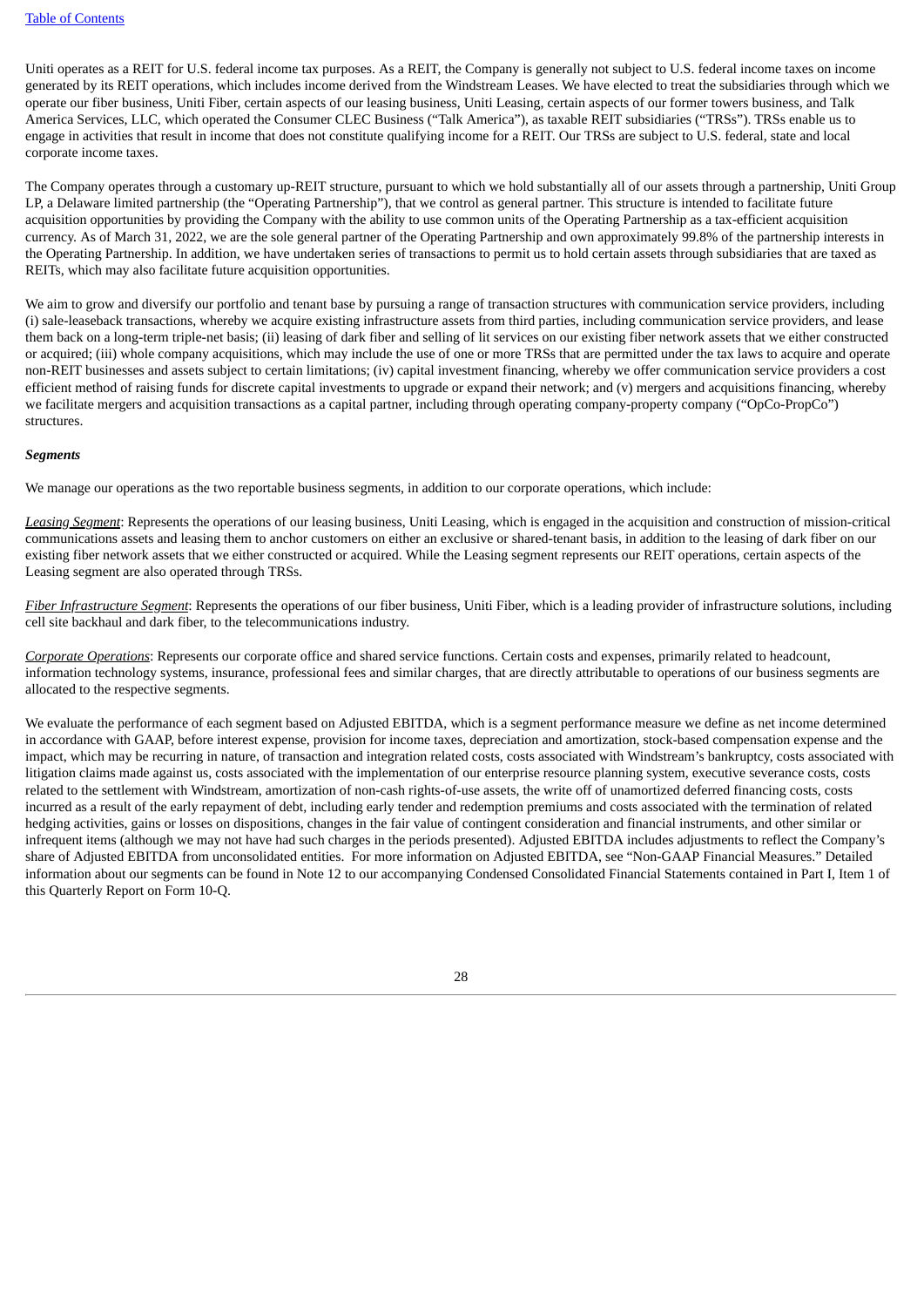#### **Results of Operations**

#### <span id="page-28-0"></span>**Comparison of the three months ended March 31, 2022 and 2021**

The following table sets forth, for the periods indicated, our results of operations expressed as dollars and as a percentage of total revenues:

|                                                                | <b>Three Months Ended March 31.</b> |               |                           |               |          |                           |  |  |  |
|----------------------------------------------------------------|-------------------------------------|---------------|---------------------------|---------------|----------|---------------------------|--|--|--|
|                                                                |                                     | 2022          |                           |               | 2021     |                           |  |  |  |
| (Thousands)                                                    |                                     | <b>Amount</b> | $%$ of<br><b>Revenues</b> | <b>Amount</b> |          | $%$ of<br><b>Revenues</b> |  |  |  |
| <b>Revenues:</b>                                               |                                     |               |                           |               |          |                           |  |  |  |
| Leasing                                                        | \$                                  | 204,641       | 73.6%                     | \$            | 194,936  | 71.5%                     |  |  |  |
| Fiber Infrastructure                                           |                                     | 73,393        | 26.4%                     |               | 77,650   | 28.5%                     |  |  |  |
| Total revenues                                                 |                                     | 278,034       | 100.0%                    |               | 272,586  | 100.0%                    |  |  |  |
| <b>Costs and Expenses:</b>                                     |                                     |               |                           |               |          |                           |  |  |  |
| Interest expense                                               |                                     | 96,172        | 34.5%                     |               | 140,581  | 51.5%                     |  |  |  |
| Depreciation and amortization                                  |                                     | 71,457        | 25.7%                     |               | 70,964   | 26.0%                     |  |  |  |
| General and administrative expense                             |                                     | 23,870        | 8.6%                      |               | 25,823   | 9.5%                      |  |  |  |
| Operating expense (exclusive of depreciation and amortization) |                                     | 34,976        | 12.6%                     |               | 38.084   | 14.0%                     |  |  |  |
| Transaction related and other costs                            |                                     | 1,714         | 0.6%                      |               | 4,137    | 1.5%                      |  |  |  |
| Other (income) expense, net                                    |                                     | (398)         | $(0.1\%)$                 |               | 454      | 0.2%                      |  |  |  |
| Total costs and expenses                                       |                                     | 227,791       | 81.9%                     |               | 280,043  | 102.7%                    |  |  |  |
| Income (loss) before income taxes and equity in earnings from  |                                     |               |                           |               |          |                           |  |  |  |
| unconsolidated entities                                        |                                     | 50,243        | 18.1%                     |               | (7, 457) | $(2.7\%)$                 |  |  |  |
| Income tax benefit                                             |                                     | (2,071)       | $(0.7\%)$                 |               | (2,557)  | $(0.9\%)$                 |  |  |  |
| Equity in earnings from unconsolidated entities                |                                     | (544)         | $(0.2\%)$                 |               | (398)    | $(0.1\%)$                 |  |  |  |
| Net income (loss)                                              |                                     | 52,858        | 19.0%                     |               | (4,502)  | $(1.7\%)$                 |  |  |  |
| Net income (loss) attributable to noncontrolling interests     |                                     | 128           | 0.1%                      |               | (64)     | $(0.1\%)$                 |  |  |  |
| Net income (loss) attributable to shareholders                 |                                     | 52,730        | 18.9%                     |               | (4, 438) | $(1.6\%)$                 |  |  |  |
| Participating securities' share in earnings                    |                                     | (331)         | $(0.1\%)$                 |               | (248)    | $(0.1\%)$                 |  |  |  |
| Dividends declared on convertible preferred stock              |                                     | (5)           | $(0.0\%)$                 |               | (3)      | $(0.0\%)$                 |  |  |  |
| Net income (loss) attributable to common shareholders          | \$                                  | 52,394        | 18.8%                     | \$            | (4,689)  | $(1.7\%)$                 |  |  |  |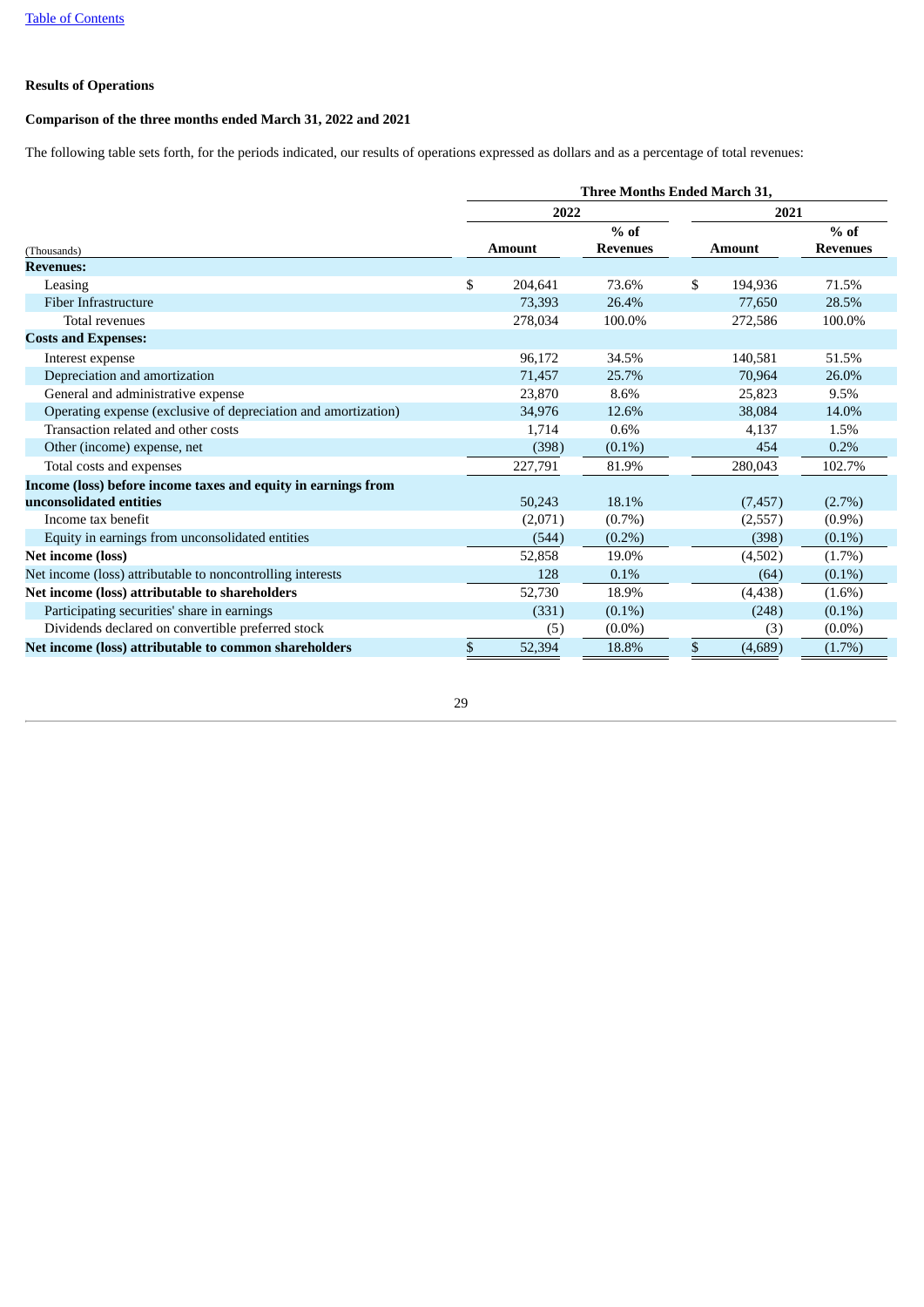The following tables set forth, for the three months ended March 31, 2022 and 2021, revenues, Adjusted EBITDA and net (loss) income of our reportable segments:

|                                                                    | Three Months Ended March 31, 2022 |              |                             |    |           |            |                                                     |  |  |  |
|--------------------------------------------------------------------|-----------------------------------|--------------|-----------------------------|----|-----------|------------|-----------------------------------------------------|--|--|--|
| (Thousands)                                                        | Leasing                           |              | <b>Fiber Infrastructure</b> |    | Corporate |            | <b>Subtotal of</b><br>Reportable<br><b>Segments</b> |  |  |  |
| <b>Revenues</b>                                                    | \$<br>204,641                     | \$           | 73,393                      | \$ | ٠         | \$         | 278,034                                             |  |  |  |
| <b>Adjusted EBITDA</b>                                             | \$<br>198,973                     | $\mathbb{S}$ | 31,459                      | \$ | (5,643)   | $^{\circ}$ | 224,789                                             |  |  |  |
| Less:                                                              |                                   |              |                             |    |           |            |                                                     |  |  |  |
| Interest expense                                                   |                                   |              |                             |    |           |            | 96,172                                              |  |  |  |
| Depreciation and amortization                                      | 42,102                            |              | 29,319                      |    | 36        |            | 71,457                                              |  |  |  |
| Other, net                                                         |                                   |              |                             |    |           |            | 361                                                 |  |  |  |
| Transaction related and other costs                                |                                   |              |                             |    |           |            | 1,714                                               |  |  |  |
| Stock-based compensation                                           |                                   |              |                             |    |           |            | 3,312                                               |  |  |  |
| Income tax benefit                                                 |                                   |              |                             |    |           |            | (2,071)                                             |  |  |  |
| Adjustments for equity in earnings<br>from unconsolidated entities |                                   |              |                             |    |           |            | 986                                                 |  |  |  |
| Net income                                                         |                                   |              |                             |    |           |            | 52,858                                              |  |  |  |

|                                                                    | Three Months Ended March 31, 2021 |         |                             |        |                |           |                                                  |         |  |  |
|--------------------------------------------------------------------|-----------------------------------|---------|-----------------------------|--------|----------------|-----------|--------------------------------------------------|---------|--|--|
| (Thousands)                                                        | Leasing                           |         | <b>Fiber Infrastructure</b> |        |                | Corporate | <b>Subtotal of</b><br><b>Reportable Segments</b> |         |  |  |
| Revenues                                                           | \$                                | 194,936 | \$                          | 77,650 | \$             | ٠         | \$                                               | 272,586 |  |  |
|                                                                    |                                   |         |                             |        |                |           |                                                  |         |  |  |
| <b>Adjusted EBITDA</b>                                             | \$                                | 191,497 | \$                          | 29,721 | $\mathfrak{s}$ | (6,970)   | \$                                               | 214,248 |  |  |
| Less:                                                              |                                   |         |                             |        |                |           |                                                  |         |  |  |
| Interest expense                                                   |                                   |         |                             |        |                |           |                                                  | 140,581 |  |  |
| Depreciation and amortization                                      |                                   | 42,226  |                             | 28,670 |                | 68        |                                                  | 70,964  |  |  |
| Other, net                                                         |                                   |         |                             |        |                |           |                                                  | 1,318   |  |  |
| Transaction related and other costs                                |                                   |         |                             |        |                |           |                                                  | 4,137   |  |  |
| Stock-based compensation                                           |                                   |         |                             |        |                |           |                                                  | 3,335   |  |  |
| Income tax benefit                                                 |                                   |         |                             |        |                |           |                                                  | (2,557) |  |  |
| Adjustments for equity in earnings from<br>unconsolidated entities |                                   |         |                             |        |                |           |                                                  | 972     |  |  |
| Net loss                                                           |                                   |         |                             |        |                |           |                                                  | (4,502) |  |  |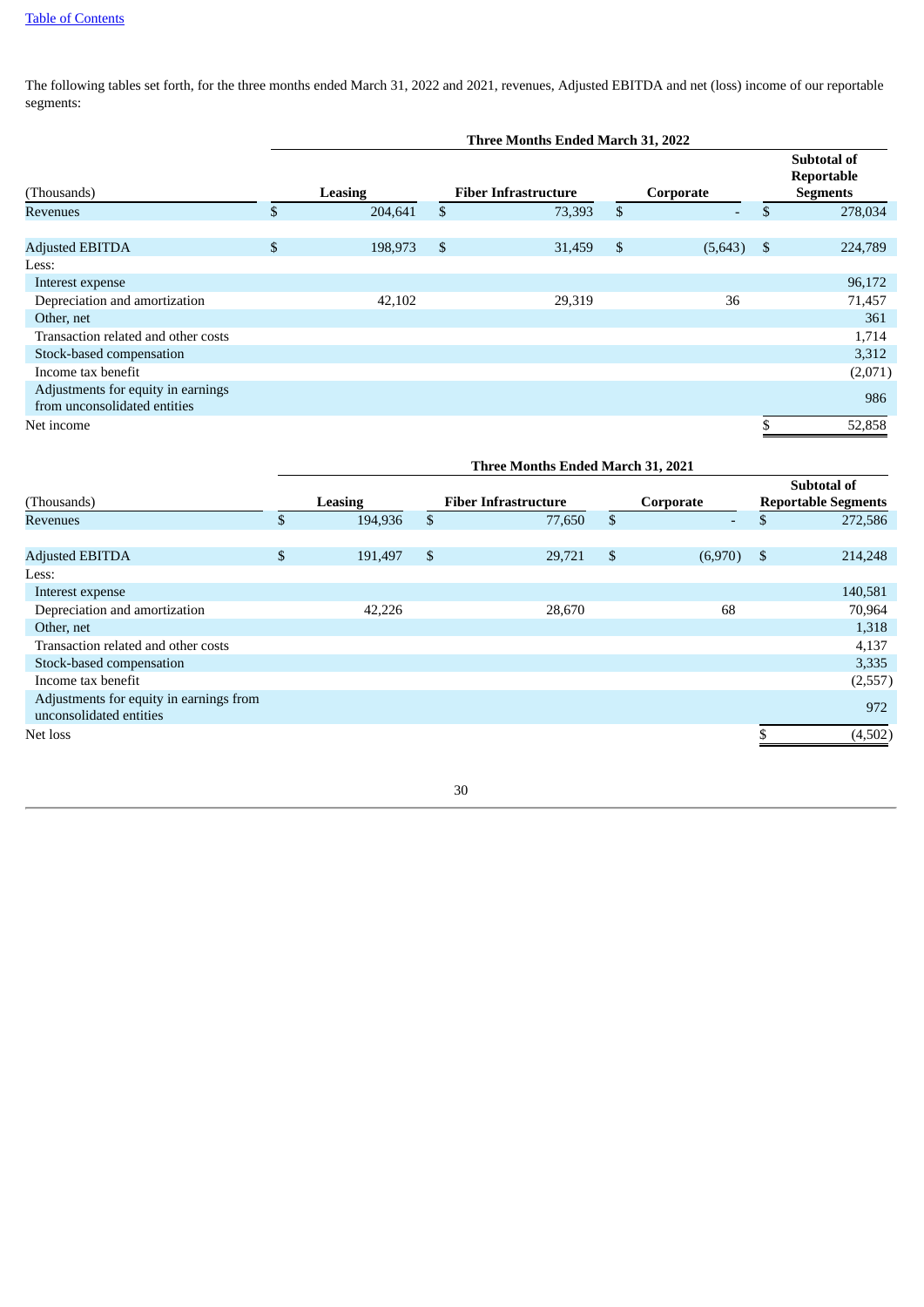#### *Summary of Operating Metrics*

| <b>Operating Metrics</b><br>As of March 31, |           |                            |  |  |  |
|---------------------------------------------|-----------|----------------------------|--|--|--|
| 2022                                        | 2021      | % Increase /<br>(Decrease) |  |  |  |
|                                             |           |                            |  |  |  |
|                                             |           |                            |  |  |  |
| 4,910,000                                   | 4,550,000 | 7.9%                       |  |  |  |
| 230,000                                     | 230,000   | $0.0\%$                    |  |  |  |
|                                             |           |                            |  |  |  |
| 2,760,000                                   | 2,490,000 | 10.8%                      |  |  |  |
| 26,631                                      | 26,315    | 1.2%                       |  |  |  |
|                                             |           |                            |  |  |  |

#### *Revenues*

|                      | Three Months Ended March 31, |               |                               |    |               |                               |  |  |  |  |
|----------------------|------------------------------|---------------|-------------------------------|----|---------------|-------------------------------|--|--|--|--|
|                      |                              | 2022          |                               |    |               | 2021                          |  |  |  |  |
|                      |                              |               | $%$ of<br><b>Consolidated</b> |    |               | $%$ of<br><b>Consolidated</b> |  |  |  |  |
| (Thousands)          |                              | <b>Amount</b> | <b>Revenues</b>               |    | <b>Amount</b> | <b>Revenues</b>               |  |  |  |  |
| <b>Revenues:</b>     |                              |               |                               |    |               |                               |  |  |  |  |
| Leasing              | \$                           | 204.641       | 73.6%                         | \$ | 194,936       | 71.5%                         |  |  |  |  |
| Fiber Infrastructure |                              | 73,393        | 26.4%                         |    | 77,650        | 28.5%                         |  |  |  |  |
| Total revenues       |                              | 278,034       | 100.0%                        |    | 272,586       | 100.0%                        |  |  |  |  |

*Leasing* – Leasing revenues are primarily attributable to rental revenue from leasing our Distribution Systems to Windstream pursuant to the Windstream Leases (and historically, the Master Lease). Under the Windstream Leases, Windstream is responsible for the costs related to operating the Distribution Systems, including property taxes, insurance, and maintenance and repair costs. As a result, we do not record an obligation related to the payment of property taxes, as Windstream makes direct payments to the taxing authorities. The initial term of the Windstream Leases expires on April 30, 2030. Annual rent under the Windstream Leases for the full year 2022 is \$668.9 million and is subject to annual escalation at a rate of 0.5%. For a description of the Windstream Leases, see Part I, Item 2 Management's Discussion and Analysis in "Liquidity and Capital Resources—Windstream Master Lease and Windstream Leases."

The rent for the first year of each renewal term will be an amount agreed to by us and Windstream. While the agreement requires that the renewal rent be "Fair Market Rent," if we are unable to agree, the renewal Fair Market Rent will be determined by an independent appraisal process. Commencing with the second year of each renewal term, the renewal rent will increase at an escalation rate of 0.5%.

Pursuant to the Windstream Leases, Windstream (or any successor tenant under a Windstream Lease) has the right to cause Uniti to reimburse up to an aggregate \$1.75 billion for certain growth capital improvements in long-term value accretive fiber and related assets made by Windstream (or the applicable tenant under the Windstream Lease) to certain ILEC and CLEC properties (the "Growth Capital Improvements" or "GCIs"). Uniti's total annual reimbursement commitments to Windstream for the Growth Capital Improvements is discussed below in this Part I, Item 2 Management's Discussion and Analysis in "Liquidity and Capital Resources—Windstream Master Lease and Windstream Leases."

Starting on the first anniversary of each installment of reimbursement for a Growth Capital Improvement, the rent payable by Windstream under the applicable Windstream Lease will increase by an amount equal to 8.0% (the "Rent Rate") of such installment of reimbursement. The Rent Rate will thereafter increase to 100.5% of the prior Rent Rate on each anniversary of each reimbursement. In the event that the tenant's interest in either Windstream Lease is transferred by Windstream under the terms thereof (unless transferred to the same transferee), or if Uniti transfers its interests as landlord under either Windstream Lease (unless to the same transferee), the reimbursement rights and obligations will be allocated between the ILEC MLA and the CLEC MLA by Windstream, provided that the maximum that may be allocated to the CLEC MLA following such transfer is \$20 million per year. If Uniti fails to reimburse any Growth Capital Improvement reimbursement payment or equipment loan funding request as and when it is required to do so under the terms of the Windstream Leases, and such failure continues for thirty (30) days, then such unreimbursed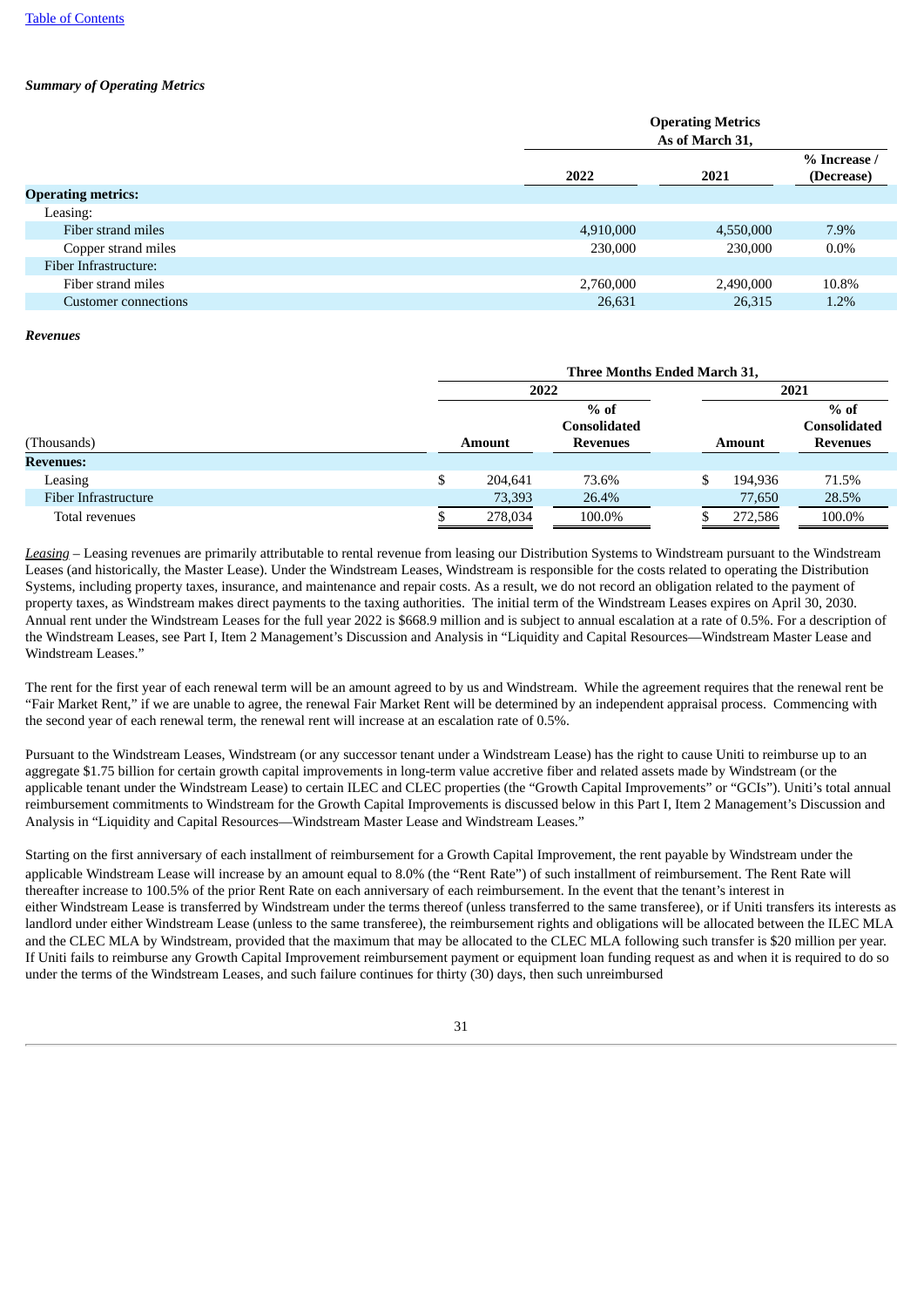amounts may be applied as an offset against the rent owed by Windstream under the Windstream Leases (and such amounts will thereafter be treated as if Uniti had reimbursed them).

The Windstream Leases provide that tenant funded capital improvements ("TCIs"), defined as maintenance, repair, overbuild, upgrade or replacement to the Distribution Systems, including without limitation, the replacement of copper distribution systems with fiber distribution systems, automatically become property of Uniti upon their construction by Windstream. We receive non-monetary consideration related to TCIs as they automatically become our property, and we recognize the cost basis of TCIs that are capital in nature as real estate investments and deferred revenue. We depreciate the real estate investments over their estimated useful lives and amortize the deferred revenue as additional leasing revenues over the same depreciable life of the TCI assets. TCIs exclude Growth Capital Improvements as and when reimbursed by Uniti.

|                                             | <b>Three Months Ended March 31,</b> |                 |      |        |                 |  |
|---------------------------------------------|-------------------------------------|-----------------|------|--------|-----------------|--|
|                                             | 2022                                |                 | 2021 |        |                 |  |
|                                             |                                     | % of Segment    |      |        | % of Segment    |  |
| (Thousands)                                 | <b>Amount</b>                       | <b>Revenues</b> |      | Amount | <b>Revenues</b> |  |
| <b>Leasing revenues:</b>                    |                                     |                 |      |        |                 |  |
| <b>Windstream Leases:</b>                   |                                     |                 |      |        |                 |  |
| Cash revenue                                |                                     |                 |      |        |                 |  |
| Cash rent                                   | \$<br>166.7                         | 81.5%           | \$   | 165.8  | 85.1%           |  |
| <b>GCI</b> revenue                          | 1.9                                 | $0.9\%$         |      |        | $0.0\%$         |  |
| Total cash revenue                          | 168.6                               | 82.4%           |      | 165.8  | 85.1%           |  |
| Non-cash revenue                            |                                     |                 |      |        |                 |  |
| <b>TCI</b> revenue                          | 10.4                                | 5.1%            |      | 9.3    | 4.7%            |  |
| <b>GCI</b> revenue                          | 3.9                                 | 1.9%            |      | 1.7    | $0.9\%$         |  |
| Other straight-line revenue                 | 3.1                                 | 1.5%            |      | 3.9    | 2.0%            |  |
| Total non-cash revenue                      | 17.4                                | 8.5%            |      | 14.9   | 7.6%            |  |
| Total Windstream Leases revenue             | 186.0                               | 90.9%           |      | 180.7  | 92.7%           |  |
| Other triple-net leasing and dark fiber IRU | 18.6                                | 9.1%            |      | 14.2   | 7.3%            |  |
| <b>Total Leasing revenues</b>               | 204.6                               | 100.0%          |      | 194.9  | 100.0%          |  |

The increase in TCI revenue is attributable to continued investment by Windstream, which invested \$38.7 million in TCIs during the three months ended March 31, 2022, offset by the Growth Capital Improvement reimbursement of capital improvements completed in 2021, as allowed under the Settlement, that were previously classified as TCIs of \$29.0 million. The total amount invested in TCIs by Windstream since the inception of the Windstream Leases and Master Lease was \$994.4 million as of March 31, 2022.

The increase in GCI revenue is attributable to Uniti's continued reimbursement of Growth Capital Improvements. During the three months ended March 31, 2022, Uniti reimbursed \$48.2 million of Growth Capital Improvements. Subsequent to March 31, 2022, Windstream requested, and we reimbursed \$10.4 million of qualifying Growth Capital Improvements. As of the date of this Quarterly Report on Form 10-Q, we have reimbursed a total of \$364.8 million of Growth Capital Improvements.

For the three months ended March 31, 2022, we recognized \$18.6 million of leasing revenues from non-Windstream triple-net leasing and dark fiber indefeasible rights of use ("IRU") arrangements. For the three months ended March 31, 2021, we recognized \$14.2 million from non-Windstream triple-net leasing and dark fiber IRU arrangements.

Because a substantial portion of our revenue and cash flows are derived from lease payments by Windstream pursuant to the Windstream Leases, there could be a material adverse impact on our consolidated results of operations, liquidity, financial condition and/or ability to maintain our status as a REIT and service debt if Windstream were to become unable to generate sufficient cash to make payments to us.

Prior to its emergence from bankruptcy on September 21, 2020, Windstream was a publicly traded company and was subject to the periodic filing requirements of the Securities Exchange Act of 1934, as amended (the "Exchange Act"). Windstream's historic filings through their quarter ended June 30, 2020 can be found at www.sec.gov. Additionally, the Windstream audited financial statements as of December 31, 2021, and for the year ended December 31, 2021, as of December 31, 2020 and for the period from September 22, 2020 to December 31, 2020 and for the period from January 1, 2020 to September 21, 2020 and for the year ended December 31, 2019 are included as an exhibit to our Annual Report. On September 22, 2020, Windstream filed a Form 15 to terminate all filing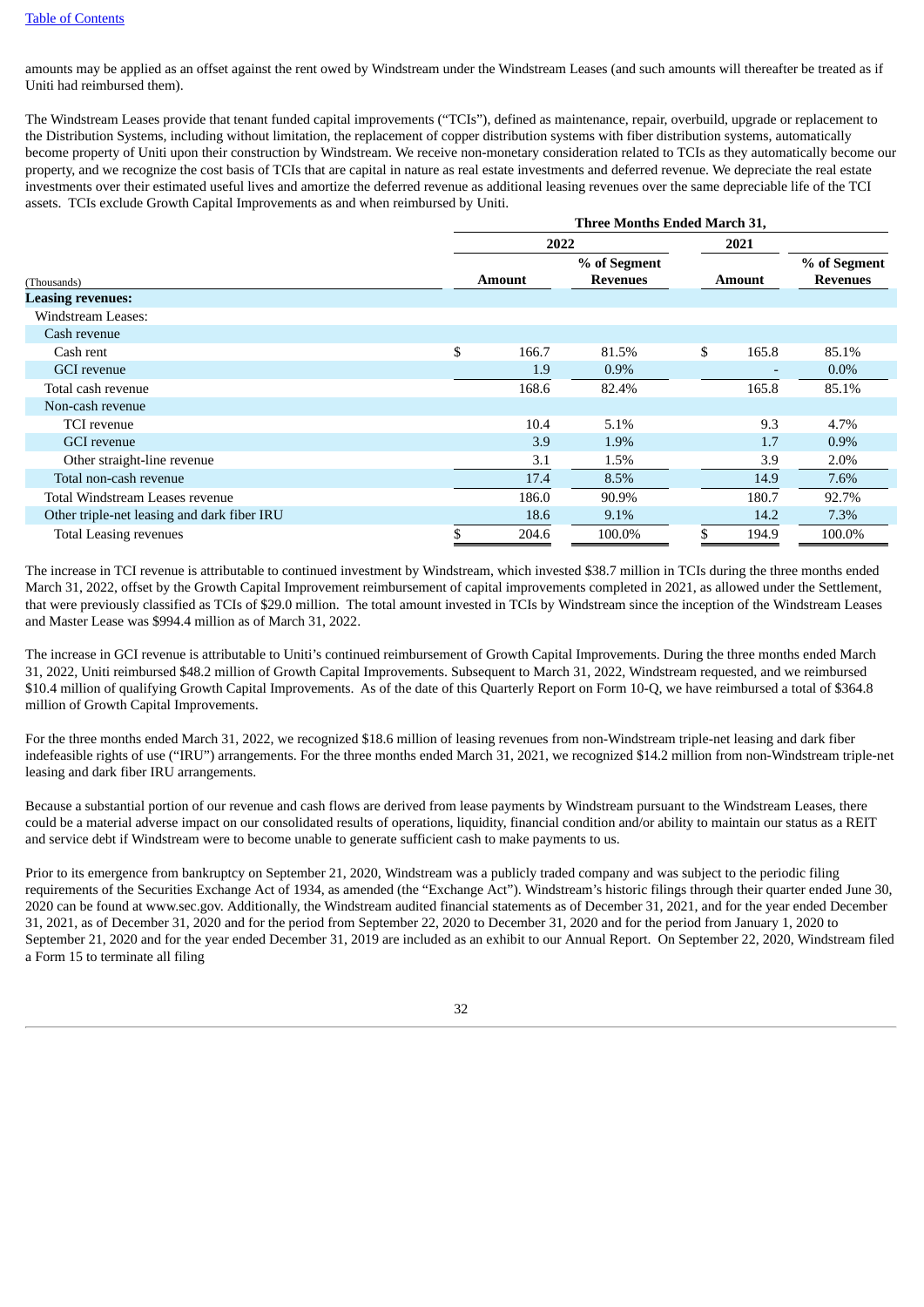obligations under Section 12(g) and 15(d) under the Exchange Act. Windstream filings are not incorporated by reference in this Quarterly Report on Form 10-Q.

We monitor the credit quality of Windstream through numerous methods, including by (i) reviewing credit ratings of Windstream by nationally recognized credit agencies, (ii) reviewing the financial statements of Windstream that are required to be delivered to us pursuant to the Windstream Leases, (iii) monitoring news reports regarding Windstream and its business, (iv) conducting research to ascertain industry trends potentially affecting Windstream, (v) monitoring Windstream's compliance with the terms of the Windstream Leases and (vi) monitoring the timeliness of its payments under the Windstream Leases.

As of the date of this Quarterly Report on Form 10-Q, Windstream is current on all lease payments. We note that in August 2020, Moody's Investor Service assigned a B3 corporate family rating with a stable outlook to Windstream in connection with its post-emergence exit financing. At the same time, S&P Global Ratings assigned Windstream a B- issuer rating with a stable outlook. Both ratings remain current as of the date of this filing. In order to assist us in our continuing assessment of Windstream's creditworthiness, we periodically receive certain confidential financial information and metrics from Windstream.

*Fiber Infrastructure* – Fiber Infrastructure revenues for the three months ended March 31, 2022 and 2021 consisted of the following:

|                                       | Three Months Ended March 31, |               |                 |    |               |                 |
|---------------------------------------|------------------------------|---------------|-----------------|----|---------------|-----------------|
|                                       |                              |               | 2022            |    |               | 2021            |
|                                       |                              |               | % of Segment    |    |               | % of Segment    |
| (Thousands)                           |                              | <b>Amount</b> | <b>Revenues</b> |    | <b>Amount</b> | <b>Revenues</b> |
| <b>Fiber Infrastructure revenues:</b> |                              |               |                 |    |               |                 |
| Lit backhaul services                 | \$                           | 19.438        | 26.5%           | \$ | 25,044        | 32.3%           |
| Enterprise and wholesale              |                              | 20,935        | 28.5%           |    | 21,000        | 27.0%           |
| E-Rate and government                 |                              | 14.276        | 19.5%           |    | 19.364        | 24.9%           |
| Dark fiber and small cells            |                              | 18,083        | 24.6%           |    | 11,426        | 14.7%           |
| Other services                        |                              | 661           | $0.9\%$         |    | 816           | 1.1%            |
| Total Fiber Infrastructure revenues   |                              | 73,393        | 100.0%          |    | 77,650        | 100.0%          |

For the three months ended March 31, 2022, Fiber Infrastructure revenues totaled \$73.4 million as compared to \$77.7 million for the three months ended March 31, 2021. As of March 31, 2022, we had approximately 26,631 customer connections, up from 26,315 customer connections as of March 31, 2021. The \$4.3 million decrease in Fiber Infrastructure revenues is attributable to the following factors: (i) Lit backhaul service revenues decreased \$5.6 million driven by a \$4.3 million decrease attributable to the Uniti Fiber Northeast operations sold on May 28, 2021, a \$1.0 million decrease due to lit-to-dark fiber conversions and \$0.3 million decease due to contract renewals at a lower rate and longer term; and (ii) E-Rate and government decreased \$5.1 million primarily related to a \$4.0 million decrease in installation and equipment sales and a \$0.7 million decrease due to the wind down of our construction activities. These reductions were partially offset by a \$6.7 million increase in dark fiber and small cell revenues primarily attributable to one-time early termination revenues.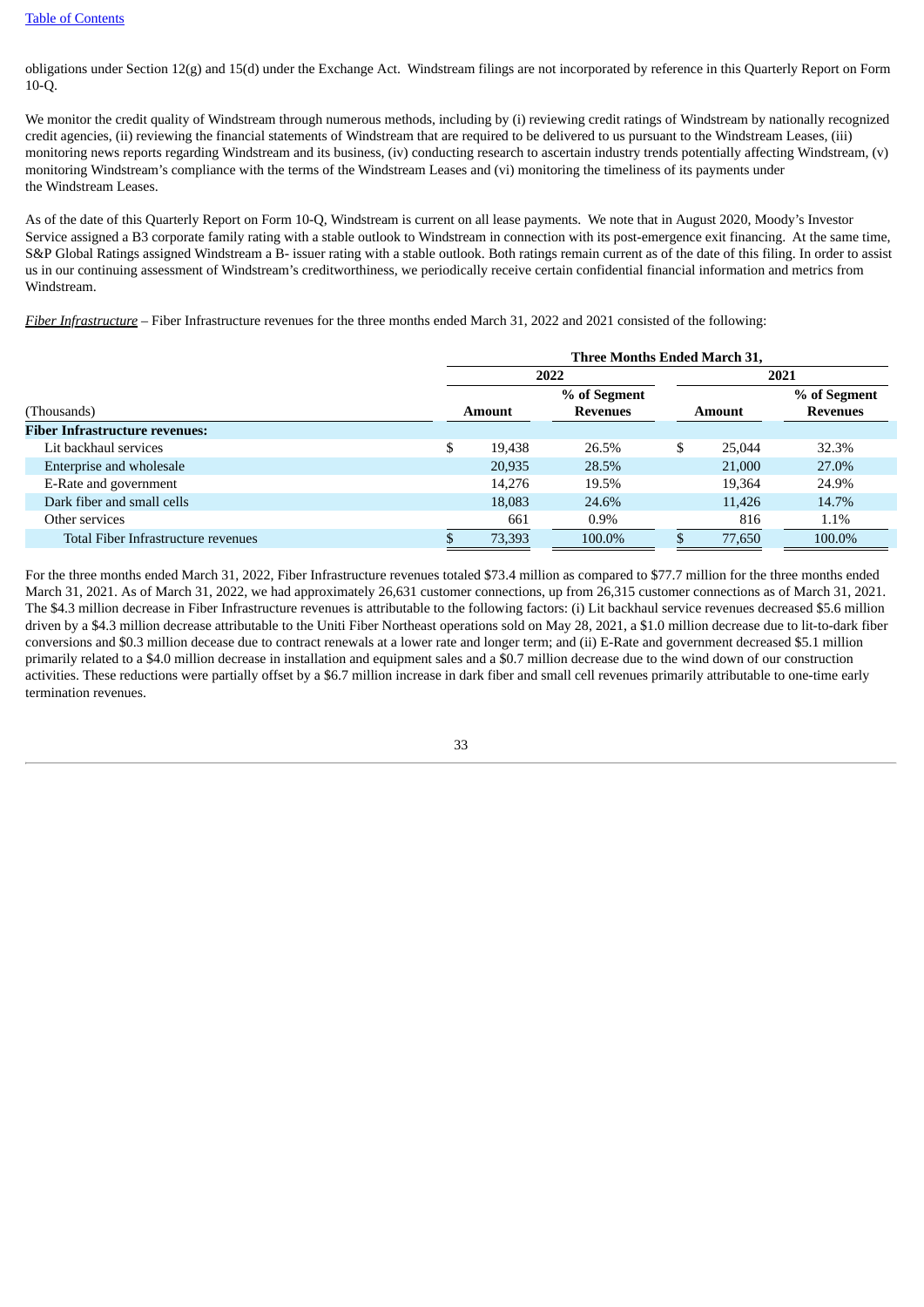#### *Interest Expense, net*

|                                                            | <b>Three Months Ended March 31,</b> |        |     |         |  |                          |
|------------------------------------------------------------|-------------------------------------|--------|-----|---------|--|--------------------------|
| (Thousands)                                                |                                     | 2022   |     | 2021    |  | Increase /<br>(Decrease) |
| Interest expense, net:                                     |                                     |        |     |         |  |                          |
| Cash:                                                      |                                     |        |     |         |  |                          |
| Senior secured notes                                       | \$                                  | 51,066 | \$. | 52,547  |  | (1,481)                  |
| Senior unsecured notes                                     |                                     | 31,988 |     | 34,885  |  | (2,897)                  |
| Senior secured revolving credit facility - variable rate   |                                     | 2,602  |     | 2,315   |  | 287                      |
| Tender premium payment                                     |                                     |        |     | 17,550  |  | (17, 550)                |
| Interest rate swap termination                             |                                     | 2,830  |     | 2,829   |  |                          |
| Other                                                      |                                     | 356    |     | 921     |  | (565)                    |
| Total cash interest                                        |                                     | 88,842 |     | 111,047 |  | (22, 205)                |
| Non-cash:                                                  |                                     |        |     |         |  |                          |
| Amortization of deferred financing costs and debt discount |                                     | 4,514  |     | 4,959   |  | (445)                    |
| Write off of deferred financing costs and debt discount    |                                     |        |     | 20,415  |  | (20, 415)                |
| Accretion of settlement payable                            |                                     | 2,876  |     | 4,563   |  | (1,687)                  |
| Capitalized Interest                                       |                                     | (60)   |     | (403)   |  | 343                      |
| Total non-cash interest                                    |                                     | 7,330  |     | 29,534  |  | (22, 204)                |
| Total interest expense, net                                |                                     | 96,172 |     | 140,581 |  | (44,409)                 |

Interest expense for the three months ended March 31, 2022 decreased \$44.4 million compared to the three months ended March 31, 2021. The decrease is primarily due to the February 2, 2021 issuance of \$1.11 billion aggregate principal amount of 6.50% Senior Unsecured Notes due 2029 (the "2029 Notes") used to fund the redemption of the 8.25% Senior Unsecured Notes due 2023 (the "2023 Notes") which resulted in a \$17.6 million tender premium payment and the \$20.4 million write off of deferred financing costs and debt discount during the three months ended March 31, 2021 and reduced cash interest of \$2.5 million for the three months ended March 31, 2022.

#### *Depreciation and Amortization Expense*

|                                                                  | <b>Three Months Ended March 31,</b> |        |               |        |    |                          |
|------------------------------------------------------------------|-------------------------------------|--------|---------------|--------|----|--------------------------|
| (Thousands)<br>Depreciation and amortization expense by segment: |                                     | 2022   |               | 2021   |    | Increase /<br>(Decrease) |
| Depreciation expense                                             |                                     |        |               |        |    |                          |
| Leasing                                                          | \$                                  | 40,372 | <sup>\$</sup> | 43,170 | \$ | (2,798)                  |
| <b>Fiber Infrastructure</b>                                      |                                     | 23,602 |               | 22,952 |    | 650                      |
| Corporate                                                        |                                     | 36     |               | 68     |    | (32)                     |
| Total depreciation expense                                       |                                     | 64,010 |               | 66,190 |    | (2,180)                  |
| Amortization expense                                             |                                     |        |               |        |    |                          |
| Leasing                                                          |                                     | 1,730  |               | (944)  |    | 2,674                    |
| Fiber Infrastructure                                             |                                     | 5,717  |               | 5,718  |    | (1)                      |
| Total amortization expense                                       |                                     | 7,447  |               | 4,774  |    | 2,673                    |
| Total depreciation and amortization expense                      |                                     | 71,457 |               | 70,964 |    | 493                      |

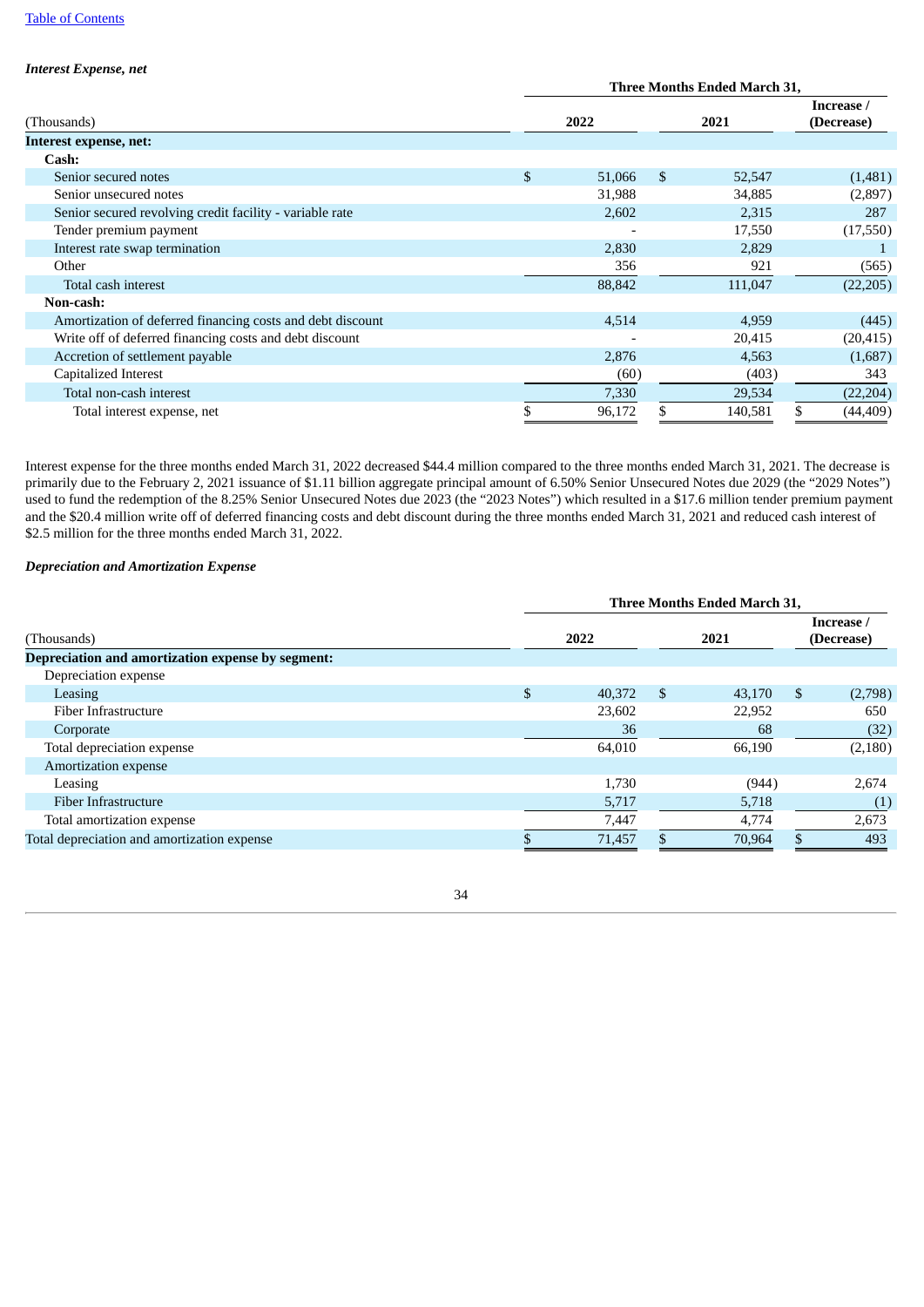*Leasing* – Leasing depreciation expense decreased \$2.8 million for the quarter ended March 31, 2022 as compared to the quarter ended March 31, 2021. The decrease is primarily attributable to a \$3.1 million decrease related to the natural decrease in remaining useful life of the Windstream Distribution System assets which utilize the group composite depreciation method, partially offset by a \$0.4 million increase in depreciation related to depreciable asset additions since March 31, 2021. During the three months ended March 31, 2021, \$2.7 million was recorded as a benefit to amortization expense, and subsequently reclassified to revenue during the fourth quarter of 2021.

*Fiber Infrastructure* – Fiber Infrastructure depreciation expense increased \$0.7 million for the quarter ended March 31, 2022 as compared to the quarter ended March 31, 2021. The increase in depreciation expense is primarily attributable to depreciable asset additions since March 31, 2021, net of depreciation expenses due to fully depreciated assets and disposals.

#### *General and Administrative Expense*

General and administrative expenses include compensation costs, including stock-based compensation awards, professional and legal services, corporate office costs and other costs associated with administrative activities of our segments.

|                                                | Three Months Ended March 31, |        |                               |      |        |                               |
|------------------------------------------------|------------------------------|--------|-------------------------------|------|--------|-------------------------------|
|                                                |                              | 2022   |                               | 2021 |        |                               |
|                                                |                              |        | $%$ of<br><b>Consolidated</b> |      |        | $%$ of<br><b>Consolidated</b> |
| (Thousands)                                    |                              | Amount | <b>Revenues</b>               |      | Amount | <b>Revenues</b>               |
| General and administrative expense by segment: |                              |        |                               |      |        |                               |
| Leasing                                        | \$                           | 3.303  | 1.2%                          | \$   | 2.570  | $0.9\%$                       |
| Fiber Infrastructure                           |                              | 12,646 | 4.6%                          |      | 13,836 | 5.1%                          |
| Corporate                                      |                              | 7,921  | 2.8%                          |      | 9,417  | 3.5%                          |
| Total general and administrative expenses      |                              | 23,870 | 8.6%                          |      | 25,823 | 9.5%                          |

*Leasing* – Leasing general and administrative expense increased \$0.7 million for the three months ended March 31, 2022 as compared to the three months ended March 31, 2021. The increase is primarily attributable to a \$0.4 million increase in personnel expenses and a \$0.3 million loss on the retirement of assets.

*Fiber Infrastructure* – Fiber Infrastructure general and administrative expense decreased \$1.2 million for the three months ended March 31, 2022 as compared to the three months ended March 31, 2021. This decrease is primarily attributable to decreases in bad debt reserves of \$0.3 million driven by increased collections, decreased personnel expense of \$0.2 million and gains on the sale of equipment and idle fleet vehicle assets of \$0.2 million.

*Corporate* – Corporate general and administrative expense decreased \$1.5 million for the three months ended March 31, 2022 as compared to the three months ended March 31, 2021. The decrease is attributable to a \$1.2 million decrease in insurance expenses and \$1.0 million decrease in personnel expenses, partially offset by a \$0.5 million increase in professional and legal expenses.

#### *Operating Expense*

Operating expense for the three months ended March 31, 2022 decreased by \$3.1 million from the three months ended March 31, 2021, which was primarily attributable to a decrease in Fiber Infrastructure operating expenses partially offset by an increase in Leasing operating expenses discussed below. Operating expense for our reportable segments for the three months ended March 31, 2022 and 2021 consisted of the following:

|                                       |                               | Three Months Ended March 31, |                 |   |                               |                 |  |  |
|---------------------------------------|-------------------------------|------------------------------|-----------------|---|-------------------------------|-----------------|--|--|
|                                       |                               | 2022                         |                 |   |                               | 2021            |  |  |
|                                       | $%$ of<br><b>Consolidated</b> |                              |                 |   | $%$ of<br><b>Consolidated</b> |                 |  |  |
| (Thousands)                           |                               | <b>Amount</b>                | <b>Revenues</b> |   | <b>Amount</b>                 | <b>Revenues</b> |  |  |
| <b>Operating expenses by segment:</b> |                               |                              |                 |   |                               |                 |  |  |
| Leasing                               | \$                            | 4.867                        | 1.8%            | S | 3.229                         | 1.2%            |  |  |
| Fiber Infrastructure                  |                               | 30,109                       | 10.8%           |   | 34,855                        | 12.8%           |  |  |
| Total operating expenses              |                               | 34,976                       | 12.6%           |   | 38,084                        | 14.0%           |  |  |

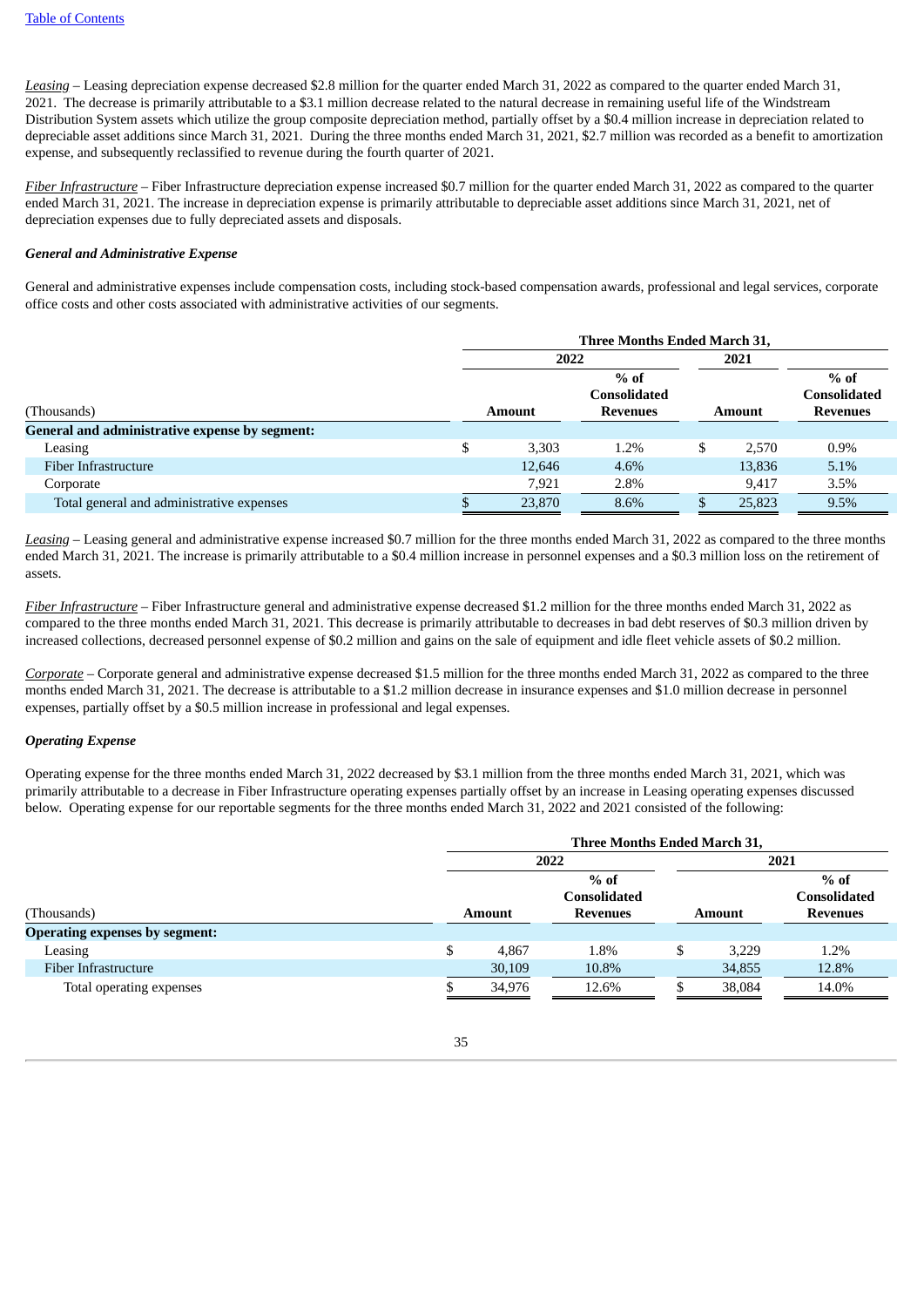*Leasing* – Leasing operating expense was \$4.9 million and \$3.2 million for the three months ended March 31, 2022 and 2021, respectively. The increase is primarily driven by growth within our Leasing business growth resulting in a \$1.0 million increase in network expenses.

*Fiber Infrastructure* – For the three months ended March 31, 2022, Fiber Infrastructure operating expenses totaled \$30.1 million as compared to \$34.9 million for the three months ended March 31, 2021. Operating expense consists of network related costs, such as dark fiber and tower rents, and lit service and maintenance expense. In addition, costs associated with our construction activities are presented within operating expenses. The \$4.7 million decrease in operating expenses is primarily attributable to decreases of \$3.9 million in equipment sales and installations expenses, \$1.7 million in expenses related to the Uniti Fiber Northeast operations sold on May 28, 2021 and \$1.1 million in construction related expenses, partially offset by a \$1.5 million increase in dark fiber early termination fees.

#### *Transaction Related and Other Costs*

Transaction related and other costs included incremental acquisition, pursuit, transaction and integration costs (including unsuccessful acquisition pursuit costs), costs incurred as a result of Windstream's bankruptcy filing, costs associated with Windstream's claims against us and costs associated with the implementation of our new enterprise resource planning system. For the three months ended March 31, 2022, we incurred \$1.7 million of transaction related and other costs, compared to \$4.1 million of such costs during the three months ended March 31, 2021. The decrease is primarily attributable to a \$1.3 million decrease in costs incurred related to the Windstream bankruptcy for the comparable periods.

#### *Income Tax Benefit*

The income tax benefit recorded for the three months ended March 31, 2022 and 2021, respectively, is related to the tax impact of the following:

|                                         | Three Months Ended March 31, |         |
|-----------------------------------------|------------------------------|---------|
| (Thousands)                             | 2022                         | 2021    |
| Income tax benefit                      |                              |         |
| Pre-tax loss (Fiber Infrastructure)     | (3,812)                      | (3,058) |
| Other undistributed REIT taxable income | 1,160                        |         |
| REIT state and local taxes              | 538                          | 370     |
| Other                                   | 43                           | 131     |
| Total income tax benefit                | (2,071)                      | (2,557) |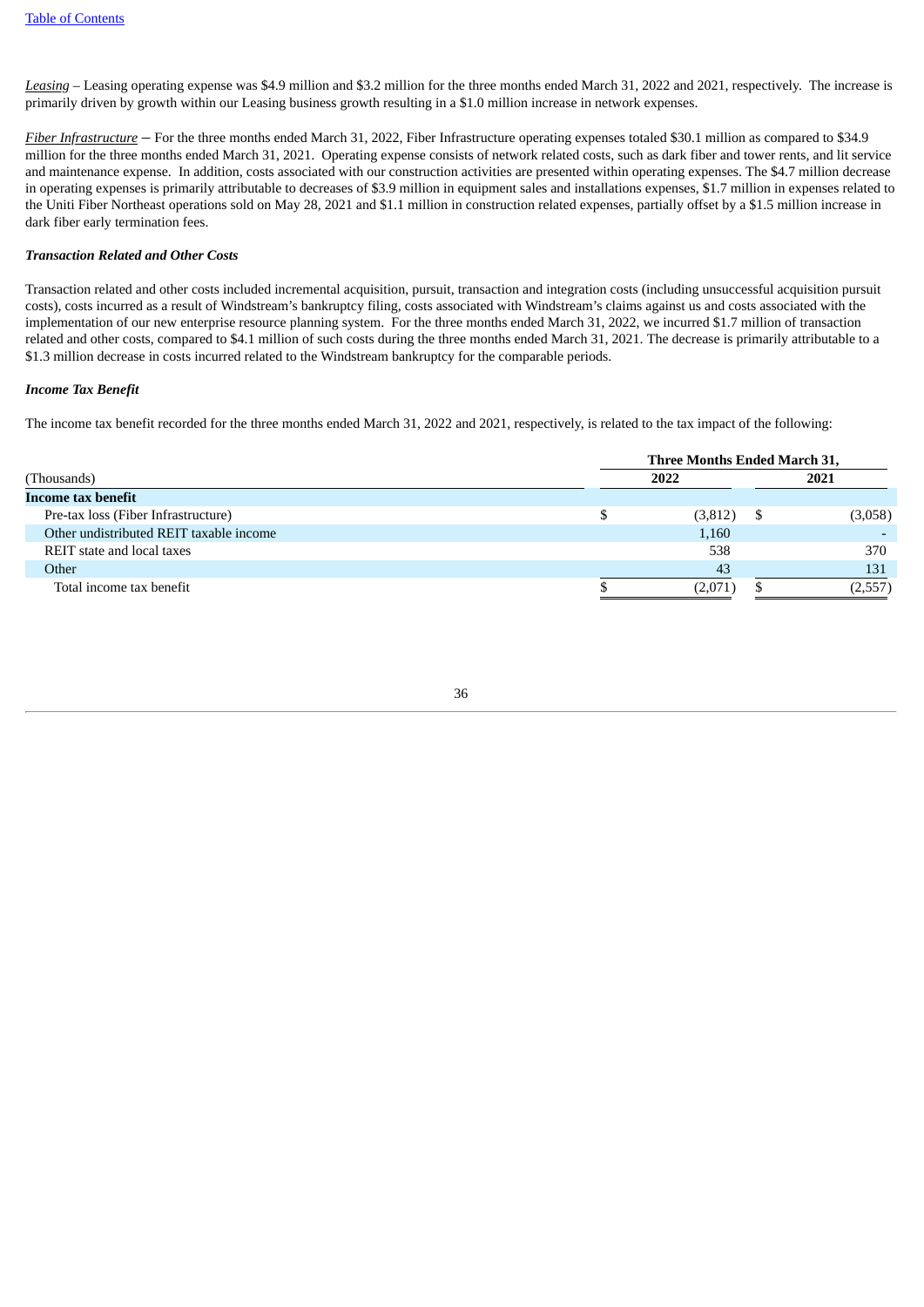#### <span id="page-36-0"></span>**Non-GAAP Financial Measures**

We refer to EBITDA, Adjusted EBITDA, Funds From Operations ("FFO") (as defined by the National Association of Real Estate Investment Trusts ("NAREIT")) and Adjusted Funds From Operations ("AFFO") in our analysis of our results of operations, which are not required by, or presented in accordance with, accounting principles generally accepted in the United States ("GAAP"). While we believe that net income, as defined by GAAP, is the most appropriate earnings measure, we also believe that EBITDA, Adjusted EBITDA, FFO and AFFO are important non-GAAP supplemental measures of operating performance for a REIT.

We define "EBITDA" as net income, as defined by GAAP, before interest expense, provision for income taxes and depreciation and amortization. We define "Adjusted EBITDA" as EBITDA before stock-based compensation expense and the impact, which may be recurring in nature, of transaction and integration related costs, costs associated with Windstream's bankruptcy, costs associated with litigation claims made against us, and costs associated with the implementation of our enterprise resource planning system, (collectively, "Transaction Related and Other Costs"), costs related to the settlement with Windstream, goodwill impairment charges, executive severance costs, amortization of non-cash rights-of-use assets, the write off of unamortized deferred financing costs, costs incurred as a result of the early repayment of debt, including early tender and redemption premiums and costs associated with the termination of related hedging activities, gains or losses on dispositions, changes in the fair value of contingent consideration and financial instruments, and other similar or infrequent items (although we may not have had such charges in the periods presented). Adjusted EBITDA includes adjustments to reflect the Company's share of Adjusted EBITDA from unconsolidated entities. We believe EBITDA and Adjusted EBITDA are important supplemental measures to net income because they provide additional information to evaluate our operating performance on an unleveraged basis. In addition, Adjusted EBITDA is calculated similar to defined terms in our material debt agreements used to determine compliance with specific financial covenants. Since EBITDA and Adjusted EBITDA are not measures calculated in accordance with GAAP, they should not be considered as alternatives to net income determined in accordance with GAAP.

Because the historical cost accounting convention used for real estate assets requires the recognition of depreciation expense except on land, such accounting presentation implies that the value of real estate assets diminishes predictably over time. However, since real estate values have historically risen or fallen with market and other conditions, presentations of operating results for a REIT that uses historical cost accounting for depreciation could be less informative. Thus, NAREIT created FFO as a supplemental measure of operating performance for REITs that excludes historical cost depreciation and amortization, among other items, from net income, as defined by GAAP. FFO is defined by NAREIT as net income attributable to common shareholders computed in accordance with GAAP, excluding gains or losses from real estate dispositions, plus real estate depreciation and amortization and impairment charges, and includes adjustments to reflect the Company's share of FFO from unconsolidated entities. We compute FFO in accordance with NAREIT's definition.

The Company defines AFFO, as FFO excluding (i) Transaction Related and Other Costs; (ii) costs related to the litigation settlement with Windstream, accretion on our settlement obligation, and gains on prepayment of our settlement obligation as these items are not reflective of ongoing operating performance; (iii) goodwill impairment charges; (iv) certain non-cash revenues and expenses such as stock-based compensation expense, amortization of debt and equity discounts, amortization of deferred financing costs, depreciation and amortization of non-real estate assets, amortization of non-cash rights-of-use assets, straight line revenues, non-cash income taxes, and the amortization of other non-cash revenues to the extent that cash has not been received, such as revenue associated with the amortization of TCIs; and (v) the impact, which may be recurring in nature, of the write-off of unamortized deferred financing fees, additional costs incurred as a result of the early repayment of debt, including early tender and redemption premiums and costs associated with the termination of related hedging activities, executive severance costs, taxes associated with tax basis cancellation of debt, gains or losses on dispositions, changes in the fair value of contingent consideration and financial instruments and similar or infrequent items less maintenance capital expenditures. AFFO includes adjustments to reflect the Company's share of AFFO from unconsolidated entities. We believe that the use of FFO and AFFO, and their respective per share amounts, combined with the required GAAP presentations, improves the understanding of operating results of REITs among investors and analysts, and makes comparisons of operating results among such companies more meaningful. We consider FFO and AFFO to be useful measures for reviewing comparative operating performance. In particular, we believe AFFO, by excluding certain revenue and expense items, can help investors compare our operating performance between periods and to other REITs on a consistent basis without having to account for differences caused by unanticipated items and events, such as transaction and integration related costs. The Company uses FFO and AFFO, and their respective per share amounts, only as performance measures, and FFO and AFFO do not purport to be indicative of cash available to fund our future cash requirements. While FFO and AFFO are relevant and widely used measures of operating performance of REITs, they do not represent cash flows from operations or net income as defined by GAAP and should not be considered an alternative to those measures in evaluating our liquidity or operating performance.

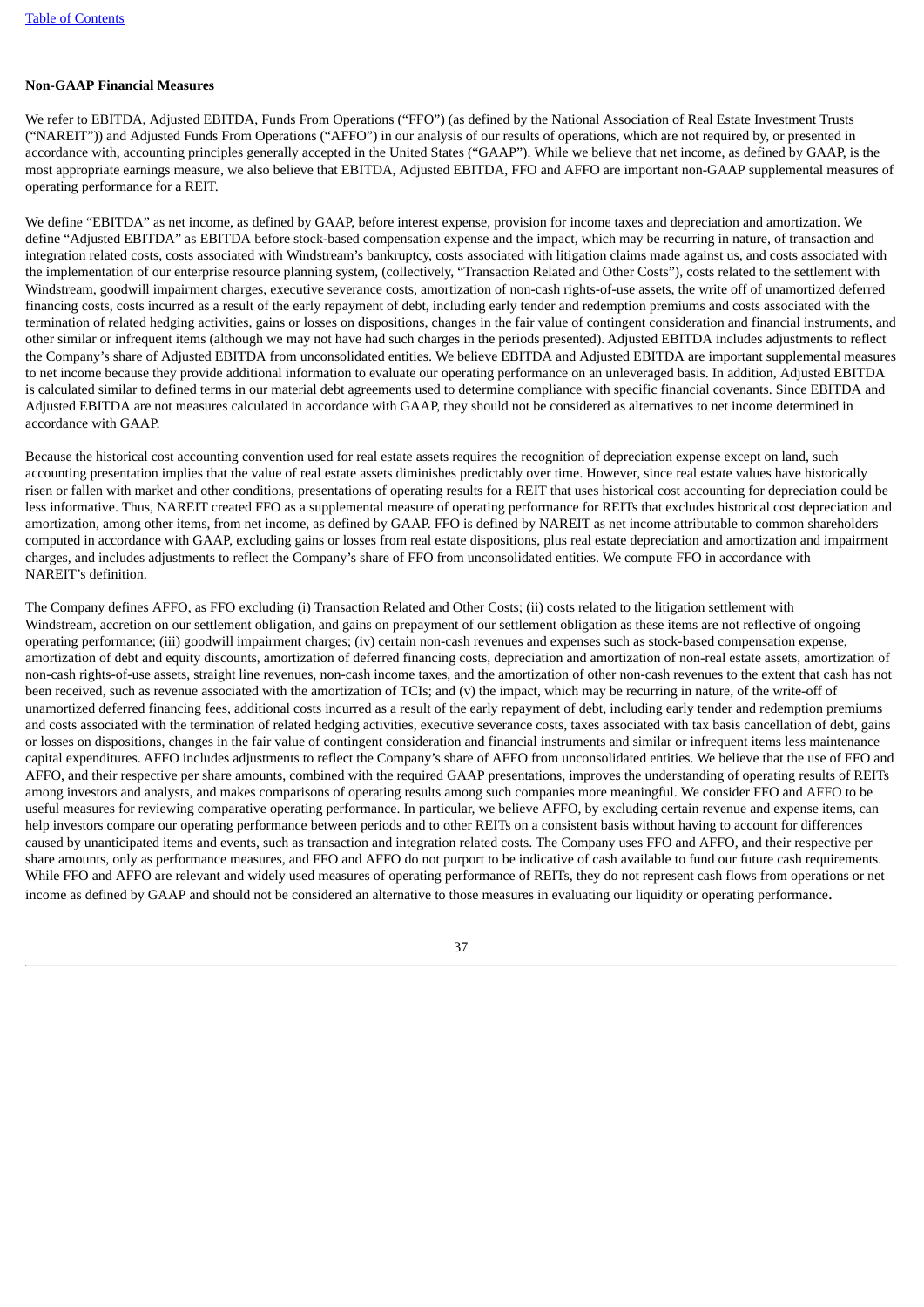Further, our computations of EBITDA, Adjusted EBITDA, FFO and AFFO may not be comparable to that reported by other REITs or companies that do not define FFO in accordance with the current NAREIT definition or that interpret the current NAREIT definition or define EBITDA, Adjusted EBITDA and AFFO differently than we do.

The reconciliation of our net income (loss) to EBITDA and Adjusted EBITDA and of our net income (loss) attributable to common shareholders to FFO and AFFO for the three months ended March 31, 2022 and 2021 is as follows:

|                                                                 | Three Months Ended March 31, |         |      |         |  |  |  |
|-----------------------------------------------------------------|------------------------------|---------|------|---------|--|--|--|
| (Thousands)                                                     |                              | 2022    | 2021 |         |  |  |  |
| <b>Net income (loss)</b>                                        |                              | 52,858  | J.   | (4,502) |  |  |  |
| Depreciation and amortization                                   |                              | 71,457  |      | 70,964  |  |  |  |
| Interest expense, net                                           |                              | 96,172  |      | 140,581 |  |  |  |
| Income tax benefit                                              |                              | (2,071) |      | (2,557) |  |  |  |
| <b>EBITDA</b>                                                   |                              | 218,416 |      | 204,486 |  |  |  |
| Stock based compensation                                        |                              | 3,312   |      | 3,335   |  |  |  |
| Transaction related and other costs                             |                              | 1,714   |      | 4,137   |  |  |  |
| Other, net                                                      |                              | 361     |      | 1,318   |  |  |  |
| Adjustments for equity in earnings from unconsolidated entities |                              | 986     |      | 972     |  |  |  |
| <b>Adjusted EBITDA</b>                                          |                              | 224,789 |      | 214,248 |  |  |  |

|                                                                           | Three Months Ended March 31, |           |    |          |  |  |  |
|---------------------------------------------------------------------------|------------------------------|-----------|----|----------|--|--|--|
| (Thousands)                                                               |                              | 2022      |    | 2021     |  |  |  |
| Net income (loss) attributable to common shareholders                     | \$                           | 52,394    | \$ | (4,689)  |  |  |  |
| Real estate depreciation and amortization                                 |                              | 51,893    |    | 53,377   |  |  |  |
| Participating securities share in earnings                                |                              | 331       |    | 248      |  |  |  |
| Participating securities share in FFO                                     |                              | (658)     |    | (344)    |  |  |  |
| Real estate depreciation and amortization from unconsolidated entities    |                              | 690       |    | 616      |  |  |  |
| Adjustments for noncontrolling interests                                  |                              | (129)     |    | (796)    |  |  |  |
| FFO attributable to common shareholders                                   | \$                           | 104,521   | \$ | 48,412   |  |  |  |
| Transaction related and other costs                                       |                              | 1,714     |    | 4,137    |  |  |  |
| Change in fair value of contingent consideration                          |                              |           |    | 21       |  |  |  |
| Amortization of deferred financing costs and debt discount                |                              | 4,514     |    | 4,959    |  |  |  |
| Write off of deferred financing costs and debt discount                   |                              |           |    | 20,415   |  |  |  |
| Costs related to the early repayment of debt                              |                              |           |    | 17,550   |  |  |  |
| Stock based compensation                                                  |                              | 3,312     |    | 3,335    |  |  |  |
| Non-real estate depreciation and amortization                             |                              | 19,564    |    | 17,587   |  |  |  |
| Straight-line revenues and amortization of below-market lease intangibles |                              | (11, 022) |    | (6,906)  |  |  |  |
| Maintenance capital expenditures                                          |                              | (2,366)   |    | (1, 976) |  |  |  |
| Other, net                                                                |                              | (8,170)   |    | (3,970)  |  |  |  |
| Adjustments for equity in earnings from unconsolidated entities           |                              | 296       |    | 356      |  |  |  |
| Adjustments for noncontrolling interests                                  |                              | (21)      |    | (818)    |  |  |  |
| <b>AFFO attributable to common shareholders</b>                           | \$                           | 112,342   |    | 103,102  |  |  |  |

#### <span id="page-37-0"></span>**Liquidity and Capital Resources**

Our principal liquidity needs are to fund operating expenses, meet debt service obligations, fund investment activities, including capital expenditures, and make dividend distributions. Furthermore, following consummation of our settlement agreement with Windstream, including entry into the Windstream Leases, we are obligated (i) to make \$490.1 million of cash payments to Windstream in equal installments over 20 consecutive quarters beginning in October 2020 and (ii) to reimburse Windstream for up to an aggregate of \$1.75 billion for Growth Capital Improvements in long-term value accretive fiber and related assets made by Windstream through 2029. To date, we have paid \$215.4 million of the \$490.1 million due to Windstream under the settlement agreement, including \$92.9 million that we pre-paid on October 14, 2021, \$78.0 million of which was funded from a portion of the proceeds of the 2030 Notes. Uniti's reimbursement commitment for Growth Capital Improvements does not require Uniti to reimburse Windstream for maintenance or repair expenditures (except for costs incurred for fiber replacements to the CLEC MLA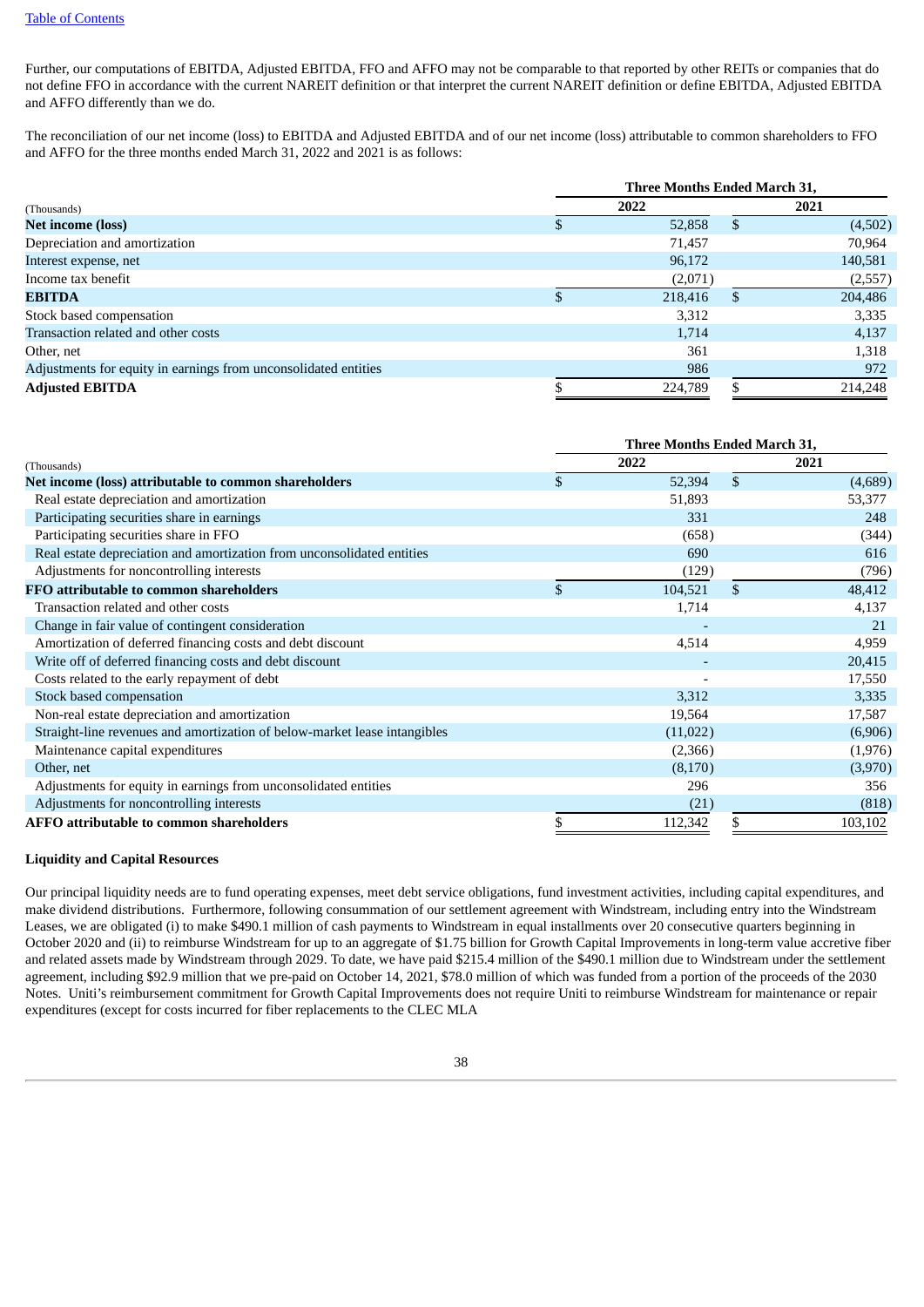leased property, up to \$70 million during the term), and each such reimbursement is subject to underwriting standards. Uniti's total annual reimbursement commitments for the Growth Capital Improvements under both Windstream Leases (and under separate equipment loan facilities) were limited to \$125 million in 2020 and \$225 million in 2021, and are limited to \$225 million per year in 2022 through 2024; \$175 million per year in 2025 and 2026; and \$125 million per year in 2027 through 2029.

Our primary sources of liquidity and capital resources are cash on hand, cash provided by operating activities (primarily from the Windstream Leases), available borrowings under our credit agreement by and among the Operating Partnership, CSL Capital, LLC and Uniti Group Finance 2019 Inc., the guarantors and lenders party thereto and Bank of America, N.A., as administrative agent and collateral agent (the "Credit Agreement"), and proceeds from the issuance of debt and equity securities.

As of March 31, 2022, we had cash and cash equivalents of \$51.1 million and approximately \$335.5 million of borrowing availability under our Revolving Credit Facility. Subsequent to March 31, 2022, other than \$10.4 million of Growth Capital Improvements (see *"Result of Operations—Revenues"* above), there have been no material outlays of funds outside of our scheduled interest and dividend payments. Availability under our Revolving Credit Facility is subject to various conditions, including a maximum secured leverage ratio of 5.0:1. In addition, if we incur debt under our Revolving Credit Facility or otherwise such that our total leverage ratio exceeds 6.5:1, our Revolving Credit Facility would impose significant restrictions on our ability to pay dividends. See "—Dividends."

|                                             | Three Months Ended March 31, |  |         |  |  |  |  |
|---------------------------------------------|------------------------------|--|---------|--|--|--|--|
| (Thousands)                                 | 2022                         |  | 2021    |  |  |  |  |
| <b>Cash flow from operating activities:</b> |                              |  |         |  |  |  |  |
| Net cash provided by operating activities   | 63.221                       |  | 126,664 |  |  |  |  |

Cash provided by operating activities is primarily attributable to our leasing activities, which includes the leasing of mission-critical communications assets to anchor customers on either an exclusive or shared-tenant basis, in addition to the leasing of dark fiber network assets to the telecommunications industry. Cash used in operating activities include compensation and related costs, interest payments, and other changes in working capital. Cash provided by operating activities was \$63.2 million and \$126.7 million for the three months ended March 31, 2022 and 2021, respectively. The decrease in cash provided by operating activities during the three months ended March 31, 2022 is primarily attributable to changes in working capital, including the timing of interest payments associated with debt refinancing activities occurring in 2021.

|                                             |  |           | Three Months Ended March 31, |          |  |  |
|---------------------------------------------|--|-----------|------------------------------|----------|--|--|
| (Thousands)                                 |  | 2022      |                              | 2021     |  |  |
| <b>Cash flow from investing activities:</b> |  |           |                              |          |  |  |
| Other capital expenditures                  |  | (94, 728) |                              | (84,377) |  |  |
| Proceeds from sale of other equipment       |  | 379       |                              |          |  |  |
| Net cash used in investing activities       |  | (94.349)  |                              | (84,377) |  |  |

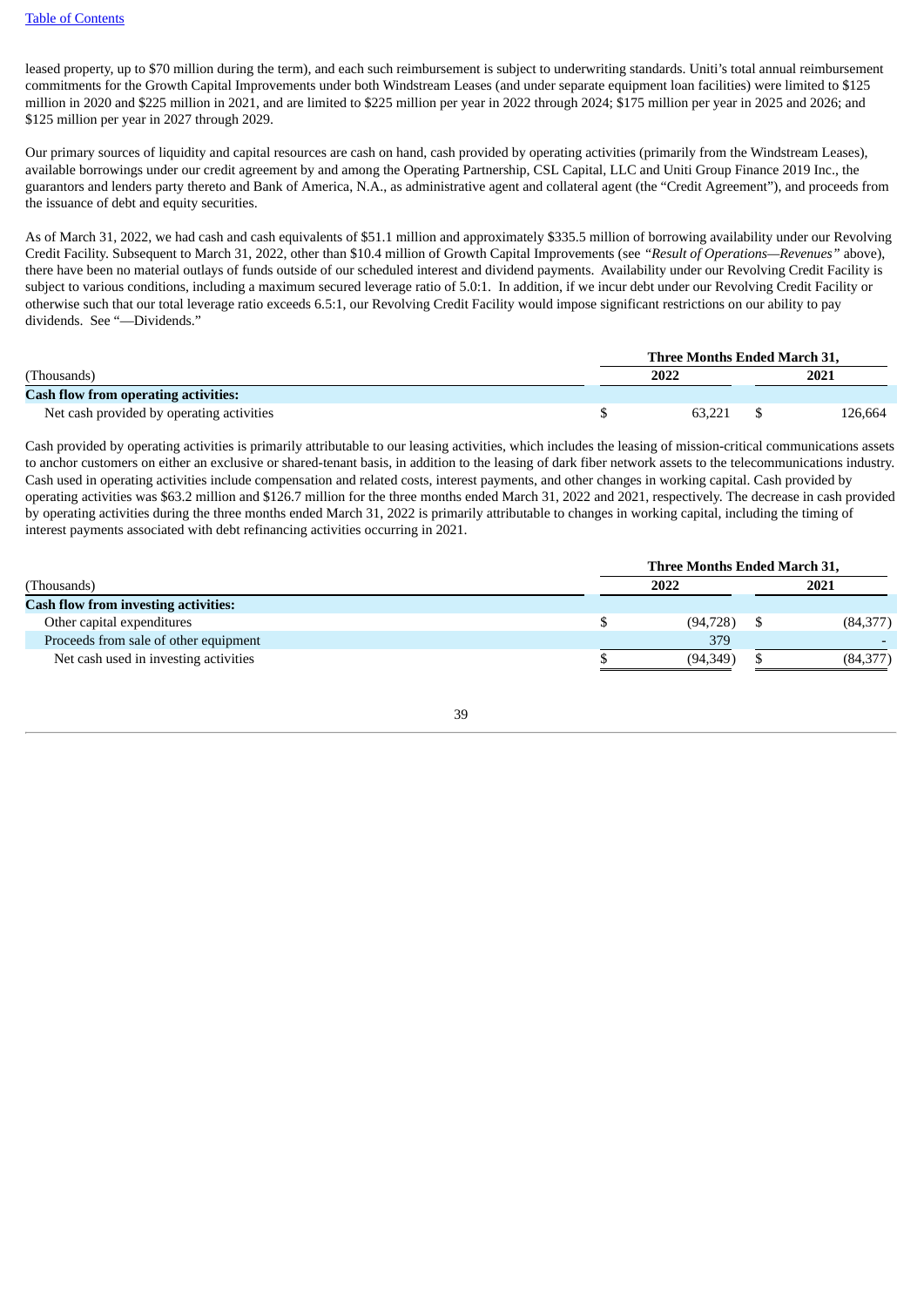Cash used in investing activities was \$94.3 million and \$84.4 million for the three months ended March 31, 2022 and 2021, respectively, and is driven by capital expenditures, primarily related to our Uniti Fiber and Uniti Leasing businesses for deployment of network assets.

|                                                                  |    | Three Months Ended March 31, |    |             |  |  |  |
|------------------------------------------------------------------|----|------------------------------|----|-------------|--|--|--|
| (Thousands)                                                      |    | 2022                         |    | 2021        |  |  |  |
| <b>Cash flow from financing activities:</b>                      |    |                              |    |             |  |  |  |
| Repayment of debt                                                | \$ | $\overline{\phantom{a}}$     | \$ | (1,051,181) |  |  |  |
| Proceeds from issuance of notes                                  |    | ٠                            |    | 1,110,000   |  |  |  |
| Dividends paid                                                   |    | (105)                        |    | (34, 961)   |  |  |  |
| Payments of settlement payable                                   |    | $\overline{\phantom{0}}$     |    | (24, 505)   |  |  |  |
| Payments of contingent consideration                             |    | $\overline{\phantom{a}}$     |    | (2,979)     |  |  |  |
| Distributions paid to noncontrolling interest                    |    | $\overline{\phantom{a}}$     |    | (520)       |  |  |  |
| Borrowings under revolving credit facility                       |    | 85,000                       |    | 105,000     |  |  |  |
| Payments under revolving credit facility                         |    | (60,000)                     |    | (55,000)    |  |  |  |
| Finance lease payments                                           |    | (280)                        |    | (710)       |  |  |  |
| Payments for financing costs                                     |    |                              |    | (22, 931)   |  |  |  |
| Payment for tender premium                                       |    |                              |    | (17,550)    |  |  |  |
| Employee stock purchase program                                  |    | 264                          |    | 288         |  |  |  |
| Payments related to tax withholding for stock-based compensation |    | (1,525)                      |    | (2,306)     |  |  |  |
| Net cash provided by financing activities                        |    | 23,354                       |    | 2,645       |  |  |  |

Cash provided by financing activities was \$23.4 million for the three months ended March 31, 2022, which was primarily driven by net borrowings of \$25.0 million under the Revolving Credit Facility. Cash provided by financing activities was \$2.6 million for the three months ended March 31, 2021, which was primarily driven by proceeds from the issuance of the 2029 Notes (\$1.11 billion) and net borrowings under the Revolving Credit Facility (\$50.0 million), partially offset by the repayment of the 2023 Notes (\$1.05 billion), dividend payments (\$35.0 million), payments for financing costs (\$22.9 million), payment of settlement obligation (\$24.5 million), 2023 Notes tender premium payment (\$17.6 million) and contingent consideration payments (\$3.0 million).

#### Windstream Master Lease and Windstream Leases

On September 18, 2020, in connection with Windstream's emergence from bankruptcy and the implementation of the Settlement, Uniti and Windstream bifurcated the Master Lease and entered into the Windstream Leases that each expires on April 30, 2030. The aggregate initial annual rent under the Windstream Leases is equal to the annual rent under the Master Lease previously in effect. The Windstream Leases contain cross-guarantees and crossdefault provisions, which will remain effective as long as Windstream or an affiliate is the tenant under both of the Windstream Leases and unless and until the landlords under the ILEC MLA are different from the landlords under the CLEC MLA. The Windstream Leases permit Uniti to transfer its rights and obligations and otherwise monetize or encumber the Windstream Leases, together or separately, so long as Uniti does not transfer interests in either Windstream Lease to a Windstream competitor.

Pursuant to the Windstream Leases, Windstream (or any successor tenant under a Windstream Lease) has the right to cause Uniti to reimburse up to an aggregate \$1.75 billion for certain growth capital improvements in long-term value accretive fiber and related assets made by Windstream (or the applicable tenant under the Windstream Lease) to certain ILEC and CLEC properties (the "Growth Capital Improvements"). Uniti's reimbursement commitment for Growth Capital Improvements does not require Uniti to reimburse Windstream for maintenance or repair expenditures (except for costs incurred for fiber replacements to the CLEC MLA leased property, up to \$70 million during the term), and each such reimbursement is subject to underwriting standards. Uniti's total annual reimbursement commitments for the Growth Capital Improvements under both Windstream Leases (and under separate equipment loan facilities) were limited to \$125 million in 2020 and \$225 million in 2021, and are limited to \$225 million per year in 2022 through 2024; \$175 million per year in 2025 and 2026; and \$125 million per year in 2027 through 2029. If the costs incurred by Windstream (or the successor tenant under a Windstream Lease) for Growth Capital Improvements in any calendar year exceeds the annual limit for such calendar year, Windstream (or such tenant, as the case may be) may submit such excess costs for reimbursement in any subsequent year and such excess costs shall be funded from the annual commitment amounts in such subsequent period. In addition, to the extent that reimbursements for Growth Capital Improvements funded in any calendar year during the term is less than the annual limit for such calendar year, the unfunded amount in any calendar year will carry-over and may be added to the annual limits for subsequent calendar years, subject to an annual limit of \$250 million in any calendar year.

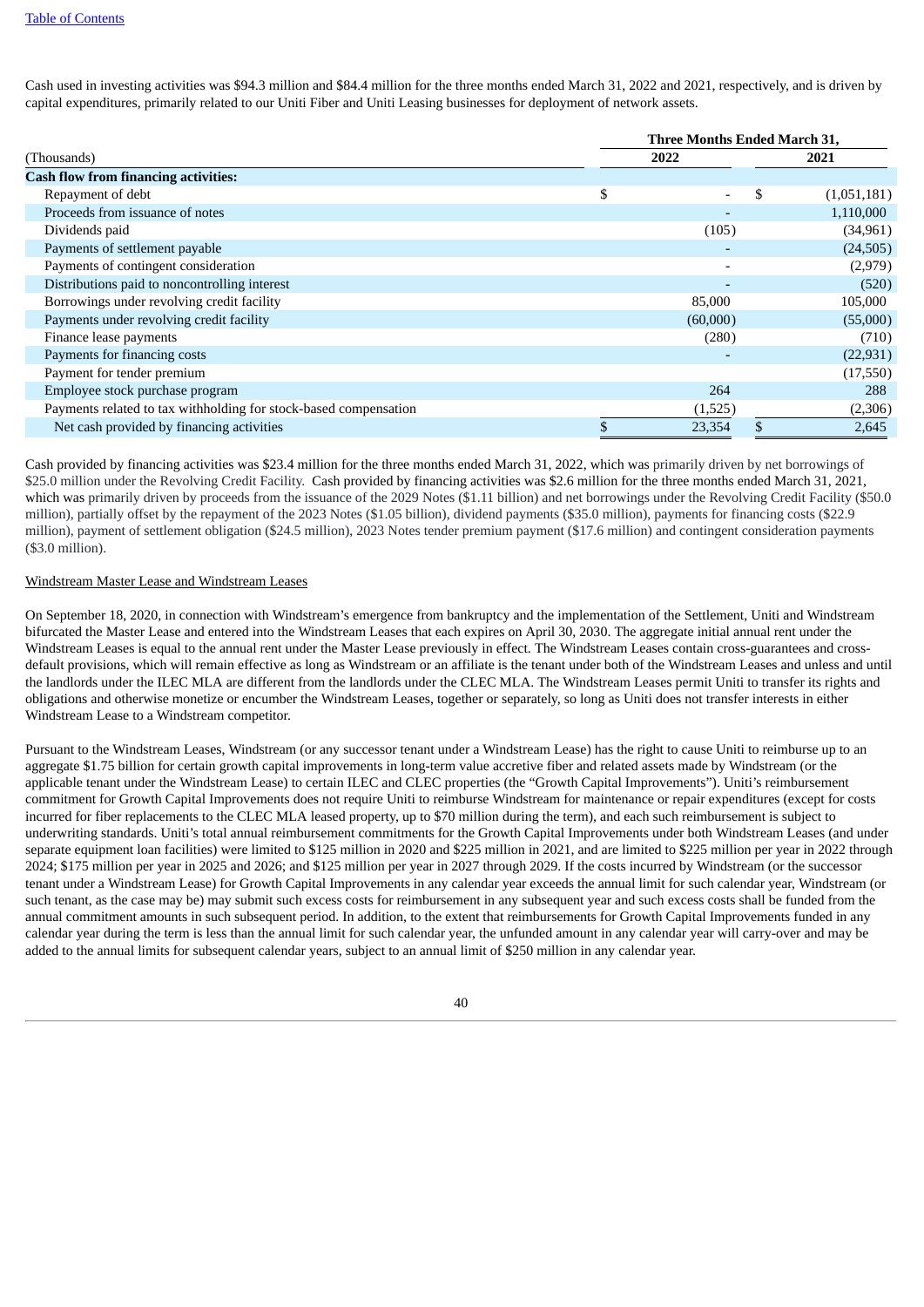Starting on the first anniversary of each installment of reimbursement for a Growth Capital Improvement, the rent payable by Windstream under the applicable Windstream Lease will increase by an amount equal to 8.0% (the "Rent Rate") of such installment of reimbursement. The Rent Rate will thereafter increase to 100.5% of the prior Rent Rate on each anniversary of each reimbursement. In the event that the tenant's interest in either Windstream Lease is transferred by Windstream under the terms thereof (unless transferred to the same transferee), or if Uniti transfers its interests as landlord under either Windstream Lease (unless to the same transferee), the reimbursement rights and obligations will be allocated between the ILEC MLA and the CLEC MLA by Windstream, provided that the maximum that may be allocated to the CLEC MLA following such transfer is \$20 million per year. If Uniti fails to reimburse any Growth Capital Improvement reimbursement payment or equipment loan funding request as and when it is required to do so under the terms of the Windstream Leases, and such failure continues for thirty (30) days, then such unreimbursed amounts may be applied as an offset against the rent owed by Windstream under the Windstream Leases (and such amounts will thereafter be treated as if Uniti had reimbursed them).

Uniti and Windstream have entered into separate ILEC and CLEC Equipment Loan and Security Agreements (collectively "Equipment Loan Agreement") in which Uniti will provide up to \$125 million (limited to \$25 million in any calendar year) of the \$1.75 billion of Growth Capital Improvements commitments discussed above in the form of loans for Windstream to purchase equipment related to network upgrades or to be used in connection with the Windstream Leases. Interest on these loans will accrue at 8% from the date of the borrowing. All equipment financed through the Equipment Loan Agreement is the sole property of Windstream; however, Uniti will receive a first-lien security interest in the equipment purchased with the loans.

#### At-the-Market Common Stock Offering Program

We have an effective shelf registration statement on file with the SEC (the "Registration Statement") to offer and sell various securities from time to time. Under the registration statement, we have established an at-the-market common stock offering program (the "ATM Program") to sell shares of common stock having an aggregate offering price of up to \$250 million. During the three months ended March 31, 2022, we did not make any sales under the ATM Program. This program is intended to provide additional financial flexibility and an alternative mechanism to access the capital markets at an efficient cost as and when we need financing, including for acquisitions. In addition, our UPREIT structure enables us to acquire properties by issuing to sellers, as a form of consideration, limited partnership interests in our operating partnership, (commonly called "OP Units"). We believe that this structure will facilitate our ability to acquire individual properties and portfolios of properties by enabling us to structure transactions which will defer taxes payable by a seller while preserving our available cash for other purposes, including the possible payment of dividends.

#### Outlook

We anticipate continuing to invest in our network infrastructure across our Uniti Leasing and Uniti Fiber portfolios. We anticipate that we will partially finance these needs, as well as operating expenses (including our debt service obligations), from our cash on hand and cash flows provided by operating activities. As of March 31, 2022, we had \$335.5 million in borrowing availability under our Revolving Credit Facility, however, we may need to access the capital markets to generate additional funds in an amount sufficient to fund our business operations, announced investment activities, capital expenditures, including reimbursement commitments for Growth Capital Improvements, debt service and distributions to our shareholders. We may also issue equity securities to repay debt and reduce our leverage ratio to be below 5.75 to 1.0 to obtain additional flexibility under our debt covenants, as described under "--Dividends." We are closely monitoring the equity and debt markets and may seek to access them promptly if and when we determine market conditions are appropriate. Our debt covenants currently do not permit us to incur material additional debt.

The amount, nature and timing of any capital markets transactions will depend on: our operating performance and other circumstances; our then-current commitments and obligations; the amount, nature and timing of our capital requirements; any limitations imposed by our current credit arrangements; and overall market conditions. These expectations are forward-looking and subject to a number of uncertainties and assumptions. If our expectations about our liquidity prove to be incorrect or we are unable to access the capital markets as we anticipate, we would be subject to a shortfall in liquidity in the future which could lead to a reduction in our capital expenditures and/or dividends and, in an extreme case, our ability to pay our debt service obligations. If this shortfall occurs rapidly and with little or no notice, it could limit our ability to address the shortfall on a timely basis.

In addition to exploring potential capital markets transactions, the Company regularly evaluates market conditions, its liquidity profile, and various financing alternatives for opportunities to enhance its capital structure. If opportunities are favorable, the Company may refinance or repurchase existing debt. However, there can be no assurances that any debt refinancing would be on similar or more favorable terms than our existing arrangements. This would include the risk that interest rates could increase and/or there may be changes to our existing covenants.

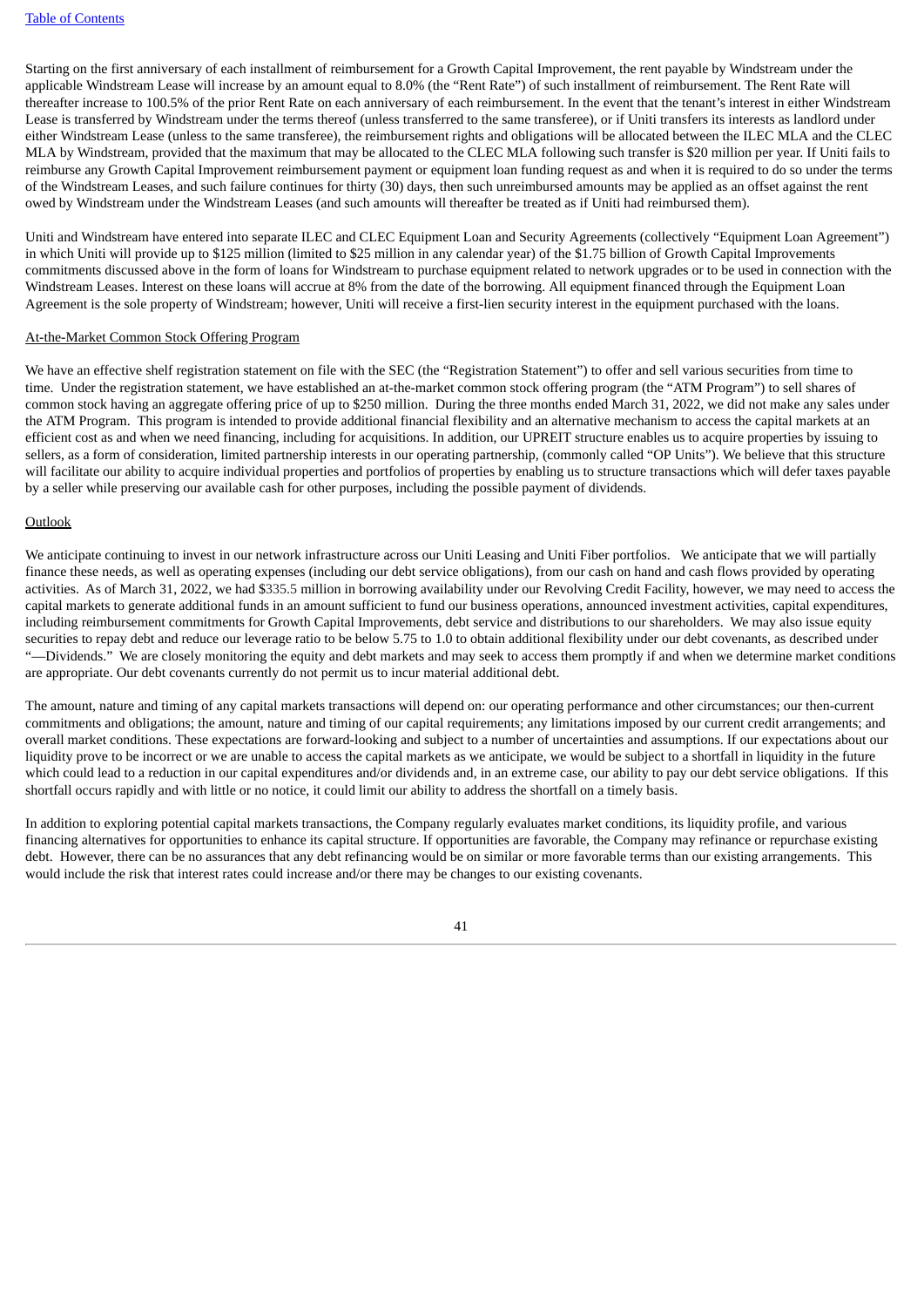If circumstances warrant, we may take measures to conserve cash as we anticipate that it will be more difficult for us to access the capital markets at attractive rates until such uncertainty is clarified.

#### **Capital Expenditures**

|                              | Three Months Ended March 31, 2022 |                          |  |                          |  |                          |     |                          |  |              |  |
|------------------------------|-----------------------------------|--------------------------|--|--------------------------|--|--------------------------|-----|--------------------------|--|--------------|--|
|                              |                                   |                          |  |                          |  |                          |     | Non-                     |  |              |  |
| (Thousands)                  |                                   | <b>Success Based</b>     |  | <b>Maintenance</b>       |  | Integration              |     | <b>Network</b>           |  | <b>Total</b> |  |
| <b>Capital expenditures:</b> |                                   |                          |  |                          |  |                          |     |                          |  |              |  |
| Leasing                      |                                   | 4.544                    |  | $\overline{\phantom{0}}$ |  | $\sim$                   | - S |                          |  | 4.544        |  |
| Growth capital improvements  |                                   | 48,166                   |  | $\overline{\phantom{0}}$ |  | $\overline{\phantom{0}}$ |     | $\overline{\phantom{0}}$ |  | 48,166       |  |
| Fiber Infrastructure         |                                   | 39.207                   |  | 2.366                    |  | 154                      |     | 255                      |  | 41,982       |  |
| Corporate                    |                                   | $\overline{\phantom{0}}$ |  | $\overline{\phantom{0}}$ |  | $\overline{\phantom{0}}$ |     | 36                       |  | 36           |  |
| Total capital expenditures   |                                   | 91.917                   |  | 2.366                    |  | 154                      |     | 291                      |  | \$94,728     |  |

We categorize our capital expenditures as either (i) success-based, (ii) maintenance, (iii) integration or (iv) corporate and non-network. We define successbased capital expenditures as those related to installing existing or anticipated contractual customer service orders. Maintenance capital expenditures are those necessary to keep existing network elements fully operational. Integration capital expenditures are those made specifically with respect to recent acquisitions that are essential to integrating acquired companies in our business. We anticipate continuing to invest in our network infrastructure across our Uniti Leasing and Uniti Fiber businesses and expect that cash on hand and cash flows provided by operating activities will be sufficient to support these investments. We have the right, but not the obligation (except for Growth Capital Improvements), to reimburse growth capital expenditures in certain of our lease arrangements where we are the lessor.

Uniti's total annual reimbursement commitments to Windstream for the Growth Capital Improvements is discussed above in this Part I, Item 2 "Management's Discussion and Analysis of Financial Condition and Results of Operations" in "Liquidity and Capital Resources—Windstream Master Lease and Windstream Leases." Growth Capital Improvements are treated as success-based capital improvements based on the rents paid with respect to such amounts.

If circumstances warrant, we may need to take measures to conserve cash, which may include a suspension, delay or reduction in success-based capital expenditures.

#### **Dividends**

We have elected to be taxed as a REIT for U.S. federal income tax purposes. U.S. federal income tax law generally requires that a REIT distribute annually at least 90% of its REIT taxable income, without regard to the deduction for dividends paid and excluding net capital gains, and that it pay tax at regular corporate rates to the extent that it annually distributes less than 100% of its taxable income. Subject to the restrictions imposed by our 7.875% senior secured notes due 2025 (the "2025 Secured Notes"), in order to maintain our REIT status, we intend to make dividend payments of all or substantially all of our taxable income to holders of our common stock out of assets legally available for this purpose, if and to the extent authorized by our board of directors. Before we make any dividend payments, whether for U.S. federal income tax purposes or otherwise, we must first meet both our operating requirements and debt service obligations. If our cash available for distribution is less than our taxable income, we could be required to sell assets or borrow funds to make cash dividends or we may make a portion of the required dividend in the form of a taxable distribution of stock or debt securities.

The following table below sets out details regarding our cash dividends on our common stock:

| Period                              | Payment Date    | Cash Dividend Per Share | Record Date       |
|-------------------------------------|-----------------|-------------------------|-------------------|
| October 1, 2021 - December 31, 2021 | January 3, 2022 | 0.15                    | December 17, 2021 |
| January 1, 2022 - March 31, 2022    | April 15, 2022  | 0.15                    | April 1, 2022     |

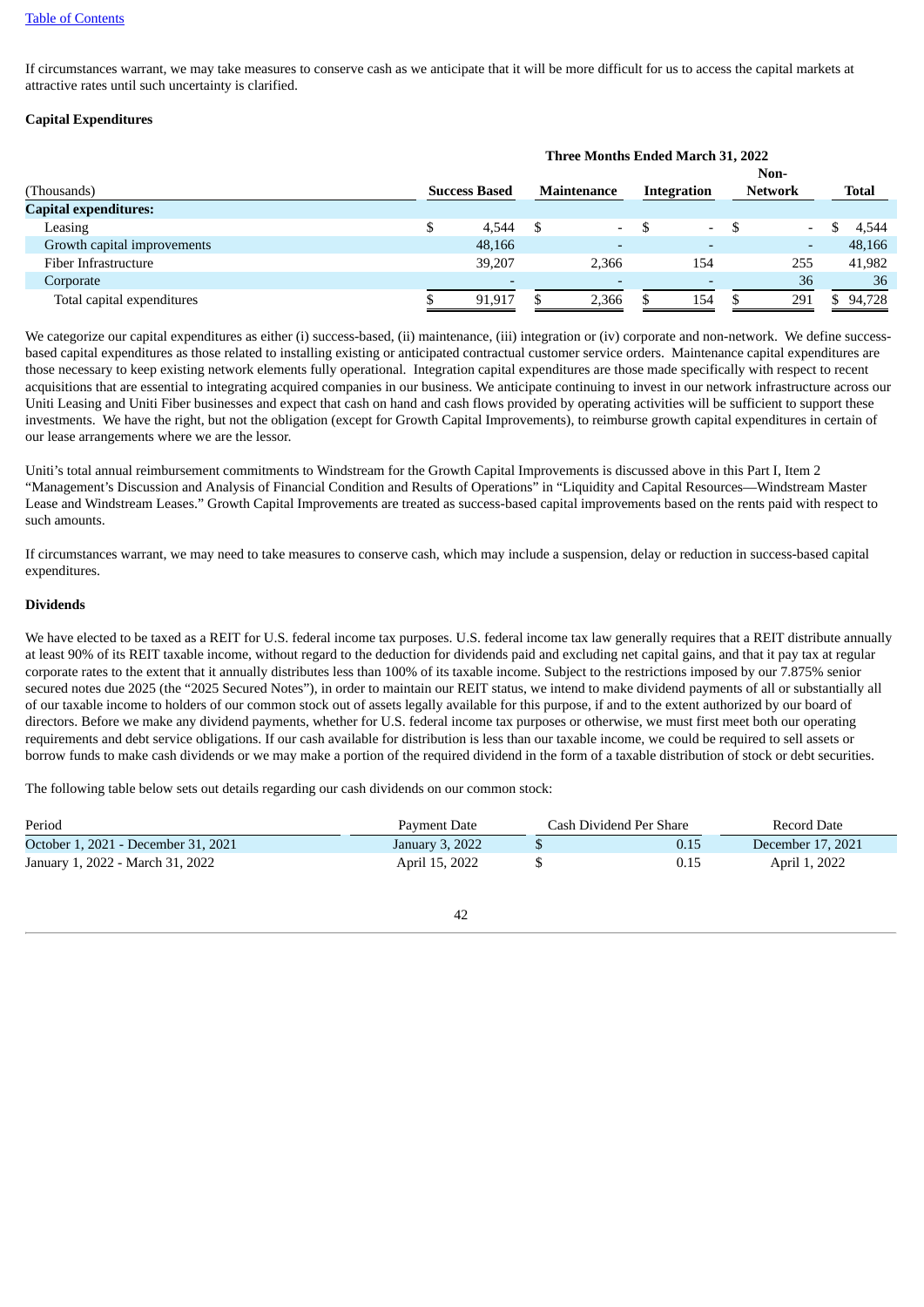Any dividends must be declared by our Board of Directors, which will take into account various factors including our current and anticipated operating results, our financial position, REIT requirements, conditions prevailing in the market, restrictions in our debt documents and additional factors they deem appropriate. Dividend payments are not guaranteed, and our Board of Directors may decide, in its absolute discretion, at any time and for any reason, not to pay dividends or to change the amount paid as dividends. In light of the ongoing COVID-19 pandemic, we may take further measures to conserve cash, which may include a suspension, delay or reduction in our dividend. In addition, until such time our consolidated net leverage ratio (as defined in the indenture governing the 2025 Secured Notes) is no greater than 5.75 to 1.0, our 2025 Secured Notes generally limit our ability to pay cash dividends in excess of 90% of our REIT taxable income, determined without regard to the dividends paid deduction and excluding any net capital gains.

#### **Critical Accounting Policies and Estimates**

We make certain judgments and use certain estimates and assumptions when applying accounting principles in the preparation of our Condensed Consolidated Financial Statements. The nature of the estimates and assumptions are material due to the levels of subjectivity and judgment necessary to account for highly uncertain factors or the susceptibility of such factors to change. We have identified the accounting for income taxes, revenue recognition, the impairment of property, plant and equipment, goodwill impairment and business combinations as critical accounting estimates, as they are the most important to our financial statement presentation and require difficult, subjective and complex judgments.

We believe the current assumptions and other considerations used to estimate amounts reflected in our accompanying Condensed Consolidated Financial Statements are appropriate. However, if actual experience differs from the assumptions and other considerations used in estimating amounts reflected in our Condensed Consolidated Financial Statements, the resulting changes could have a material adverse effect on our consolidated results of operations and, in certain situations, could have a material adverse effect on our financial condition.

For further information on our critical accounting estimates, see "Management's Discussion and Analysis of Financial Condition and Results of Operations" and the notes to our audited financial statements included in our Annual Report. As of March 31, 2022, there has been no material change to these estimates.

#### **Recent Accounting Guidance**

New accounting rules and disclosures can impact our reported results and comparability of our financial statements. These matters are described in our Annual Report.

#### <span id="page-42-0"></span>**Item 3. Quantitative and Qualitative Disclosures About Market Risk.**

There have been no material changes from the information reported under Item 7A of our Annual Report.

#### <span id="page-42-1"></span>**Item 4. Controls and Procedures.**

#### *Disclosure Controls and Procedures*

We have established disclosure controls and procedures, as such term is defined in Rule 13a-15(e) under the Securities Exchange Act of 1934 (the "Exchange Act"), that are designed to ensure that information required to be disclosed by us in the reports that we file or submit under the Exchange Act is recorded, processed, summarized and reported, within the time periods specified in the SEC's rules and forms. Disclosure controls and procedures include, without limitation, controls and procedures designed to ensure that information required to be disclosed by us in the reports that we file or submit under the Exchange Act is accumulated and communicated to management, including our principal executive and principal financial officers as appropriate, to allow timely decisions regarding required disclosure.

Our management, with the participation of our principal executive officer and principal financial officer, evaluated the effectiveness of our disclosure controls and procedures as of March 31, 2022, and based on this evaluation, our principal executive officer and principal financial officer concluded that our disclosure controls and procedures were effective as of March 31, 2022.

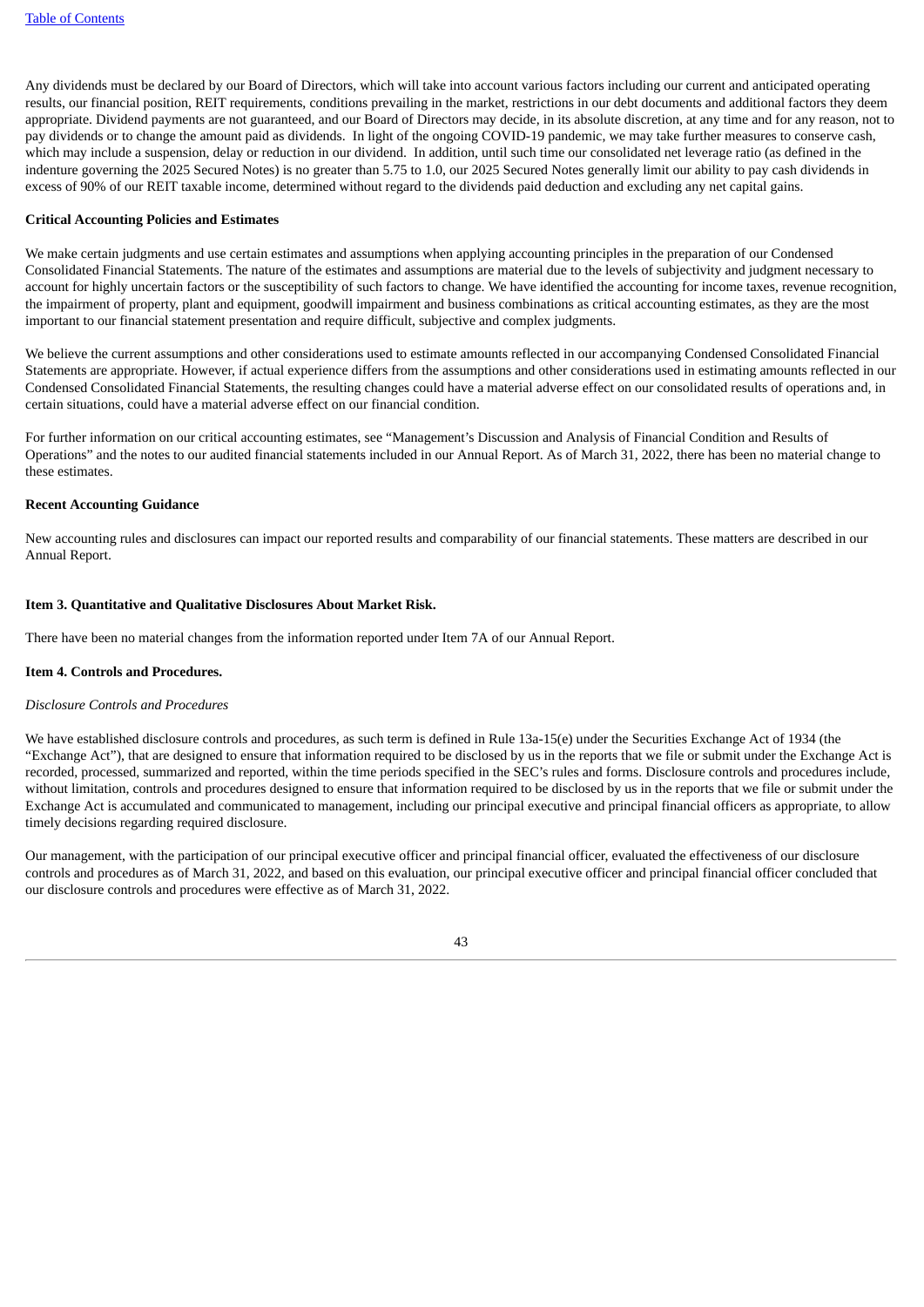#### *Changes in Internal Control over Financial Reporting*

There were no changes in our internal control over financial reporting, as such term is defined in Rule 13a-15(f) under the Exchange Act, that occurred during the quarter ended March 31, 2022 that has materially affected, or is reasonably likely to materially affect, our internal control over financial reporting.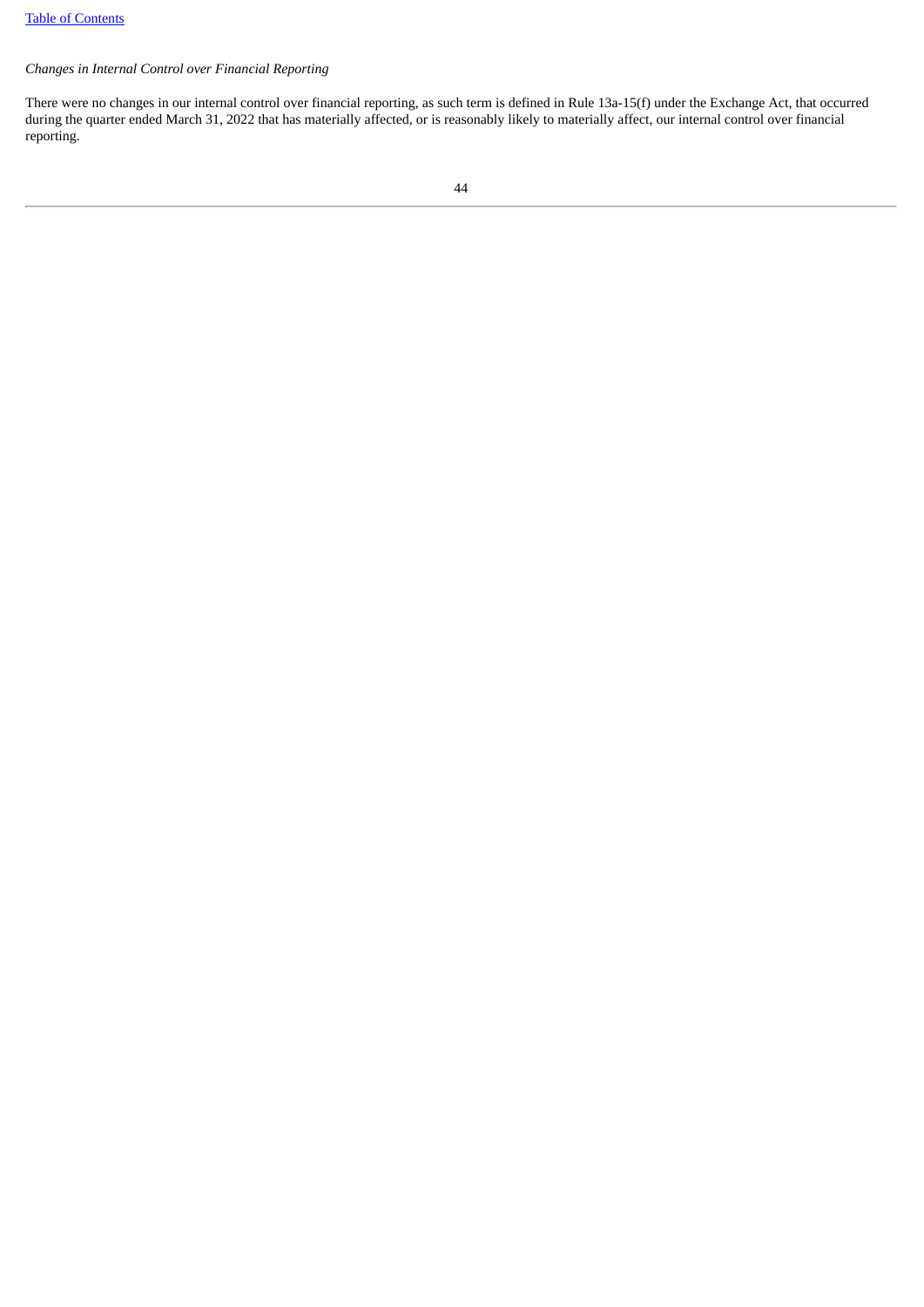#### **PART II—OTHER INFORMATION**

#### <span id="page-44-1"></span><span id="page-44-0"></span>**Item 1. Legal Proceedings.**

A description of legal proceedings can be found in Note 13 - Commitments and Contingencies to our Condensed Consolidated Financial Statements, included in this report at Part I, Item 1-Financial Statements, and is incorporated by reference into this Item 1.

#### <span id="page-44-2"></span>**Item 1A. Risk Factors.**

There have been no material changes to the risk factors affecting our business that were discussed in Part I, "Item 1A. Risk Factors" in our Annual Report.

#### <span id="page-44-3"></span>**Item 2. Unregistered Sales of Equity Securities and Use of Proceeds.**

#### *Issuer Purchases of Equity Securities*

The table below provides information regarding shares withheld from Uniti employees to satisfy minimum statutory tax withholding obligations arising from the vesting of restricted stock granted under the Uniti Group Inc. 2015 Equity Incentive Plan. The shares of common stock withheld to satisfy tax withholding obligations may be deemed purchases of such shares required to be disclosed pursuant to this Item 2.

| Period                                | <b>Total Number</b><br>of Shares<br>Purchased | Average Price Paid per<br>Share(1) | <b>Total Number of Shares</b><br><b>Purchased as Part of</b><br><b>Publicly Announced Plans</b><br>or Programs | <b>Maximum Number of</b><br><b>Shares that May Yet Be</b><br><b>Purchased Under the Plans</b><br>or Programs |
|---------------------------------------|-----------------------------------------------|------------------------------------|----------------------------------------------------------------------------------------------------------------|--------------------------------------------------------------------------------------------------------------|
| January 1, 2022 to January 31, 2022   | $4.023$ \$                                    | 13.04                              |                                                                                                                |                                                                                                              |
| February 1, 2022 to February 28, 2022 | 55.056                                        | 11.20                              |                                                                                                                |                                                                                                              |
| March 1, 2022 to March 31, 2022       | 63.572                                        | 13.61                              |                                                                                                                |                                                                                                              |
| Total                                 | 122,651 \$                                    | 12.51                              |                                                                                                                |                                                                                                              |

<sup>(1)</sup> The average price paid per share is the weighted average of the fair market prices at which we calculated the number of shares withheld to cover tax withholdings for the employees.

#### <span id="page-44-4"></span>**Item 3. Defaults Upon Senior Securities.**

None

### <span id="page-44-5"></span>**Item 4. Mine Safety Disclosures.**

Not Applicable

#### <span id="page-44-6"></span>**Item 5. Other Information.**

None

#### <span id="page-44-7"></span>**Item 6. Exhibits.**

| Exhibit<br>Number | <b>Description</b>                                                                                                                                                                                         |
|-------------------|------------------------------------------------------------------------------------------------------------------------------------------------------------------------------------------------------------|
| $10.1*$           | Severance Agreement, dated as of February 24, 2022, by and between Uniti Group Inc. and Michael Friloux                                                                                                    |
| $31.1*$           | Certification of Principal Executive Officer Pursuant to Rules 13a-14(a) and 15d-14(a) under the Securities Exchange Act of 1934, as<br>Adopted Pursuant to Section 302 of the Sarbanes-Oxley Act of 2002. |
| $31.2*$           | Certification of Principal Financial Officer Pursuant to Rules 13a-14(a) and 15d-14(a) under the Securities Exchange Act of 1934, as<br>Adopted Pursuant to Section 302 of the Sarbanes-Oxley Act of 2002. |

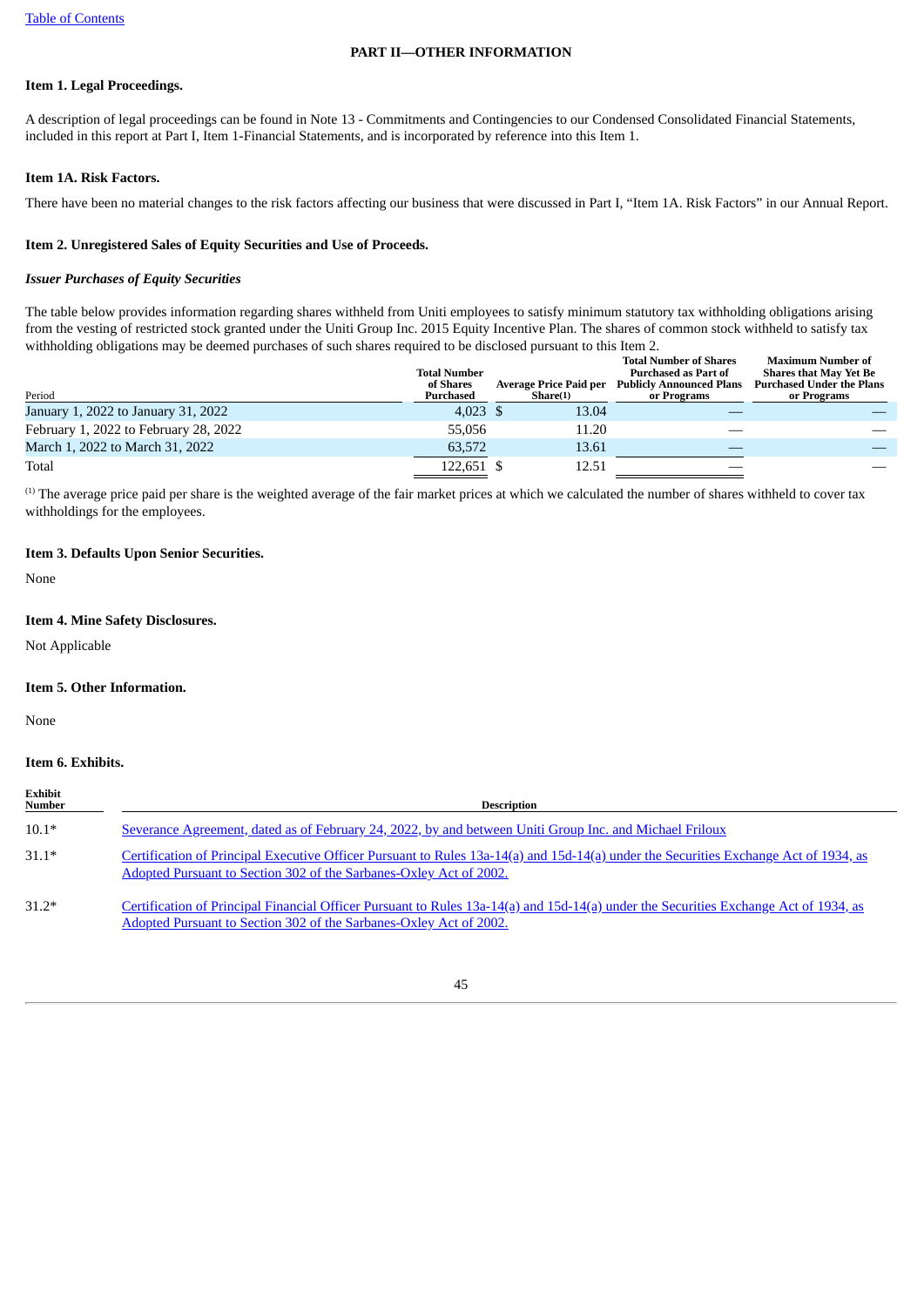#### Table of [Contents](#page-3-0)

| $32.1*$                   | Certification of Principal Executive Officer Pursuant to 18 U.S.C. Section 1350, as Adopted Pursuant to Section 906 of the Sarbanes-<br>Oxley Act of 2002.            |
|---------------------------|-----------------------------------------------------------------------------------------------------------------------------------------------------------------------|
| $32.2*$                   | Certification of Principal Financial Officer Pursuant to 18 U.S.C. Section 1350, as Adopted Pursuant to Section 906 of the Sarbanes-<br>Oxley Act of 2002.            |
| 101.INS                   | Inline XBRL Instance Document – the instance document does not appear in the Interactive Data File because XBRL tags are embedded<br>within the Inline XBRL document. |
| 101.SCH                   | Inline XBRL Taxonomy Extension Schema Document                                                                                                                        |
| 101.CAL                   | Inline XBRL Taxonomy Extension Calculation Linkbase Document                                                                                                          |
| 101.DEF                   | Inline XBRL Taxonomy Extension Definition Linkbase Document                                                                                                           |
| 101.LAB                   | Inline XBRL Taxonomy Extension Label Linkbase Document                                                                                                                |
| 101.PRE                   | Inline XBRL Taxonomy Extension Presentation Linkbase Document                                                                                                         |
| 104                       | Cover Page Interactive Data File (embedded within the Inline XBRL document)                                                                                           |
| $\ast$<br>Filed herewith. |                                                                                                                                                                       |

#### **SIGNATURES**

<span id="page-45-0"></span>Pursuant to the requirements of the Securities Exchange Act of 1934, the registrant has duly caused this report to be signed on its behalf by the undersigned thereunto duly authorized.

|       |             | <b>UNITI GROUP INC.</b>                                                                                              |
|-------|-------------|----------------------------------------------------------------------------------------------------------------------|
|       |             |                                                                                                                      |
| Date: | May 5, 2022 | /s/ Paul E. Bullington                                                                                               |
|       |             | Paul E. Bullington<br>Senior Vice President – Chief Financial Officer and Treasurer<br>(Principal Financial Officer) |
|       |             |                                                                                                                      |
| Date: | May 5, 2022 | /s/ Travis T. Black                                                                                                  |
|       |             | <b>Travis T. Black</b>                                                                                               |
|       |             | Vice President – Chief Accounting Officer                                                                            |
|       |             | (Principal Accounting Officer)                                                                                       |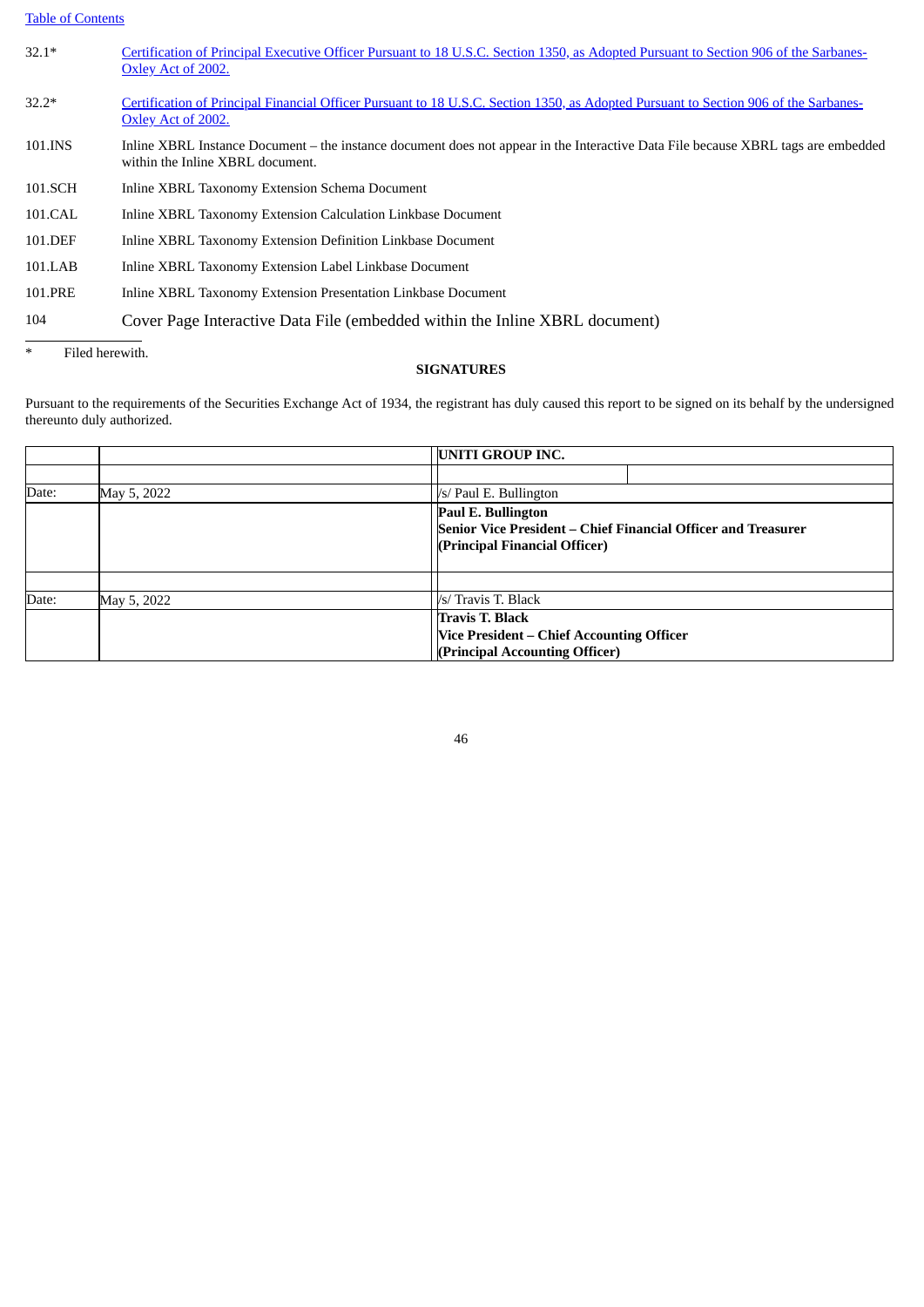#### **SEVERANCE AGREEMENT**

<span id="page-46-0"></span>This Severance Agreement (the "Agreement"), dated as of February 24, 2022 (the "Effective Date"), is made by and between Uniti Group Inc., a Maryland corporation (the "Corporation"), and Michael Friloux ("Executive").

WHEREAS, the Board of Directors of the Corporation (the "Board") has determined that it is in the best interests of the Corporation to retain the services of Executive by the Corporation;

WHEREAS, Executive desires to be employed by the Corporation; and

WHEREAS, the Corporation and Executive desire to enter into this Agreement to set forth their understanding as to their respective rights and obligations in the event of a termination of Executive's employment.

NOW THEREFORE, in consideration of the premises and the mutual covenants herein contained, the Corporation and Executive hereby agree as follows:

1. Defined Terms. For purposes of this Agreement, the following terms have the meanings indicated below:

(A)"Affiliate" means any business entity that is a Subsidiary of the Corporation and any limited liability company, partnership, corporation, joint venture, or any other entity in which the Corporation or any such Subsidiary owns an equity interest.

(B)"Annual Incentive Plan" means any short-term cash incentive plan of Uniti Group Inc.

(C)"Annual Incentive Target" means, with respect to any measuring period, the amount of cash compensation that would be payable to Executive under the Annual Incentive Plan for such measuring period, computed assuming that the level of performance with respect to a performance goal identified in accordance with the terms of the Annual Incentive Plan as the "target" level of performance has been achieved. Where no level of performance has been specifically identified as the "target" level, the "target" level shall be (i) the only level if one level is identified and (ii) the midpoint between the lowest level and the highest level if two or more levels are identified. Where the amount of compensation depends on the achievement of multiple performance goals, the achievement of each target level of performance with respect to each goal shall be assumed.

(D)"Cause" means the occurrence of any of the following: (i) Executive's failure to make a good faith effort to substantially perform his or her duties (other than any such failure due to Executive's Disability) or Executive's insubordination with respect to a specific lawful directive of his/her direct report (if Executive reports directly to an officer) or the Board (if Executive reports directly to the Board) to which Executive reports directly or indirectly; (ii) Executive's dishonesty, gross negligence in the performance of his or her duties hereunder or engaging in willful misconduct, which in the case of any such gross negligence, has caused or is reasonably expected to result in direct or indirect material injury to the Corporation or any Affiliate; (iii) breach by Executive of any material provision of any written agreement, including, without limitation, this Agreement, with the Corporation or any Affiliate or material violation of any Corporation policy applicable to Executive; or (iv) Executive's commission of a crime that constitutes a felony or other crime of moral turpitude or fraud. If, subsequent to Executive's termination of employment hereunder for other than Cause, the Corporation in good faith determines that Executive's employment could have been terminated for Cause hereunder, Executive's employment shall, at the election of the Corporation, be deemed to have been terminated for Cause retroactively to the date the events giving rise to Cause occurred.

(E)A "Change in Control" means, at any time subsequent to the date of this Agreement, the occurrence of any of the following events:

(i)any sale, lease, exchange or other transfer (in one transaction or a series of related transactions) of all or substantially all of the assets of the Corporation to any Person or group of related Persons for purposes of Section 13(d) of the Exchange Act (a "Group"), together with any affiliates thereof;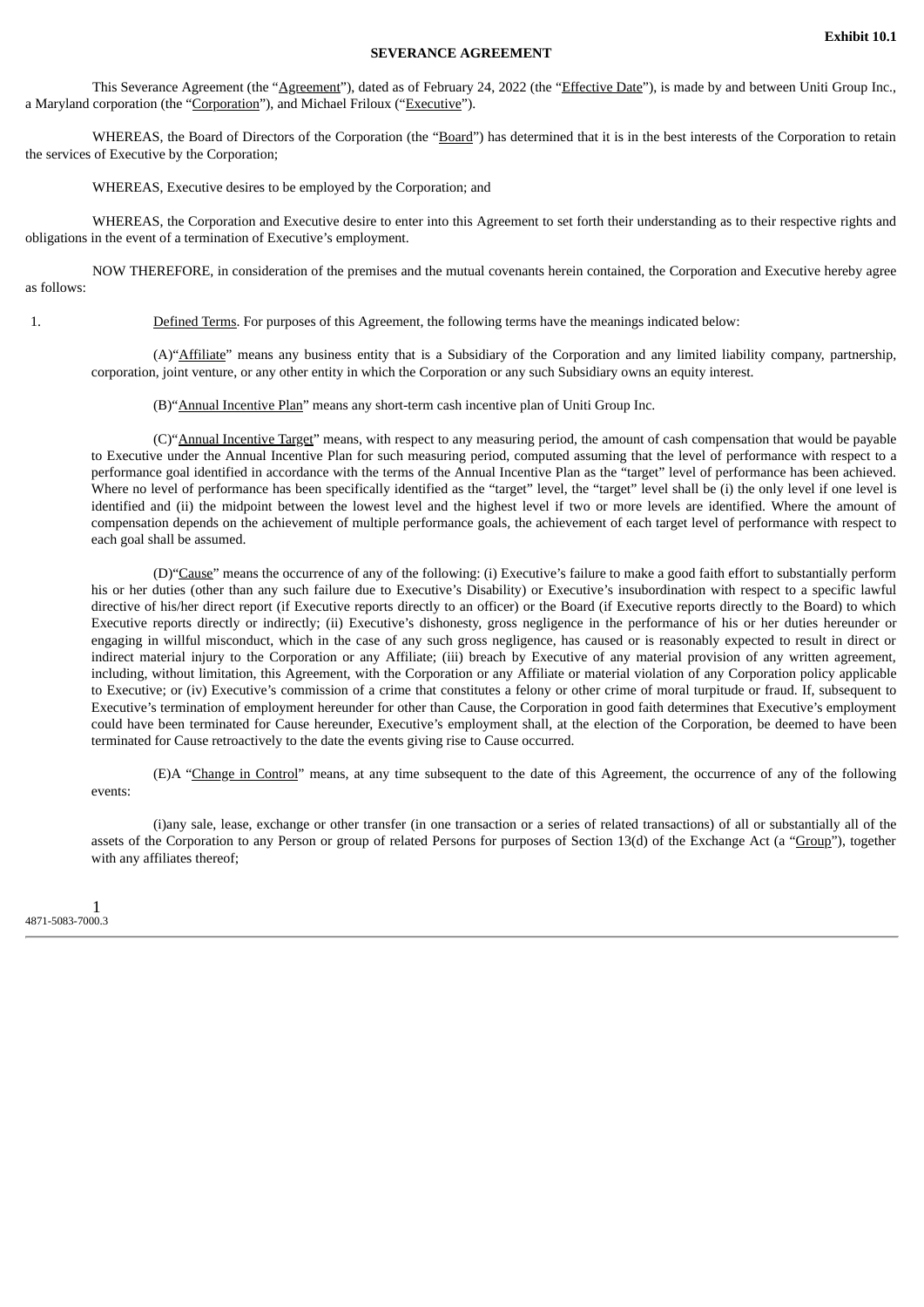(ii)the commencement of the liquidation or dissolution of the Corporation that occurs following the approval by the holders of capital stock of the Corporation of any plan or proposal for such liquidation or dissolution of the Corporation;

(iii)any Person or Group becomes the beneficial owner (within the meaning of Section 13(d) of the Exchange Act), directly or indirectly, of shares representing more than 50% of the aggregate voting power of the issued and outstanding stock entitled to vote in the election of directors, managers or trustees of the Corporation and such Person or Group actually has the power to vote such shares in any such election;

(iv)the replacement of a majority of the Board over a two-year period from the directors who constituted the Board at the beginning of such period, and such replacement shall not have been approved by a vote of at least a majority of the Board then still in office who either were members of such Board at the beginning of such period; or

(v)a merger or consolidation of the Corporation with another entity in which holders of the Corporation's common stock immediately prior to the consummation of the transaction hold, directly or indirectly, immediately following the consummation of the transaction, 50% or less of the common equity interest in the surviving corporation in such transaction.

Notwithstanding anything herein to the contrary, an event described above shall be considered a Change in Control hereunder only if it also constitutes a "change in control event" under Section 409A of the Code, to the extent necessary to avoid the adverse tax consequences thereunder with respect to any award subject to Section 409A of the Code.

(F)"Code" means the Internal Revenue Code of 1986 and the rules and regulations promulgated thereunder, as such law, rules and regulations may be amended, supplemented or replaced from time to time.

(G)"Date of Termination" has the meaning stated in paragraph (B) of Section 8 hereof.

(H)"Disability" means that Executive is unable to engage in any substantial gainful activity by reason of any medically determinable physical or mental impairment which can be expected to result in death or which has lasted or can be expected to last for a continuous period of not less than 12 months. The determination of whether an individual has a Disability shall be determined under procedures established by the Board. The Board may rely on any determination that Executive is disabled for purposes of benefits under any long-term disability plan maintained by the Corporation or any Affiliate in which Executive participates, provided that the definition of disability applied under such disability plan meets the requirements of a Disability in the first sentence hereof.

(I)"Exchange Act" means the Securities Exchange Act of 1934 and the rules and regulations promulgated thereunder, as such law, rules and regulations may be amended, supplemented or replaced from time to time.

(J)"Good Reason" means any one of the following: (i) a material diminution in Executive's base compensation; (ii) a material diminution in authority, duties, or responsibilities of Executive; (iii) a material diminution in the budget over which executive retains authority; (iv) a material change in the geographic location (i.e., to a location more than 50 miles from Executive's primary work location prior to such change) at which Executive is required to perform services; and (v) any other action or inaction that constitutes a material breach of Executive's employment agreement, if any, with the Corporation or any Affiliate; provided, however, that for Executive to be able to resign for "Good Reason," Executive must give the Corporation and the applicable Affiliate, if any, notice of the above conditions within 90 days after the condition first exists, the Corporation and/or Affiliate must not have remedied the condition within 30 days after receiving written notice, and Executive must resign within 60 days after Executive's and/or Affiliate's failure to remedy.

(K)"Non-Interference / Assistance Period" means the period commencing with the Date of Termination and ending on the first anniversary of the Date of Termination; provided that if a court of competent

 $\mathcal{P}$ 4871-5083-7000.3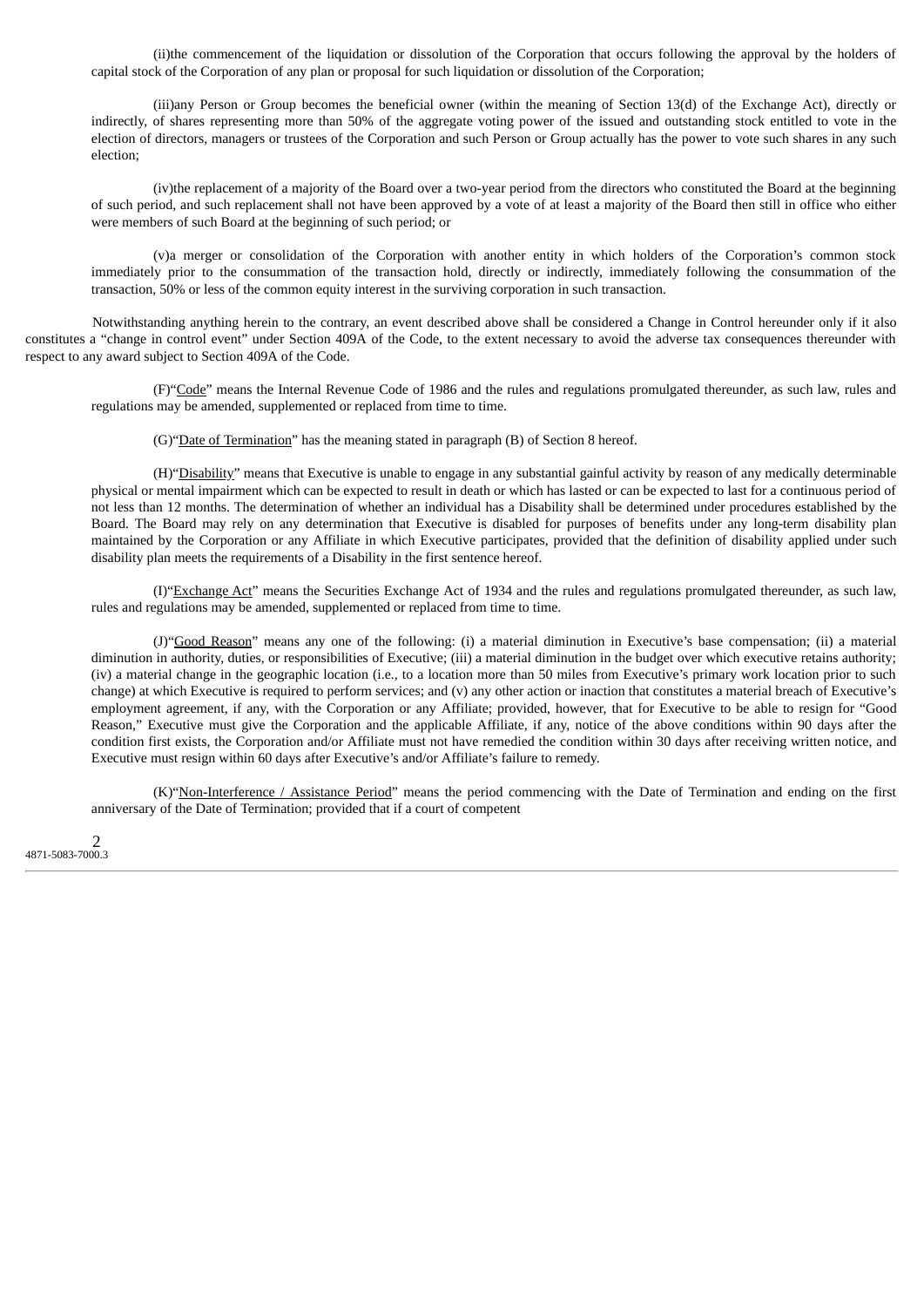jurisdiction determines that such period is unenforceable, then such time period shall end on the date that is 6 months after the Date of Termination.

(L)"Notice of Termination" has the meaning stated in Paragraph (A) of Section 8 hereof.

(M)"Payment Trigger" means the termination of Executive's employment with the Corporation or an Affiliate in a manner that constitutes a "separation from service", as defined in Section 409A, (i) for any reason other than (a) by Executive without Good Reason, (b) by the Corporation as a result of the Disability of Executive or with Cause or, (c) as a result of the death of Executive; and (ii) coincident with or within one year following a Change in Control.

(N)"Person" means an individual, partnership, corporation, limited liability company, unincorporated organization, trust or joint venture, or a governmental agency or political subdivision thereof.

(O)"Section 409A" means Section 409A of the Code and any proposed, temporary or final regulations, or any other guidance, promulgated with respect to such Section 409A by the U.S. Department of Treasury or the Internal Revenue Service.

(P)"Subsidiary" means a "subsidiary corporation," as that term is defined in Section 424(f) of the Code, or any successor provision.

2. Term of Agreement. This Agreement shall become effective on the Effective Date and shall continue in effect until the earliest of (A) a Date of Termination determined in accordance with Section 8 shall have occurred prior to a Change in Control, (B) if a Payment Trigger shall have occurred during the term of this Agreement, the performance by the Corporation of all its obligations under this Agreement, (C) March 1, 2024, if, as of such date, a Change in Control shall not have occurred and be continuing; or (D) if, as of March 1, 2024, a Change in Control shall have occurred and be continuing, either the expiration of such period thereafter within which a Payment Trigger may occur or the ensuing occurrence of a Payment Trigger and the performance by the Corporation of all of its obligations under this Agreement.

#### 3. General Provisions.

(A)The Corporation hereby represents and warrants to Executive as follows: (i) the execution and delivery of this Agreement and the performance by the Corporation of the actions contemplated hereby have been duly authorized by all necessary corporate action on the part of the Corporation; (ii) this Agreement is a legal, valid and legally binding obligation of the Corporation, enforceable in accordance with its terms; (iii) neither the execution or delivery of this Agreement nor the consummation by the Corporation of the actions contemplated hereby (a) will violate any provision of the certificate of incorporation or bylaws (or other charter documents) of the Corporation; or (b) will violate or be in conflict with any applicable law or any judgment, decree, injunction or order of any court or governmental agency or authority. Executive hereby represents and warrants to the Corporation that (x) Executive's execution, delivery and performance of this Agreement does not and shall not conflict with, breach, violate or cause a default under any contract, agreement, instrument, order, judgment or decree to which Executive is a party or by which he is bound, (y) Executive is not a party to or bound by any employment agreement, non-compete agreement or confidentiality agreement with any other person or entity, and (z) upon the execution and delivery of this Agreement by the Corporation, this Agreement shall be the valid and binding obligation of Executive, enforceable in accordance with its terms. Executive hereby acknowledges and represents that s/he fully understands the terms and conditions contained herein.

(B)In no event shall payments be made under this Agreement in respect of more than one termination of Executive's employment with the Corporation and its Affiliates.

(C)This Agreement does not create, and shall not be construed as creating, an express or implied contract of employment and, except as otherwise agreed in writing between Executive and the Corporation, Executive does not and shall not have any right to be retained in the employ of the Corporation or any Affiliate. Notwithstanding the immediately preceding sentence or any other provision of this Agreement, a termination of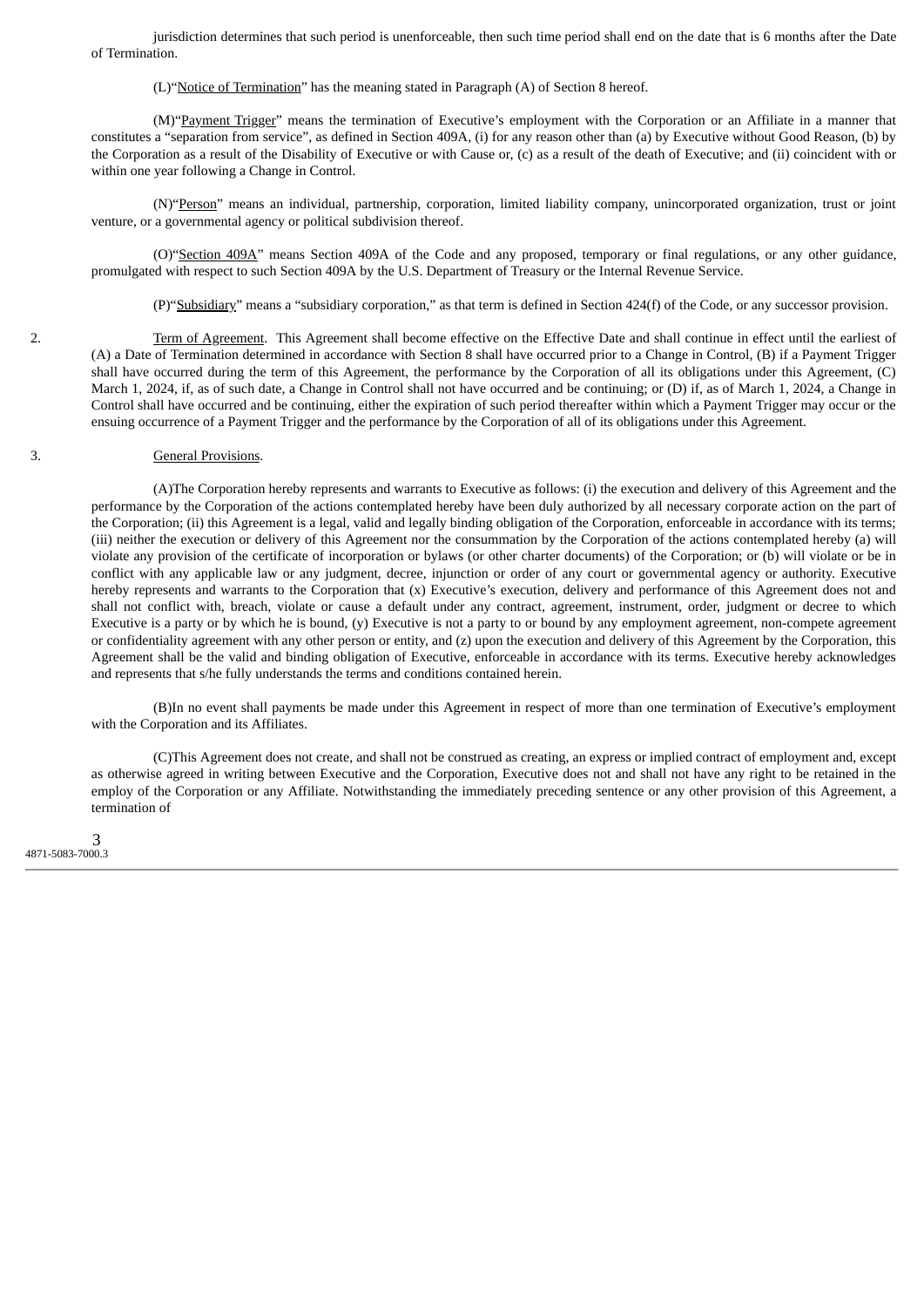Executive's employment with the Corporation or any Affiliate must be effected in accordance with a Notice of Termination satisfying paragraph (A) of Section 8 in order to constitute a termination for purposes of this Agreement.

#### 4. Severance Payments.

(A)Not in Connection with a Change in Control. In the event that the Executive's employment with the Corporation and its Affiliates terminates during the term of this Agreement and such termination does not occur coincident with or within one year following a Change in Control, the terms of this Paragraph (A) of Section 4 shall apply.

(i)By the Corporation for Cause or by Executive without Good Reason. f the Corporation terminates Executive's employment for Cause or Executive terminates his or her employment with the Corporation without Good Reason, then the Corporation shall pay to Executive Executive's base salary and any accrued vacation pay through the Date of Termination to the extent not theretofore paid, and such amount shall be paid in a lump sum within 30 days following the Date of Termination.

(ii)By the Corporation not for Cause or by Executive with Good Reason. If the Corporation terminates Executive's employment not for Cause or Executive terminates his or her employment with the Corporation with Good Reason, then the Corporation shall pay to Executive:

(a)Executive's base salary and any accrued vacation pay through the Date of Termination to the extent not theretofore paid and such amount shall be paid in a lump sum within 30 days following the Date of Termination;

(b)within (I) 30 days following the Date of Termination or (II) any earlier date as required by the Annual Incentive Plan, and subject to Sections 7 and 10 of this Agreement, the amount of any incentive compensation that has been allocated to, accrued to, earned by, or awarded to Executive for a completed fiscal year or other completed measuring period preceding the occurrence of the Date of Termination under any incentive compensation plan that has not yet been paid to Executive;

(c)Commencing on the first payroll date on or immediately following the 60th day following the Date of Termination, subject to Sections 7 and 10 of this Agreement, the Corporation shall pay to Executive an amount equal to the product of: (I) 1.5 (one and one-half) multiplied by  $(II)$  the sum of  $(x)$  Executive's annual base salary in effect on the Date of Termination and  $(y)$  the average of the bonus payments paid to Executive under an Annual Incentive Plan during the three years (or lesser period if the Executive has been employed fewer than three full fiscal years) preceding the year in which the Date of Termination occurs. This amount will be paid to Executive in equal installments over a period of 1 year. Such installment payments will be made to Executive in accordance with the Corporation's customary payroll practices; and

(d) Commencing on the first payroll date on or immediately following the 60th day following the Date of Termination and continuing for a period of 1 year, and subject to Sections 7 and 10 of this Agreement the Corporation shall pay to Executive, in equal installments over the course of the applicable payment period, an amount equal to the product of (I) Executive's monthly premium for health, vision and dental insurance continuation coverage for Executive and Executive's family under the Consolidated Omnibus Budget Reconciliation Act of 1985, based on the monthly premium rate for such coverage in effect on the Date of Termination, multiplied by (II) 12 months. The installment payments will be made to Executive in accordance with the Corporation's customary payroll practices.

(B)Coincident with or within one year following a Change in Control. In the event that Executive's employment with the Corporation and its Affiliates terminates during the term of this Agreement and such termination occurs coincident with or within one year following a Change in Control, the terms of this Paragraph (B) of Section 4 shall apply: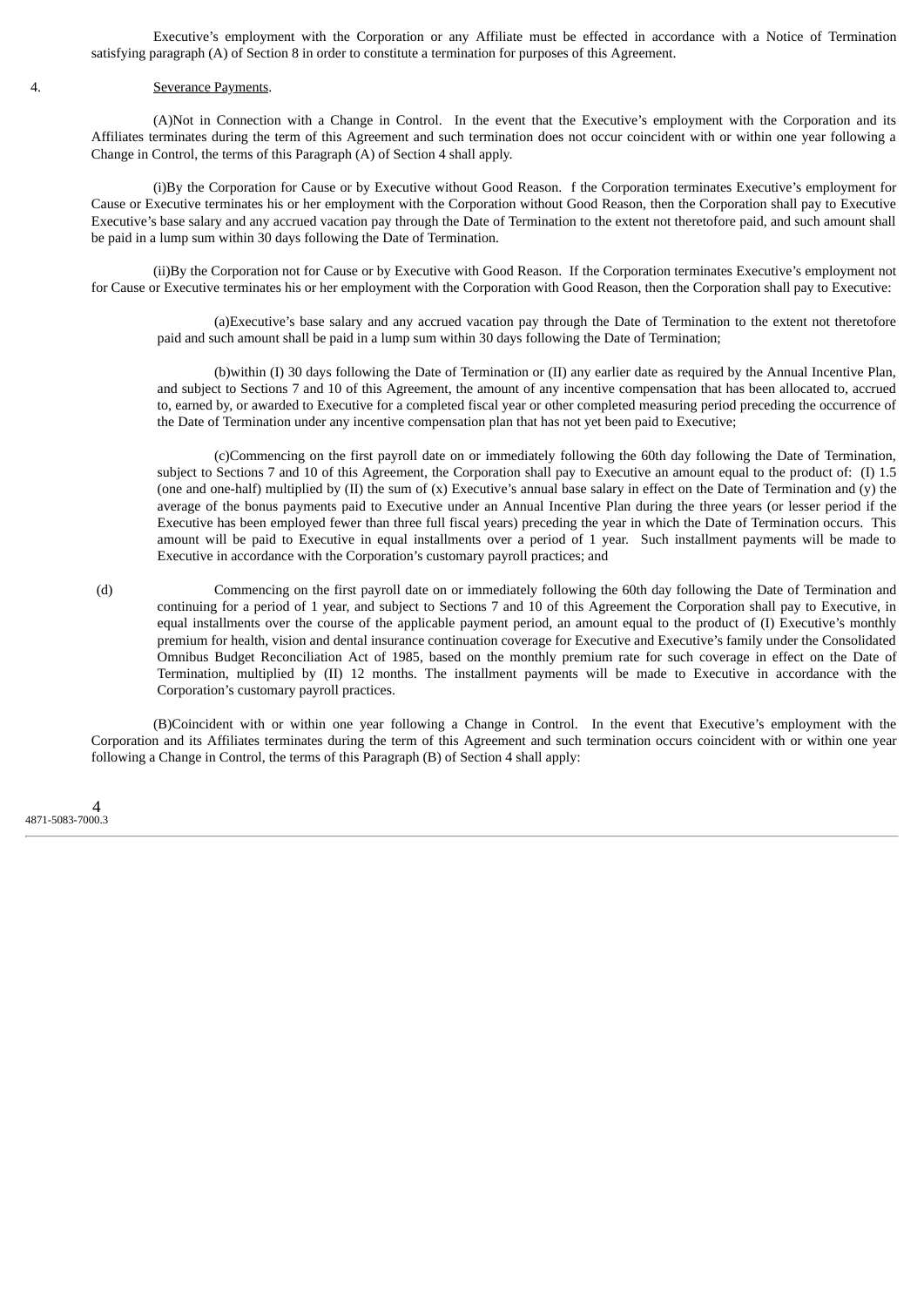(i)By the Corporation for Cause or by Executive without Good Reason. If the Corporation terminates Executive's employment for Cause or Executive terminates his or her employment without Good Reason, then the Corporation shall pay to Executive Executive's base salary and any accrued vacation pay through the Date of Termination to the extent not theretofore paid, and such amount shall be paid in a lump sum within 30 days following the Date of Termination.

(ii)Upon the occurrence of a Payment Trigger. If a Payment Trigger occurs during the term of this Agreement, then the Corporation shall provide to Executive:

(a)within 30 days following the Date of Termination, Executive's base salary and accrued vacation pay through the Date of Termination to the extent not theretofore paid;

(b)within (I) 30 days following the Date of Termination or (II) any earlier date as required by the Annual Incentive Plan, and subject to Sections 7 and 10 of this Agreement, the amount of any incentive compensation that has been allocated to, accrued to, earned by, or awarded to Executive for a completed fiscal year or other completed measuring period preceding the occurrence of the Date of Termination under any incentive compensation plan that has not yet been paid to Executive;

(c)within (I) the 30-day period commencing on the 60th day following the Date of Termination, or (II) such later period as required by Section 6, and subject to Sections 7 and 10 of this Agreement, a lump sum payment equal to the product of  $(x)$  the Annual Incentive Target in effect immediately prior to the Payment Trigger and (y) a fraction, the numerator of which is the number of calendar days in the current fiscal year through the Date of Termination, and the denominator of which is 365, reduced by the amount, if any, paid to Executive under the Annual Incentive Plan's terms with respect to the fiscal year during which the Date of Termination occurs;

(d)Commencing on the first payroll date on or immediately following the 60th day following the Date of Termination and continuing for a period of 1 year, or within such other period as required by Section 6, and subject to Sections 7 and 10 of this Agreement, the Corporation shall pay to Executive, in equal installments over the course of the applicable payment period, an amount equal to the product of: (I) two multiplied by, (II) the sum of:  $(x)$  the higher of  $(1)$  Executive's annual base salary in effect immediately prior to the occurrence of the Change in Control and (2) Executive's annual base salary in effect immediately prior to the Payment Trigger; and (y) the average of the bonus payments paid to Executive under an Annual Incentive Plan during the three years (or lesser period if the Executive has been employed fewer than three full fiscal years) preceding the year in which the Date of Termination occurs. The installment payments will be made to Executive in accordance with the Corporation's customary payroll practices;

(e)Commencing on the first payroll date on or immediately following the 60th day following the Date of Termination and continuing for a period of 1 year, and subject to Sections 7 and 10 of this Agreement, the Corporation shall pay to Executive, in equal installments over the course of the applicable payment period, an amount equal to the product of (I) Executive's monthly premium for health, vision and dental insurance continuation coverage for Executive and Executive's family under the Consolidated Omnibus Budget Reconciliation Act of 1985, based on the monthly premium rate for such coverage in effect on the Date of Termination, multiplied by (II) 24 months. The installment payments will be made to Executive in accordance with the Corporation's customary payroll practices; and

(f)subject to Sections 7 and 10 of this Agreement, up to \$25,000 for executive transition/outplacement services received by Executive (I) prior to the expiration of the Non-Interference / Assistance Period (II) through a third party professional provider of such services identified and retained by Executive. Such payment will be paid directly to such third-party provider by the Corporation promptly following its receipt of an invoice from such provider confirming the provision of such services to Executive.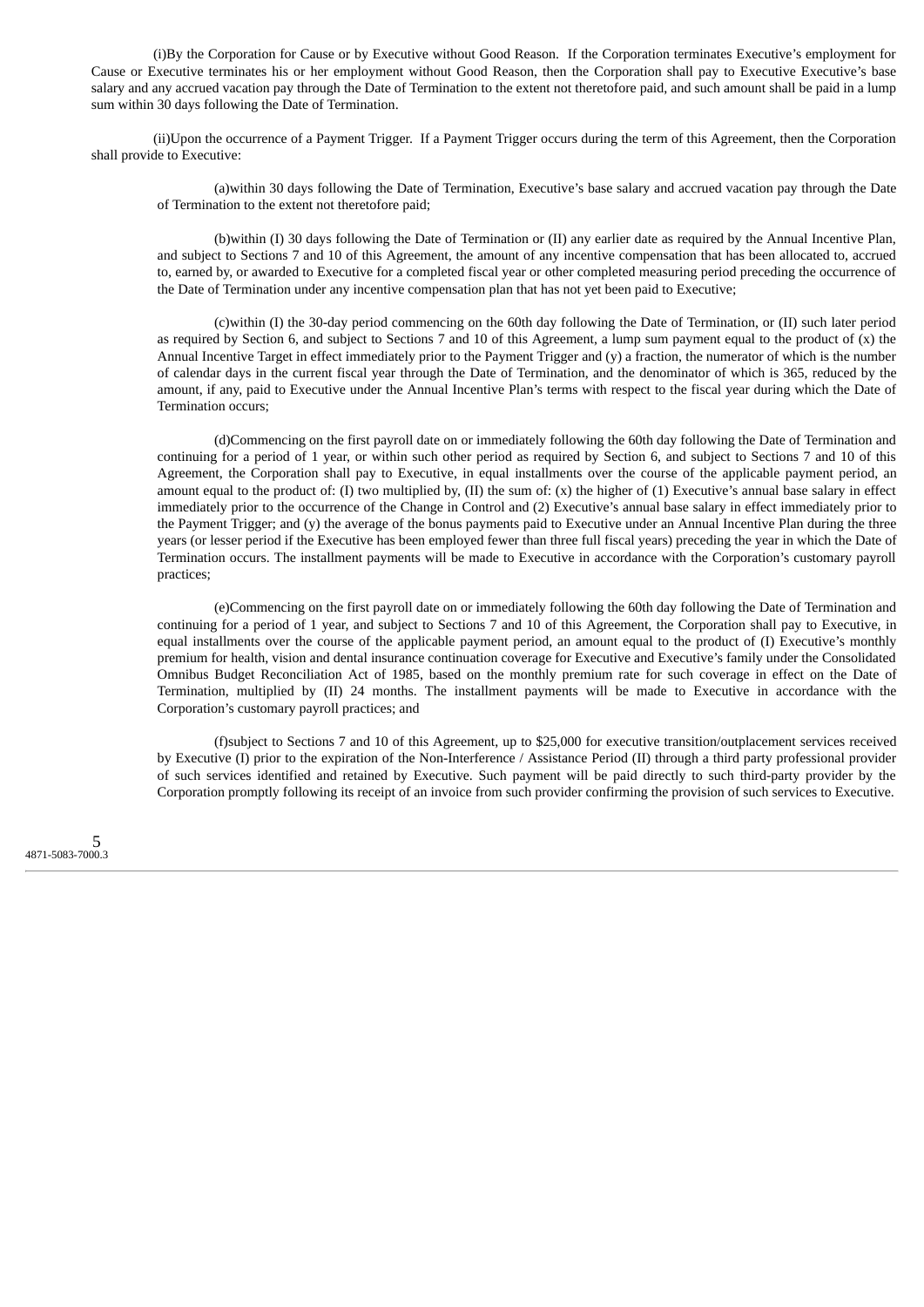(C)Death or Disability. If Executive's employment terminates as a result of Executive's death or Disability, then the Corporation shall pay to Executive or Executive's estate, as appropriate: (I) Executive's base salary and any accrued vacation pay through the Date of Termination to the extent not theretofore paid; (II) the amount of any incentive compensation that has been allocated to, accrued to, earned by or awarded to Executive for a completed fiscal year or other completed measuring period preceding the occurrence of the Date of Termination under any incentive compensation plan that has not yet been paid to Executive (III) one (1) times the Executive's annual base salary in effect on the Date of Termination. Such payments shall be made in a lump sum within 30 days following the Date of Termination.

(D)Exclusive Severance Benefit. Notwithstanding the foregoing provisions of this Article 4, and except as specifically provided below, any severance payments or benefits received by Executive pursuant to this Agreement shall be in lieu of any benefits under the Uniti Group Inc. Severance Program or any other severance or reduction-in-force plan, program, policy, agreement or arrangement maintained by the Corporation or an Affiliate (not including an equity award agreement, retirement or deferred compensation plan or similar plan or agreement which may contain provisions operative on a termination of Executive's employment or which may incidentally refer to accelerated vesting or accelerated payment upon a termination of employment) and in lieu of any severance or separation pay benefit that may be required under applicable law.

#### 5. Certain Reductions in Change in Control Payments.

(A)In the event that the Accounting Firm determines that any Change in Control Payment to Executive would be subject to the Excise Tax, the Accounting Firm shall determine, in accordance with the following restrictions, whether to reduce the aggregate amount of the Change in Control Payments payable to Executive to the Reduced Amount. For clarity, the Change in Control Payments shall be reduced to the Reduced Amount only if the Accounting Firm determines that Executive would receive a greater Net After-Tax Benefit if Executive's Change in Control Payments were reduced to the Reduced Amount.

(B)If the Accounting Firm determines that the aggregate Change in Control Payments otherwise payable to Executive should be reduced to the Reduced Amount in accordance with Section 5(A), the Corporation shall promptly notify Executive to that effect and provide Executive a copy of the detailed calculation thereof. All determinations made by the Accounting Firm under this Section 5 shall be binding upon the Corporation and Executive and shall be made within 30 business days after termination of Executive's employment. The reduction of Executive's Change in Control Payments to the Reduced Amount, if applicable, shall be made by reducing the Change in Control Payments under the following Paragraphs of Section 4 (and no other Change in Control Payments) in the following order: (i) Paragraph (B)(ii)(d), (ii) Paragraph (B)(ii)(c), (iii) Paragraph (B)(ii)(e), and (iv) Paragraph (B)(ii)(f). All fees and expenses of the Accounting Firm pursuant to this Section 5 shall be borne solely by the Corporation.

(C)The following terms have the following meanings for purposes of this Section 5:

(i)"Accounting Firm" means an independent, nationally recognized accounting firm designated by the Corporation in good faith prior to a Change in Control; provided that if the Accounting Firm is not willing or able to value the restrictive covenants in Section 9, then the restrictive covenants shall be valued by an independent third-party valuation specialist selected by the Corporation in good faith.

(ii)"Change in Control Payment" means any payment or distribution by the Corporation in the nature of compensation (within the meaning of Section 280G(b)(2) of the Code) to or for the benefit of Executive that is contingent on a Change in Control, whether paid or payable or distributed or distributable pursuant to the terms of this Agreement or otherwise.

(iii)"Excise Tax" means the excise tax imposed by Section 4999 of the Code, together with any interest or penalties imposed with respect to such excise tax.

(iv)"Net After-Tax Benefit" means the aggregate Value of all Change in Control Payments to Executive, net of all taxes imposed on Executive with respect thereto under Sections 1 and 4999 of the Code and under applicable state and local laws, as determined by the Accounting Firm after taking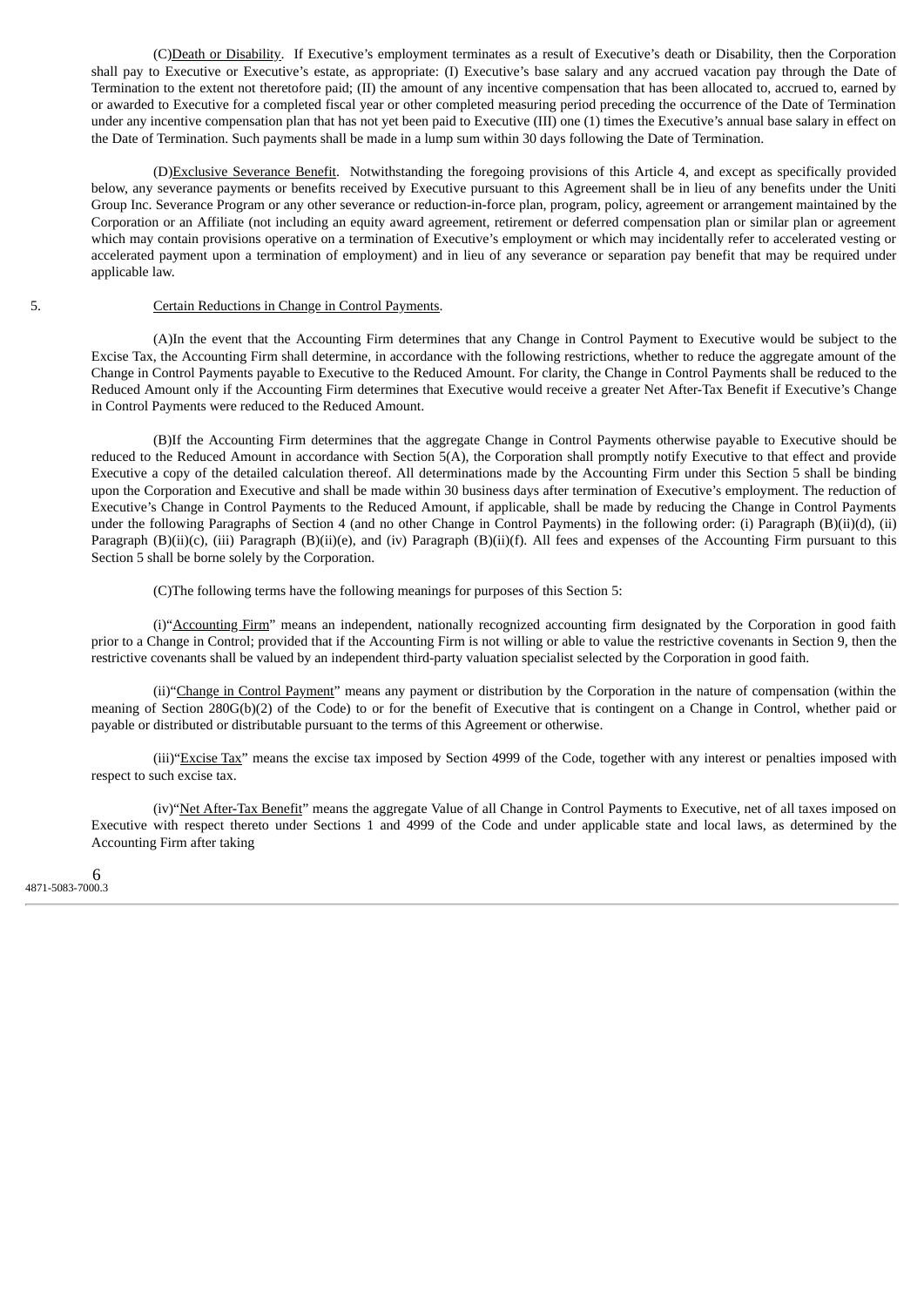into account any value attributable to the restrictive covenants in Section 9 that is treated as reasonable compensation described in Section 280G(b)(4) of the Code.

(v)"Reduced Amount" means the greatest amount of Change in Control Payments that can be paid to Executive that would not result in the imposition of the Excise Tax upon Executive if the Accounting Firm determines to reduce Change in Control Payments to Executive pursuant to this Section 5, determined after taking into account any value attributable to the restrictive covenants in Section 9 that is treated as reasonable compensation described in Section 280G(b)(4) of the Code.

(vi)"Value" of a Change in Control Payment means the economic present value of a Change in Control Payment as of the date of the Change in Control (or such other date as required pursuant to Section 280G), as determined by the Accounting Firm pursuant to Section 280G of the Code using the discount rate required by Section 280G(d)(4) of the Code.

#### 6. Compliance with Section 409A.

(A)Notwithstanding anything contained in this Agreement to the contrary, if Executive is a "specified employee," as determined under the Corporation's policy for determining specified employees on the Date of Termination, all payments, benefits or reimbursements paid or provided under this Agreement that constitute a "deferral of compensation" within the meaning of Section 409A of the Code, that are provided as a result of a "separation from service" within the meaning of Section 409A and that would otherwise be paid or provided during the first six months following such Date of Termination shall be accumulated through and paid or provided (together with interest at the applicable Federal short-term rate, compounded semi-annually, in effect under Section 1274(d) of the Code as of the Date of Termination) within 30 calendar days after the first business day following the six month anniversary of such Date of Termination (or, if Executive dies during such six-month period, within 10 calendar days after Executive's death).

(B)It is intended that the payments and benefits provided under this Agreement either shall be exempt from the application of or shall comply with the requirements of Section 409A. For purposes of Section 409A, each payment hereunder shall be considered a separate payment. This Agreement shall be construed, administered, and governed in a manner that effects such intent, and the Corporation shall not take any action that would be inconsistent with such intent. Without limiting the foregoing, the payments and benefits provided under this Agreement may not be deferred, accelerated, extended, paid out or modified in a manner that would result in the imposition of an additional tax under Section 409A upon Executive. Although the Corporation shall use its best efforts to avoid the imposition of taxation, interest and penalties under Section 409A, the tax treatment of the benefits provided under this Agreement is not warranted or guaranteed. Neither the Corporation, its Affiliates nor any of their respective directors, officers, employees or advisors shall be held liable for any taxes, interest, penalties or other monetary amounts owed by Executive or any other taxpayer as a result of the Agreement.

7. Release. Notwithstanding anything contained herein to the contrary, the Corporation shall only be obligated to pay or provide, or continue to pay or provide, any benefit under Paragraphs (A)(ii), (B)(ii)(c), (B)(ii)(d), (B)(ii)(e) and (B)(ii)(f) of Section 4 to the extent that: (A) within the 45-day period after the Date of Termination, Executive executes a waiver and release substantially in the form attached hereto as Exhibit A; (B) Executive does not revoke such waiver and release; (C) the waiver and release becomes effective and irrevocable in accordance with its terms; (D) Executive remains in compliance with the terms and conditions of Section 9; and (E) Executive is not then-currently subject to any claims for recoupment or clawback of any of his or her compensation from the Corporation under any clawback and/or recoupment policy of the Corporation applicable to Executive.

#### 8. Termination Procedures.

(A)Except in the event that Executive's employment terminates as a result of Executive's death (in which case no Notice of Termination is required), any purported termination of Executive's employment shall be communicated by written Notice of Termination from one party hereto to the other party hereto in accordance with Section 13 hereof. For purposes of this Agreement, a "Notice of Termination" means a written notice that indicates the specific termination provision in this Agreement relied upon, and, if applicable, sets forth in reasonable detail the facts and circumstances claimed to provide a basis for termination of Executive's employment under the provision so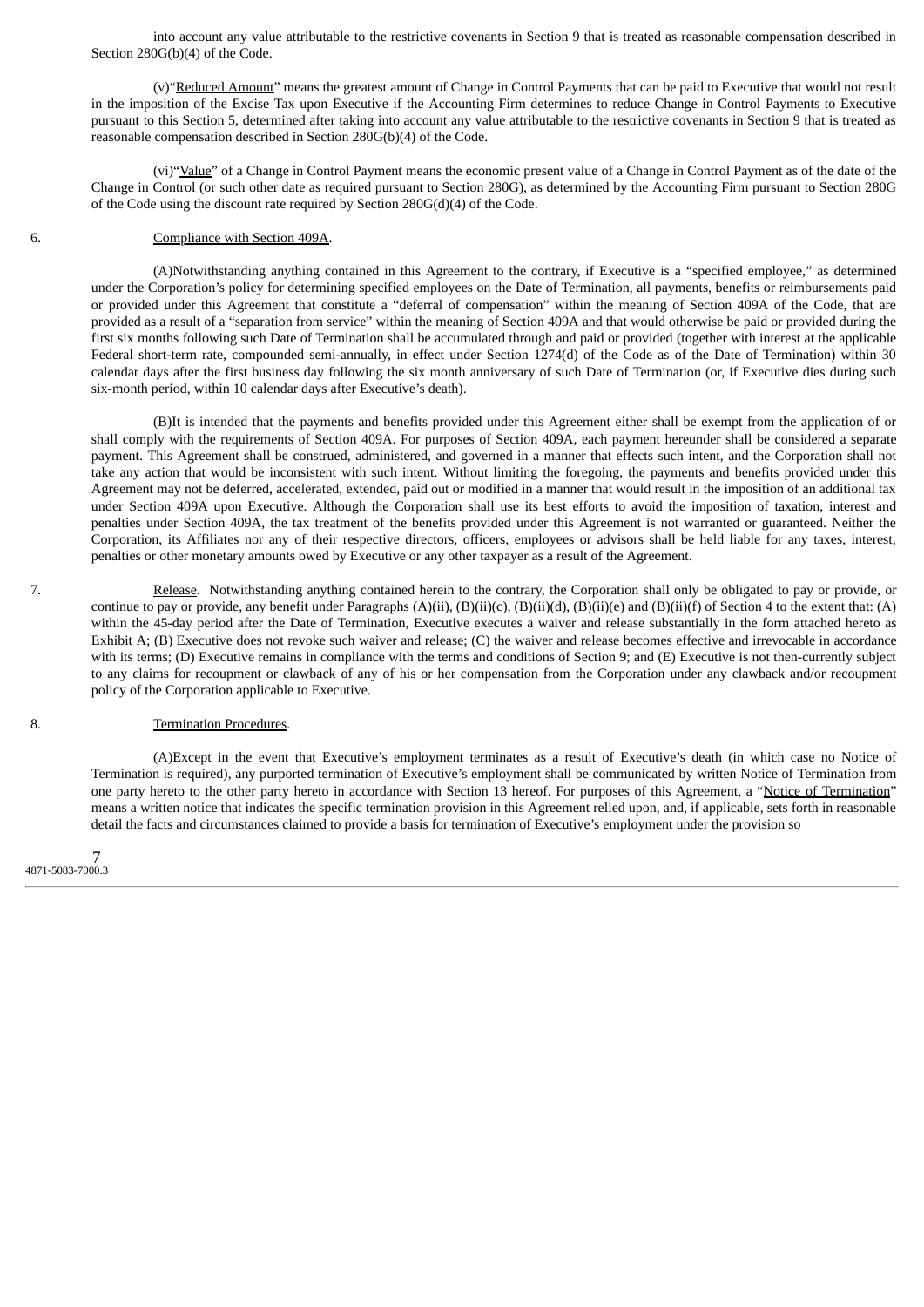indicated. Further, a Notice of Termination for Cause shall include a copy of a resolution duly adopted by the affirmative vote of not less than a majority of the entire membership of the Board (excluding for these purposes Executive himself or herself) at a meeting of the Board that was called and held for the purpose of considering the termination (after reasonable notice to Executive and an opportunity for Executive, together with his or her counsel, to be heard by the members of the Board) finding that, in the informed, reasonable, good faith judgment of the Board, Executive was guilty of conduct set forth in the definition of Cause in Section 1(D), and specifying the particulars thereof in detail.

(B)"Date of Termination" means the effective date of the termination of Executive's employment with the Corporation resulting from Executive's death or an event that constitutes a "separation from service" within the meaning of Section 409A of the Code. Except as provided in the next sentence, the Date of Termination shall be determined as follows: (i) if Executive's employment is terminated for Disability, 20 business days after Notice of Termination is given (provided that Executive shall not have returned to the full-time performance of Executive's duties during that 20 business day period); (ii) if Executive's employment is terminated as a result of Executive's death, the date of Executive's death; and (iii) if Executive's employment is terminated for any other reason, the date specified in the Notice of Termination, which, in the case of a termination by the Corporation, shall not be less than 10 business days except in the case of a termination for Cause (in which case the date of termination may be earlier), and, in the case of a termination by Executive, shall not be less than 10 business days nor more than 20 business days, respectively, after the date such Notice of Termination is given. The Corporation and Executive shall take all steps necessary (including with regard to any post-termination services by Executive) to ensure that any termination described in this Paragraph (B) of Section 8 constitutes a "separation from service" (or is otherwise a permissible distribution event) within the meaning of Section 409A of the Code and that the date on which such separation from service (or permissible distribution event) takes place is the "Date of Termination".

#### 9. Non-Disclosure; Non-Competition; and Non-Interference.

(A)Executive acknowledges that in the course of his or her employment with the Corporation and its Affiliates s/he has had and will have access to confidential information and trade secrets proprietary to the Corporation and its Affiliates, including, without limitation, information relating to the Corporation's and its Affiliates' products, suppliers, and customers, the sources, nature, processes, costs and prices of the Corporation's and its Affiliates' products, the names, addresses, contact persons, purchasing and sales histories, and preferences of the Corporation's and its Affiliates' suppliers and customers, the Corporation's and its Affiliates' business plans and strategies, and the names and addresses of, amounts of compensation paid to, and the trading and sales performance of the Corporation's and its Affiliates' employees and agents (hereinafter referred to as the "Confidential Information"). Confidential Information excludes information which (i) is in the public domain through no act or omission of Participant in violation of any agreement that Participant is a party to with the Corporation, or (ii) has become available to Participant on a nonconfidential basis from a source other than the Corporation without breach of such source's confidentiality or nondisclosure obligations to the Corporation. Executive further acknowledges that the Confidential Information is proprietary to the Corporation and its Affiliates, that the unauthorized disclosure of any of the Confidential Information to any person or entity will result in immediate and irreparable competitive injury to the Corporation and its Affiliates, and that such injury cannot adequately be remedied by an award of monetary damages. Accordingly, Executive shall not at any time disclose any Confidential Information to any person or entity who is not properly authorized by the Corporation or its Affiliates to receive the information without the prior written consent of the Chairman of the Board (which consent may be withheld for any reason or no reason) unless and except to the extent that such disclosure is required by any subpoena or other legal process (in which event Executive shall give the Chairman of the Board prompt written notice of such subpoena or other legal process in order to permit the Corporation and its Affiliates to seek appropriate protective orders), and that s/he shall not use any Confidential Information for his or her own account without the prior written consent of the Chairman of the Board (which consent may be withheld for any reason or no reason).

(B)Executive shall not during his or her employment with the Corporation or its Affiliates and thereafter until the expiration of the Non-Interference/Assistance Period, in any manner, directly or indirectly, through any person, firm or corporation, alone or as a member of a partnership or as an officer, director, shareholder, investor or employee of or in any other corporation or enterprise or otherwise, (i) engage in or be engaged in, or collaborate or partner with, or assist or provide perform any executive, managerial, supervisory, sales, marketing, research, consulting, or customer-related services to any other person, firm, corporation or enterprise in engaging or being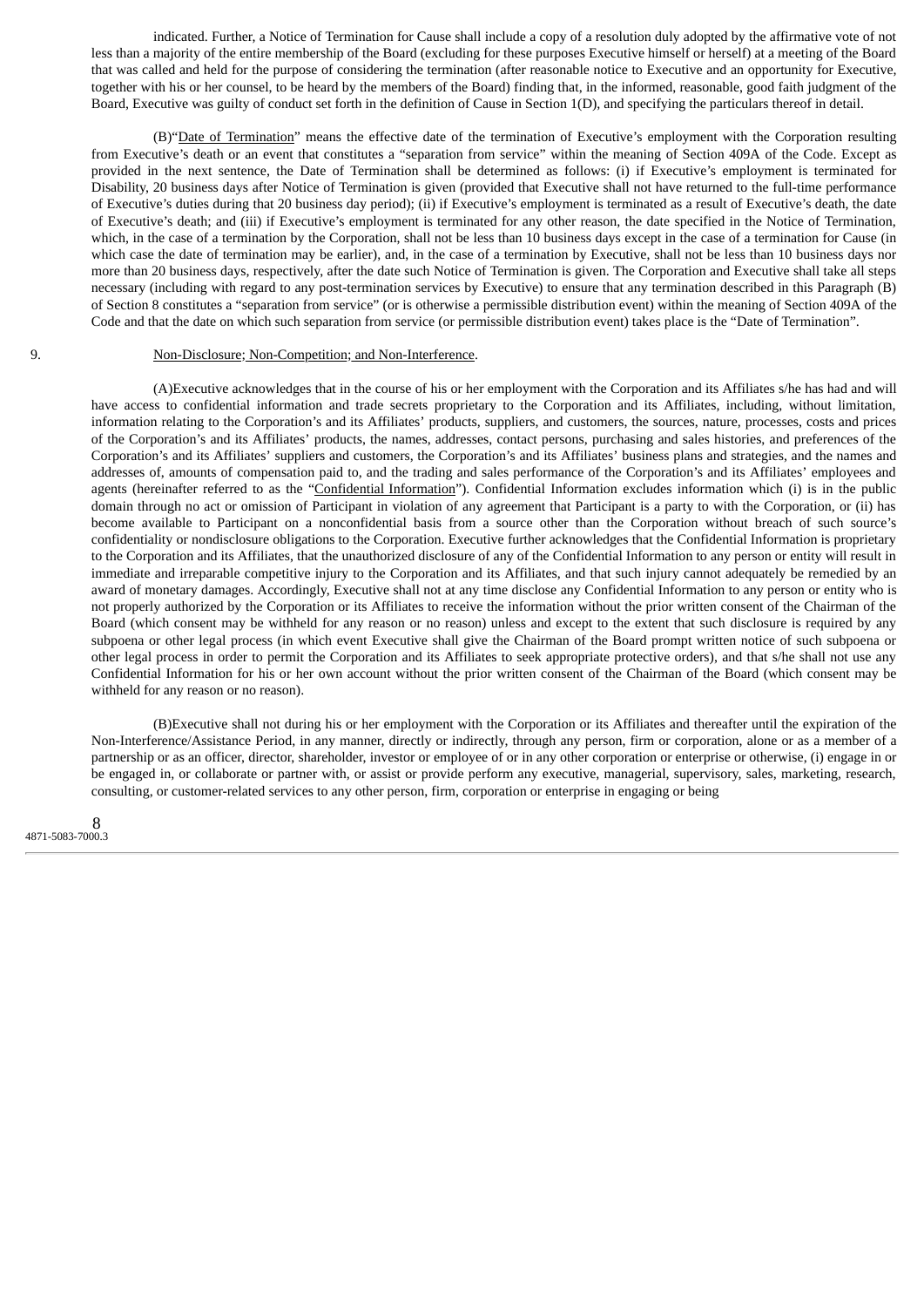engaged in, any Competitive Business within any state in which the Corporation or any Affiliate conducts business as of Executive's Date of Termination, or (ii) directly or indirectly solicit, divert, take away, service, or accept the business of any active customer of the Corporation or any Affiliate, or any person or entity who is or was at any time during the previous one-year period a customer of the Corporation or any Affiliate. Nothing in this Section 9 prohibit Executive from being: (a) owning shares of a mutual fund or a diversified investment company or (b) passively owning not more than 5% of any class of outstanding equity securities of any corporation or other entity that is publicly traded, so long as Executive does not actively participate in the business of such corporation or other entity. For purposes of this Section 9, "Competitive Business" means the business then actively being conducted by the Corporation or any Affiliate as of the Date of Termination, and any area of business in which the Corporation or any Affiliate has engaged during the one year period immediately preceding the Date of Termination, including, but not limited to, the business of owning, acquiring, developing, building and/or leasing communication distribution systems.

(C)Executive shall not during his or her employment with the Corporation or its Affiliates and thereafter until the expiration of the Non-Interference/Assistance Period, employ, partner or collaborate on a business enterprise with or assist any person or entity in employing, any employee of the Corporation or an Affiliate. Executive shall not during his or her employment with the Corporation or its Affiliates and thereafter until the expiration of the Non-Interference/Assistance Period solicit, or assist any person or entity to solicit, any employee of the Corporation or any Affiliate to leave the employment of the Corporation or such Affiliate or to become employed by, or partner or collaborate on a business enterprise with, any other entity.

(D)If a court of competent jurisdictions holds that the restrictions stated herein are unreasonable under circumstances then existing, the parties agree to substitute the maximum period, scope or geographical area reasonable under such circumstances for the stated period, scope or area and that the court shall be allowed to revise and/or modify the restrictions contained herein to cover the maximum period, scope and area permitted by applicable law.

(E)Executive acknowledges that the covenants contained in this Section 9 are a principal inducement for the willingness of the Corporation to enter into this Agreement and make the payments and provide to Executive the benefits described in this Agreement and that the Corporation and Executive intend the covenants (i) to be binding upon and enforceable against Executive in accordance with their terms, notwithstanding any common or statutory law to the contrary; and (ii) to survive and continue in full force in accordance with their terms notwithstanding the termination of this Agreement. Executive agrees that the obligations of the Corporation under this Agreement (specifically including, but not limited to, the obligation to make any payment or provide any benefit under any of Paragraphs (A)(ii), (B)(ii)(c), (B)(ii)(d), (B)(ii)(e) and (B)(ii)(f) of Section 4) constitute sufficient consideration for the covenants contained in this Section 9. The Corporation and Executive further agree that the restrictions contained in this Section 9 are reasonable in period, scope and geographical area and are necessary to protect the legitimate business interests and Confidential Information of the Corporation and its Affiliates. Executive agrees that s/he will notify the Corporation in writing if s/he has any questions regarding the applicability of this Section 9. Because Executive's services are unique and because Executive has access to Confidential Information, the parties agree that the Corporation and its Affiliates would be damaged irreparably in the event any of the provisions of this Section 9 were not performed in accordance with their specific terms or were otherwise breached and that money damages would be an inadequate remedy for any such non-performance or breach. In the event that Executive breaches or threatens to breach any such provision of this Section 9, the parties agree that the Corporation and its Affiliates shall be entitled to seek any and all equitable and legal relief provided by law, specifically including immediate and permanent injunctive relief to prevent any breach or threatened breach of any of such provisions and to enforce such provisions specifically (without posting a bond or other security). Executive hereby waives any claim that the Corporation and its Affiliates have an adequate remedy at law. The parties agree that the foregoing relief shall not be construed to limit or otherwise restrict the ability of the Corporation and its Affiliates to pursue any other remedy provided by law, including the recovery of any actual, compensatory or punitive damages.

10. Cessation of Payments; Recoupment. The Corporation and Executive acknowledge and agree that the Corporation may cease making any and all payments payable under Paragraphs (A)(ii), (B)(ii)(c), (B)(ii)(d), (B)(ii)(e) and (B)(ii)(f) of Section 4 if the Corporation reasonably believes that Executive has breached, or is in breach of, any of his/her obligations under Section 9 as evidenced by a resolution duly adopted by the affirmative vote of not less than a majority of the entire membership of the Board at a meeting of the Board that was called and held for the purpose of considering such action (after reasonable notice to Executive and an opportunity for Executive, together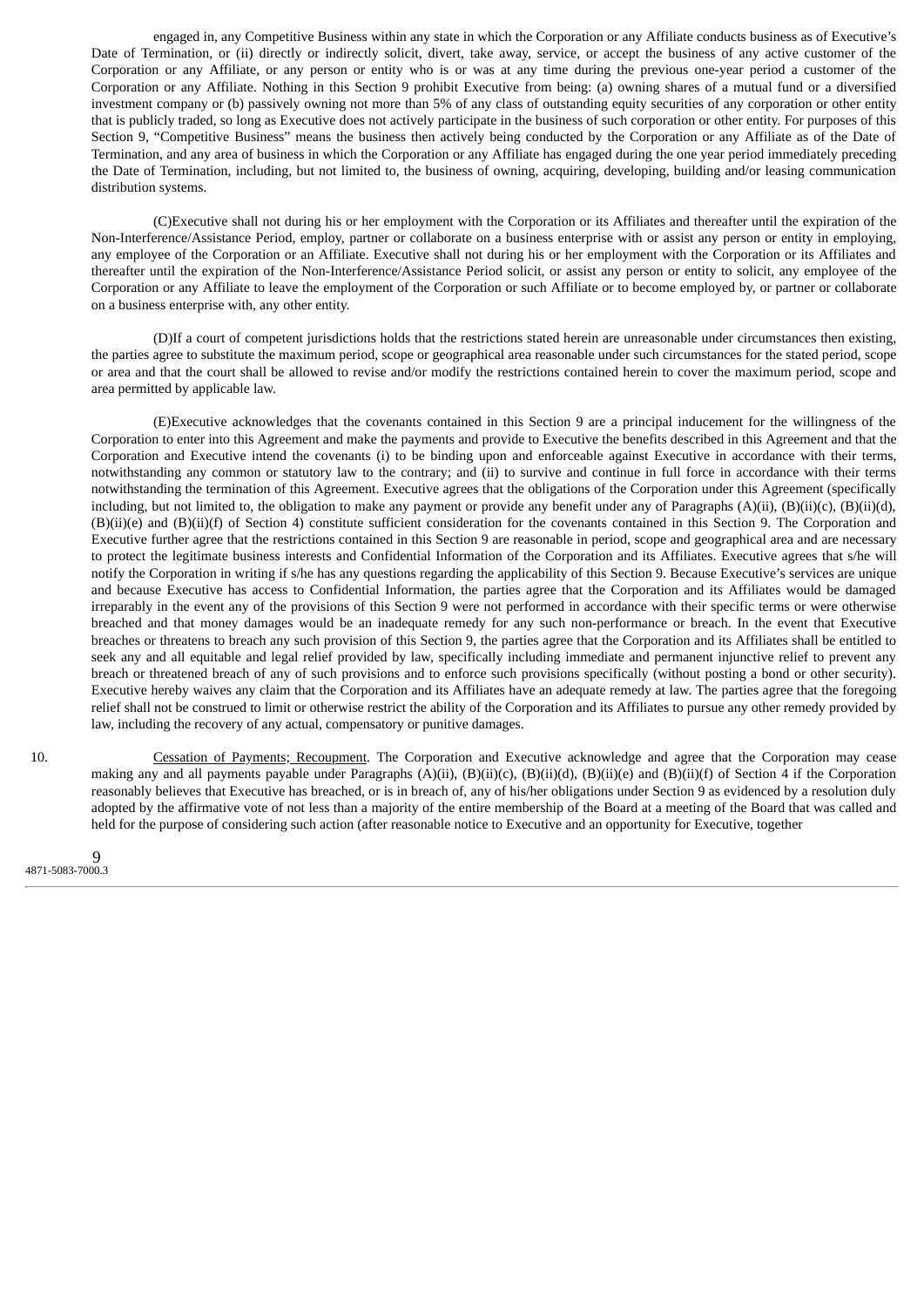with his or her counsel, to be heard by the members of the Board) finding that, in the informed, reasonable, good faith judgment of the Board, Executive has breached, or is in breach of, any of his/her obligations under Section 9, and specifying the particulars thereof in detail. Without prejudice to any other remedies available to the Corporation under this Agreement or applicable law, the Corporation may also seek to recoup, and Executive agrees to return upon Corporation's written request, any payments (other than Executive's annual base salary and any accrued vacation pay through the Date of Termination) made to Executive under Paragraphs  $(A)(ii)$ ,  $(B)(ii)(c)$ ,  $(B)(ii)(d)$ ,  $(B)(ii)(e)$  and  $(B)(ii)$ (f) of Section 4 if Executive has breached, or is in breach of, any of Executive's obligations under this Agreement.

#### 11. Disputes.

(A)Except as set forth in Section 11(B) below, any dispute or controversy arising out of or in connection with this Agreement shall, upon a written notice from Executive to the Corporation either before suit thereupon is filed or within 20 business days thereafter, be settled exclusively by binding arbitration in accordance with the Commercial Arbitration Rules of the American Arbitration Association. The arbitration proceeding shall be conducted before a panel of three arbitrators sitting in the municipality in which Executive's principal place of employment with the Corporation (or, if applicable, an Affiliate) is (or was, in the event that Executive's employment is terminated prior to the initiation of arbitration proceedings) located. Judgment may be entered on the arbitrator's award in any court having jurisdiction.

(B)Notwithstanding anything to the contrary in Section 11(A), the Corporation shall not be required to seek or participate in arbitration regarding any breach or threatened breach by Executive of his or her obligations under Section 9, and may instead pursue its remedies for such breach in a court of competent jurisdiction in accordance with Section 15.

(C)Corporation undertakes and agrees that if Corporation breaches or threatens to breach any material provision of this Agreement, Corporation shall be liable for any attorneys' fees and costs reasonably incurred by Executive in enforcing, in accordance with the terms of this Agreement, Executive's rights under this Agreement. Executive undertakes and agrees that if Executive breaches or threatens to breach any provision of this Agreement, Executive shall be liable for any attorneys' fees and costs reasonably incurred by the Corporation in enforcing, in accordance with the terms of this Agreement, its rights under this Agreement.

#### 12. Successors; Binding Agreement.

(A)Except as otherwise provided herein, all covenants and agreements contained in this Agreement shall bind and inure to the benefit of and be enforceable by and upon the Corporation and its successors and assigns.

(B)This Agreement shall inure to the benefit of and be enforceable by Executive's personal or legal representatives, executors, administrators, successors, heirs, distributees, devisees, and legatees. Any and all amounts payable to Executive hereunder that, as a result of Executive's death, would not be paid until after Executive's death (other than amounts which, by their terms, terminate upon the death of Executive) shall be paid in accordance with the terms of this Agreement to the executors, personal representatives, or administrators of Executive's estate.

13. Notices. For purposes of this Agreement, all notices and other communications provided pursuant to the Agreement shall be in writing and shall be deemed to have been duly given when delivered or mailed by United States registered mail, return receipt requested, postage prepaid, addressed to the respective addresses set forth below, or to such other address as either party may have furnished to the other in writing in accordance herewith, except that notice of change of address shall be effective only upon actual receipt:

To the Corporation: Uniti Group Inc. 2101 Riverfront Drive, Suite A Little Rock, AR 72202 Attention: Chief Executive Officer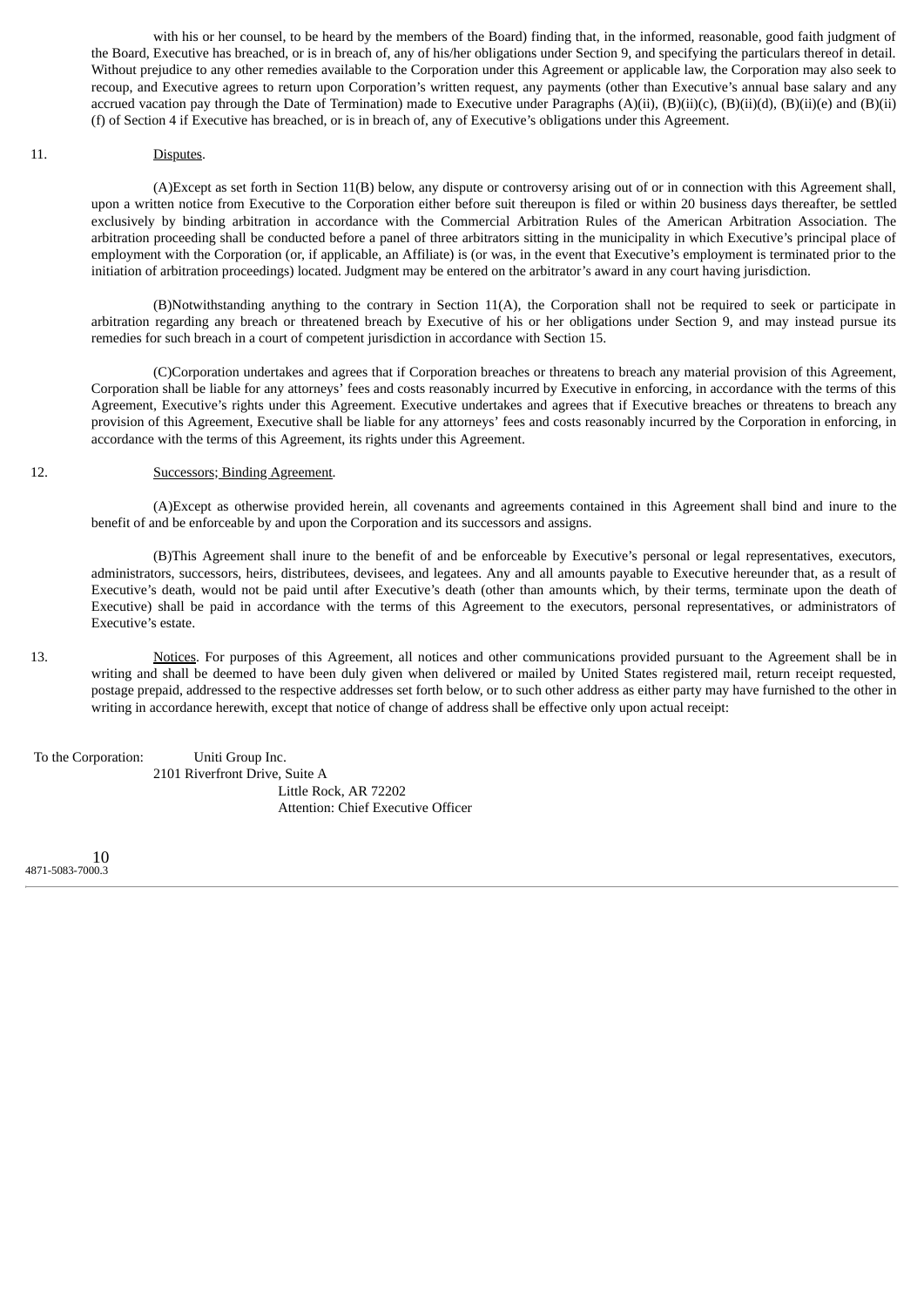To Executive: Michael Friloux XXXXX XXXXX

- 14. Miscellaneous. Except as otherwise provided in Section 6, no provision of this Agreement may be modified, waived, or discharged unless such waiver, modification, or discharge is agreed to in writing and signed by Executive and an officer of the Corporation specifically designated by the Board. No waiver by either party hereto at any time of any breach by the other party hereto of, or compliance with, any condition or provision of this Agreement to be performed by such other party shall be deemed a waiver of similar or dissimilar provisions or conditions at the same or at any prior or subsequent time. No agreements or representations, oral or otherwise, express or implied, with respect to the subject matter hereof have been made by either party which are not expressly set forth in this Agreement. Any payments provided for hereunder shall be paid net of any applicable withholding required under federal, state, or local law and any additional withholding to which Executive has agreed.
- 15. Governing Law. The validity, interpretation, construction, and performance of this Agreement shall be governed by the laws of the State of Maryland, without giving effect to any choice of law or conflict of law provision or rule (whether of the State or Maryland or any other jurisdiction). Any legal action, other than an arbitration described in Paragraph (A) of Section 11, relating to or arising out of this Agreement shall be filed and litigated exclusively in a state court of competent jurisdiction located in Little Rock, Arkansas.
- 16. Validity. The invalidity or unenforceability of any provision of this Agreement shall not affect the validity or enforceability of any other provision of this Agreement, each of which shall remain in full force and effect.
- 17. Counterparts. This Agreement may be executed in several counterparts, each of which shall be deemed to be an original but all of which together will constitute one and the same instrument.

[Signature page follows]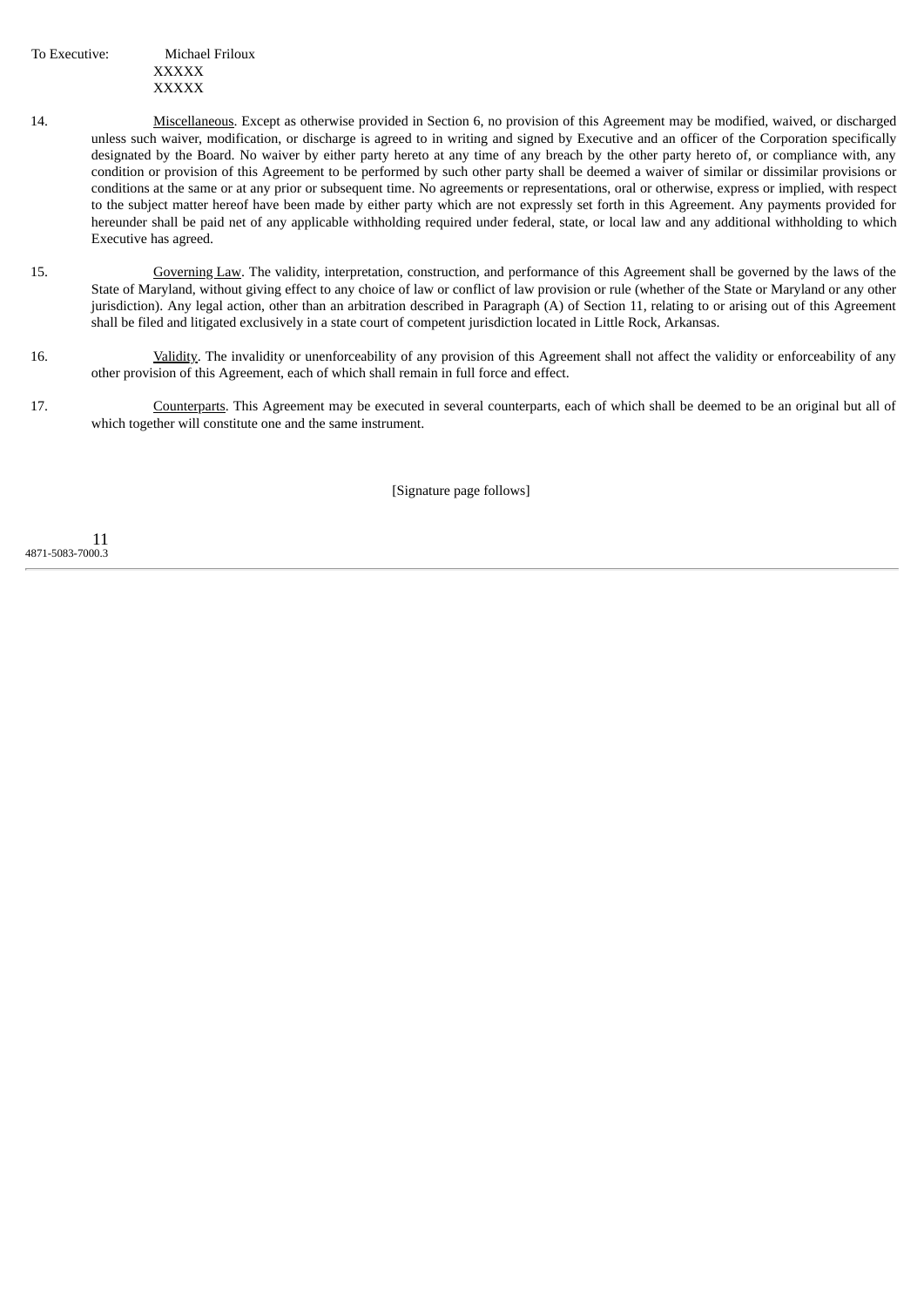IN WITNESS WHEREOF, the parties have signed this Agreement as of the date set forth above.

UNITI GROUP INC.

By: /s/ Kenneth A. Gunderman<br>Name: Kenneth A. Gunderman Name: Kenneth A. Gunderman<br>Title: President and Chief Execu President and Chief Executive Officer

EXECUTIVE

/s/ Michael Firloux Michael Friloux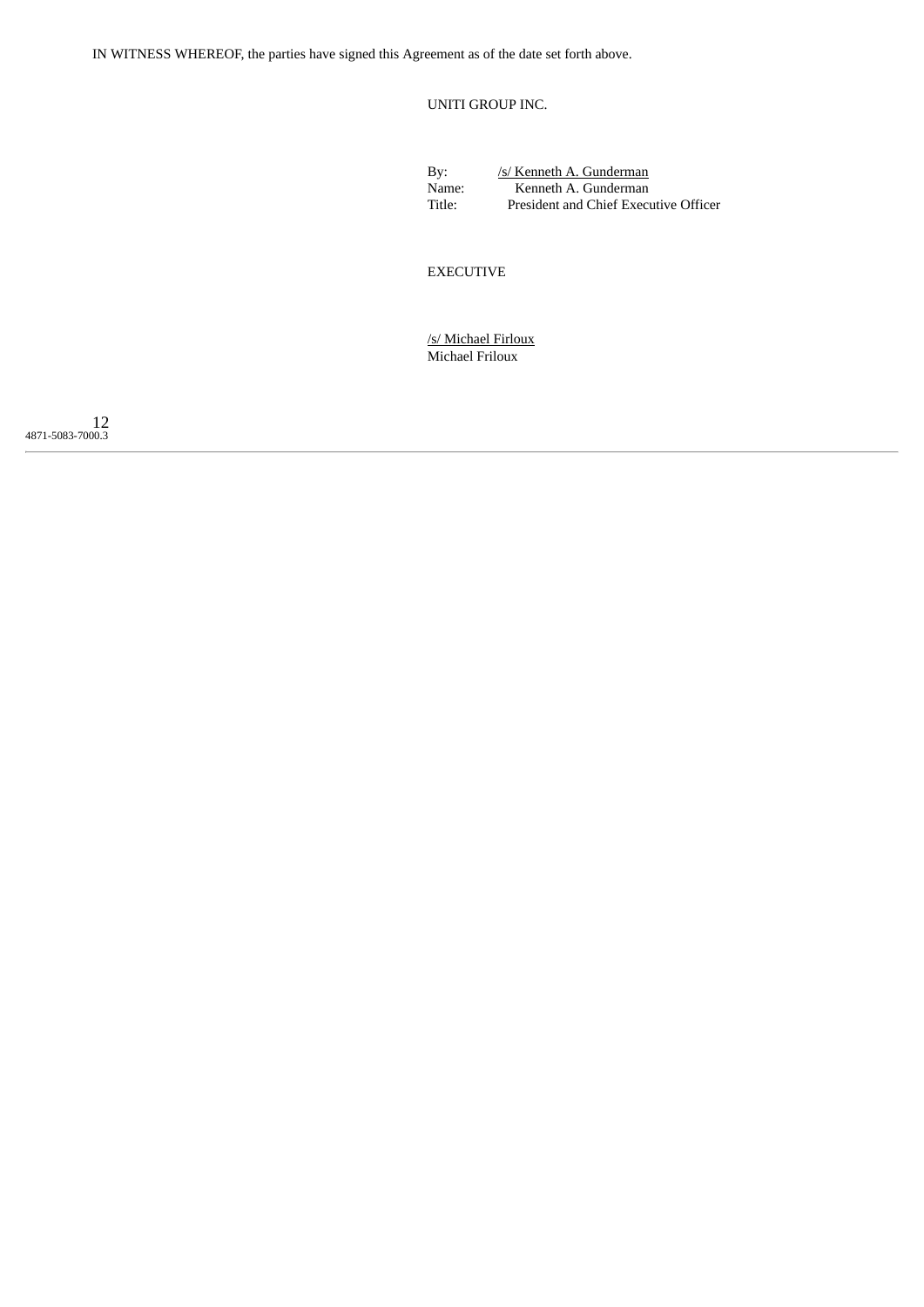#### EXHIBIT A

#### \*\*\*\*\*\*

#### WAIVER AND RELEASE AGREEMENT

THIS WAIVER AND RELEASE AGREEMENT (this "Waiver and Release") is entered into by and between \_\_\_\_\_\_\_\_\_\_("Executive") and Uniti Group Inc. (the "Company") (collectively, the "Parties").

WHEREAS, the Parties have entered into a Severance Agreement dated as of  $\qquad$ , 20 (the "Agreement");

WHEREAS, Executive's employment has been or will be terminated in accordance with the Agreement as of [DATE] (the "Date of Termination"); and

WHEREAS, the Parties seek to fully and finally settle all existing claims, whether or not now known, arising out of Executive's employment and termination of employment on the terms set forth herein.

NOW, THEREFORE, in consideration of the promises and agreements contained herein and other good and valuable consideration, the sufficiency and receipt of which are hereby acknowledged, and intending to be legally bound, the Parties agree as follows:

- 1. In consideration of the payments to be made and the benefits to be received by Executive pursuant to Paragraphs (A)(ii), (B)(ii)(c), (B)(ii)(d), (B)(ii)(e) and (B)(ii)(f) of Section 4 of the Agreement (the "Severance Benefits") which Executive acknowledges are in addition to payments and benefits to which Executive would otherwise be entitled upon termination of employment without providing a release of claims under the normal operation of the Company's benefit plans, policies, and/or practices Executive hereby agrees to provide the waiver and release set forth in Section 2 below.
- 2. For valuable consideration from the Company, receipt of which is hereby acknowledged, Executive waives, releases, and forever discharges the Company and its current and former parents, subsidiaries, affiliates, divisions, shareholders, owners, members, officers, directors, attorneys, agents, employees, successors, and assigns, and the Company's parents', subsidiaries', and affiliates' divisions, shareholders, owners, members, officers, directors, attorneys, agents, employees, successors, and assigns (collectively referred to as the "Company Releasees") from any and all rights, causes of action, claims or demands, whether express or implied, known or unknown, that arise on or before the date that Executive executes this Waiver and Release, which Executive has or may have against the Company and/or the Company Releasees, including, but not limited to, any rights, causes of action, claims, or demands relating to or arising out of the following:
- a. anti-discrimination, anti-harassment, and anti-retaliation laws, such as the Age Discrimination in Employment Act, the Older Workers Benefit Protection Act, and Executive Order 11141, which prohibit employment discrimination based on age; Title VII of the Civil Rights Act of 1964, the Civil Rights Act of 1866 (42 U.S.C. § 1981), the Equal Pay Act, and Executive Order 11246, which prohibit discrimination based on race, color, national origin, religion, or sex; the Genetic Information Nondiscrimination Act, which prohibits discrimination on the basis of genetic information; the Americans With Disabilities Act and Sections 503 and 504 of the Rehabilitation Act of 1973, which prohibit discrimination based on disability; and any other federal, state, or local laws prohibiting employment or wage discrimination; and
- b. other employment laws, such as the Worker Adjustment and Retraining Notification Act, which requires that advance notice be given of certain workforce reductions; the Employee Retirement Income Security Act of 1974, which, among other things, protects employee benefits; the Family and Medical Leave Act, which requires employers to provide leaves of absence under certain circumstances; state laws which regulate wage and hour matters, including all forms of compensation, vacation pay, sick pay, compensatory time, overtime, commissions, bonuses, and meal and break periods; state family, medical, and

A-1 4871-5083-7000.3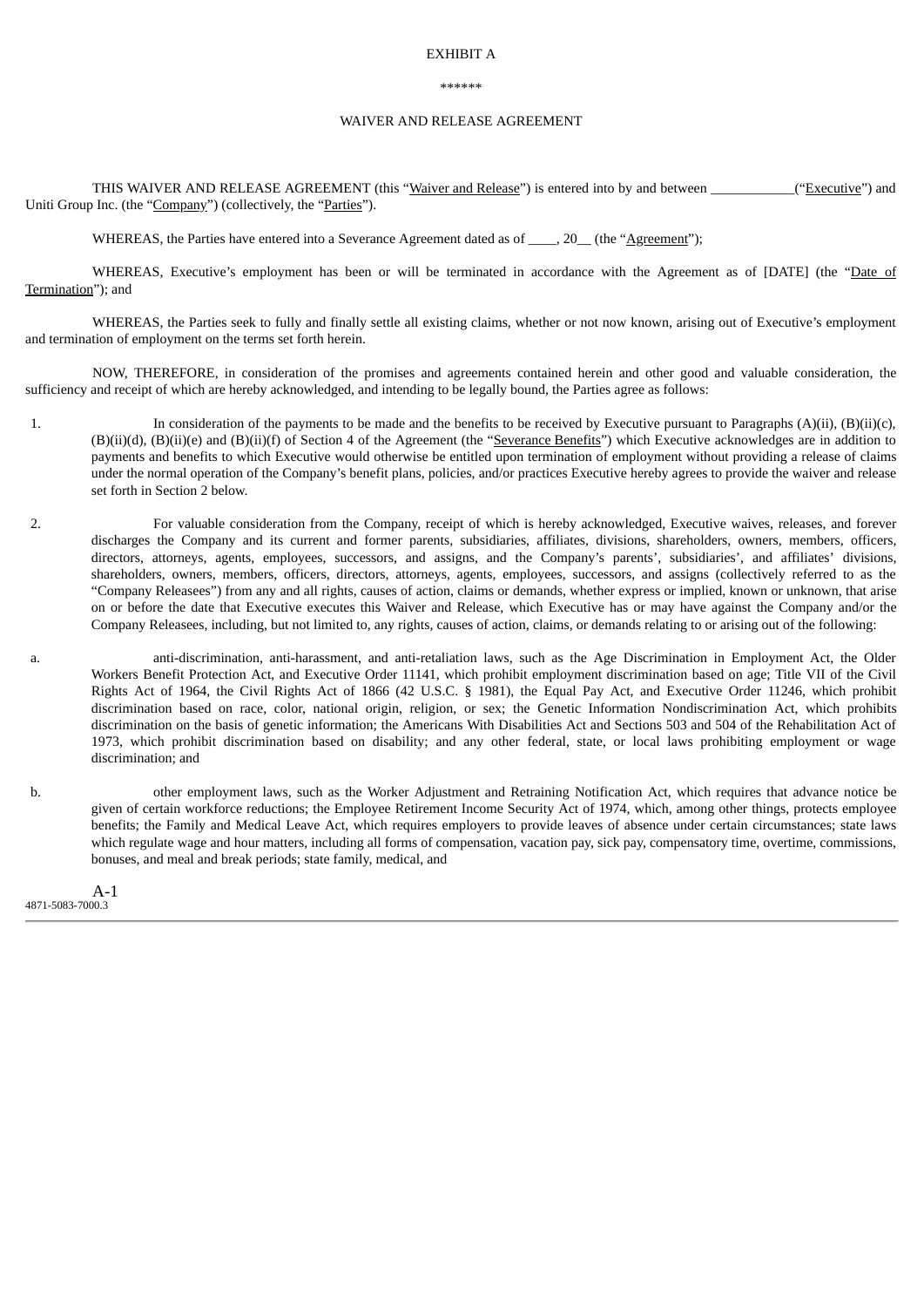military leave laws, which require employers to provide leaves of absence under certain circumstances; the Sarbanes Oxley Act; and any other federal, state, or local laws relating to employment which—to the extent Employee performed work for the Company in West Virginia—would include, without limitation, the West Virginia Human Rights Act, and—to the extent Employee performed work for the Company in New Jersey—would include, without limitation, the New Jersey Conscientious Employee Protection Act; and

- c. tort, contract, and quasi-contract claims, such as claims for wrongful discharge, physical or personal injury, intentional or negligent infliction of emotional distress, fraud, fraud in the inducement, negligent misrepresentation, defamation, invasion of privacy, interference with contract or with prospective economic advantage, breach of express or implied contract, unjust enrichment, promissory estoppel, breach of covenants of good faith and fair dealing, negligent hiring, negligent supervision, negligent retention, and similar or related claims; and
- d. all remedies of any type, including, but not limited to, damages and injunctive relief, in any action that may be brought on Executive's behalf against the Company and/or the Company Releasees by any government agency or other entity or person.

Executive understands that Executive is releasing claims about which Executive may not know anything at the time Executive executes this Waiver and Release. Executive acknowledges that it is Executive's intent to release such unknown claims, even though Executive recognizes that someday Executive might learn new facts relating to Executive's employment or learn that some or all of the facts Executive currently believes to be true are untrue, and even though Executive might then regret having signed this Waiver and Release. Nevertheless, Executive acknowledges Executive's awareness of that risk and agrees that this Waiver and Release shall remain effective in all respects in any such case. Executive expressly waives all rights Executive might have under any laws, including, without limitation, the laws set forth in Schedule I to this Waiver and Release, intended to protect Executive from waiving unknown claims.

- 3. Notwithstanding anything to the contrary in this Waiver and Release, the waiver and release contained herein shall exclude any rights or claims (a) that may arise after the date on which Executive executes this Waiver and Release; (b) that cannot be released under applicable law (such as worker's compensation and unemployment insurance claims); or (c) for indemnification or directors and officers liability insurance coverage, if any, to which s/he was entitled immediately prior to his or her Date of Termination with regard to his or her service as an officer or director of the Company or any company(ies) controlled by, controlling or under common control with the Company, and any predecessors, successors or assigns to the foregoing (the "UNIT Group"). In addition, the Parties agree that this Waiver and Release shall not adversely affect, alter, or extinguish (i) any vested right that Executive may have with respect to any pension or other retirement benefits to which Executive is or will be entitled by virtue of Executive's employment with the UNIT Group; (ii) Executive's rights under the Consolidated Omnibus Budget Reconciliation Act of 1985; or (iii) Executive's rights under Sections 4 and 5 of the Agreement which are intended to survive termination of employment, and nothing in this Waiver and Release shall prohibit Executive from enforcing such rights. Moreover, nothing in this Waiver and Release shall prevent or preclude Executive from challenging in good faith the validity of this Waiver and Release, nor does it impose any conditions precedent, penalties, or costs for doing so, unless specifically authorized by applicable law.
- 4. Except to the extent previously disclosed by Executive in writing to the Company, Executive represents and warrants that Executive has (a) filed no claims, lawsuits, charges, grievances, or causes of action of any kind against the Company and/or the Company Releasees and, to the best of Executive's knowledge, Executive possesses no claims (including Fair Labor Standards Act ("FLSA") and worker's compensation claims); (b) received any and all compensation (including overtime compensation), meal periods, and rest periods to which Executive may have been entitled, and Executive is not currently aware of any facts or circumstances constituting a violation by the Company and/or the Company Releasees of the FLSA or other applicable wage, hour, meal period, and/or rest period laws; and (c) not suffered any workrelated injury or illness within the twelve (12) months preceding Executive's execution of this Waiver and Release, and Executive is not currently aware of any facts or circumstances that would give rise to a worker's compensation claim against the Company and/or the Company Releasees.

5. Executive agrees that Executive will remain reasonably available to the Company as needed to assist in the smooth transition of Executive's duties to one or more other employees of the Company and without additional

A-2 4871-5083-7000.3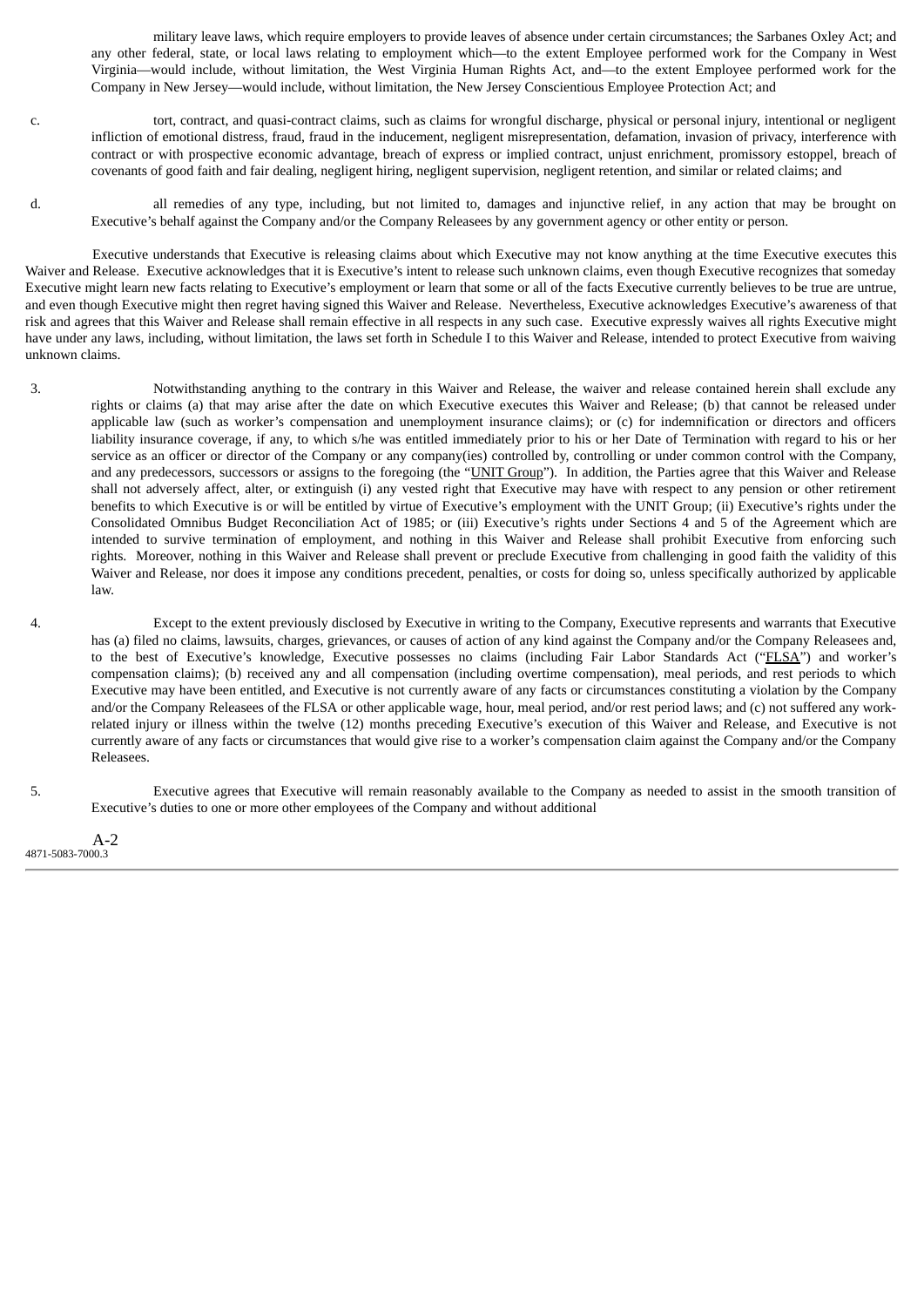compensation to Executive and to assist in the defense of the Company's interests in pending or threatened litigation and any other administrative and regulatory proceedings which currently exist or which may arise in the future and involve the conduct of the Company's business activities during the period of Executive's employment with the Company. Executive's obligations with respect to transition duties under this Section 5 shall terminate eight (8) weeks following the Date of Termination; however, Executive's obligations under this Section 5 with respect to the defense of the Company's interests shall survive the Date of Termination and the termination of this Waiver and Release.

6. Executive specifically agrees and understands that the existence and terms of this Waiver and Release are strictly CONFIDENTIAL and that such confidentiality is a material term of this Waiver and Release. Accordingly, except as required by applicable law or unless authorized to do so by the Company in writing, Executive agrees that s/he shall not communicate, display or otherwise reveal any of the contents of this Waiver and Release to anyone other than his or her spouse, attorney or financial advisor, provided, however, that they are first advised of the confidential nature of this Waiver and Release and Executive obtains their agreement to be bound by the same. The Company agrees that Executive may respond to legitimate inquiries regarding his or her employment with the Company by stating that the Parties terminated their relationship on an amicable basis and that the Parties have entered into a confidential Waiver and Release that prohibits him or her from further discussing the specifics of his or her separation. Nothing contained herein shall be construed to prevent Executive from discussing or otherwise advising subsequent employers of the existence of any obligations as set forth in the Agreement or this Waiver and Release. Further, nothing contained herein shall be construed to limit or otherwise restrict the UNIT Group's ability to disclose the terms and conditions of this Waiver and Release as may be required by applicable law or business necessity.

- 7. In the event that Executive breaches or threatens to breach any provision of this Waiver and Release, s/he agrees that the UNIT Group shall be entitled to seek any and all equitable and legal relief provided by law, specifically including immediate and permanent injunctive relief. Executive hereby waives any claim that the UNIT Group has an adequate remedy at law. In addition, and to the extent not prohibited by law, Executive agrees that the UNIT Group shall be entitled to an award of all costs and attorneys' fees incurred by the UNIT Group in any successful effort to enforce the terms of this Waiver and Release. Executive agrees that the foregoing relief shall not be construed to limit or otherwise restrict the UNIT Group's ability to pursue any other remedy provided by law, including the recovery of any actual, compensatory or punitive damages. Moreover, if Executive pursues any claims against any Company Releasee subject to the foregoing Waiver and Release, Executive agrees to immediately reimburse the Company for the value of all Severance Benefits received to the fullest extent permitted by law.
- 8. The Parties acknowledge that this Waiver and Release is entered into solely for the purpose of ending their employment relationship on an amicable basis and shall not be construed as, or used as evidence of, an admission of liability or wrongdoing by either Party and that both the UNIT Group and Executive have expressly denied any such liability or wrongdoing. Executive agrees that s/he is eligible for reemployment by the UNIT Group only by mutual agreement and consent of the Parties.
- 9. Each of the promises and obligations contained in this Waiver and Release shall be binding upon and shall inure to the benefit of the heirs, executors, administrators, assigns and successors in interest of each of the Parties.
- 10. The Parties agree that each and every paragraph, sentence, clause, term and provision of this Waiver and Release is severable and that if any portion of this Waiver and Release should be deemed not enforceable for any reason, such portion shall be stricken and the remaining portion(s) thereof should continue to be enforced to the fullest extent permitted by applicable law.
- 11. This Waiver and Release shall be interpreted, enforced and governed under the laws of the State of Maryland, without regard to any applicable state's choice of law provisions.
- 12. Executive represents and acknowledges that in signing this Waiver and Release s/he does not rely, and has not relied, upon any representation or statement made by the UNIT Group or by any of the UNIT Group's employees, officers, agents, stockholders, directors or attorneys with regard to the subject matter, basis or effect of this Waiver and Release other than those specifically contained herein.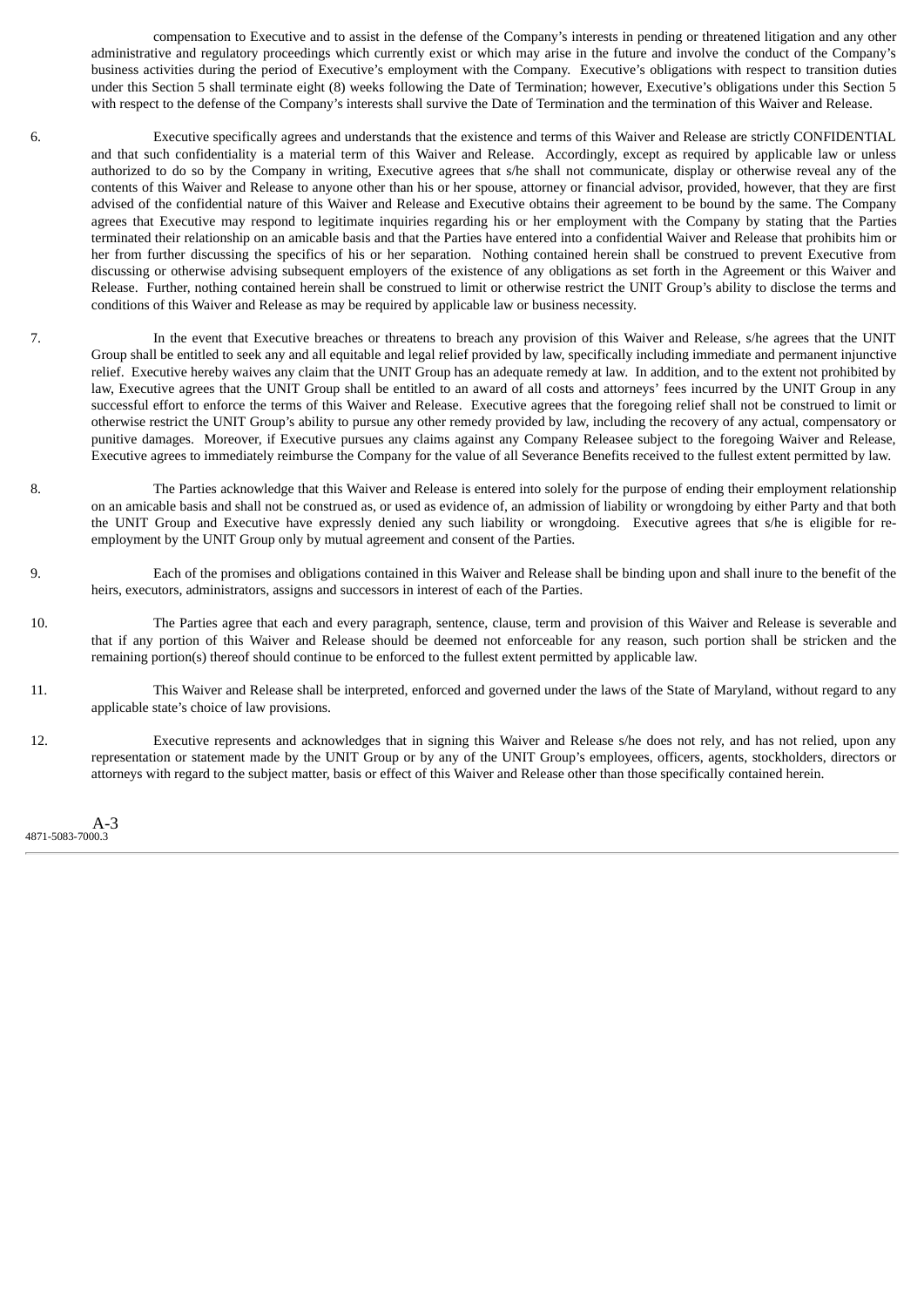13. Executive acknowledges that Executive has been given at least forty-five (45) days to consider this Waiver and Release from the date that it was first given to Executive. Executive agrees that changes in the terms of this Waiver and Release, whether material or immaterial, do not restart the running of the forty-five (45)-day consideration period. Executive may accept this Waiver and Release by executing this Waiver and Release within the designated time period, but no sooner than the first day after the Date of Termination. Executive shall have seven (7) days from the date that Executive executes this Waiver and Release to revoke Executive's acceptance of this Waiver and Release by delivering written notice of revocation within the seven (7)-day period to the following Company contact:

> Uniti Group Inc. 2101 Riverfront Drive, Suite A Little Rock, AR 72202 Attn: Human Resources Department

If Executive does not revoke acceptance, this Waiver and Release will become effective and irrevocable by Executive on the eighth day after Executive has executed it.

14. This Waiver and Release represents the entire agreement between the Parties concerning the subject matter hereof, shall supersede any and all prior agreements which may otherwise exist between them concerning the subject matter hereof (specifically excluding, however, the post-termination obligations contained in the Agreement), and shall not be altered, amended, modified or otherwise changed except by a writing executed by both Parties.

BY SIGNING BELOW, EXECUTIVE ACKNOWLEDGES THAT S/HE HAS READ THIS WAIVER AND RELEASE AND THAT IT INCLUDES A COMPLETE RELEASE OF ALL KNOWN AND UNKNOWN CLAIMS; THAT THE COMPANY HAS ADVISED EXECUTIVE TO CONSULT WITH AN ATTORNEY PRIOR TO SIGNING THIS WAIVER AND RELEASE; THAT S/HE HAS BEEN GIVEN SUFFICIENT TIME TO CONSULT WITH AN ATTORNEY AND CONSIDER THE TERMS OF THIS WAIVER AND RELEASE; THAT S/HE UNDERSTANDS EACH OF ITS TERMS; AND THAT S/HE HAS SIGNED THIS WAIVER AND RELEASE KNOWINGLY AND VOLUNTARILY.

[Signature page follows]

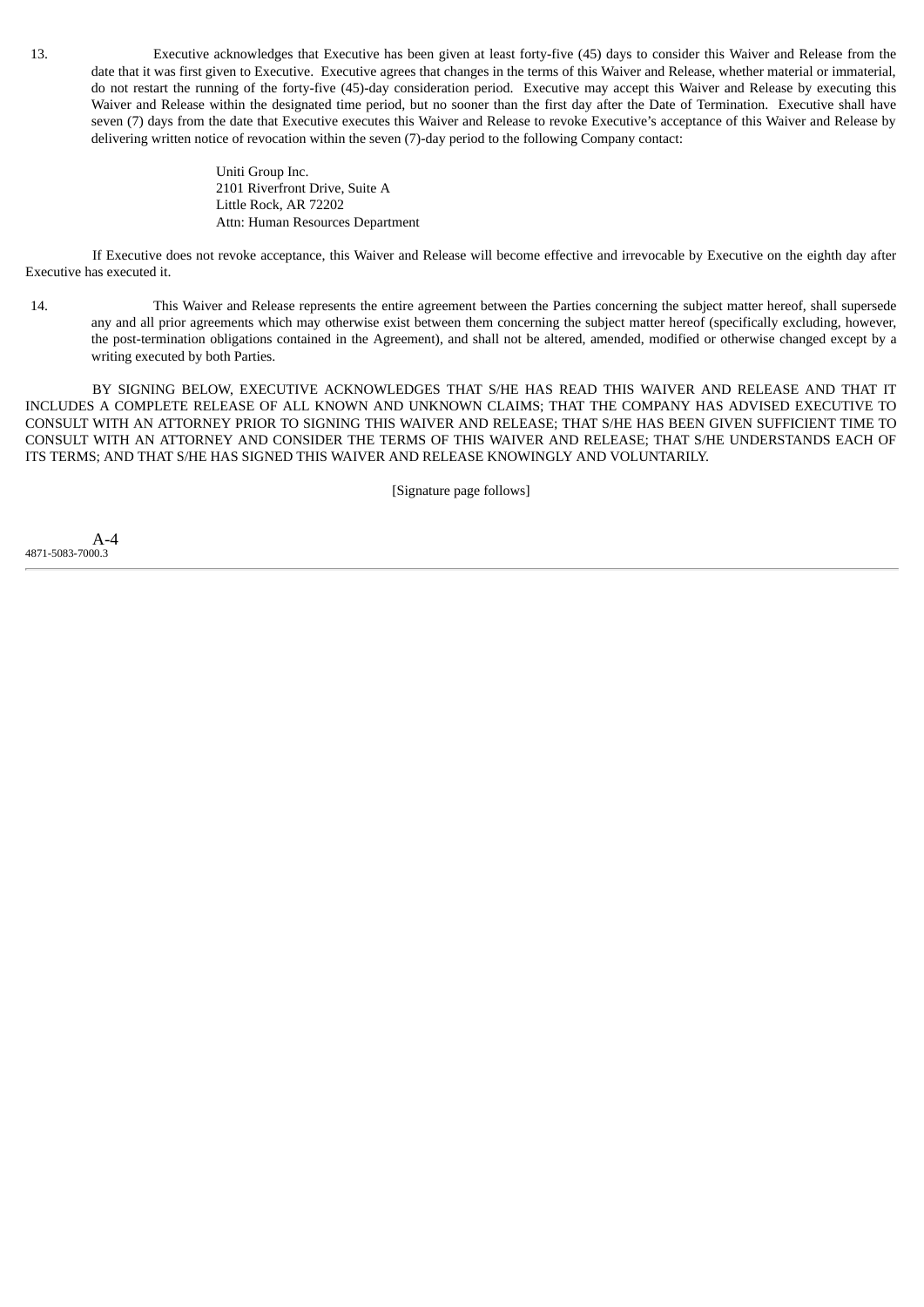IN WITNESS WHEREOF, the Parties have themselves signed, or caused a duly authorized agent thereof to sign, this Waiver and Release on their behalf and thereby acknowledge their intent to be bound by its terms and conditions.

UNITI GROUP INC.

Signed:

Print Name:

Date:

EXECUTIVE

Signed:

Name:

Date:

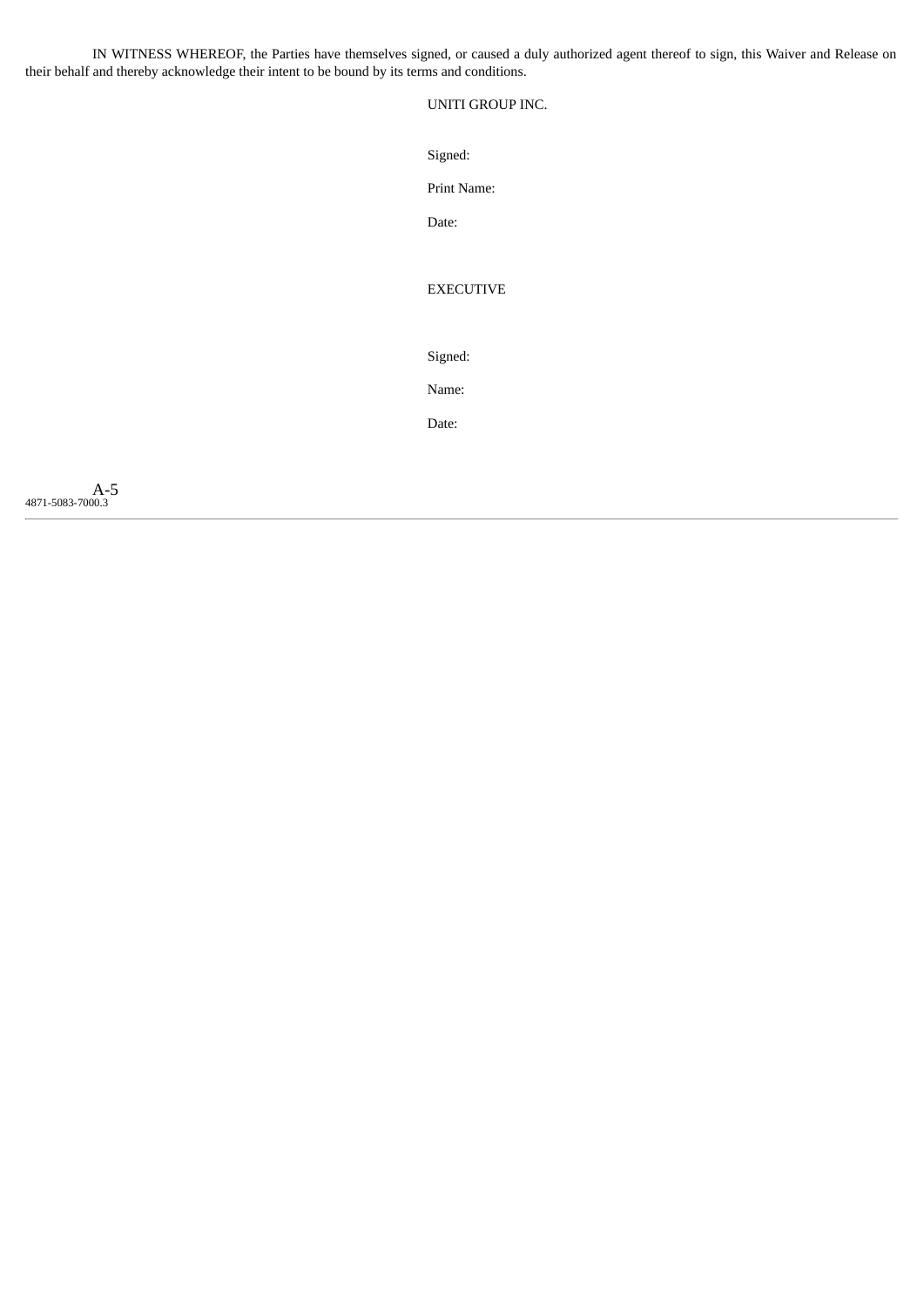#### [Schedule I to Waiver and Release

As emphasized in the Waiver and Release, Executive understands that Executive is releasing claims that Executive may not know about and that Executive expressly waives and relinquishes all rights and benefits which Executive may have under any state or federal statute or common law principle that would otherwise limit the effect of this release to claims known or suspected prior to the date Executive signs this Waiver and Release, including, but not limited to, the effect of protections afforded by the following laws:

1. California Employees. Section 1542 of the Civil Code of the State of California states as follows:

"A general release does not extend to claims which the creditor does not know or suspect to exist in his or her favor at the time of executing the release, which if known by him or her must have materially affected his or her settlement with the debtor."

2. Montana Employees. Section 28-1-1602 of the Montana Code Annotated states as follows:

"A general release does not extend to claims which the creditor does not know or suspect to exist in the creditor's favor at the time of executing the release, which, if known by the creditor, must have materially affected the creditor's settlement with the debtor."

3. North Dakota Employees. Section 9-13-02 of the North Dakota Century Code states as follows:

"A general release does not extend to claims which the creditor does not know or suspect to exist in the creditor's favor at the time of executing the release, which if known by the creditor, must have materially affected the creditor's settlement with the debtor."

4. South Dakota Employees. Section 20-7-11 of the South Dakota Codified Laws states as follows:

"A general release does not extend to claims which the creditor does not know or suspect to exist in his [or her] favor at the time of executing the release, which if known by him [or her] must have materially affected his [or her] settlement with the debtor."

Thus, notwithstanding the provisions of Section 1542 of the Civil Code of the State of California, Section 28-1-1602 of the Montana Code Annotated, Section 9-13-02 of the North Dakota Century Code, and Section 20-7-11 of the South Dakota Codified Laws, and for the purpose of implementing a full and complete release and discharge of the Company and the Company Releasees, Employee expressly acknowledges that this release is intended to include in its effect, without limitation, all claims which Employee does not know or suspect to exist in Employee's favor at the time Employee executes this Agreement, and that this Agreement contemplates the extinguishment of any such claims.]

A-1-1 4871-5083-7000.3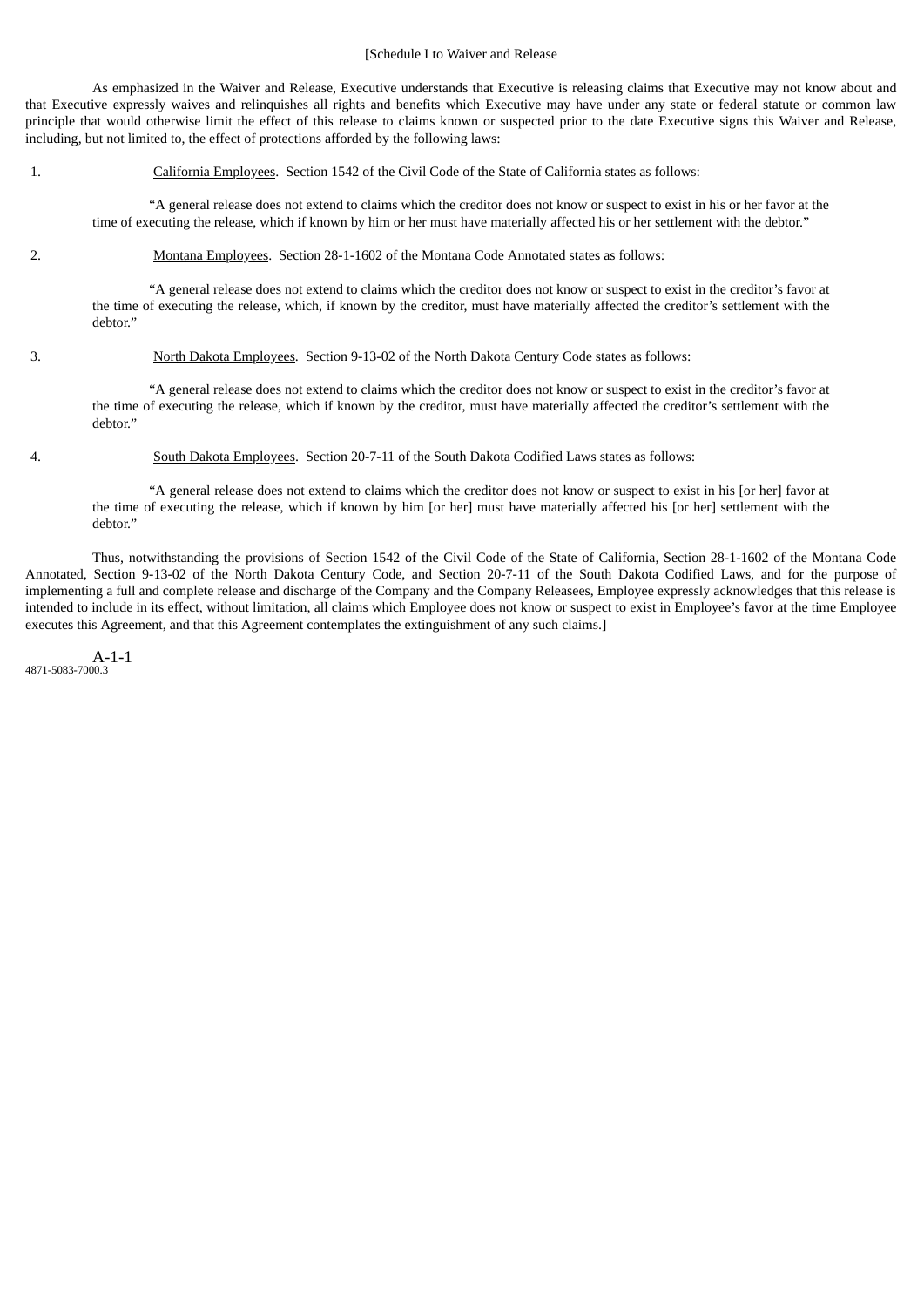#### **CERTIFICATION PURSUANT TO RULES 13a-14(a) AND 15d-14(a) UNDER THE SECURITIES EXCHANGE ACT OF 1934, AS ADOPTED PURSUANT TO SECTION 302 OF THE SARBANES-OXLEY ACT OF 2002**

<span id="page-64-0"></span>I, Kenneth A. Gunderman, certify that:

- 1. I have reviewed this Quarterly Report on Form 10-Q of Uniti Group Inc.;
- 2. Based on my knowledge, this report does not contain any untrue statement of a material fact or omit to state a material fact necessary to make the statements made, in light of the circumstances under which such statements were made, not misleading with respect to the period covered by this report;
- 3. Based on my knowledge, the financial statements, and other financial information included in this report, fairly present in all material respects the financial condition, results of operations and cash flows of the registrant, as of, and for, the periods presented in this report;
- 4. The registrant's other certifying officer(s) and I are responsible for establishing and maintaining disclosure controls and procedures (as defined in Exchange Act Rules 13a-15(e) and 15d-15(e)) and internal control over financial reporting (as defined in Exchange Act Rules 13a-15(f) and 15d-15(f)) for the registrant and have:
	- (a) Designed such disclosure controls and procedures, or caused such disclosure controls and procedures to be designed under our supervision, to ensure that material information relating to the registrant, including its consolidated subsidiaries, is made known to us by others within those entities, particularly during the period in which this report is being prepared;
	- (b) Designed such internal control over financial reporting, or caused such internal control over financial reporting to be designed under our supervision, to provide reasonable assurance regarding the reliability of financial reporting and the preparation of financial statements for external purposes in accordance with generally accepted accounting principles;
	- (c) Evaluated the effectiveness of the registrant's disclosure controls and procedures and presented in this report our conclusions about the effectiveness of the disclosure controls and procedures, as of the end of the period covered by this report based on such evaluation; and
	- (d) Disclosed in this report any change in the registrant's internal control over financial reporting that occurred during the registrant's most recent fiscal quarter (the registrant's fourth fiscal quarter in the case of an annual report) that has materially affected, or is reasonably likely to materially affect, the registrant's internal control over financial reporting; and
- 5. The registrant's other certifying officer(s) and I have disclosed, based on our most recent evaluation of internal control over financial reporting, to the registrant's auditors and the audit committee of the registrant's board of directors (or persons performing the equivalent functions):
	- (a) All significant deficiencies and material weaknesses in the design or operation of internal control over financial reporting which are reasonably likely to adversely affect the registrant's ability to record, process, summarize and report financial information; and
	- (b) Any fraud, whether or not material, that involves management or other employees who have a significant role in the registrant's internal control over financial reporting.

Date: May 5, 2022 By: *By:* By: /s/Kenneth A. Gunderman

**Kenneth A. Gunderman President and Chief Executive Officer**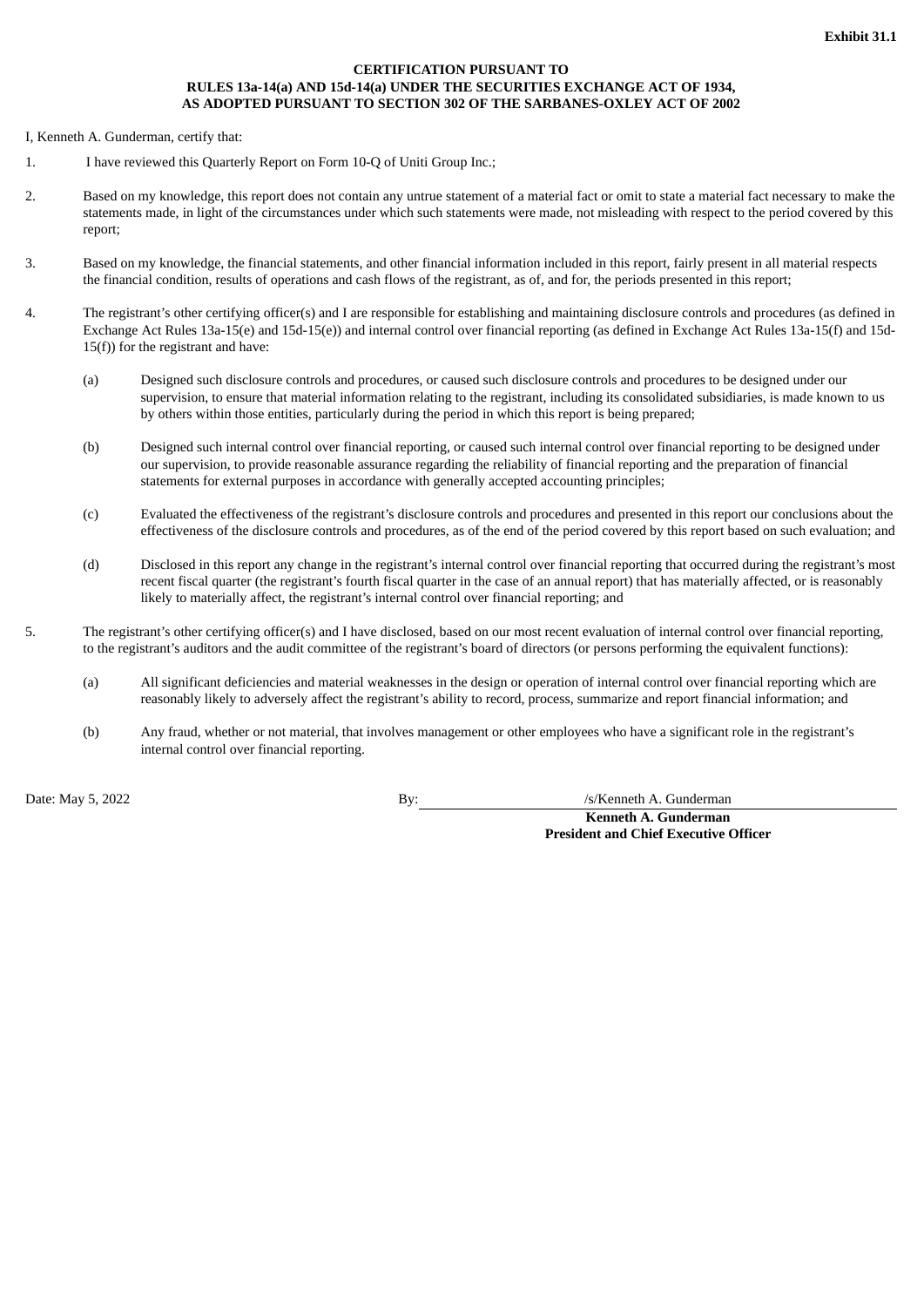#### **CERTIFICATION PURSUANT TO RULES 13a-14(a) AND 15d-14(a) UNDER THE SECURITIES EXCHANGE ACT OF 1934, AS ADOPTED PURSUANT TO SECTION 302 OF THE SARBANES-OXLEY ACT OF 2002**

<span id="page-65-0"></span>I, Paul E. Bullington, certify that:

- 1. I have reviewed this Quarterly Report on Form 10-Q of Uniti Group Inc.;
- 2. Based on my knowledge, this report does not contain any untrue statement of a material fact or omit to state a material fact necessary to make the statements made, in light of the circumstances under which such statements were made, not misleading with respect to the period covered by this report;
- 3. Based on my knowledge, the financial statements, and other financial information included in this report, fairly present in all material respects the financial condition, results of operations and cash flows of the registrant, as of, and for, the periods presented in this report;
- 4. The registrant's other certifying officer(s) and I are responsible for establishing and maintaining disclosure controls and procedures (as defined in Exchange Act Rules 13a-15(e) and 15d-15(e)) and internal control over financial reporting (as defined in Exchange Act Rules 13a-15(f) and 15d-15(f)) for the registrant and have:
	- (a) Designed such disclosure controls and procedures, or caused such disclosure controls and procedures to be designed under our supervision, to ensure that material information relating to the registrant, including its consolidated subsidiaries, is made known to us by others within those entities, particularly during the period in which this report is being prepared;
	- (b) Designed such internal control over financial reporting, or caused such internal control over financial reporting to be designed under our supervision, to provide reasonable assurance regarding the reliability of financial reporting and the preparation of financial statements for external purposes in accordance with generally accepted accounting principles;
	- (c) Evaluated the effectiveness of the registrant's disclosure controls and procedures and presented in this report our conclusions about the effectiveness of the disclosure controls and procedures, as of the end of the period covered by this report based on such evaluation; and
	- (d) Disclosed in this report any change in the registrant's internal control over financial reporting that occurred during the registrant's most recent fiscal quarter (the registrant's fourth fiscal quarter in the case of an annual report) that has materially affected, or is reasonably likely to materially affect, the registrant's internal control over financial reporting; and
- 5. The registrant's other certifying officer(s) and I have disclosed, based on our most recent evaluation of internal control over financial reporting, to the registrant's auditors and the audit committee of the registrant's board of directors (or persons performing the equivalent functions):
	- (a) All significant deficiencies and material weaknesses in the design or operation of internal control over financial reporting which are reasonably likely to adversely affect the registrant's ability to record, process, summarize and report financial information; and
	- (b) Any fraud, whether or not material, that involves management or other employees who have a significant role in the registrant's internal control over financial reporting.

Date: May 5, 2022 **By:** By: *Internal By: By: Internal By: Internal By: Internal By: Internal By: Internal By: Internal By: Internal By: Internal By: Internal By: Internal By: Internal By: Interna* 

**Paul E. Bullington Senior Vice President –Chief Financial Officer and Treasurer**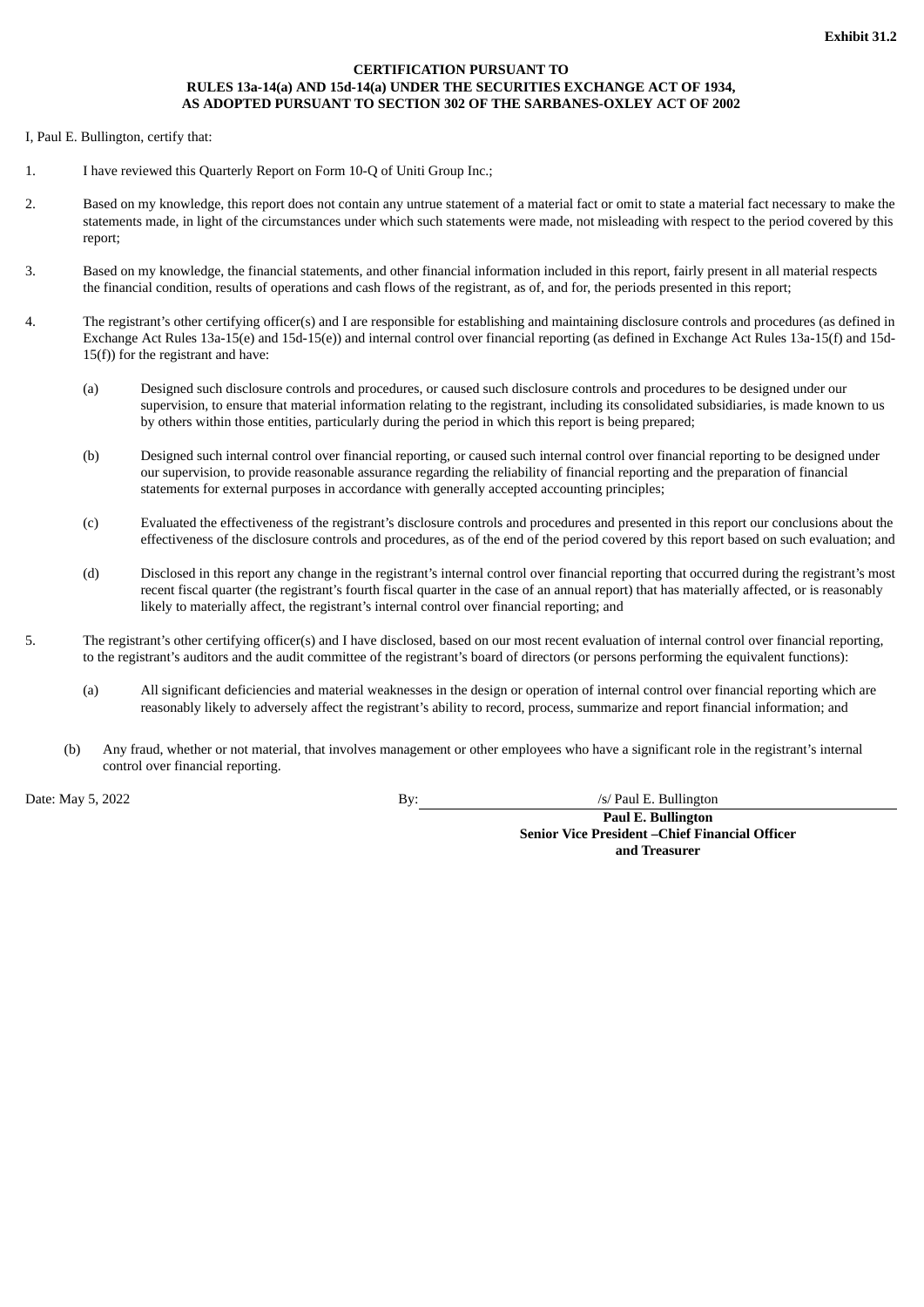#### **CERTIFICATION PURSUANT TO 18 U.S.C. SECTION 1350, AS ADOPTED PURSUANT TO SECTION 906 OF THE SARBANES-OXLEY ACT OF 2002**

<span id="page-66-0"></span>In connection with the Quarterly Report on Form 10-Q of Uniti Group Inc. (the "Company") for the period ending March 31, 2022 as filed with the Securities and Exchange Commission on the date hereof (the "Report"), I certify, pursuant to 18 U.S.C. § 1350, as adopted pursuant to § 906 of the Sarbanes-Oxley Act of 2002, to my knowledge, that:

- (1) The Report fully complies with the requirements of section 13(a) or 15(d) of the Securities Exchange Act of 1934; and
- (2) The information contained in the Report fairly presents, in all material respects, the financial condition and results of operations of the Company.

Date: May 5, 2022 By: /s/ Kenneth A. Gunderman

**Kenneth A. Gunderman President and Chief Executive Officer**